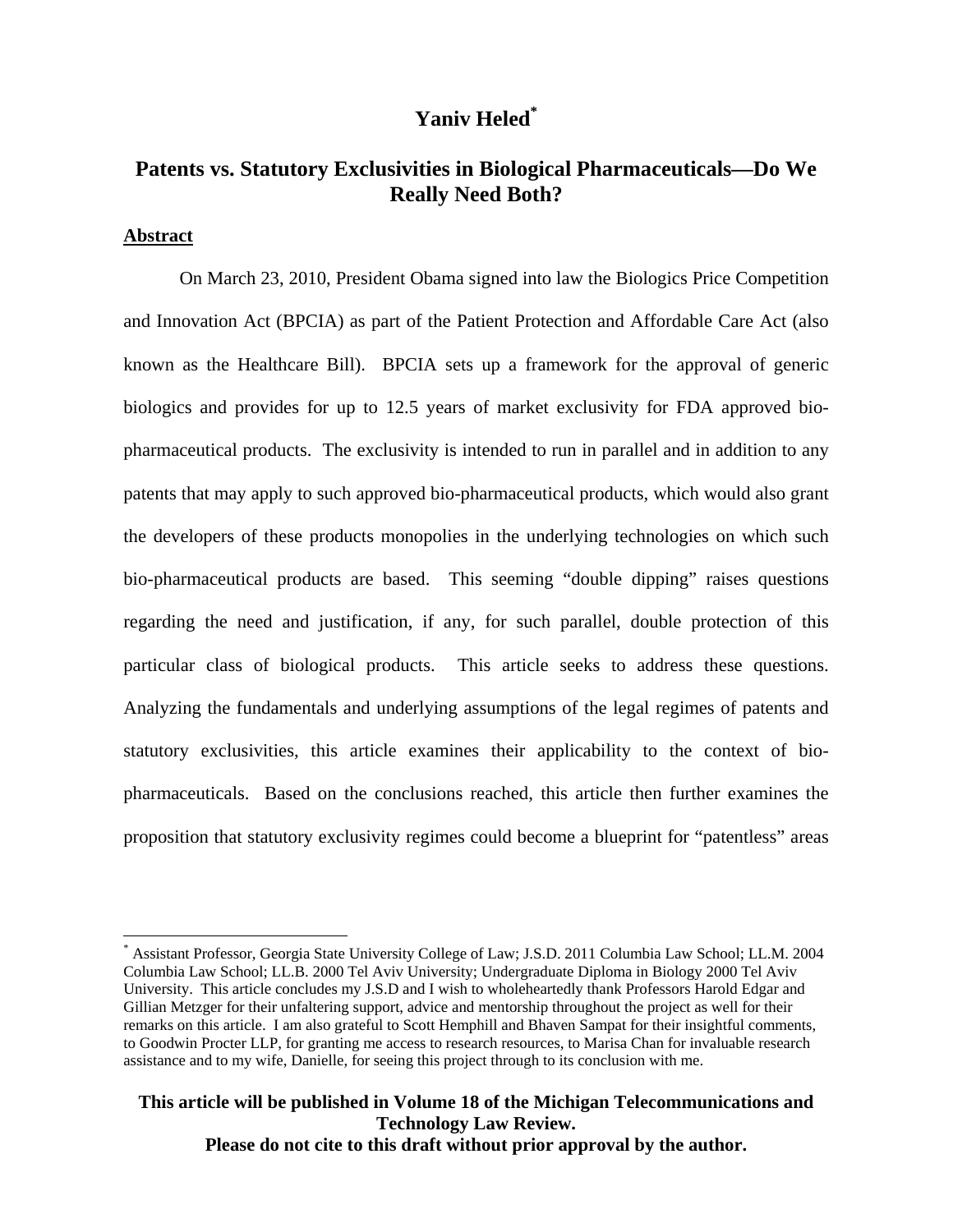of technology, replacing the traditional patent regime with a new class of incentives to invent and invest in the development of new technology.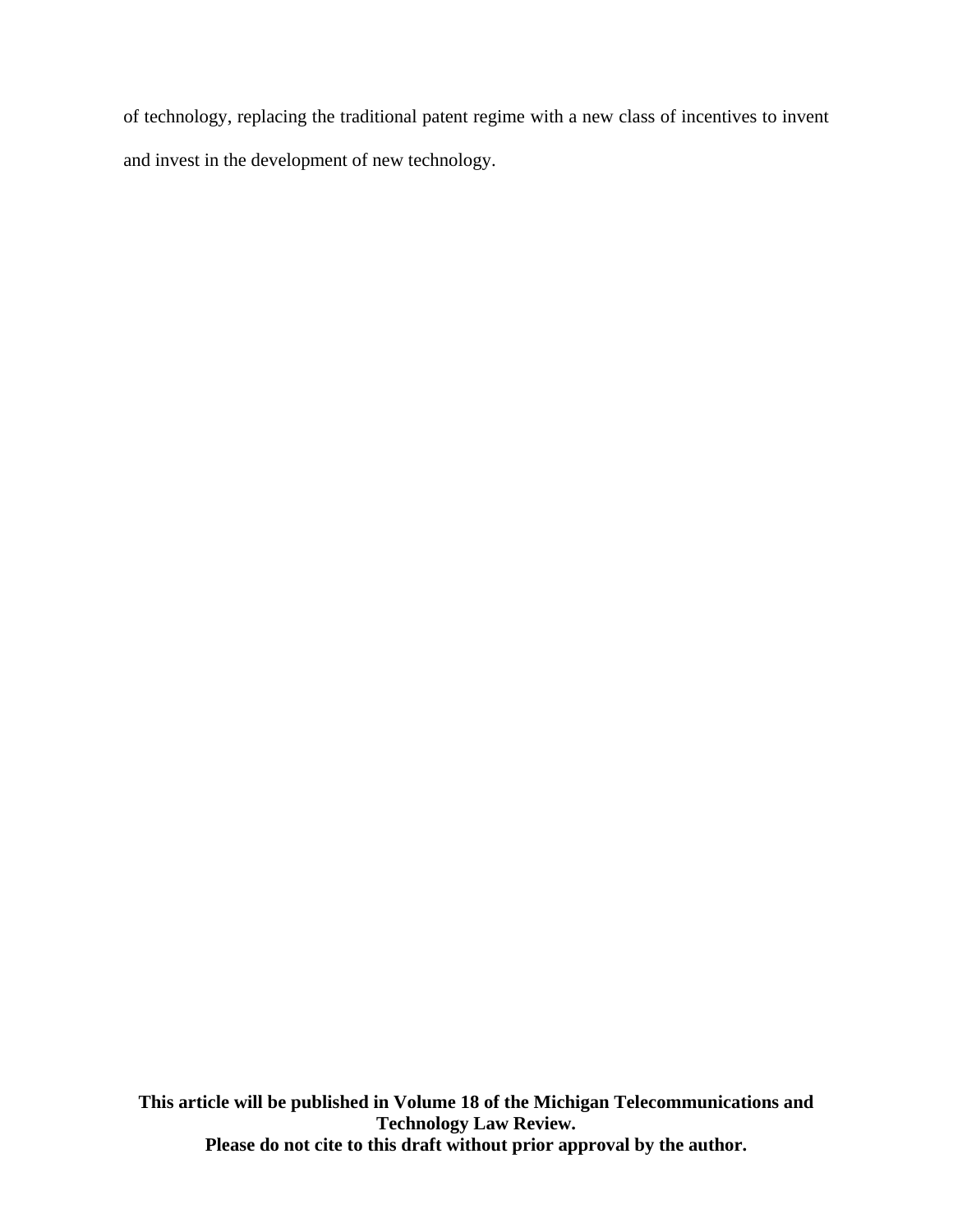# **Table of Contents**

| I.  |                                                                             |                                                                                                                                                                                                              |  |  |  |
|-----|-----------------------------------------------------------------------------|--------------------------------------------------------------------------------------------------------------------------------------------------------------------------------------------------------------|--|--|--|
| II. |                                                                             | <b>Statutory Exclusivities and Patents as Mechanisms of Protecting and Advancing</b>                                                                                                                         |  |  |  |
|     | A.                                                                          |                                                                                                                                                                                                              |  |  |  |
|     |                                                                             | 1.                                                                                                                                                                                                           |  |  |  |
|     |                                                                             | 2.                                                                                                                                                                                                           |  |  |  |
|     | <b>B.</b>                                                                   |                                                                                                                                                                                                              |  |  |  |
|     | $C_{\bullet}$                                                               | Patents and Statutory Exclusivities-Similarities and Differences 13                                                                                                                                          |  |  |  |
| Ш.  |                                                                             |                                                                                                                                                                                                              |  |  |  |
|     | A.                                                                          | The Approval of Biologics License Applications Under PHSA § 351  16                                                                                                                                          |  |  |  |
|     | <b>B.</b>                                                                   | Regulatory Pathways for the Approval of Generic Pharmaceuticals-                                                                                                                                             |  |  |  |
|     | $C_{\bullet}$                                                               | The Framework for the Approval of Generic Biologics Under the                                                                                                                                                |  |  |  |
| IV. | Patents vs. Statutory Exclusivities in Biological Products-Timeline, Public |                                                                                                                                                                                                              |  |  |  |
|     | A.                                                                          |                                                                                                                                                                                                              |  |  |  |
|     | <b>B.</b>                                                                   | Patent term vs. Market Exclusivity for Biologics—A Case Study 35                                                                                                                                             |  |  |  |
|     | $\mathbf{C}$ .                                                              | Patents vs. Statutory Exclusivities for Biological Products: A Public Policy                                                                                                                                 |  |  |  |
|     |                                                                             | 1.<br>Why Patents May Not Provide Sufficient Protection to the Interests<br>of Developers of Biological Products (and Therefore Would Fall<br>Short as Means of Incentivizing the Developments of Biological |  |  |  |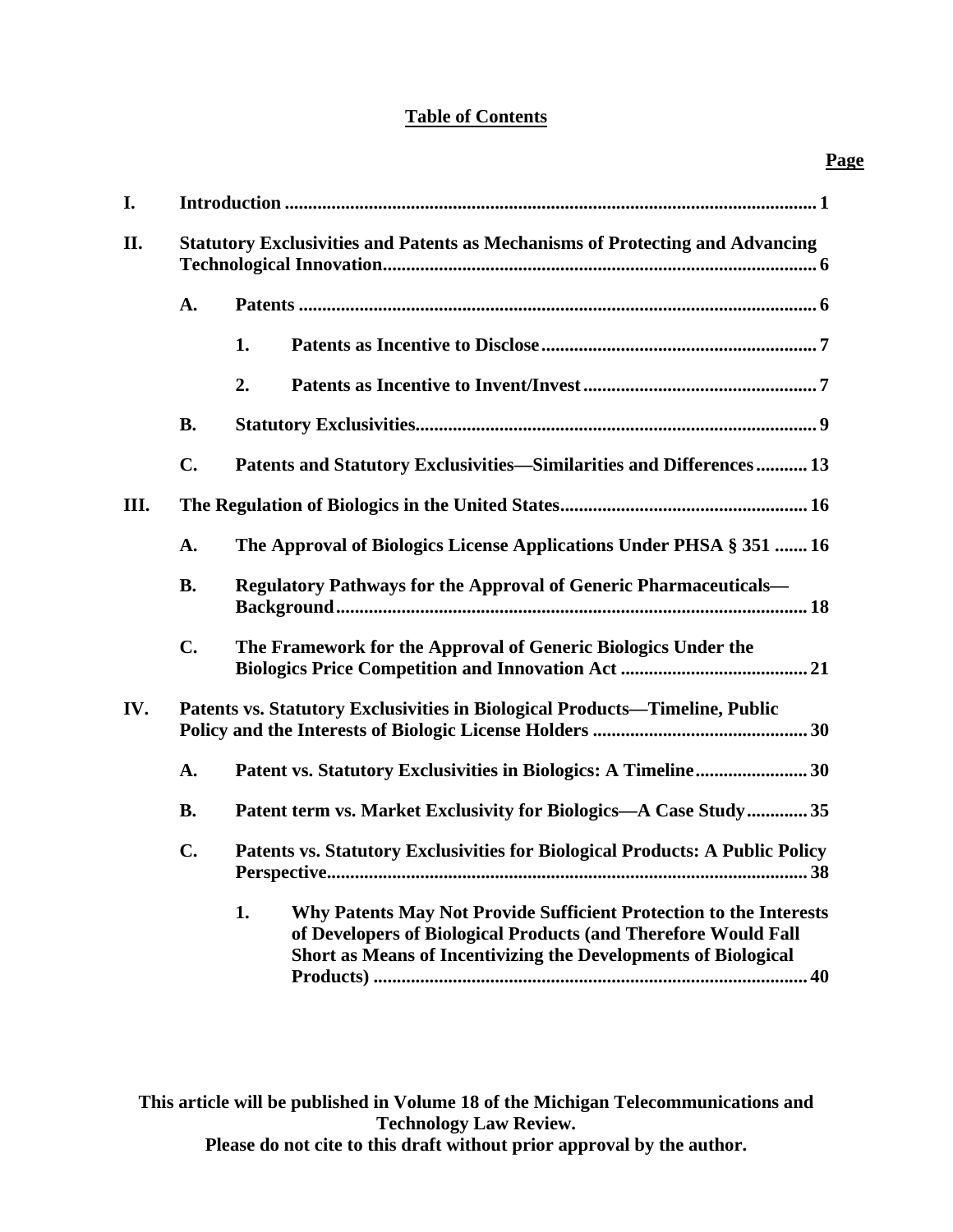|     |                  | (a)                                                                                                                                          | Acquiring Patents and Enforcing them Cost a Lot, Yet<br><b>Patents Provide a Limited Degree of Legal Protection to</b>                |  |
|-----|------------------|----------------------------------------------------------------------------------------------------------------------------------------------|---------------------------------------------------------------------------------------------------------------------------------------|--|
|     |                  | (b)                                                                                                                                          | The 'Product of Nature' Doctrine and the Insufficiency of<br><b>Patents as Means of Promoting Basic Research and</b>                  |  |
|     |                  | (c)                                                                                                                                          | <b>Patents Provide Insufficient Protection to Biological APIs</b>                                                                     |  |
|     |                  | (d)                                                                                                                                          | <b>Patents Provide Poor Protection to Biologics'</b>                                                                                  |  |
|     | 2.               |                                                                                                                                              | Why Concurrent Patent and Statutory Exclusivities Protection in<br><b>Biological Products Might Have Undesirable Ramifications 54</b> |  |
|     |                  | (a)                                                                                                                                          | <b>Concurrent Protection by Both Patents and Statutory</b><br><b>Exclusivities Would Likely Lead to a Waste of Societal</b>           |  |
|     |                  | (b)                                                                                                                                          | <b>Concurrent Protection by Both Patents and Statutory</b><br><b>Exclusivities Would Give Rise to Unnecessary and</b>                 |  |
|     | 3.               | <b>Biological Products Should Not Receive Concurrent Protection</b><br><b>Under Both Patent Law and the Statutory Exclusivities Afforded</b> |                                                                                                                                       |  |
|     | $\overline{4}$ . | A Proposed Amendment to Limit Patent Protection Where BPCIA                                                                                  |                                                                                                                                       |  |
|     | 5.               | Why Patents Still Have a Role to Play in Incentivizing R&D in                                                                                |                                                                                                                                       |  |
| V.  |                  | Statutory Exclusivities in Biological Products-A Peculiar Case or the Future of                                                              |                                                                                                                                       |  |
| VI. |                  |                                                                                                                                              |                                                                                                                                       |  |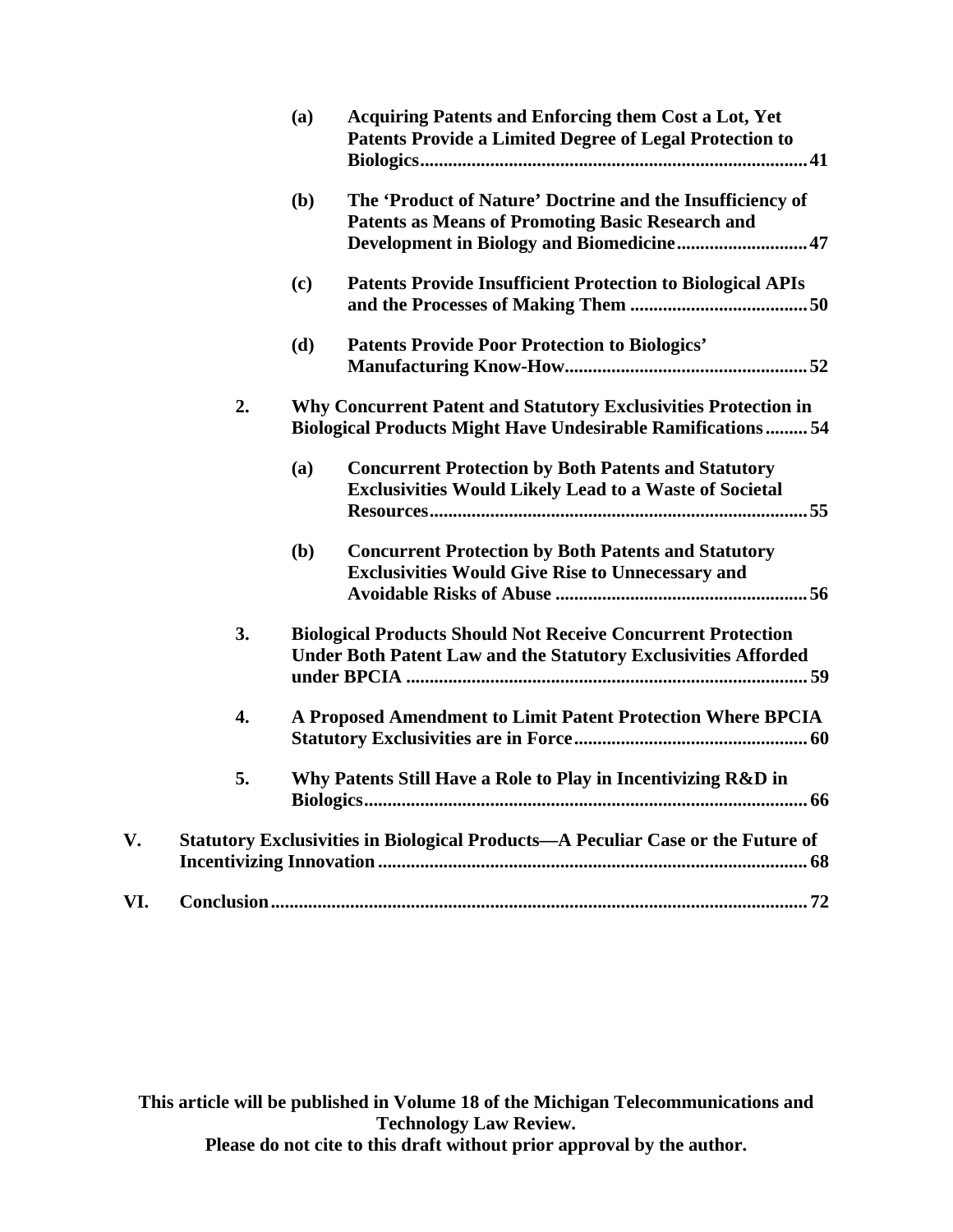#### **I. Introduction**

. . .

 $\overline{a}$ 

Over the past decade or so, the United States has been the arena of a boisterous debate regarding the institution of a regulatory framework for the approval of generic versions<sup>1</sup> of biologics-based pharmaceutical products (also known as "biological products" and "biologics"<sup>2</sup>)<sup>3</sup>—an important and increasingly growing class of drugs.<sup>4</sup> The basic premise of

 $2^2$  The FDA defines biological products as "any virus, therapeutic serum, toxin, antitoxin, or analogous product applicable to the prevention, treatment or cure of diseases or injuries of man." *See* 21 C.F.R. § 600.3(h). According to the FDA Center for Biologics Evaluation and Research (CBER),

Biological products include a wide range of products such as vaccines, blood and blood components . . . somatic cells, gene therapy, tissues, and recombinant therapeutic proteins. Biologics can be composed of sugars, proteins, or nucleic acids or complex combinations of these substances, or may be living entities such as cells and tissues. Biologics are isolated from a variety of natural sources - human, animal, or microorganism - and may be produced by biotechnology methods and other cutting-edge technologies . . . Biological products often represent the cutting-edge of biomedical research and, in time, may offer the most effective means to treat a variety of medical illnesses and conditions that presently have no other treatments available.

<sup>&</sup>lt;sup>1</sup> In this Article, the terms "generics" or "generic versions" will be used to refer to imitations and follow-on versions of already approved drug products, which are the subject of an application for marketing submitted to the FDA. Applications for generic versions of drug products typically attempt to rely on FDA findings of safety and efficacy reached as part of its review of the already approved version of the relevant drug product.

Notably, the term "generic biologics" in and of itself has spawned a considerable amount of controversy as the nomenclature in the area of biologics seems to be perceived as dictating the discussion's results. *See* e.g. Henry G. Grabowski, David B. Ridley & Kevin A. Schulman, *Entry and Competition in Generic Biologics*, 28 Managerial and Decision Economics 439 n. 2 (2007), *available at http://papers.ssrn.com/sol3/papers.cfm?abstract\_id=992479* (asserting that while "[t]hroughtout the paper we refer to 'generic biologics' for the sake of symmetry with generic pharmaceuticals[,] the term "follow-on biologic" might be more appropriate, . . . given that the product might be required to complete clinical trials to demonstrate similar safety and efficacy to the originator"); Wendy H. Schacht & John R. Thomas, CRS Report for Congress: Follow-On Biologics: Intellectual Property and Innovation Issues, at 3 (2008) [hereinafter 2008 CRS Report] ("many experts do not describe competing biologic products as "generics," as is the case for small-molecule pharmaceuticals; the term "follow-on biologic" is commonly used instead"); Follow-On Protein Products: Hearing before the Committee on Oversight and Government Reform, 110th Cong., 3 (March 26, 2007) (statement of Janet Woodcock, M.D., Deputy Commissioner, Chief Medical Officer, FDA), *available at* http://www.hhs.gov/asl/testify/2007/04/t20070326a.html [hereinafter Woodcock Statement] (addressing the issue of terminology and explaining why she prefers the term 'follow-on protein products'). The particular term used in the context of the new healthcare reform act to indicate an imitation of an already approved product is "biosimilar" (rather than "biogeneric," "generic biologic," "follow-on biologic," "generic biological product," etc.). However, given the genericity of the term "generic" to the legal discussion of regulated imitation-products and its wide use in the context of drug law, in this Article I will use the term "generic" as mentioned above.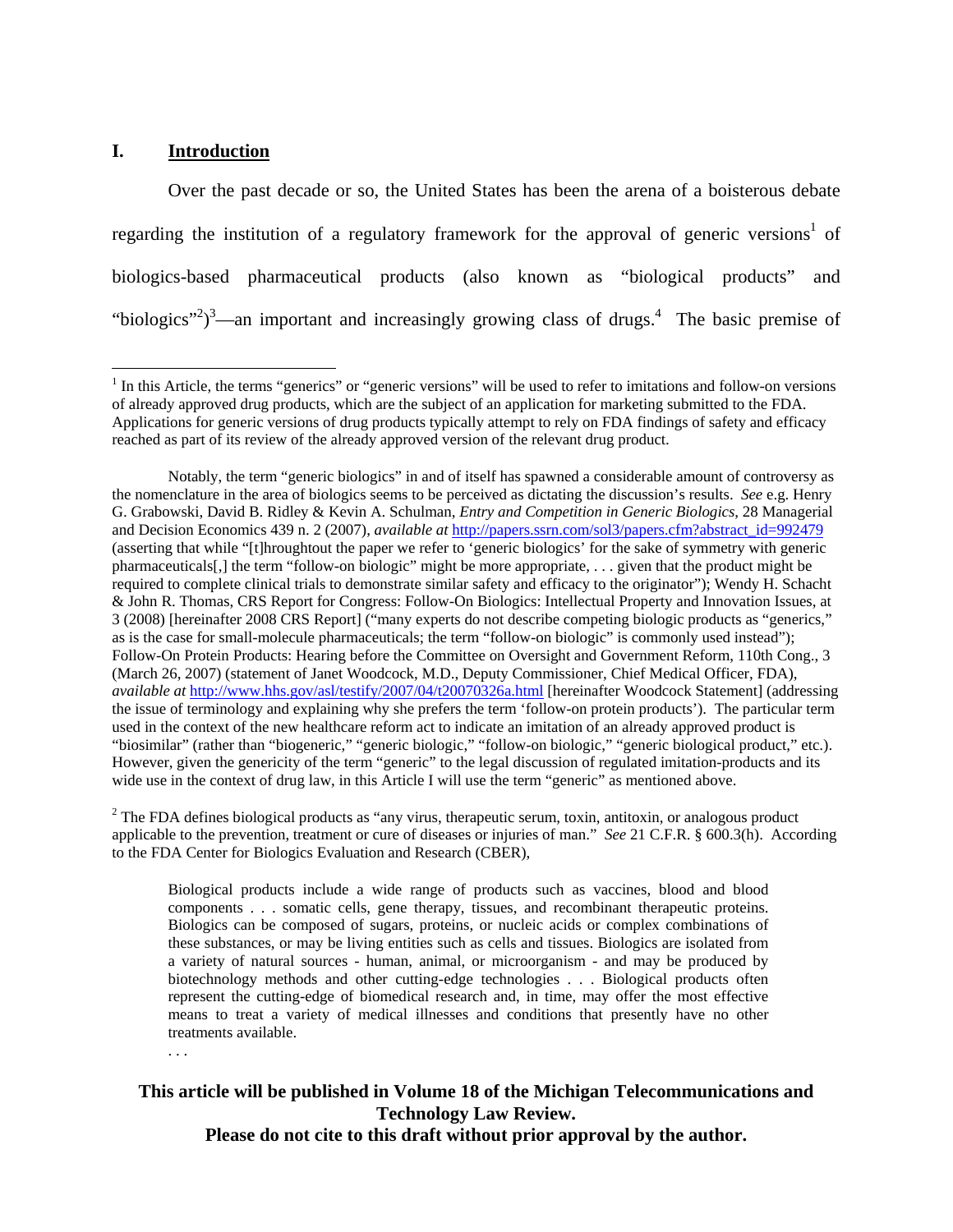such a framework is the creation of a fast and less-costly route to FDA approval for biologics that would be similar or identical to already-approved biological products—typically ones that are sold on the market at monopoly rates—thereby allowing for cheaper versions of such

 In contrast to most drugs that are chemically synthesized and their structure is known, most biologics are complex mixtures that are not easily identified or characterized. Biological products, including those manufactured by biotechnology, tend to be heat sensitive and susceptible to microbial contamination. Therefore, it is necessary to use aseptic principles from initial manufacturing steps, which is also in contrast to most conventional drugs.

#### FDA CBER, What are "Biologics" Questions and Answers,

http://www.fda.gov/AboutFDA/CentersOffices/CBER/ucm133077.htm ("CBER FAQ"); *see also* the Public Health Service Act (PHSA) ch. 373, 58 Stat. 682 § 351(i) (1944) (codified as 42 U.S.C. § 262(i)): ("the term 'biological product' means a virus, therapeutic serum, toxin, antitoxin, vaccine, blood, blood component or derivative, allergenic product, or analogous product . . . applicable to the prevention, treatment, or cure of a disease or condition of human beings."). Accordingly, in this Article, I will use the terms "biologics" and "biological products" to refer to pharmaceutical products whose manufacturing involves the use of living organisms and will distinguish them from "small molecule drugs" (or "drugs" for short). For further discussion of the differences between biologics and small molecule drugs and the possible implications of these differences on frameworks for the approval of generic versions of biological products, *see generally* Donna M. Gitter, *Innovators and Imitators: An Analysis of Proposed Legislation Implementing an Abbreviated Approval Pathway for Follow-On Biologics in the United States*, 35 Fla. St. U. L. Rev. 555, 560 (2008); Bryan A. Liang, *Regulating Follow-On Biologics*, 44 Harv. J. on Legis. 363, 367- 378 (2007); Biotechnology Industry Organization (BIO), The Difference with Biologics: The Scientific, Legal, and Regulatory Challenges of Any Follow-On Biologics Scheme, 6-8 (2007),

http://www.bio.org/healthcare/followonbkg/WhitePaper.pdf [hereinafter BIO White Paper].

<sup>3</sup> *See generally* Tam Q. Dinh, *Potential Pathways for Abbreviated Approval of Generic Biologics Under Existing Law and Proposed Reforms to the Law*, 62 Food & Drug L.J. 77 (2007) (discussing the debate regarding the FDA's authority to create an abbreviated regulatory pathway for the approval of generic versions of biological products); Jeremiah J. Kelly & Michael David, *No Longer "If," but "When": The Coming of Abbreviated Approval Pathway for Follow-On Biologics*, 64 Food & Drug L.J. 115, 116 (2009) (reviewing the history of the debate over a U.S regulatory scheme for the approval of generic biologics).

<sup>4</sup> See generally Robert J. Shapiro et al., The Potential American Market for Generic Biological Treatments and the Associated Cost Savings, at 1-3 (2008), *available at*

http://www.sonecon.com/docs/studies/0208\_GenericBiologicsStudy.pdf (describing the importance of biologics as a class of drugs, the growing numbers of biological products, important research done in the area of biologics and their economic impact); 2008 CRS Report, *supra* note 1, at 1-2 (discussing the importance of biologics as a class of drugs); Liang, *supra* note 2, at 363-64 (describing the prominence of biologics in the worldwide drug market). The importance of biologics lies in their structural and functional variety which, in turn, embodies unprecedented therapeutic promise. Already, approved biologics include "wonder drugs" used to treat diseases and maladies that could not be treated effectively by small-molecule drugs and in many cases used to be considered fatal. Examples of biologics include anti-cancer antibodies such as Herceptin and Avastin, anti-arthritis products such as Enbrel and Remicade, insulin products such as Humulin for the treatment of diabetes, erythropoietin products such as Procrit, clotting factor VIII for the treatment of hemophilia and Aranesp for the stimulation of growth of red blood cells in people suffering from blood disorders such as anemia.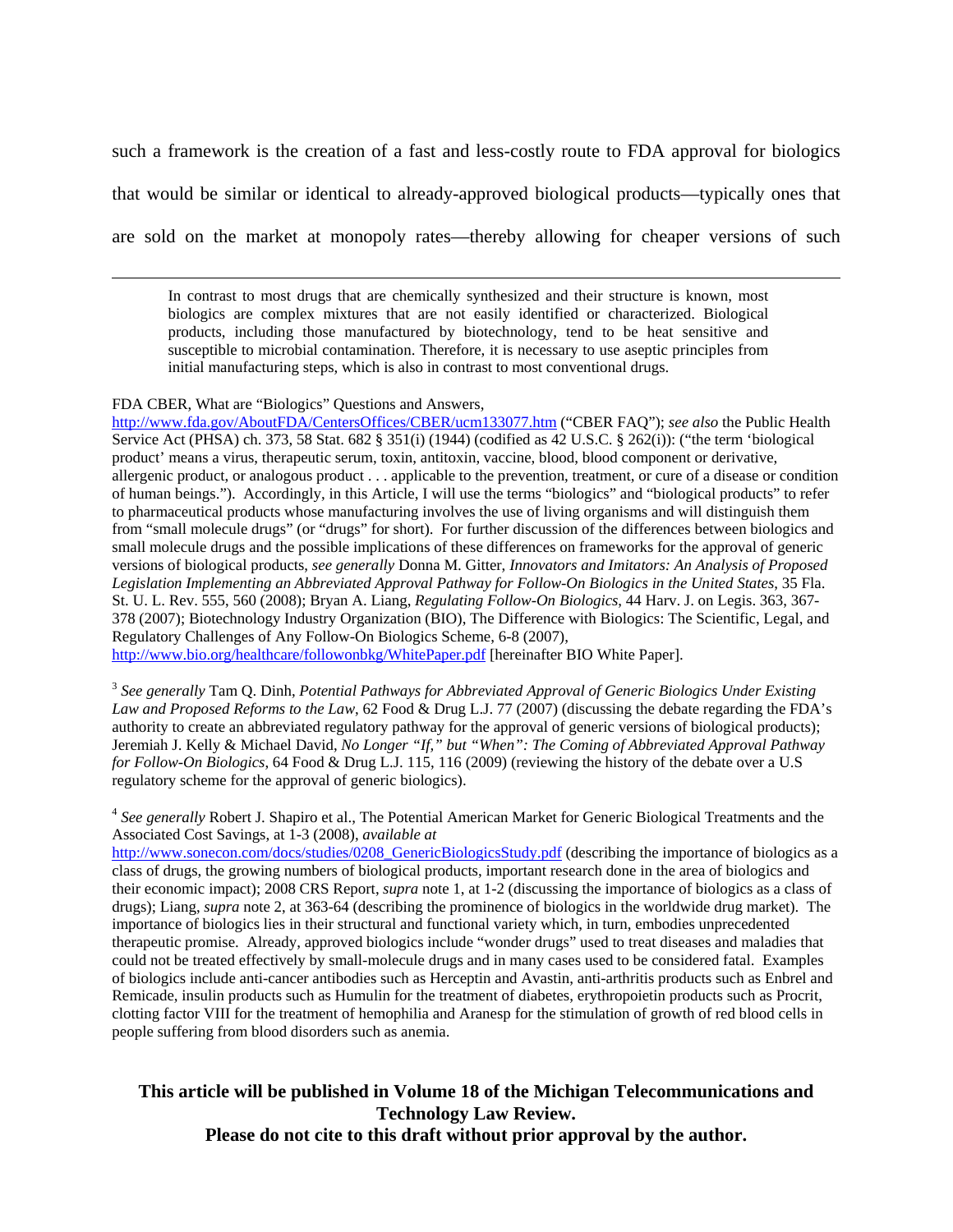medicines to enter the market. One of the main points of contention in creating the framework for the approval of generic biologics has had to do with the length of the exclusivity period that would be granted to developers of original biologics during which generic competitors would not be allowed to enter the market.<sup>5</sup> On March 21, 2010, as part of the healthcare reform, Congress

http://www.tevadc.com/Brill\_Exclusivity\_in\_Biogenerics.pdf (bringing a critique of Grabowski's determination that the proper data exclusivity period should be 12.9-16.2 years and arguing that under a "more plausible set of circumstances," the proper data exclusivity period should be around ten years); Henry Grabowski & Joseph DiMasi, *Biosimilar, Data Exclusivity, and the Incentives for Innovation: A Critique of Kotlikoff's White Paper*, http://econ.duke.edu/Papers/PDF/FinalDraft2\_5\_09.pdf, at 4-5 (2009) (criticizing Kotlikoff's argument against granting a 12-15 year data and/or exclusivity period) [hereinafter Grabowski & DiMasi 2009]; *Teva Discusses Follow-On Biologics, Initiatives for 2009*, 8 Drug Industry Daily, Feb. 11, 2009 (discussing Teva's call for a 7 year exclusivity period); Henry Grabowski, *Data Exclusivity for Biologics: What Is the Appropriate Period of Protection?*, American Enterprise Institute for Public Policy Research (AEI)—Public Policy Outlook No. 10 (2009) [hereinafter Grabowski 2009] (reiterating his position, as expressed in previous articles, that the minimum period of exclusivity should be set at twelve years); Biotechnology Industry Organization (BIO), A Follow-On Biologics Regime Without Strong Data Exclusivity Will Stifle the Development of New Medicines, at 1 (2007) [BIO Data Exclusivity Position Paper] (advocating a data exclusivity period for biologics of "no less than 14 years"); John A. Vernon, Alan Bennett & Joseph H. Golec, *Exploration of Potential Economics of Follow-on Biologics and Implications for Data Exclusivity Periods for Biologics,* B.U. J. Sci. & Tech. L. 55 (2010) ("there should be 17 years of [] exclusivity for new biologics."). *See also infra* note 71. *But see* Federal Trade Commission, Emerging Health Care Issues: Follow-on Biologic Drug Competition, at v-vii (2009) [hereinafter FTC Report] (recommending against granting statutory exclusivity in biological products in addition to existing patent protection and determining that it is likely that generic competition in biologics will develop without any special legislative incentives).

Notably, in Europe, original biological products are afforded a 10-11-year statutory exclusivity consisting of 8 years of data exclusivity during which it is not possible to file applications for generic versions of the biological product, two more years of market exclusivity, during which generic applications cannot be approved, and an

<sup>&</sup>lt;sup>5</sup> Since the imposition of competition on a previously monopolized market is expected to be accompanied by a drop in the price of the biological product, it is in the best interest of the monopolist to make its monopoly period as long as possible. There are a variety of positions on the appropriate length of the period of such exclusivity. Different proposals raised over the past few years proposed setting the length of exclusivity period, in years, at 0, 3-6, 7, 10, 12-12.5, 12-14.5, 12-15, 13-16, 17, etc. *See* Gitter, *supra* note 2, at 615-616 (reviewing different positions on the length of exclusivity period that should be afforded to original biological products); Henry Grabowski, *Follow-on Biologics: Data Exclusivity and the Balance Between Innovation and Competition*, 7 Nature Reviews Drug Discovery 479, 486 (2008) [hereinafter Grabowski 2008] (advocating a data exclusivity period of 12.9-16.2 years); Henry Grabowski, Genia Long & Richard Mortimer, *Data Exclusivity Periods for Biologics: Updating Prior Analyses and Responding to Critiques*,

http://econ.duke.edu/Papers/PDF/Data\_Exclusivity\_Periods\_for\_Biologics.pdf, at 2, 30 (2008) (reiterating Grabowski's call for a 12-16 year exclusivity period) [hereinafter Grabowski et al.]. Laurence J. Kotlikoff, Stimulating Innovation in the Biologics Industry: A Balanced Approach to Marketing Exclusivity (2008) (arguing that granting developers of original biologics exclusivity periods of 12-15 years would create too long monopoly periods that will distort the economy of pharmaceuticals and calling for limiting exclusivity periods in biologics to lengths such as those granted under the Hatch-Waxman Act); Alex M. Brill, *Proper Duration of Data Exclusivity for Generic Biologics: A Critique*, at 11 (2008), available at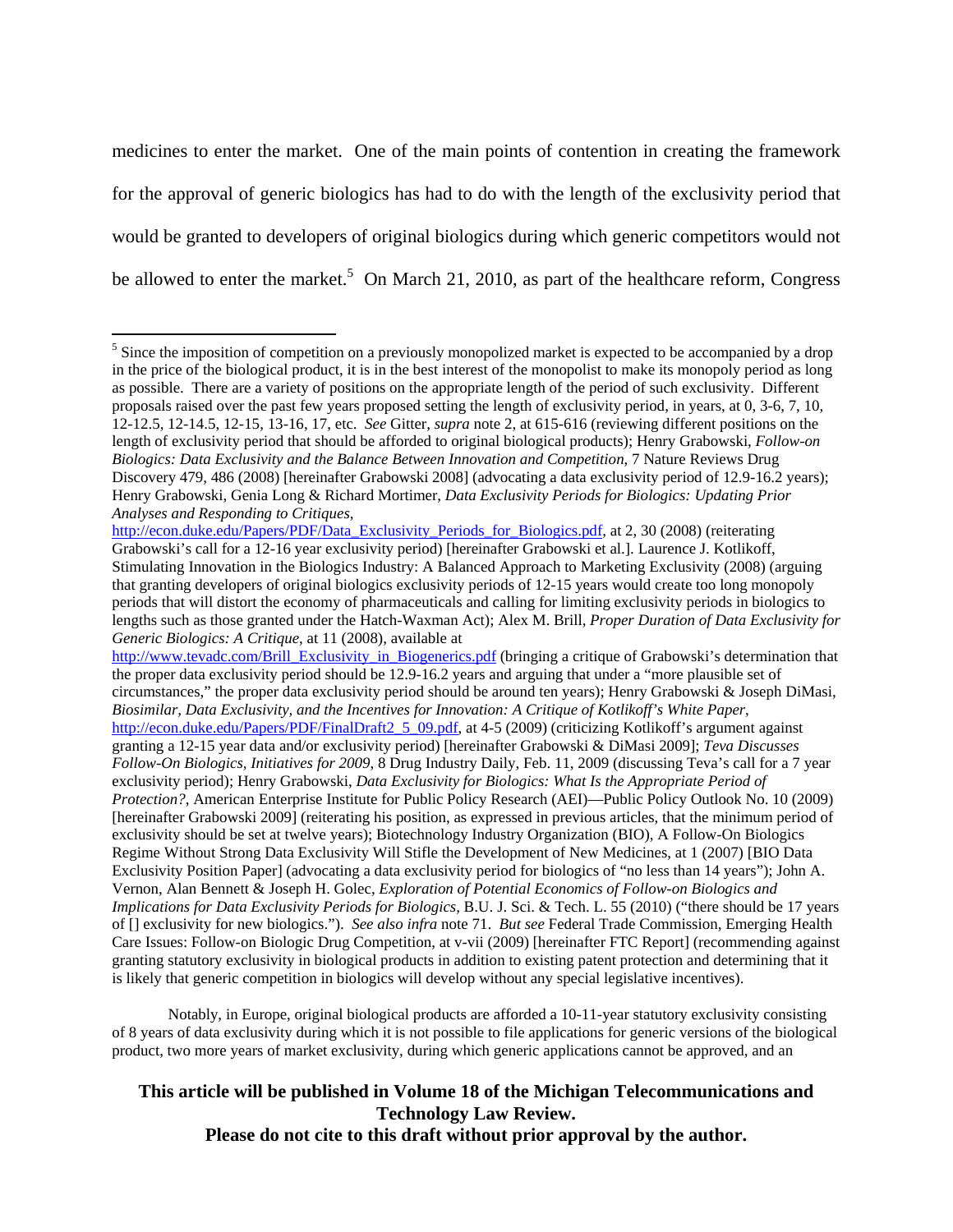settled this debate by passing the Biologics Price Competition and Innovation Act of 2009 ('BPCIA'), which provides statutory exclusivity<sup>6</sup> periods of 12-12.5 years for original biologics from the date of FDA approval.<sup>7</sup> This 12-12.5 year statutory exclusivity period predominantly overlaps with patent protection on the underlying biological product and is about 5-11 months shorter than the average remaining period of such patent protection on the original product.<sup>8</sup>

<sup>6</sup> For purposes of the discussion in this Article, a "statutory exclusivity" is defined as the period of time designated in legislation during which the FDA or any other statutorily designated entity is barred from approving a generic version of a product or taking other action mandated in legislation which would pave the road for competition in that product. The effect of such statutory impediment is a de-facto grant of a competitive advantage to the party owning/making the original version of the product. *Cf*. Bruce S. Manheim et al., *'Follow-On Biologics': Ensuring Continued Innovation In The Biotechnology Industry*, 25 Health Affairs 394, 394 (2006), available at http://content.healthaffairs.org/cgi/content/full/25/2/394 (defining "statutory exclusivity" as "the period of time in which the FDA is barred from approving a follow-on product."). For further discussion of statutory exclusivities and the difference between them and intellectual property rights such as patents *see infra* Part II.A. Two examples of statutory exclusivities existing in the context of FDA regulation are those affected under the Drug Price Competition and Patent Term Restoration Act of 1984 and the Orphan Drug Act. *See* Drug Price Competition and Patent Term Restoration Act of 1984 (Hatch-Waxman Act), Pub. L. No. 98-417, 98 Stat. 1585 (Codified as amended in different sections of 15, 21, 35 and 42 U.S.C.); Orphan Drug Act, Pub. L. No. 97-414, 6 Stat. 2049 (1983). For further discussion of these Acts and the statutory exclusivities they confer *see infra* Part II.B.

<sup>7</sup> Patient Protection and Affordable Care Act, Pub. L. No. 111-149, §§ 7001-7002, 124 Stat. 1025 (2010) (adding § 351(k)(7) to the Public Health Service Act (PHSA) ch. 373, 58 Stat. 682 (1944)). *See* discussion *infra* III.B. Importantly, in February 2011, as part of its 2012 Budget Proposal, the Office of Management and Budget in the Executive Office of the President published a proposal to shorten this exclusivity period to 7 years. *See* Office of Management and Budget, Fiscal Year 2012 Terminations, Reductions and Savings – Budget of the U.S. Government, at 119 ("[t]he Administration is proposing to give consumers more access to affordable pharmaceuticals by . . . reducing the exclusivity period for brand biologics to encourage faster development of generic biologics . . . Under the Administration proposal, beginning in 2012, innovator brand biologic manufacturers would have 7 years of exclusivity). Interestingly, this proposal appears to be in line with the Administration's original position on the appropriate length of statutory exclusivity that should be awarded in approved original biological products. *See infra* note 87. Regardless, the discussion herein is based on the law as it currently stands under BPCIA.

<sup>8</sup> *See* discussion *infra* Parts IV.A-IV.B.

additional optional one year for approval of additional treatment indications for the same product. *See* Regulation (EC) No. 726/2004 of the European Parliament and of the Council, Art. 14(11) (2004). For further discussion of the European regulatory framework for the approval of generic biologics, *see generally* Liang, *supra* note 2, at 397-408; Kelly & David, *supra* note 3, at 122-123.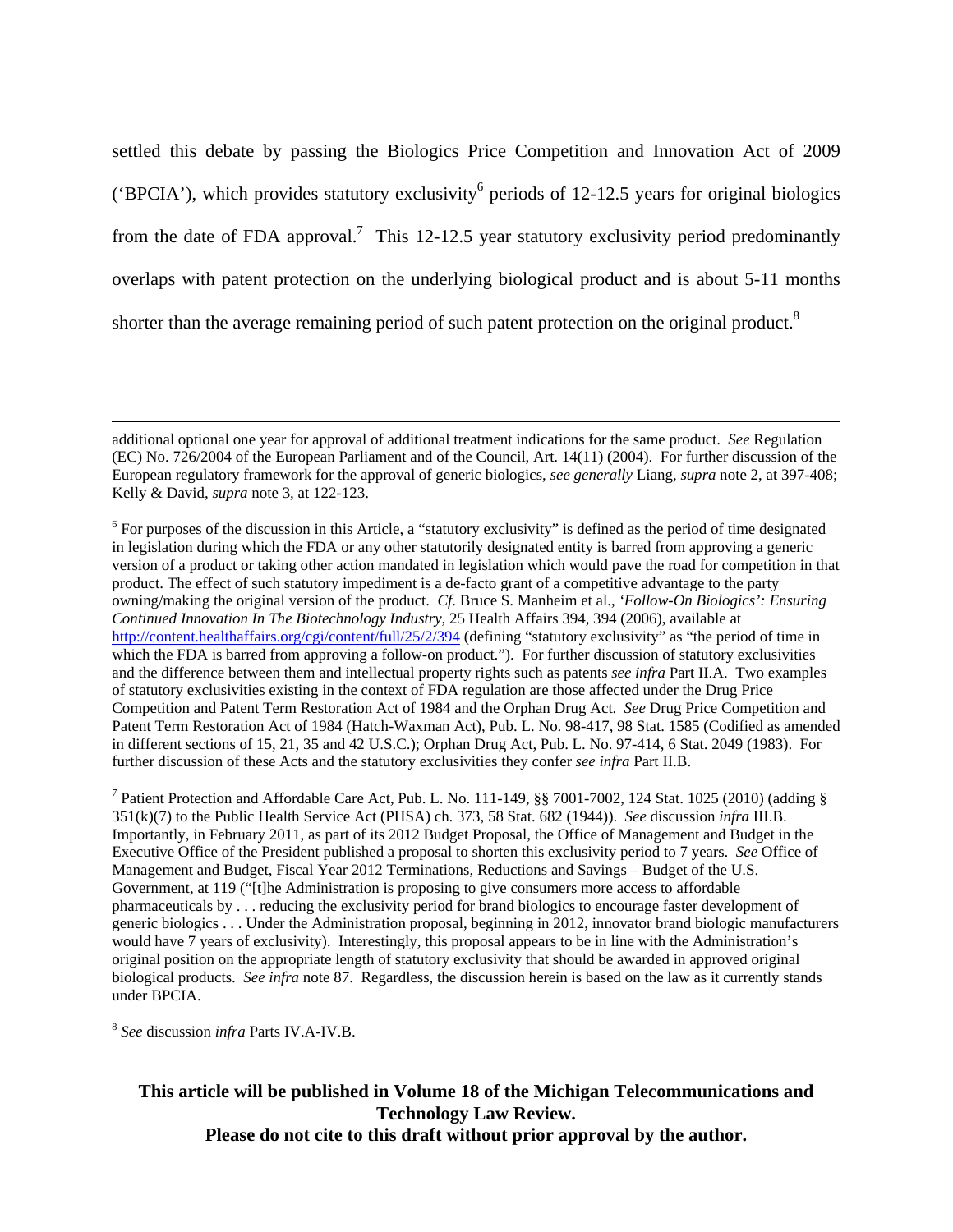This seeming redundancy raises questions regarding the need for and purpose of having patents in inventions related to biologics *in addition* to statutory exclusivities. What justification is there, if any, for such double-layered protection in biologics? And, assuming that such justification or need for double protection does exist, why should pharmaceutical biologics be the only kind of technology to benefit from it? Could the statutory exclusivity regime in pharmaceutical biologics mark the dawn of a new era in the protection and incentivizing of innovation and the beginning of a gradual replacement of the old patent system with modern schemes of statutory exclusivities; or is it just a peculiar case of a legal regime shaped by an unusually powerful industry? In this article I will seek to answer these questions.

Part II of this article will review fundamental patent theory concepts necessary for the discussion and compare them with statutory exclusivities with emphasis on the statutory exclusivity scheme created under the Hatch-Waxman Act. Part III will describe the current regulation of biologics in the United States and review the framework for the approval of generic biologics under BPCIA. Comparing statutory exclusivities and patent protection in the context of biologics, Part IV will discuss the "pros" and "cons" of these two regimes from a public policy perspective, address the possible ramifications of having both statutory exclusivities and patent protection in biologics and culminate in a call for the suspension of patent enforcement rights with relation to biological products that benefit from statutory exclusivities afforded under BPCIA for the duration of such exclusivities. Part V will include broader conclusions regarding additional areas of technology which could benefit from the application of statutory exclusivities regimes.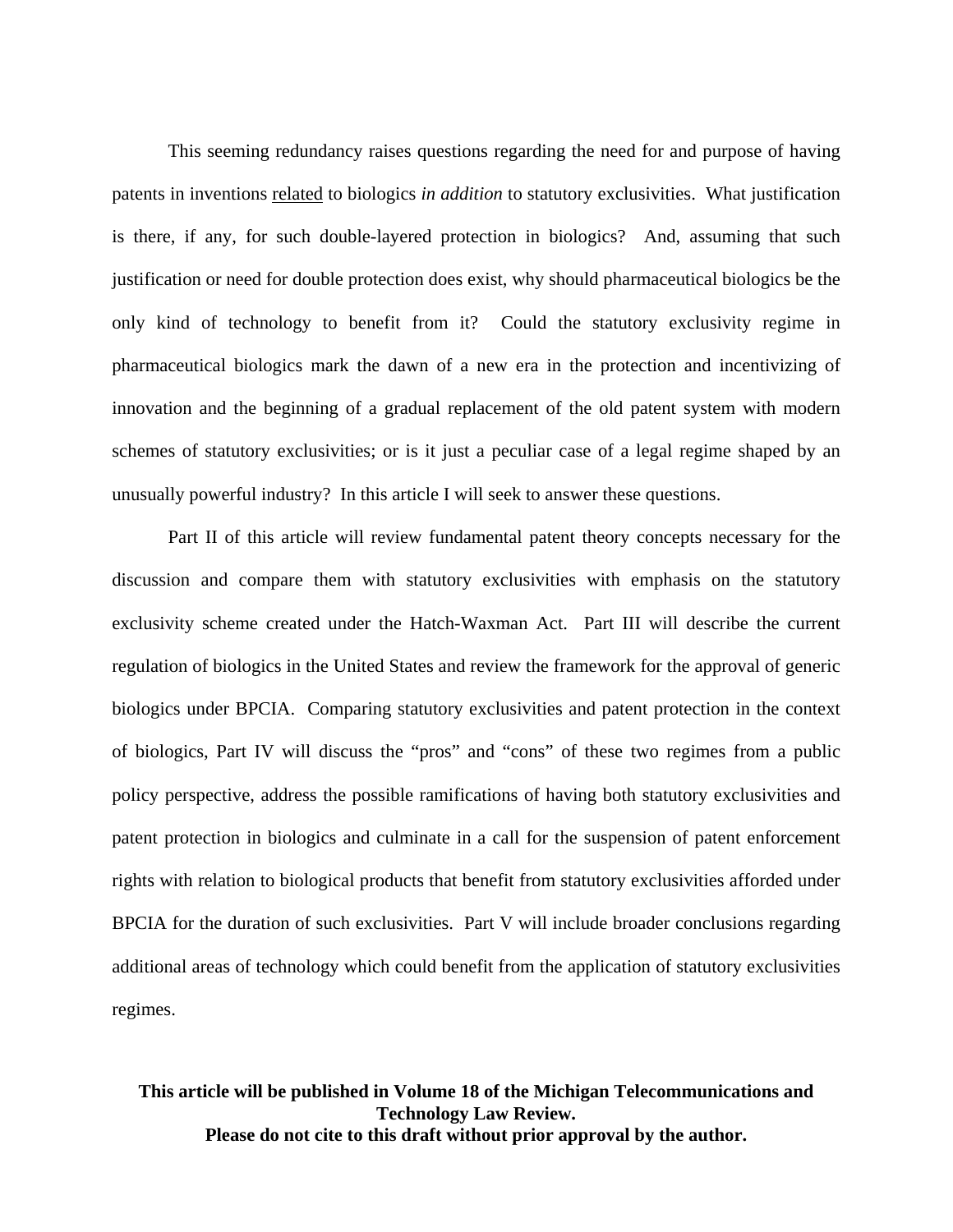# **II. Statutory Exclusivities and Patents as Mechanisms of Protecting and Advancing Technological Innovation**

#### **A. Patents**

Dating as far back as the  $15<sup>th</sup>$  Century,<sup>9</sup> patents<sup>10</sup> are time-limited monopolies granting inventors the right to exclude others from using their patented inventions;<sup>11</sup> i.e., for a predefined period of time, inventor-patentees can dictate whether and how third parties may practice their patented inventions and collect payments in exchange for their permission to do so. The literature on patent theory is vast, but two theories dominate the underlying rationales for having patent systems.<sup>12</sup>

 $\overline{a}$ <sup>9</sup> *See* Giulio Mandich, *Venetian Patents (1450-1550)*, 30 J. Pat. Off. Soc'y 166, 169 (1948).

 $10$  In the context of this Article, unless stated otherwise, reference to "patents" is to the modern form of patents of invention—i.e. utility patents—as opposed to design patents, plant patents and other types of patents.

 $11$  In the United States, the right to exclude includes the making, using or selling of the invention or importation of the invention into the United States. *See* 35 U.S.C. § 271(a). *See also* Fritz Machlup, Subcomm. on Patents, Trademarks, and Copyrights, & Senate Comm. On the Judiciary, 85th Cong., 2d Sess., An Economic Review of the Patent System at 1 (Comm. Print 1958) ("a patent confers the right to secure the enforcement power of the state in excluding unauthorized persons for a specified number of years, from making commercial use of a clearly identified invention").

 $12$  The exact rationales for having patents remain the subject of debate. Although it is generally accepted that inventive activity is responsive to economic stimuli, the need for patents as effective and efficient means of providing such stimuli remains under debate. *See* Rebecca S. Eisenberg, *Patents and the Progress of Science: Exclusive Rights and Experimental Use*, 56 U. Chi. L. Rev. 1017, 1031 (1989) ("[t]here is considerable empirical evidence suggesting that technological change has been an extremely important source of economic growth over time, and that levels of invention are responsive to economic stimuli. But it does not necessarily follow that patent protection is necessary to preserve adequate economic incentives for invention and innovation"). Notably, the patent theory literature recognizes additional rationales for patents. E.g. the proposition that patents are a natural right because inventors have natural property rights in their ideas and thus, to prevent theft of such ideas by unauthorized parties, society is morally obliged to afford inventors a proprietary right in their inventions that would confer exclusivity in the invention. *See* Machlup, *supra* note 11, at 21. Another somewhat archaic rationale for patents is the proposition that patents are means of securing appropriate rewards, namely, that principles of justice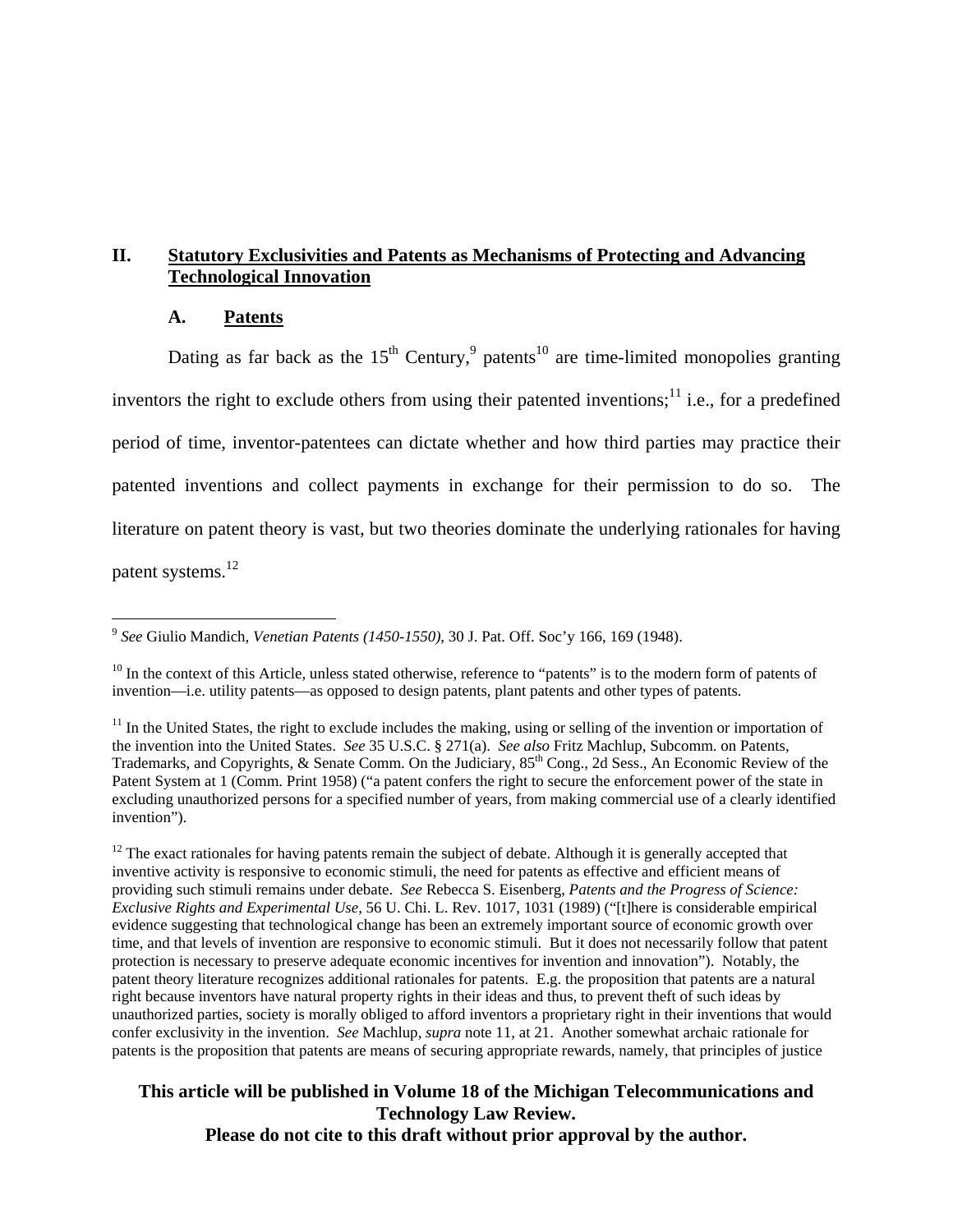### 1. Patents as Incentive to Disclose

According to this theory, patents embody a pact between inventors and society: in exchange for revealing their inventions to society and the way to utilize them, society grants inventors monopoly rights in their inventions for a limited period of time.<sup>13</sup> This patent theory presumes that inventors would have kept their inventions a secret for as long as possible but the exclusivity is sufficient to convince them to disclose and explain their inventions and thus benefit society.<sup>14</sup> An underlying premise of this theory is that the required disclosure of the invention by the inventor, once made, will enable the public to use the technology.<sup>15</sup> These assumptions have been the subject of critique, especially in view of arguments that many patents withhold vital information necessary for utilizing the inventions without additional, sometimes substantial, research and development  $(R&D)^{16}$ 

#### 2. Patents as Incentive to Invent/Invest

 and "natural law" require that inventors receive rewards for their inventions proportional to the inventions' usefulness to society. *See* Machlup, *supra* note 11, at 21.

<sup>13</sup> *See* Machlup, *supra* note 11, at 21 (the "exchange-for-secrets" thesis); Eisenberg, *supra* note 12, at 1022, 1028- 1030 ("[i]n exchange for these exclusive rights, the patent statute requires the inventor to disclose the invention in the patent application in terms sufficient to enable others who are 'skilled in the art' to make it").

<sup>14</sup> *See* Machlup, *supra* note 11, at 21; Eisenberg, *supra* note 12, at 1028-1030.

<sup>15</sup> *See* Machlup, *supra* note 11, at 21.

<sup>16</sup> *See* Machlup, *supra* note 11, at 32-33 ("[t]he point that patent monopolies are often granted in exchange for incomplete disclosure is made by several writers . . . the unpatented secret knowledge which is necessary to use a patent is colloquially called the know how and is generally regarded as property distinct from the patent to which it applies"); Sean B. Seymore, *The Teaching Function of Patents*, 85 Notre Dame L. Rev. 621, 626 (2010) (recognizing that one critique of patents is that they "seldom teach enough so that someone can actually go out and actually do the invention without some additional work").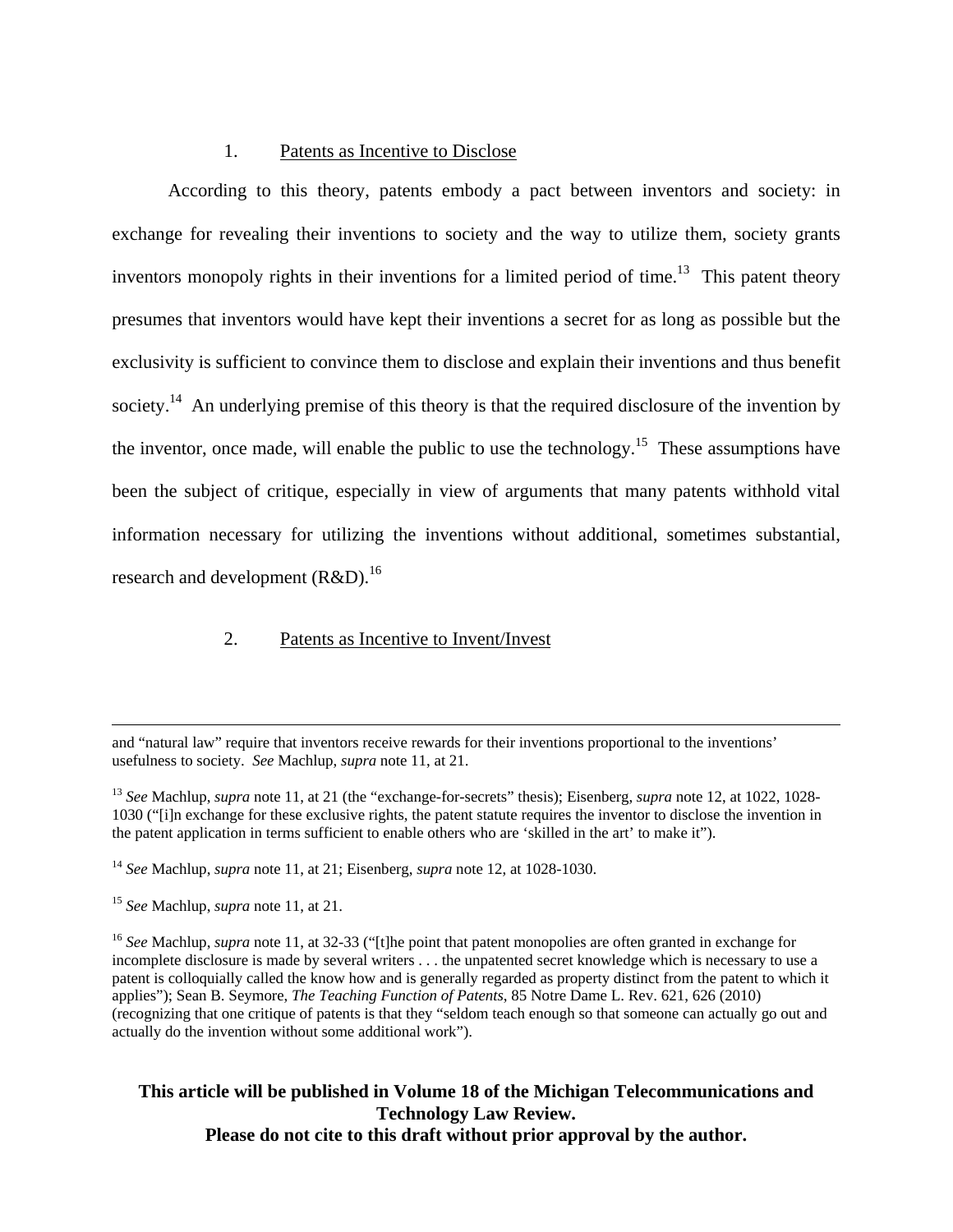A modern, broadly accepted perception of patents is as an instrument of incentivizing invention by affording inventors an extra-competitive advantage over their competitors.<sup>17</sup> Described as "the fundamental economic justification of patents,"<sup>18</sup> the basic premise upon which this theory is based is that under competitive conditions the profit made by inventors would not be high enough to justify their investment and that in order to make the inventive activities worthwhile to inventors, society must ensure that they are able exploit their inventions to an extent that would sufficiently compensate them for their investment of time, money and effort.<sup>19</sup>

Further evolvement of the incentive-to-invent theory views patents as vital not only for the inventive activity itself but also for the industrial application of resulting inventions,  $20$ namely for the incentivizing of financing of the steps necessary for putting an invention on the market. $21$ 

18 Machlup, *supra* note 11, at 32.

 $\overline{a}$ 

<sup>17</sup> *See* Machlup, *supra* note 11, at 21 (the "monopoly-profit-incentive" thesis); Eisenberg, *supra* note 12, at 1024- 1026 ("[t]he incentive to invent theory holds that too few inventions will be made in the absence of patent protection because inventions once made are easily appropriated by competitors of the original inventor who have not shared in the costs of invention."). Notably, this perception of patents also seems to lie in the basis of the Constitutional authorization of Congress to grant patents for the purpose of promoting scientific progress. *See* U.S. Const. Art. I § 8 Cl. 8 ([Congress shall have Power t]o promote the Progress of Science and useful Arts, by securing for limited Times to . . . Inventors the exclusive Right to their . . . Discoveries"). An important critique of the perception of patents as incentive-to-invent argues that Man would create and invent regardless of any prospect of gain. *See* Machlup, *supra* note 11, at 34 (quoting Frank W. Taussig).

<sup>&</sup>lt;sup>19</sup> *Id.* at 32, 37, 39 (reviewing arguments made by several scholars, including A.T. Hadley and Joseph Schumpeter); Brill, *supra* note 5, at 6 ("[t]he purpose of the patent system is to ensure that the inventor of a patented product receives monopoly market conditions and can earn profit margins sufficient to induce the R&D costs associated with bringing the product to market.").

 $20$  For purposes of the discussion herein, this hypothesis will be referred to as the "incentive-to-invest" theory. Notably, the invention/investment terminology used herein bears similarity to the distinction drawn by some scholars between "invention" and "innovation." For example, Eisenberg refers to the incentive-to-invest offshoot of the incentive-to-invent rationale as a separate patent theory according to which patents are meant to promote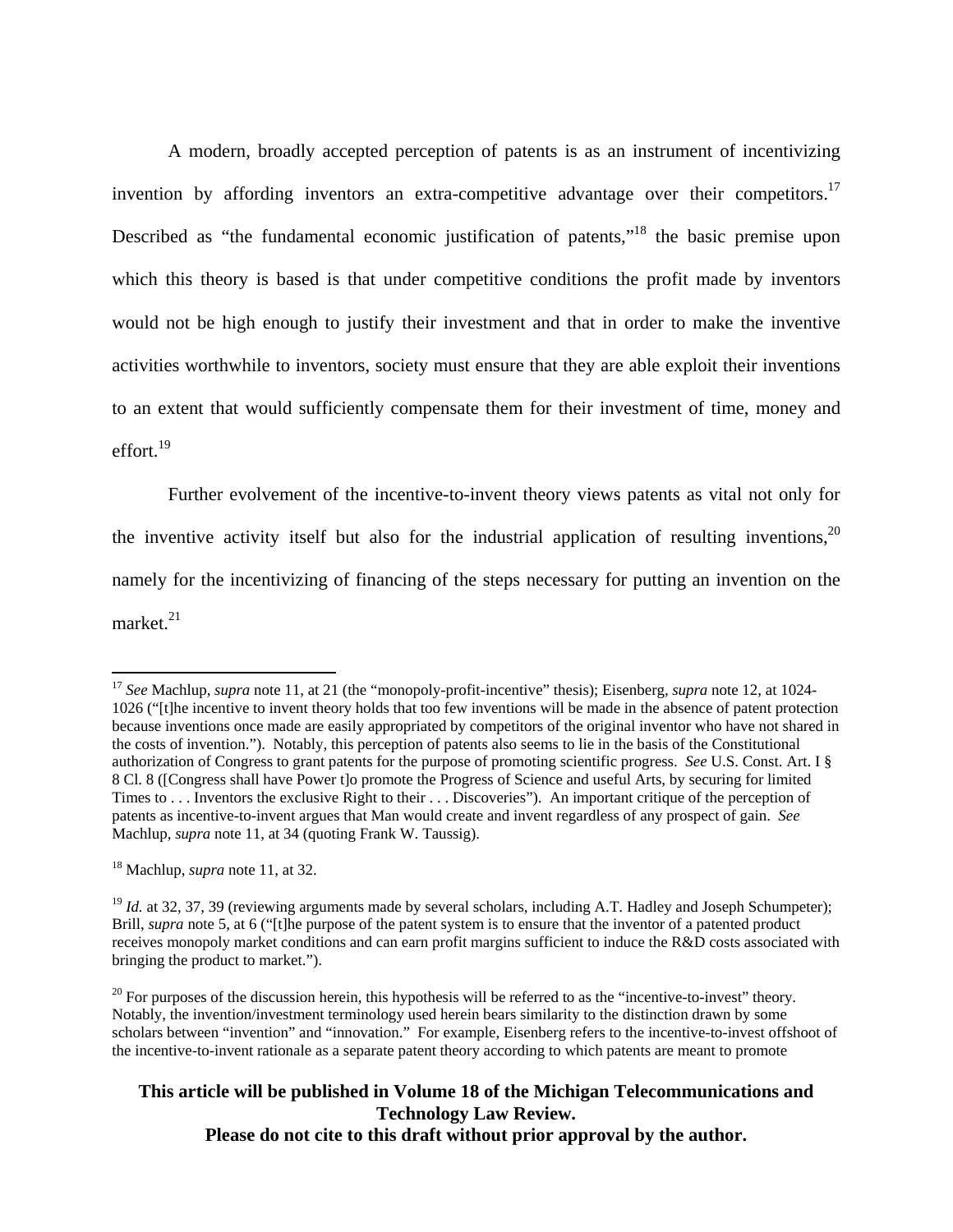Despite extensive criticism of the incentive-to-disclose and incentive-to-invent/invest theories, $22$  they offer means for evaluating the utility of patents. Thus, in examining patents in the context of biologics, I will assume that these patent theories are valid and capable of explaining, at least to some extent, the need for patent protection for inventions in general, and biotechnological inventions in particular.

### **B. Statutory Exclusivities**

The classic view on monopolies, whether patent or otherwise, is that they are generally harmful to society, but "a temporary monopoly granted to an inventor [is] a good way of rewarding his risk and expense."<sup>23</sup> This maxim is equally applicable to both patents and other

 <sup>&</sup>quot;innovation," namely investment in practical and commercial development of existing inventions. *See* Eisenberg, *supra* note 12, at 1024 note 29, 1037-1045. *See also* Robert P. Merges, *Commercial Success and Patent Standards: Economic Perspectives on Innovation*, 76 Cal. L. Rev. 803, 807 (1988) ("[a]n *invention* refers to the practical implementation of the inventor's idea. This often takes the form of a prototype or model. An invention, then, is more than a concept (it is usually a tangible thing), but less than the fully worked out product or process first offered for sale to customers. An innovation is the 'debugged' and functional version of the invention: the version first offered for sale.").

<sup>21</sup> *See id*. Eisenberg; Machlup, *supra* note 11, at 36 ("[f]inancing the work that leads to the making of an invention may be a relatively small venture compared with that of financing its introduction, because costly development work, experimentation in production and experimentation in marketing may be needed before the commercial exploitation of the invention can begin"). The incentive-to-invest theory is especially relevant to the medical products industry, in which the expense in the laboratory of identifying a promising drug or biologic is often not remotely as costly as putting it through clinical trials as required by the FDA.

<sup>22</sup> *See* e.g. Machlup, *supra* note 11, at 22-25 (describing critiques of arguments in favor of patent protection); Eisenberg, *supra* note 12, at 1026-1030 (addressing the critiques on the incentive-to-disclose and incentive-to-invent theories); and 2008 CRS Report, *supra* note 1, at 18. It is not within the scope of this Article to go into the details of such critiques.

<sup>23</sup> *See* Machlup, *supra* note 11, at 19. *But see* Brill, *supra* note 5, at 11 (warning from the chilling effects of too-long monopoly periods and arguing that "excessive monopoly protection by the government creates windfalls to innovators, stifles competition and is costly to society.").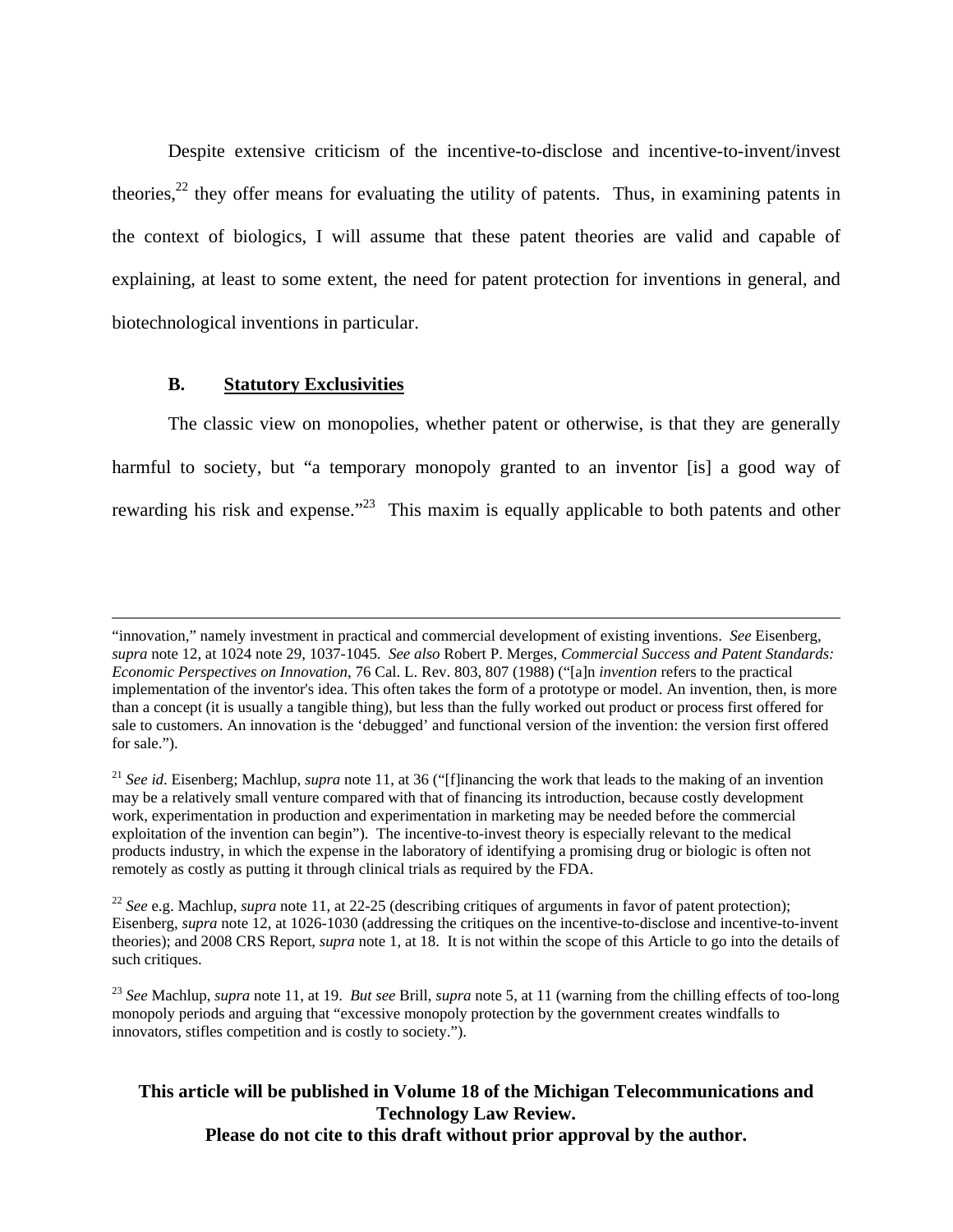types of state-instituted monopolies, such as statutory exclusivities, as a way to incentivize and reward innovation  $24$ 

As mentioned above, a statutory exclusivity is a time-limited monopoly in a product or products which is the result of a bar on the entry of competitors into the product's market.<sup>25</sup> The most significant example of statutory exclusivities is that of the exclusivity periods granted under the Hatch-Waxman Act.<sup>26</sup> Creating the regulatory pathway for the approval of generic versions of small-molecule drugs, the Hatch-Waxman Act provides for several types of statutory exclusivities. First, the Hatch-Waxman Act offers a five-year statutory exclusivity period available to original drug manufacturers for receiving marketing approval of drugs containing therapeutic chemical compounds that have not been previously approved for medical use.<sup>27</sup> As I

<u>.</u>

<sup>24</sup> E.g., the *sui generis* rights under the Plant Variety Protection Act (PVPA), Pub. L. 91-577, 84 Stat. 1542 (1970) (codified as various sections in 7 U.S.C.) and the Semiconductor Chip Protection Act of 1984, Pub. L. No. 98-620, 98 Stat. 3347 (codified in 17 U.S.C. §§ 901 *et seq.*). Notably, the arguments in favor of granting statutory exclusivities in biologics—encouraging innovation and enabling innovators to gain sufficient profit—bear striking resemblance to the incentive-to-invent/invest patent rationale discussed above. *See infra* notes 72-73 and accompanying text. For further discussion of the resemblance between the rationales for granting patents and statutory exclusivities, *see infra* Parts IV.C.

<sup>&</sup>lt;sup>25</sup> See supra note 6. In terms of their effect, statutory exclusivities are highly similar to patents. According to Machlup, patents have three characterizing features: conditionality, limitation of time and scope and their being awarded by society for a recognizable reason. Machlup, *supra* note 11, at 26 ("most writers [writing about patents] want to make it understood that [patents] are not "odious" monopolies but rather "social monopolies," "general welfare monopolies," or "socially earned" monopolies . . . [all patent monopolies] are "limited and conditional.").

<sup>26</sup> *See* Hatch-Waxman Act, *supra* note 6. For an overview of the Hatch-Waxman Act and its legislative history *see generally* Gerald J. Mossinghoff, *Overview of the Hatch-Waxman Act and Its Impact on the Drug Development Process*, 54 Food & Drug L.J. 187 (1999); Gitter, *supra* note 2, at 568-573.

<sup>&</sup>lt;sup>27</sup> See 21 U.S.C. §§ 355(c)(3)(E)(ii). This exclusivity period is commonly known as 'New Chemical Entity' (NCE) exclusivity. During the NCE period of exclusivity, a generic version of the same drug cannot be approved. *Id.* However, a generic applicant may file an application for the approval of a generic version of the drug after four years by challenging the patents related to the original product under 21 U.S.C. § 355(j)(5)(B)(iv)(II). Such a challenge would normally prompt the filing of a lawsuit by the patent owner, which would trigger – regardless of the timing in which the challenge was made with relation to the NCE exclusivity – an additional period of 30 months (or 7.5 years from the date of approval, if the filing was made between NCE years 4-5) during which the FDA may not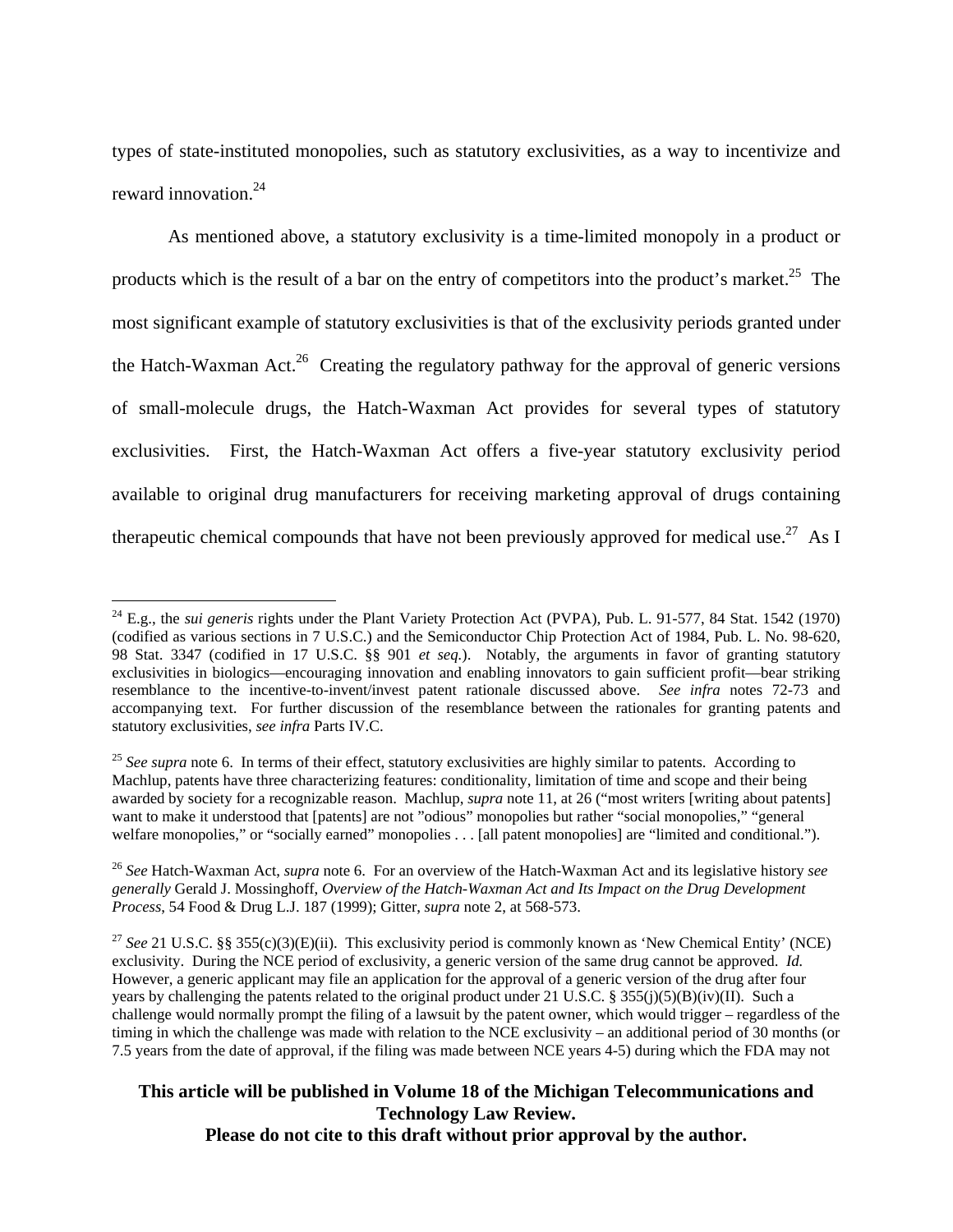will explain later in this article, although the five-year NCE exclusivity and 12-12.5 year statutory exclusivity under BPCIA may seem like they are meant to function in the same way as though the 12-12.5 year market exclusivity is "NCE exclusivity for biologics"—their purpose is in fact quite different.<sup>28</sup> Additionally, the Hatch-Waxman Act creates a three-year statutory exclusivity period for conducting additional clinical investigations that lead to the approval of an additional new medical use of an already approved drug.<sup>29</sup> Finally, the Hatch-Waxman Act seeks to incentivize the creation of generic versions of drugs by granting a 180-day exclusivity period to companies that are first to file applications for the marketing of generic versions of an original drug product.<sup>30</sup> However, in order to receive the 180-day exclusivity, a generic applicant must challenge patents related to the original drug.<sup>31</sup> The flourishing generic drug market and the entire generic drug industry are commonly viewed as attributable to this statutory exclusivity scheme created under the Hatch-Waxman Act.<sup>32</sup>

 approve the generic application. *See* 21 U.S.C. § 355(j)(5)(B)(iii). For further discussion of the NCE exclusivity period and its underlying rationale *see infra* Part III.C.

<sup>28</sup> *See infra* note 92 and accompanying discussion.

<sup>29</sup> *See* 21 U.S.C. §§ 355(c)(3)(E)(iii)-(iv). This additional exclusivity period is meant to incentivize further investment in R&D of a known drug.

<sup>30</sup> See 21 U.S.C. § 355(j)(5)(B)(iv). Notably, the benefit embodied in the 180-day exclusivity period for generic manufacturers lies in the recipient's ability to charge near-monopoly prices for its generic version of the drug for the duration of the 180-day exclusivity period. *See* Gitter, *supra* note 2, at 573 (noting that during the 180-day period the generic drug "shares duopoly prices with the Brand-name drug").

 $31$  *See* 21 U.S.C. § 355(j)(5)(B)(iv)(II). Thus, the Hatch-Waxman Act itself incentivizes the challenging of patents related to the original drug product. In this respect, the Hatch-Waxman Act seeks to abolish one monopoly by offering another, shorter one.

 $32$  The Hatch-Waxman Act is considered a great success in terms of incentivizing R&D activities and in monetary terms due to the savings attributable to the approval of generic versions of innovative drugs. *See* Gitter, *supra* note 2, at 586-587 (reviewing the reasons for what she describes as the "overall success" of the Hatch-Waxman Act);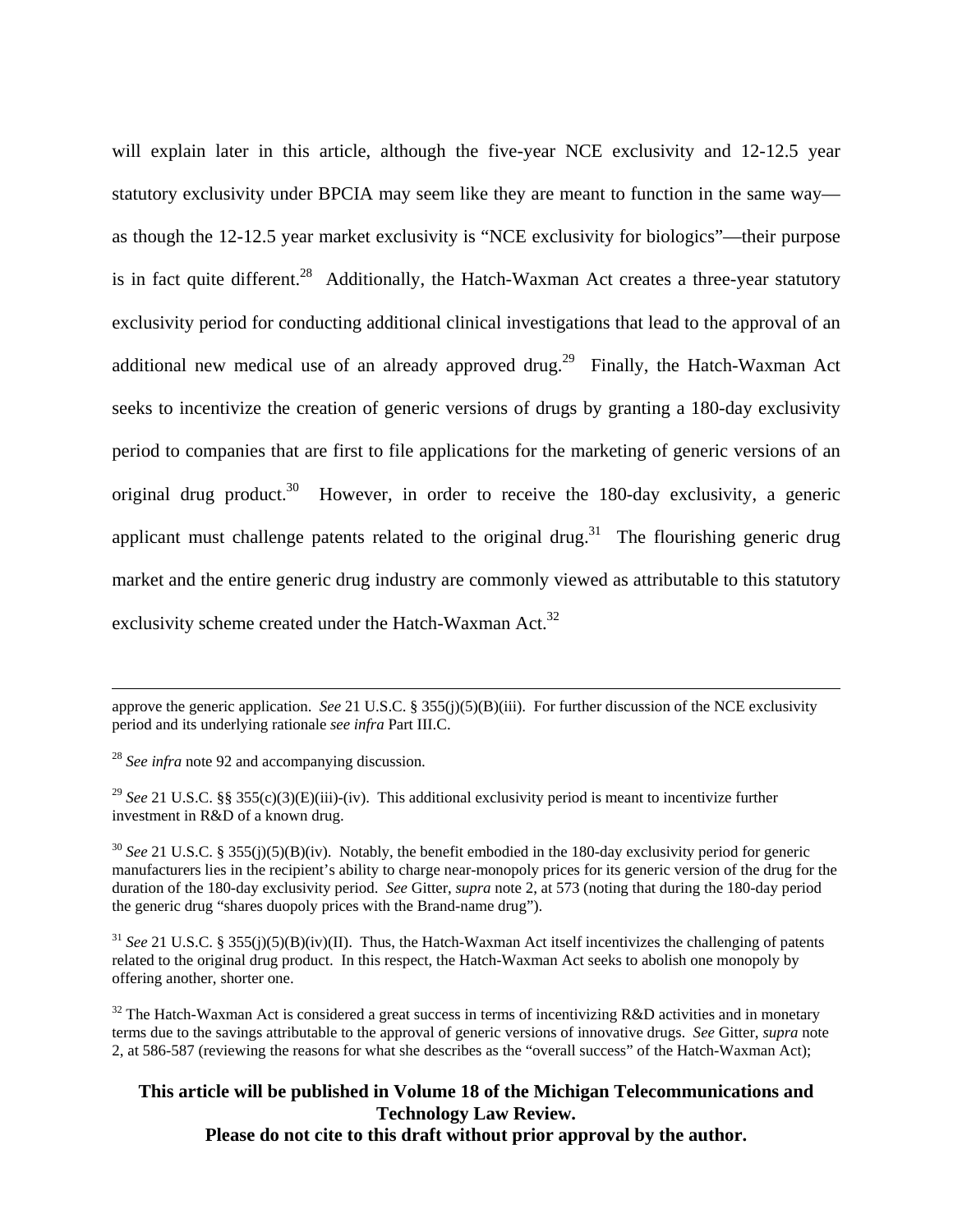Another important example of a statutory exclusivity framework is that of the exclusivities granted under the Orphan Drug Act<sup>33</sup> to developers of drugs for rare diseases<sup>34</sup> such as Huntington's disease, ALS (Lou Gehrig's disease) and Tourette syndrome.<sup>35</sup> Under the Orphan Drug Act, once an approved drug or biologic is approved and "designated under [21 U.S.C §360bb] for a rare disease or condition, the [FDA] may not approve another application . . . for such drug for such disease or condition for a [generic applicant] until the expiration seven years from the date of the approval of the [drug or biologic]."<sup>36</sup> The idea behind the legislation of the Orphan Drug Act was to increase insufficient financial incentives under patent law (if any) by supplementing it with an additional exclusivity period that would make the development of drugs for rare diseases financially feasible.<sup>37</sup> The addition of the statutory exclusivity period that is the crux of the Orphan Drug Act is considered to have achieved its desired effect: since its passage in 1983, more than 200 drugs and biologics for rare diseases have been brought into the market as compared with fewer than ten in the decade preceding the passage of the Act.<sup>38</sup>

<sup>35</sup> *See* Congressional Findings for the Orphan Drug Act § 1.

 $36$  21 U.S.C. § 360cc(a)(2).

<sup>37</sup> *See* Congressional Findings for the Orphan Drug Act, *supra* note 35, §§ 2, 4-5. Notably, such orphan drug products may be entirely unpatentable and could still merit exclusivity under the Orphan Drug Act.

<sup>38</sup> *See* FDA, *Developing Products for Rare Diseases & Conditions*, *available at*  http://www.fda.gov/forindustry/developingproductsforrarediseasesconditions/default.htm; Frank R. Lichtenberg &

Liang, *supra* note 2, at 365 (arguing that the Hatch-Waxman Act has been very successful in bringing cheaper generic versions of drugs to the market while maintaining incentives for continued innovation).

<sup>33</sup> Orphan Drug Act, Pub.L. 97-414, 96 Stat. 2049 (1983) (codified as 42 U.S.C. § 360aa *et seq.*).

<sup>&</sup>lt;sup>34</sup> See 21 U.S.C. §360bb(a)(2) (definition of "rare disease or condition"). Notably, the definition of an orphan drug could also include "orphan" biologics approved under PHSA § 351.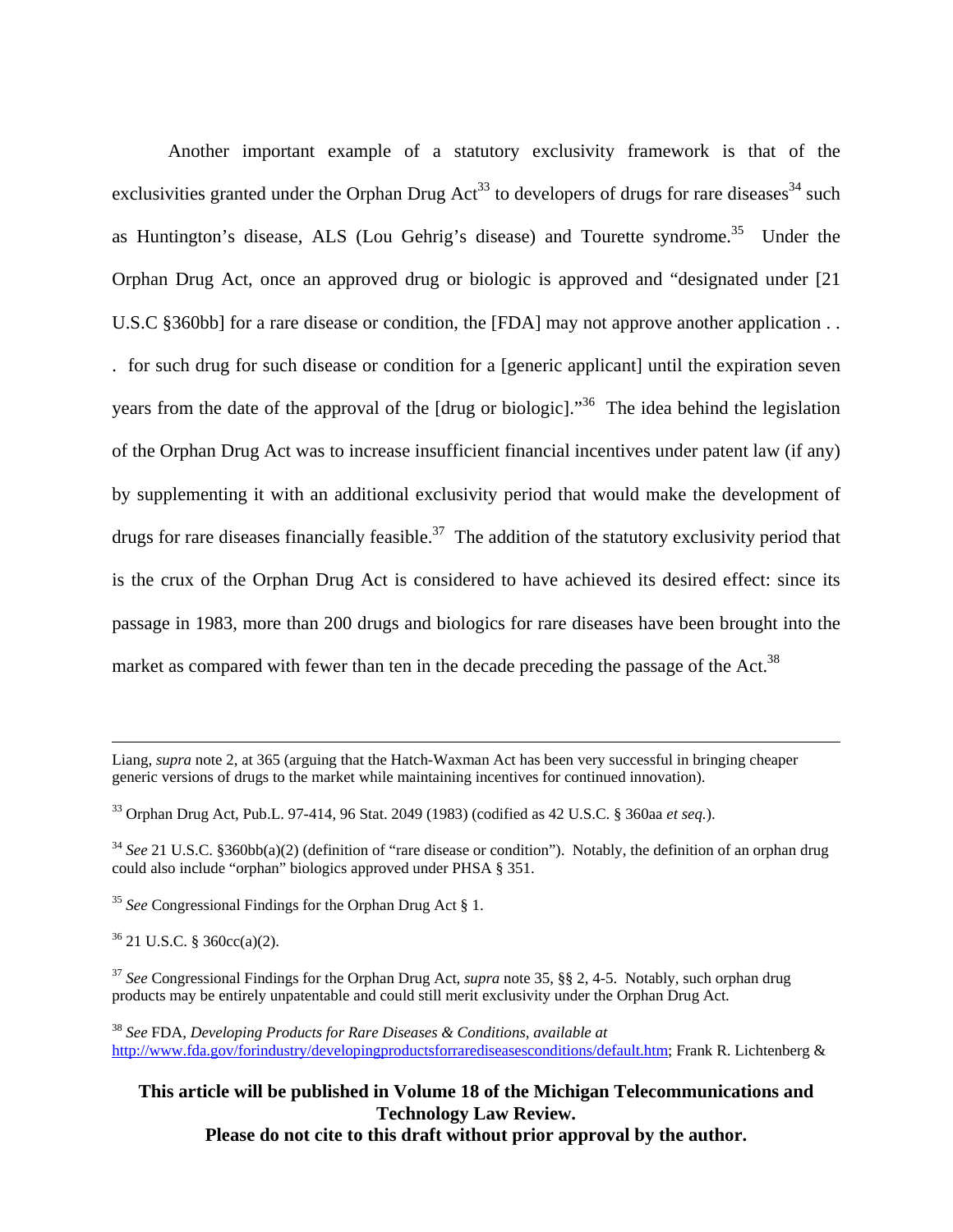#### **C. Patents and Statutory Exclusivities—Similarities and Differences**

The main difference between statutory exclusivities and patents involves the nature or type of "right."39 Patents result from a *grant* by an executive agency—the United States Patent and Trademark Office (USPTO)—and create a right to exclude others from using the object of the right, namely the invention.<sup>40</sup> A patentee's right to exclude is correlated with the duty of third parties not to use the invention without the patentee's permission. $41$ 

Statutory exclusivities, on the other hand, are the result of *inaction* by an executive agency that effectuates a *de-facto* monopoly status with respect to a particular product. For example, the NCE exclusivity under the Hatch-Waxman Act is a result of the prohibition of the FDA granting marketing approvals for generic versions of the original drug for a period of five years from the date of approval of that drug, thereby effectuating a five-year exclusivity in that drug on its developer.<sup>42</sup> In other words, the benefits of statutory exclusivities to developers of

 Joel Waldfogel, *Does Misery Love Company? Evidence from Pharmaceutical Markets Before and After the Orphan Drug Act*, 15 Mich. Telecomm. & Tech. L. Rev. 335, 348 (2009) (arguing that the Orphan Drug Act "works").

 $^{40}$  Notably, patents are commonly mistaken for a positive right to use an invention. The distinction between a right to use and a mere right to exclude others may be best illustrated where a patentee is unable to use their own invention but still has the right to exclude others from using it. For example, if A's invention cannot be used without B's patented technology, then A would be unable to use B's technology although it would certainly still be able to prevent C from using A's technology even if C has a license from B to use B's technology.

<sup>41</sup> *See* Hohfeld, *supra* note 39, at 32 (quoting *Lake Shore & M. S. R. Co. v. Kurtz*, 10 Ind. App., 60, 37 N. E., 303, 304 (1894): "[a] duty or a legal obligation is that which one ought or ought not to do. 'Duty' and 'right' are correlative terms. When a right is invaded, a duty is violated").

<sup>42</sup> *See* discussion of NCE exclusivities *supra* note 27 and accompanying text.

<sup>39</sup> This part of the discussion will utilize the terminology and distinctions proposed by Hohfeld. *See* Wesley Newcomb Hohfeld, *Some Fundamental Legal Concepts as Applied in Judicial Reasoning*, 23 Yale L. J. 16 (1913).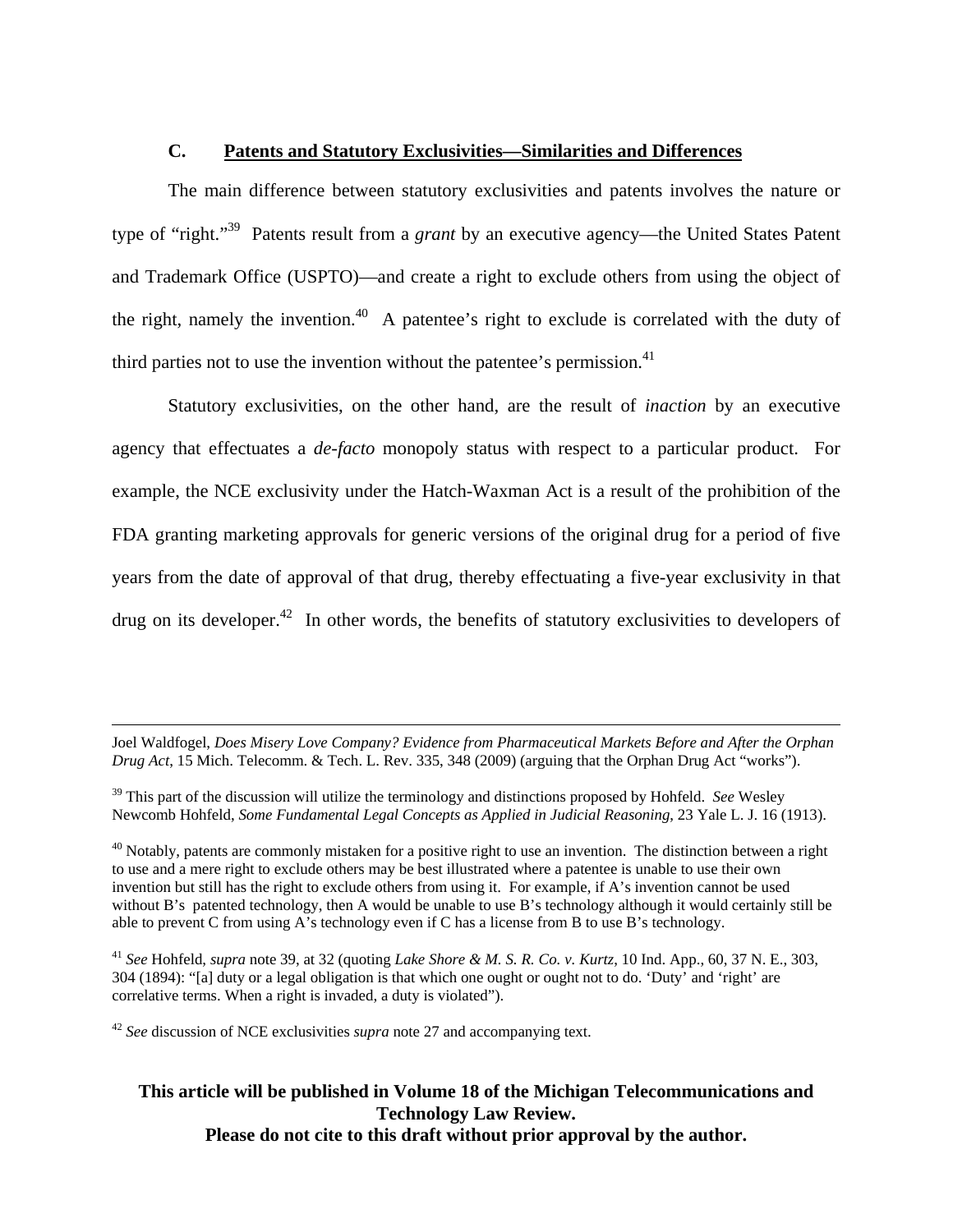original products are by-products of the preclusion of potential competitors by an executive agency's withholding of its permission to partake in a regulated activity.<sup>43</sup>

The difference in the nature of the right conferred by patents and statutory exclusivities dictates two additional important distinctions related to the enforceability of the respective rights and their susceptibility to legal challenges. From an enforceability perspective, while patents give grantees the right to preclude others from taking certain actions as they relate to the inventions claimed by such patents,<sup>44</sup> statutory exclusivities are merely immunities and confer no right *per se* (in the narrow Hohfeldian sense) on their bearer.<sup>45</sup> Accordingly, enforcement of patent rights necessitates actively seeking relief from a court and, typically, requires significant investment of resources. Statutory exclusivities, on the other hand, are "automatically enforced" by the regulatory bar that preempts the entry of potential competitors into the relevant market and, thus, require no enforcement action *per se* on the part of the parties benefiting from them.<sup>46</sup>

 $\overline{a}$ 

 $^{43}$  I.e., the FDA does not owe an original drug manufacturer a five-year monopoly status for having a new chemical compound approved for medical use. Rather, the FDA is merely obliged to refrain, for a period of 5 years, from approving generic versions of the particular chemical compound for the drug's indicated medical use. Put in Hohfeldian terms, statutory exclusivities are the result of a privilege granted to applicant A to partake in certain commercial activities requiring a license from an executive agency E. Yet, the exclusivity itself is not the result of the privilege but rather of an *immunity* of A from having its monopoly status changed which correlates to a nonability of third parties C to abolish this monopoly status of A by securing approval of their own generic products from agency E. *See* Hohfeld, *supra* note 39, at 55 (discussing the concepts of immunity and disability).

<sup>44</sup> *See supra* notes 11 and 40 and accompanying text.

 $45$  It is possible to argue that from a legal standpoint the beneficiaries of statutory exclusivities could secure certain *legal* rights, e.g. if agency E, for some reason, goes ahead and approves an application of third party C prior to the expiration of the relevant statutory exclusivity period, applicant A may be entitled to recover damages from agency E the amount that A could have reasonably expected to gain from its monopoly status had agency E not approved C's application. In this regard, it is important to distinguish between the *type* of right per Hohfeld and the *legal* right. *See* e.g. Hohfeld, *supra* note 39, at 43-44 (explaining that there are "innumerable cases in which the mental and physical facts . . . [are] confused with the legal relation which they create").

<sup>46</sup> *See* Brill, *supra* note 5, at 6 ("[d]ata exclusivity is a definitive monopoly and a government grant, as it allows the innovator's data to be protected without challenge"); Joyce Wing Yan Tam, *Biologics Revolution: The Intersection*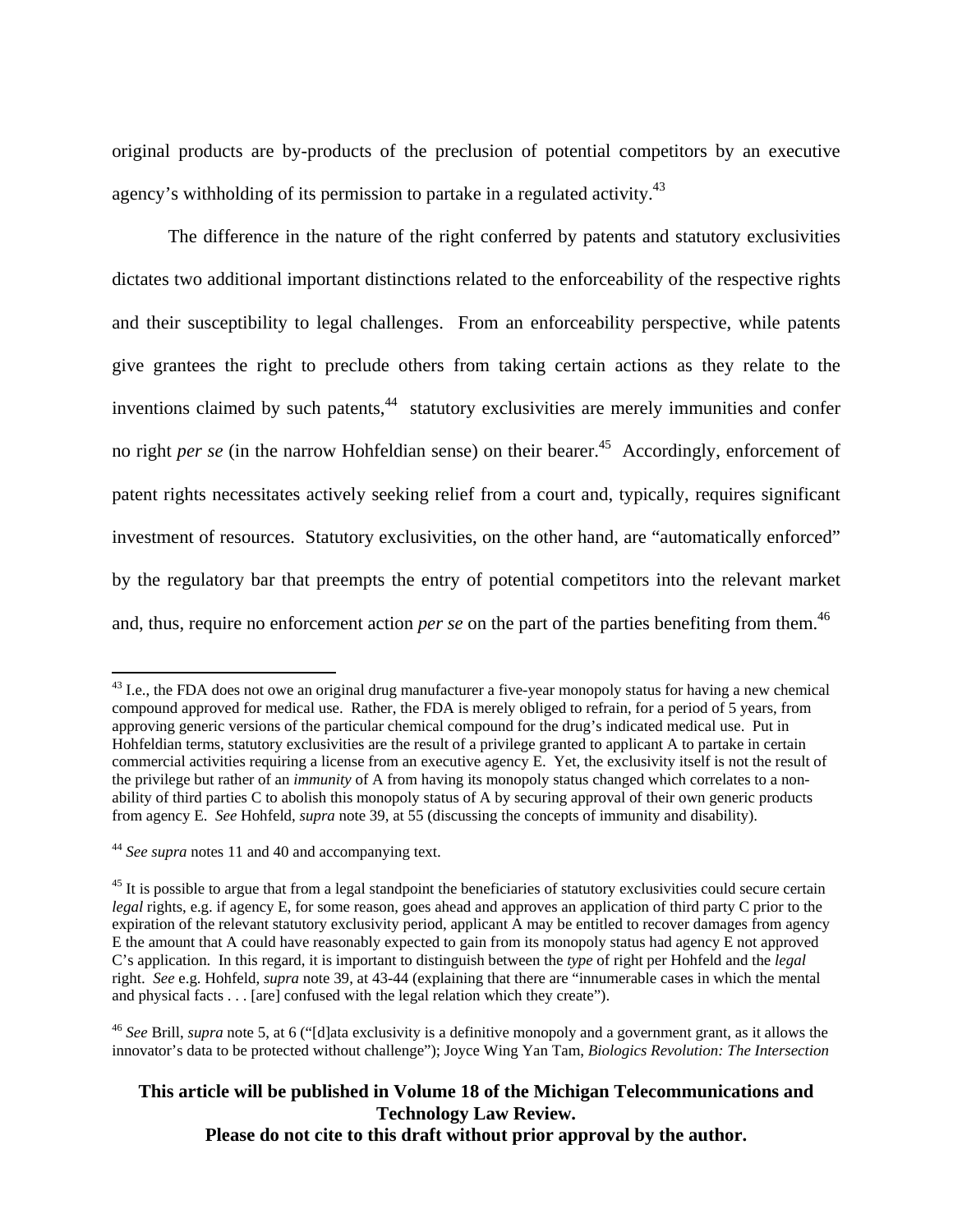Patents and statutory exclusivities also differ in their susceptibility to legal challenges. Patents, while presumed valid, $47$  are subject to several different types of challenges, including reexamination,<sup>48</sup> defense arguments in patent infringement suits<sup>49</sup> and suits for a declaratory judgment.<sup>50</sup> Such challenges could and often do result in the partial or complete invalidation of the challenged patents.<sup>51</sup> Hence, it is possible to say that patents are substantially exposed to legal challenges throughout their term.

Statutory exclusivity status, however, can only be contested by challenging the relevant agency's inaction (i.e. omission), e.g., by disputing the agency's "failure" to approve an application to partake in the particular regulated activity which is the subject of the exclusivity. Since such a challenge would essentially argue that the agency should have, purportedly,

<sup>47</sup> *See* 35 U.S.C. § 282 ("[a] patent shall be presumed valid").

<sup>48</sup> *See* 35 U.S.C. §§ 302-305.

 $\overline{a}$ 

<sup>49</sup> Patent infringement suits initiated under the Hatch-Waxman Act normally fall under this category. Namely, the third party generic applicant makes a certification under 21 U.S.C. § 355(i)(2)(A)(vii)(IV) that the patents covering the original drug product are "invalid or will not be infringed by the manufacture, use, or sale of the new drug for which the application is submitted." Under patent law, such certifications constitute acts of infringement under 35 U.S.C. § 271(e)(2). *See* discussion *supra* notes 30-31 and accompanying text.

50 Suits for declaratory judgment may be brought under 28 U.S.C. § 2201, *but see* Federal Food, Drug, and Cosmetic Act (FFDCA) (Copeland Pure Food and Drugs Act) (Food, Drug, and Cosmetic Act) (FDCA) (Humphrey-Durham Act), ch. 675, 52 Stat. 1040, §§ 505, 512 (1938).

<sup>51</sup> For example, patents are susceptible to challenges involving their novelty and non-obviousness under 35 U.S.C. §§ 102-103, their compliance with the various requirements of 35 U.S.C. § 112, their being directed to patentable subject matter under 35 U.S.C. § 101, and so forth.

*of Biotechnology, Patent Law, and Pharmaceutical Regulation*, 98 Geo. L.J. 535, 553 (2010) ("[m]arketing exclusivities are particularly powerful . . . This perfect monopoly protection is automatic and does not require the entity holding the market exclusivity to act—a sharp contrast to patent rights, which are *only* enforced when the patent holder prevails in a legal action."). However, a party benefiting from a statutory exclusivity *could* attempt to preserve and possibly even extend its monopoly by filing a citizens petition requesting the FDA to take certain actions (e.g. imposing increased testing requirements on generic applicants) or refrain from taking certain actions (e.g. approving a generic application). *See* 21 C.F.R. § 10.30.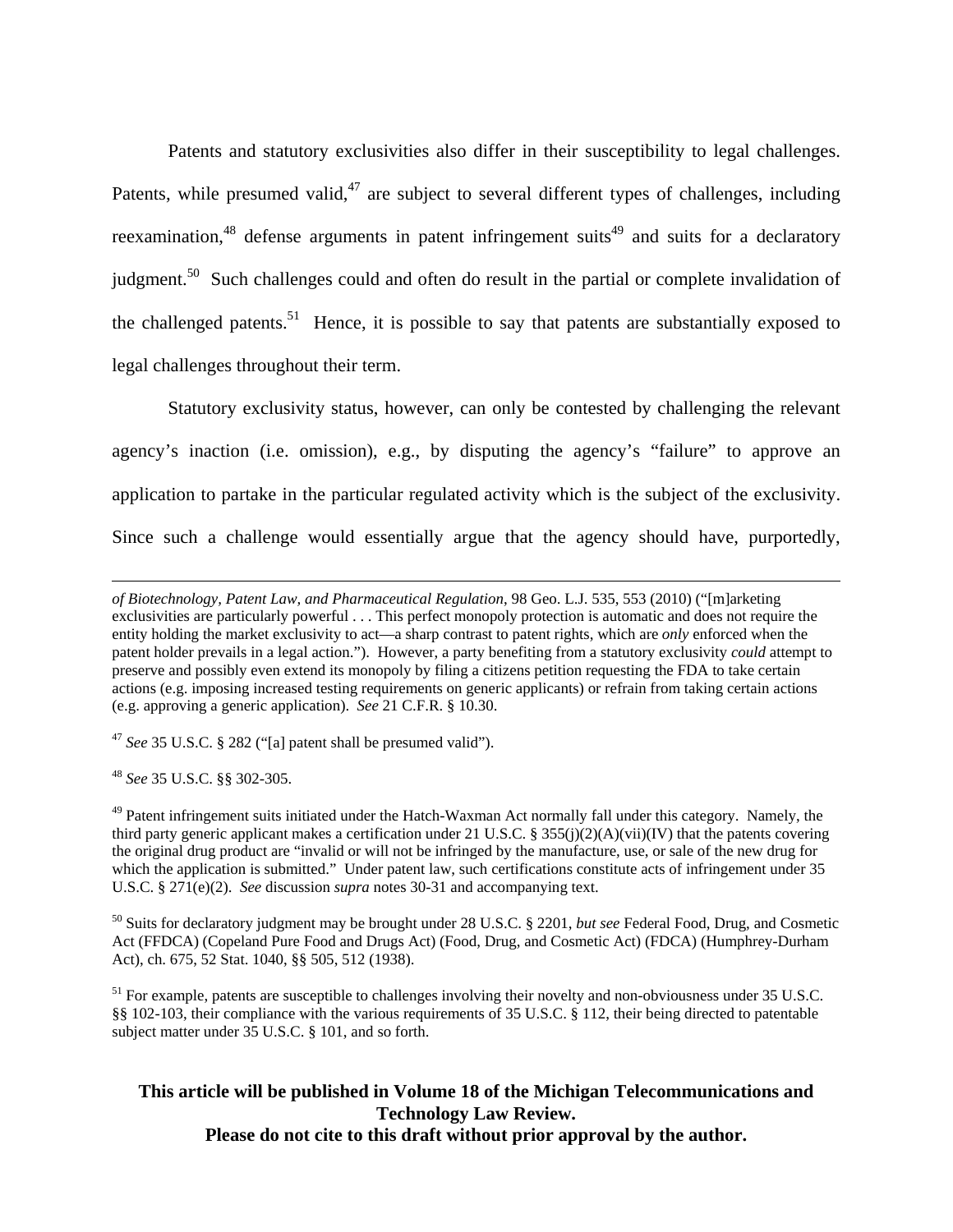approved the additional, later application, its prospects of success in court are not high from the outset.<sup>52</sup> Thus, statutory exclusivities are substantially less susceptible to legal challenges than patents.

Having laid down some of the foundations necessary for a discussion of patents and statutory exclusivities in the context of biologics, I will now provide background on the regulation of biological products.

#### **III. The Regulation of Biologics in the United States**

 $\overline{a}$ 

#### **A. The Approval of Biologics License Applications Under PHSA § 351**

In order to introduce a biological product (including biologics) into interstate commerce

the product's developer must first receive a biologics license from the FDA.<sup>53</sup> Under FDA

Although statutory exclusivities *per se* may be relatively unsusceptible to legal challenges, it is quite possible that an agency's interpretation and application of laws instituting such exclusivities would be subject to legal challenges. However, such challenges would be subject to an exacting review standard of the Chevron Doctrine. *See Chevron U.S.A. Inc. v. Natural Res. Def. Council, Inc.*, 467 U.S. 837, 842-44 (1984) (holding that "considerable weight should be accorded to an executive department's construction of a statutory scheme. . . ." and that so long as (1) "Congress has [not] directly spoken to the precise question at issue", and (2) "the agency's answer is based on a permissible construction of the statute" then "the principle of deference to administrative interpretations [should be] followed.").

<sup>&</sup>lt;sup>52</sup> Under current Supreme Court Precedent, challenging executive agencies' inaction is likely to be unsuccessful. *See Hackler v. Chaney*, 470 U.S. 821, 831 (1985) ("[t]his Court has recognized on several occasions over many years that an agency's decision not to prosecute or enforce, whether through civil or criminal process, is a decision generally committed to an agency's absolute discretion). This low likelihood of success of an attempt to challenge executive agencies' inaction is especially true in the context of drug law. *See Hackler v. Chaney*, 470 U.S. at 835-36 (rejecting the argument that the FFDCA's prohibitions of "misbranding" and the introduction of "new drugs" absent agency approval supply courts with "law to apply" and therefore do not provide a basis for judicial review of an FDA decision not to take enforcement action in the area of drug law). *See also* Brill, *supra* note 5, at 6 ("[d]ata exclusivity is not challengeable in court").

 $53$  Under PHSA § 351(a)(1)(A), "[n]o person shall introduce or deliver for introduction into interstate commerce any biological product unless . . . a biologics license is in effect for the biological product." Notably, the FDA has approved several biologics through regulatory pathways created by FFDCA, e.g. human insulin products such as Humulin® and Humalog®, human growth hormone products such as Humatrope®, Norditropin® and Saizen® and more. *See* Vernon *et al.*, *supra* note 4, at 59-60 (discussing approval of some biologics under the framework of FFDCA). These biologics have mostly been well known, less structurally-complex compounds and, in some cases,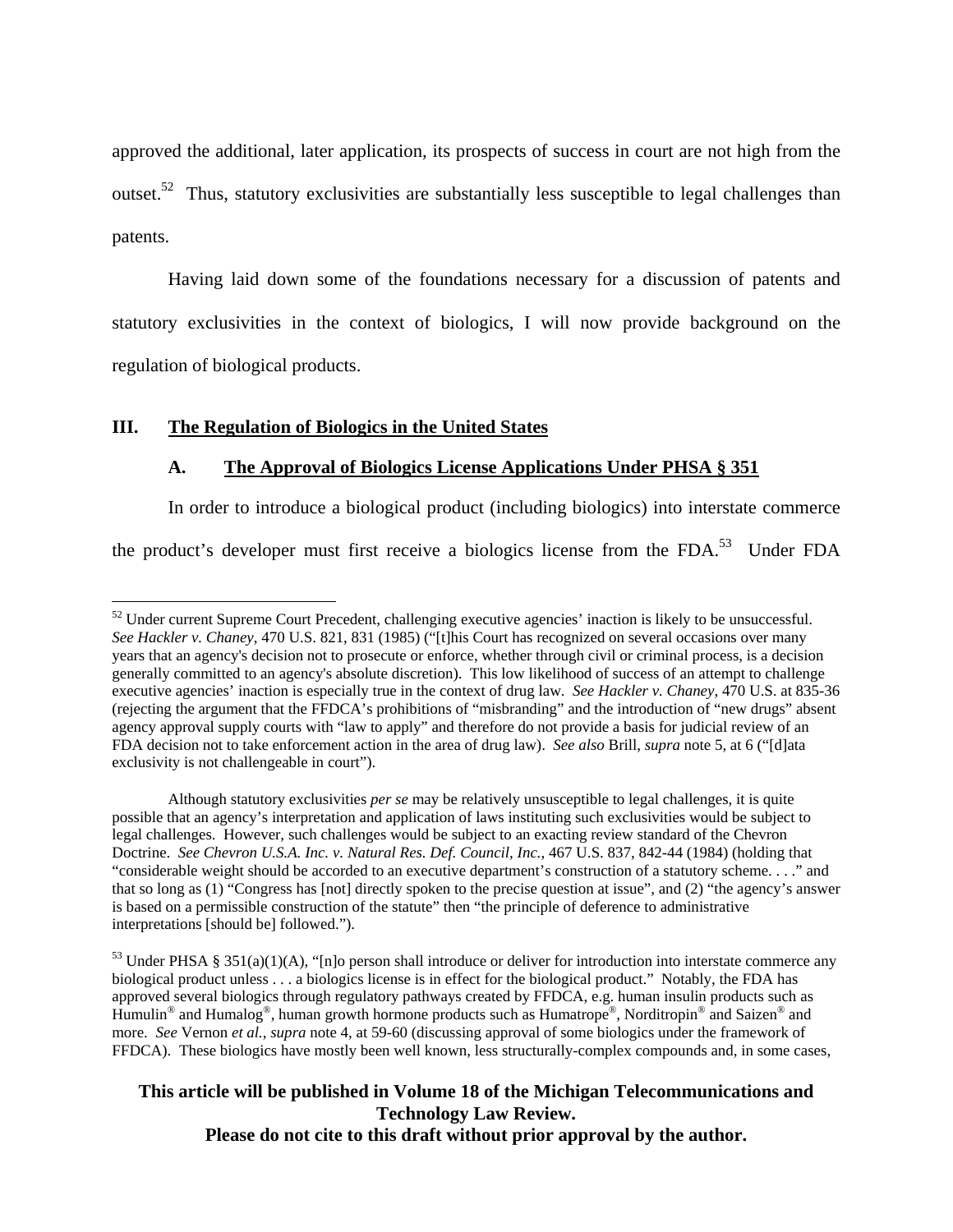regulations, the FDA may grant a biologics license pursuant to the submission of a biologics license application (BLA) showing that the biological product is sufficiently safe, effective and pure.<sup>54</sup> Demonstrating compliance with the FDA's safety, efficacy and purity standards normally requires having the biological product undergo extensive and lengthy R&D and regulatory approval processes.<sup>55</sup> Naturally, these R&D and approval efforts impose significant financial burdens on BLA applicants and the price of putting a new biological product on the market is commonly estimated at around  $$1.24-1.32$  billion on average for a typical product.<sup>56</sup> As a result, biologics are usually very expensive.  $57$ 

 are versions of already-approved biologics that have gone off-patent. However, such cases are an exception to the general rule that biologics are subject to the approval processes set forth primarily in PHSA and it is likely that the formation of a regulatory pathway for the approval of generic biologics under BPCIA (*see infra* Part III.C) would marginalize them even further. Thus, in analyzing implications of BPCIA, I will assume that future regulation of biologics is going to be done almost primarily, if not exclusively, under PHSA.

<sup>54</sup> *See* PHSA § 351(a)(2)(B)(i)(I); 21 C.F.R. § 600.2 *et seq.* 

<sup>55</sup> *See* e.g. 21 C.F.R. §§ 601.2(a), 601.20, 601.25, 601.27 and 601.70. For further discussion of the typical length of the development of biological products *see infra* Part IV.A.

<sup>56</sup> *See* Joseph A. DiMasi & Henry G. Grabowski, *The Cost of Biopharmaceutical R&D: Is Biotech Different?* 28 Manage. Decis. Econ. 469, 475 (2007) (estimating the cost of putting a typical biologic on the market, including taking under account success in obtaining regulatory marketing approval, at around \$1.24-1.33 billion (2005 US\$)) [hereinafter DiMasi & Grabowski]; Gitter, *supra* note 2, at 567, 589 (reviewing the significant investment required from biologics' manufacturers as compared to small-molecule drugs); Katlikoff, *supra* note 5, at 8 ("bringing a new biologic medication to market is exceptionally expensive—an estimated \$1.24 billion."); Vernon *et al.*, *supra* note 4, at 66-68 (discussing the high costs involved in the development and manufacturing of biologics). Notably, these high development costs are at least partially attributable to the fact that only about one in three biological products that start clinical trials eventually receive FDA approval. *See* BIO White Paper, *supra* note 2, at 4 ("it is estimated that less than a third of the biopharmaceuticals that enter clinical trials ever receive marketing approval").

 $57$  The annual price of some biologics tends to be very high and some of them could even cost over \$100,000, and in rare instances even over \$300,000 a year. *See* Kathleen R. Kelleher, *FDA Approval of Generic Biologics: Finding a Regulatory Pathway*, 14 Mich. Telecom. & Tech. L. Rev. 245, 252 (2007) (discussing the reasons for the relatively high prices of biologics); Kendra Marr, *Biotech Campaigns for Easier Access to Generic Drug Market*, Wash. Post, Aug. 13, 2008 at D01 ("[t]reatment [with biologics] can cost a patient more than \$30,000 a year, prohibiting many from obtaining drugs"); FTC Report, *supra* note 5, at i ("annual treatment for breast cancer with . . . herceptin can cost \$48,000 and the annual treatment for rheumatoid arthritis with Remicade can cost approximately \$20,000"); Editorial, *When a Drug Costs \$300,000*, N.Y. Times, Mar. 23, 2008 at WK8, available at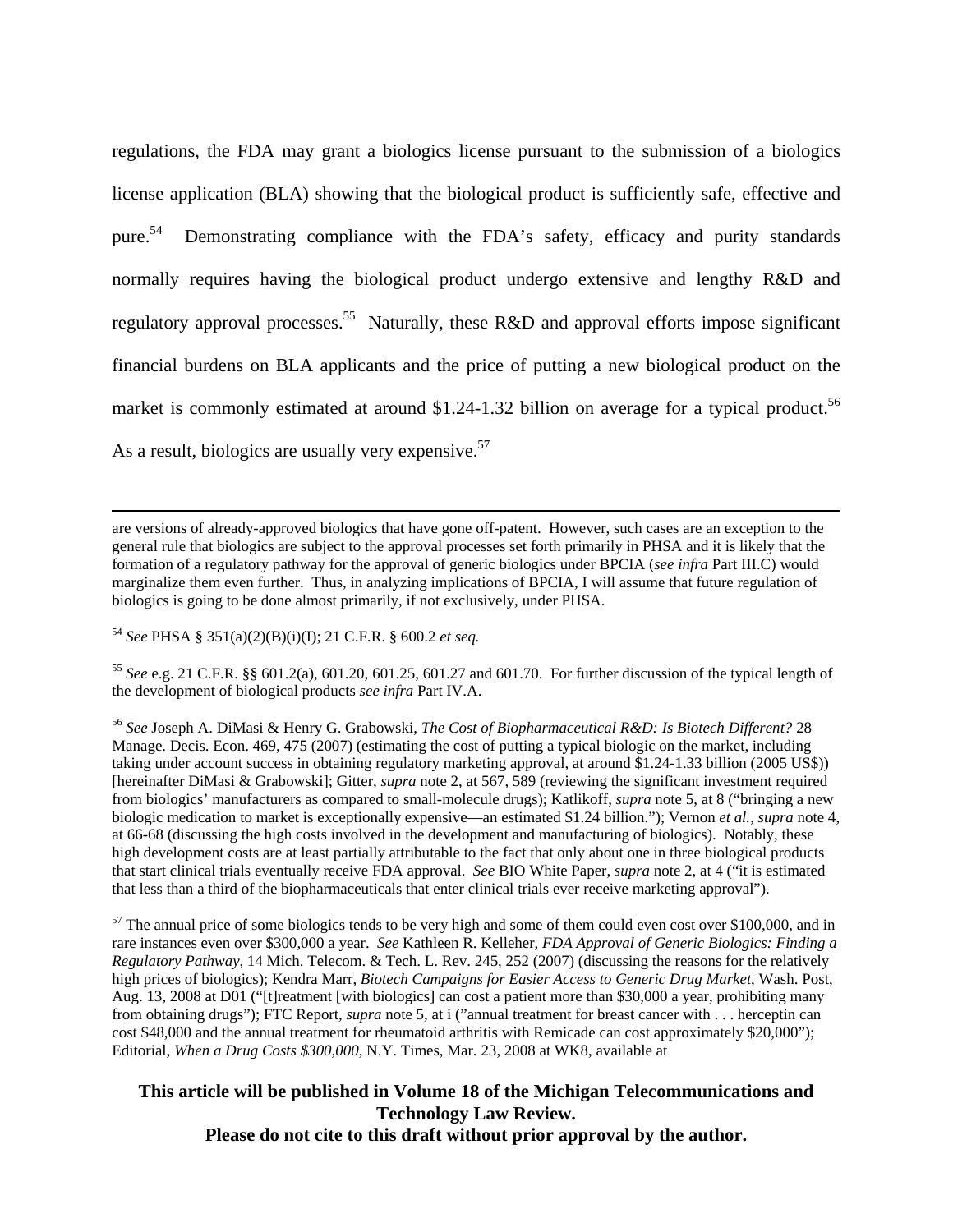While the high prices of biologics may be justified, they also give rise to concerns of possible abuses of market position by manufacturers of original biologics. Some commentators have argued that manufacturers of original biological products use the high entry barriers into the biologics' market<sup>58</sup>—the result of the significant time, money and expertise necessary in order to put biologics on the market—to charge very high prices for their products well after they have recouped their development costs.<sup>59</sup> One of the proposed solutions for this perceived market failure is the creation of a regulatory pathway for the approval of generic versions of biologics.<sup>60</sup>

### **B. Regulatory Pathways for the Approval of Generic Pharmaceuticals— Background**

As demonstrated by the generic scheme created under the Hatch-Waxman Act, regulatory

frameworks for the approval of generic pharmaceuticals are established on the premise that

<sup>58</sup> *See* Gitter, *supra* note 2, at 589-590 (recognizing the high entry barriers faced by generic manufacturers seeking to enter the biologics market); Sarah Sorscher, *A Longer Monopoly for Biologics?: Considering the Implications of Data Exclusivity as a Tool for Innovation Policy*, 23 Harv. J.L. & Tech. 285, 304 (2009) (discussing the high entry barriers into the generic biologics market, especially as compared to the entry barriers faced by manufacturers of generic small-molecule drugs).

<sup>59</sup> *See* Dinh, *supra* note 3, at 79 ("[b]esides the expenses of R&D and clinical trials, the high cost of biologics results from monopoly pricing of brand-name biologics . . . after patent expiration because the regulatory approval process delays the market entry of competing products."); Kelleher, *supra* note 57, at 252-253 (arguing that biologics are unjustifiably expensive and that the lack of competition in biologics costs the U.S. economy billions of dollars annually).

 $60$  The institution of a regulatory pathway for the approval of generic versions of an already approved drug was the solution chosen for a similar problem in the context of small-molecule drugs. *See* Hatch-Waxman Act, *supra* note 6. The legislation of the Hatch-Waxman Act (and the creation of the generic pharmaceutical industry that followed) was the result of the growing awareness during the 1970s and early 1980s to a similar situation that existed with relation to small-molecule drugs. For additional possible solutions to the market failure existing in the area of biologics *see* Sorscher, *supra* note 58, at 301-302 (reviewing additional mechanisms for addressing the problem of diminished competition in the biologics market such as cost-sharing and prize funding that could potentially facilitate access to proprietary biological products' clinical data and manufacturing know-how).

http://www.nytimes.com/2008/03/23/opinion/23sun3.html (discussing the high annual cost of some biologics used for treating rare diseases); Shapiro, *supra* note 4, at 4 (listing the high costs of several prominent biologics).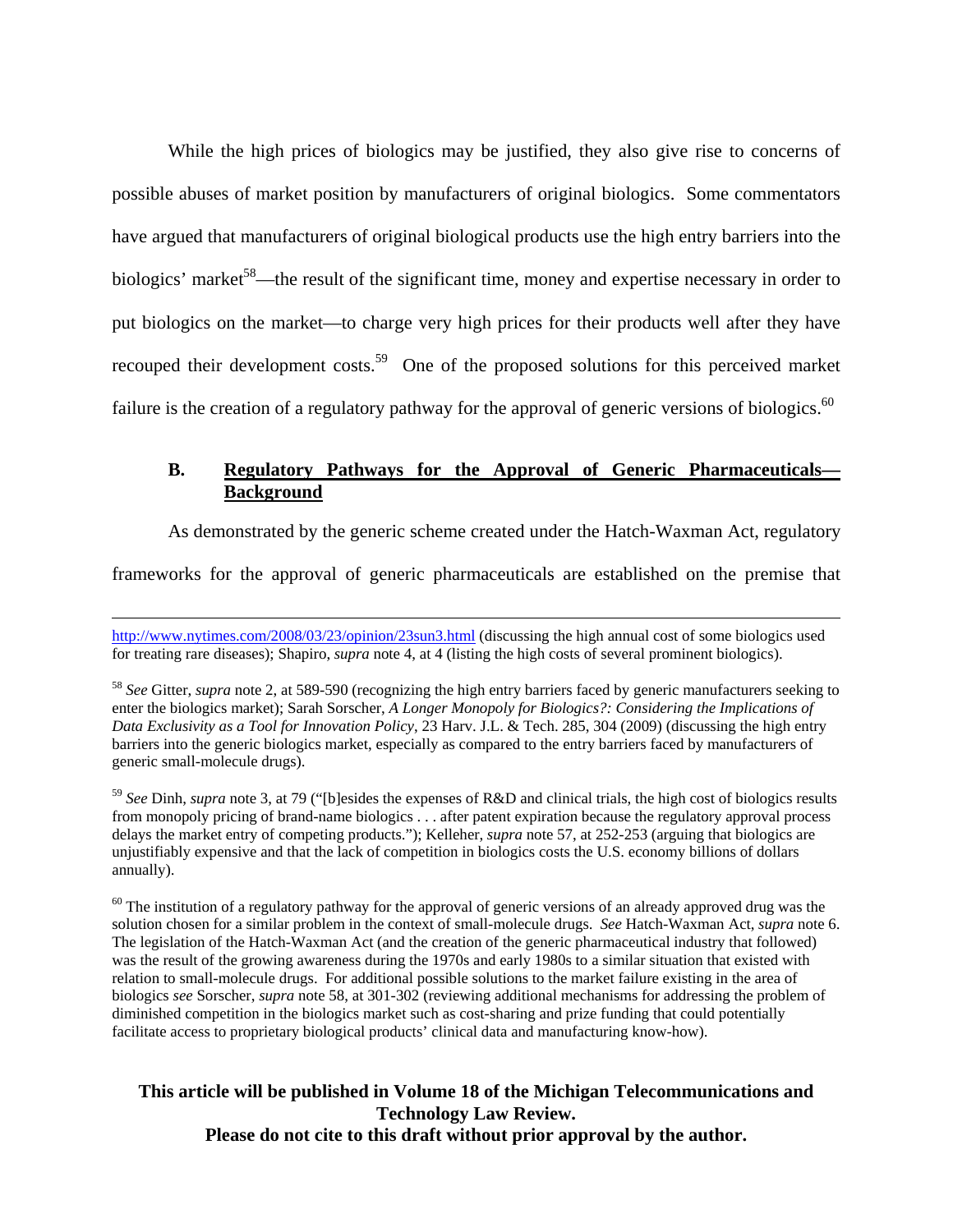identical or highly similar compounds could be assumed to be equally or similarly safe and effective<sup>61</sup> and therefore require relatively little, if any, additional clinical testing prior to approval.<sup>62</sup> The sought-after result of such lowered testing requirements is that the development costs of later products would be lower and, as a result, so would their prices, thereby increasing their affordability and accessibility. In other words, regulatory frameworks for the approval of generic versions of pharmaceuticals seek to save the high development costs involved in putting a candidate compound through all the stages of drug development by simply ensuring its identity to or interchangeability with the original product.<sup>63</sup> Such identity or interchangeability, in turn, is deduced based on comparison of the original product with the generic product.<sup>64</sup>

1

<sup>61</sup> *See* Dawn Willow, *The Regulation of Biologic Medicine: Innovators' Rights and Access to Healthcare*, 6 Chi.- Kent. J. Intell. Prop. 32 (2006) ("[t]he principle underlying [a determination that two compounds have the same safety and efficacy profiles] is that the greater the degree of similarity or identity between the two [compounds], the greater the confidence that their clinical performance will be similar or the same."); BIO White Paper, *supra* note 2, at 10 ("[b]eing identical to the innovator product allows FDA to rely on the innovator's safety and effectiveness data in determining that the generic version of the product will be safe and effective.").

<sup>&</sup>lt;sup>62</sup> See FTC Report, *supra* note 5, at ii ("[d]uplication of safety and efficacy information is costly, an inefficient use of scarce resources, and, as the FDA has explained, raises ethical concerns associated with unnecessary human testing"); Woodcock Statement, *supra* note 1, at 6 ("[b]y establishing that the drug product described in the [generic application] is the same as the approved innovator drug product, the []applicant can rely on the Agency's finding of safety and effectiveness for the approved drug. Therapeutic equivalents can be expected to have the same clinical effect and safety profile when administered to patients under the conditions specified in the labeling.").

 $63$  Notably, the ability to achieve such identity or comparability between the biological compounds in the original biologic and the ones in a later, generic version of the biologic, thereby allowing recognition of the generic version of the biologic as interchangeable with the original product, has been a point of significant scientific and legal disagreement. For further discussion of the issue of biosimilarity and bioequivalence of biological compounds *see* Gitter, *supra* note 2, at 590-609 (arguing that current scientific knowledge enables making determinations regarding comparability of two biologics sufficient to justify an abbreviated regulatory pathway for the approval of proteinbased biological products and making the case for such regulation); 2008 CRS Report, *supra* note 1, at 7-9 and 22- 23 (describing the scientific and legal dispute regarding comparability of biological products); Woodcock Statement, *supra* note 1, at 1, 4 and 7-12 (stating that there is general recognition that the idea of "sameness" is not applicable to biologics in the same manner it is to small molecule drugs, addressing the FDA's definitions for the terms "comparability," "therapeutic equivalents" and "interchangeability" and reviewing the scientific challenges involved in comparing proteins and approving two biologics as substitutable/interchangeable); Liang, *supra* note 2, at 370-78, 415-17 (reviewing the difficulties in replicating biological compounds and the resulting safety concerns arising in the context of generic biologics); Marr, *supra* note 57 (describing the debate surrounding the ability to achieve and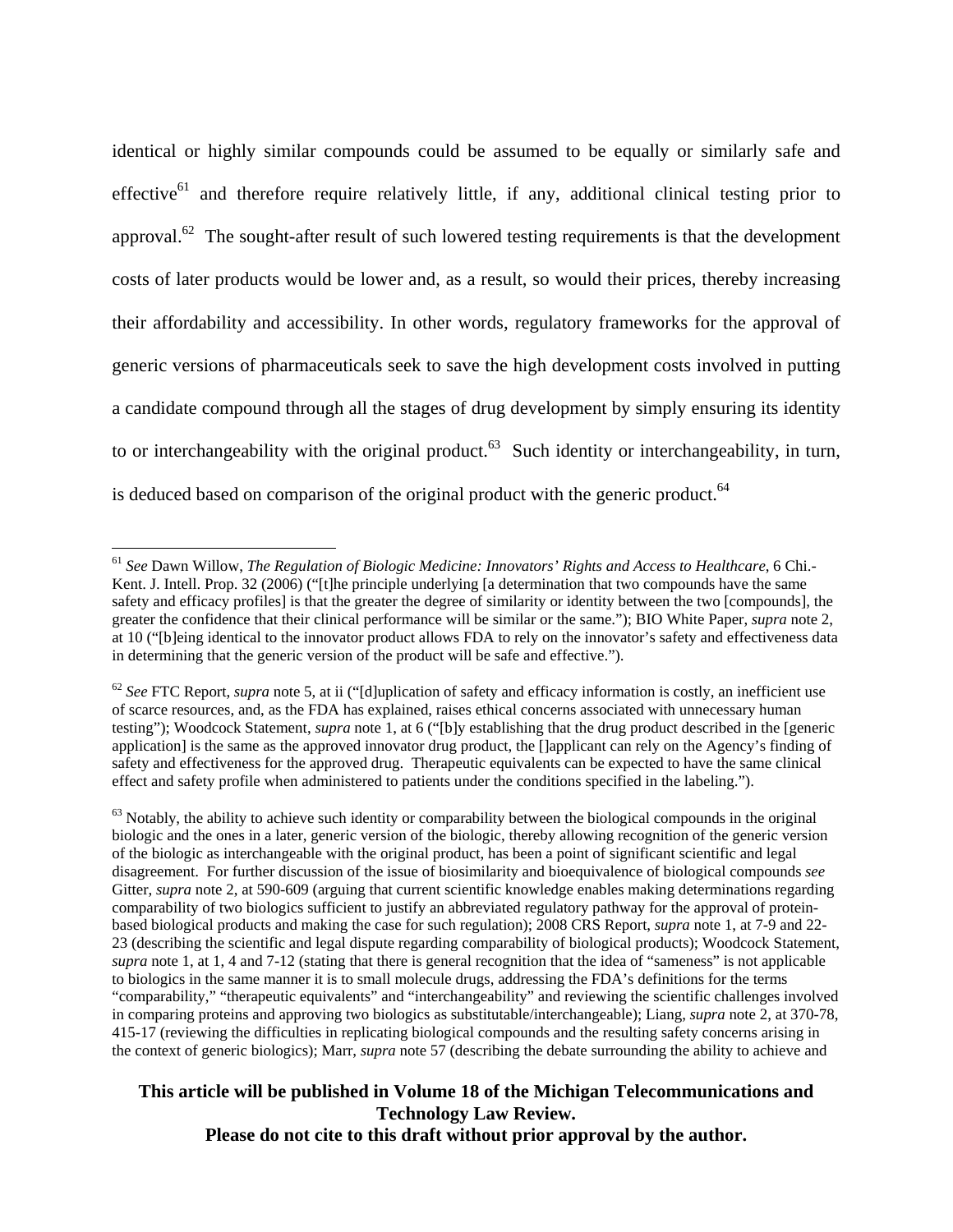However, regulatory pathways for the approval of pharmaceutical products also invite free-riding by generic manufacturers who do not participate in the substantial investment normally involved in the R&D of pharmaceutical products.<sup>65</sup> Thus, it is necessary to ensure that developers of original pharmaceuticals are able to recoup their investment and reap profits sufficient to incentivize them to continue their R&D efforts. Both the Hatch-Waxman Act and BPCIA rely (at least to some extent) on statutory exclusivities for this purpose. <sup>66</sup> These exclusivities, despite differences in their length and scope, all essentially guarantee that for a certain amount of time the government will not allow potential competitors to enter the relevant market or take steps toward doing so. $67$ 

 show similarity in biologics); Dinh, *supra* note 3, at 90-94 and 114-15. Notably, the enactment of BPCIA seems to accept the premise that there is, perceivably, a way to achieve and ascertain identity or similarity between two biological compounds.

64 The comparison is of both the structures of the respective compounds and their physiological effects. *See* Willow, *supra* note 61 ("[b]y establishing that the drug product described in the [generic application] is the bioequivalent of the innovator drug product approved [by the FDA], the [generic] applicant can rely on the FDA's finding of safety and effectiveness previously determined for its counterpart brand drug."). Notably, the generic applicant does not and is not expected to acquire the actual clinical safety and efficacy data for the original product, which—while submitted to the FDA as part of the approval process of the original product—is considered proprietary, but rather "refers" the FDA to such data already in the FDA's possession. *See* discussion *infra* note 160 ¶2.

<sup>65</sup> *See* 2008 CRS Report, *supra* note 1, at 20-21 (demonstrating the differences in cost and risk between development of an original new pharmaceutical and a generic version thereof).

<sup>66</sup> *See*, respectively, *supra* Part II.B and *infra* Part III.C. I will argue later in this article that the statutory exclusivities afforded to developers of original pharmaceuticals under the Hatch-Waxman Act are different from the ones instituted under BPCIA not only in their length – 3-6 years as compared to 12-12.5 years respectively – but also in their purpose and in the extent of protection that they afford to the interests of developers of original pharmaceutical products. *See* discussion *infra* Part III.C.

 $67$  It is common to refer to two main types of exclusivities in the context of regulatory frameworks for approval of generic pharmaceuticals products: (1) "market exclusivity" (also sometimes referred to as "approval exclusivity"): a period during which potential competitors are not allowed to enter the particular product's market, which is typically enforced by a prohibition on the FDA to approve applications for comparable products for the duration of the exclusivity period. (Notably, market exclusivity granted to a generic product is sometimes referred to as "generic exclusivity."); and (2) "data exclusivity," which is a period of time during which potential competitors may not rely on FDA findings of safety and efficacy of an earlier approved product necessary to support the generic application,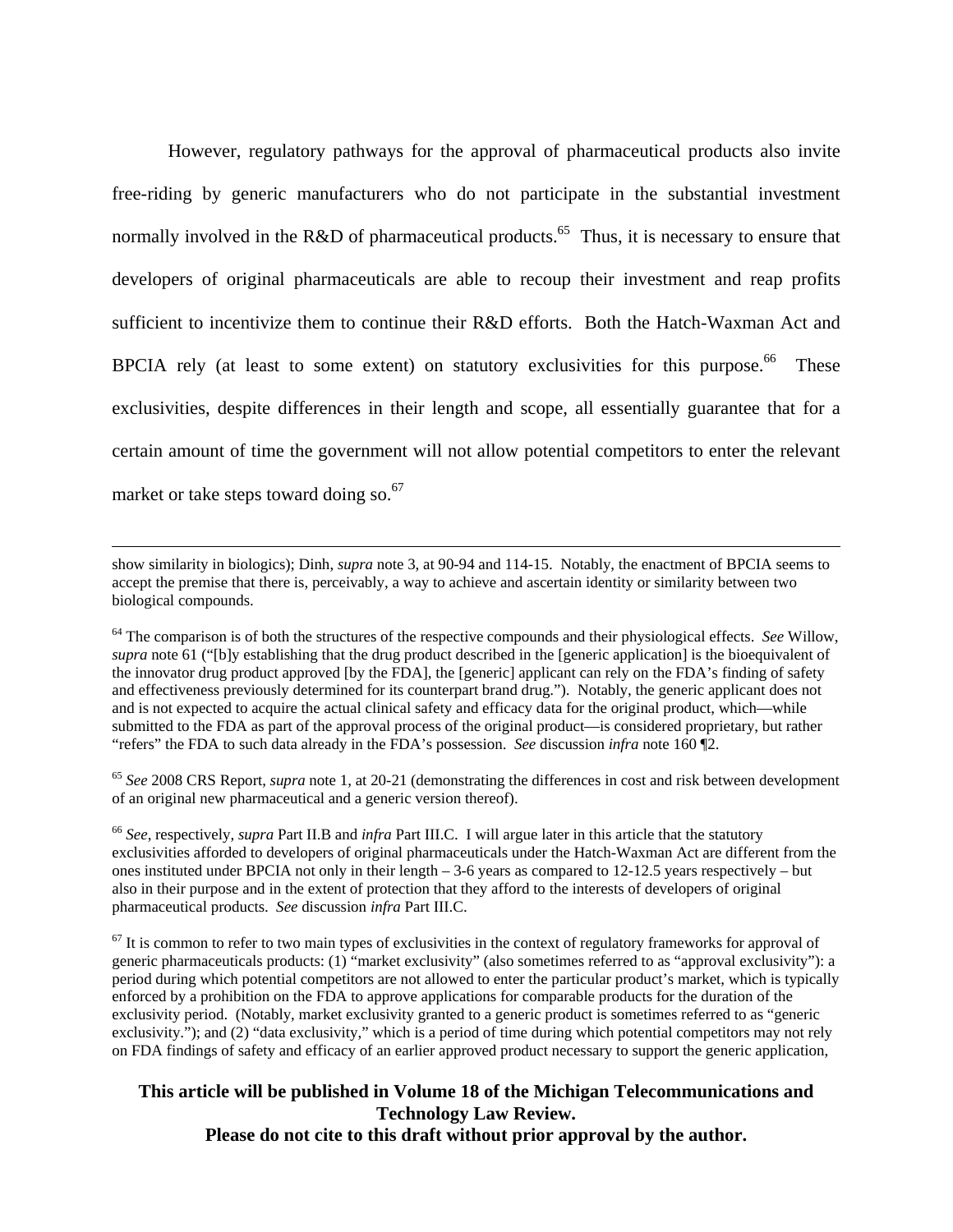### **C. The Framework for the Approval of Generic Biologics Under the Biologics Price Competition and Innovation Act**

With the increase in the prevalence of biologics,<sup>68</sup> there have been increasing calls and

proposals for the institution of a framework for the approval of generic versions of biologics.<sup>69</sup>

As could be expected, some of these proposals were more favorable to generic manufacturers

while others better represented the interests of developers of original biological products.<sup>70</sup> Yet,

 $70$  E.g. ALSMA and PIALSMA were considered more "pro-generic" as they generally set more lenient comparability standards, shorter exclusivity periods for original products and better incentives for potential competitors to enter the market than "pro-innovators" bills such as PPIBMA and PBA, which set stringent comparability standards and long exclusivity periods for developers of original biological products. *See* ALSMA, relevant sections to be added as PHSA §§ 351(k)(4) and (10); PPIBMA, relevant sections to be added as PHSA §§  $351(k)(2)(D)$  and  $(3)-(6)$ ; PIALSMA, relevant sections to be added as PHSA §§  $351(k)(1)-(3)$ ,  $(5)(B)$  and  $(8)-(11)$ ; and PBA, relevant sections to be added as PHSA  $\S$ § 351(k)(2), (4), (6)-(7) and (9).

which is typically enforced by a prohibition on submission of generic applications for the duration of the exclusivity period. *See* Mossinghoff, *supra* note 26, at 189 (explaining that a period of exclusivity during which a generic version of a drug cannot be approved is generally referred to as "data exclusivity"); Gitter, *supra* note 2, n. 113 (defining "market exclusivity" and "generic exclusivity"); Kotlikoff, *supra* note 5, at 3, 5 (explaining what data and market exclusivities are). Notably, the terms "market exclusivity" and "data exclusivity" have been defined rather loosely in the literature and sometimes have different meanings. *See* e.g. Gitter, *supra* note 2, n. 108 (referring to "data exclusivity" as the period during which the FDA cannot approve an ANDA for a generic drug). The Hatch-Waxman Act establishes three market exclusivity periods (five years for NCE, three years for approval of a known drug for a new indication and 180 days for approval of a generic version further to challenging the patents related to the original drug) and a data exclusivity period of four to five years. *See* 21 U.S.C. §§ 355(j)(5)(F)(ii)-(iv).

<sup>68</sup> *See supra* note 4.

<sup>&</sup>lt;sup>69</sup> See supra note 3. Some prominent proposals for the institution of a regulatory pathway for approval of generic versions of biologics include H.R. 1038, 110<sup>th</sup> Cong., Access to Life-Saving Medicine Act (introduced Feb. 14, 2007) ('ALSMA'); H.R. 1956, 110<sup>th</sup> Cong., Patient Protection and Innovation Biologic Medicines Act of 2007 (introduced Apr. 19, 2007) ('PPIBMA'); S. 1695, 110<sup>th</sup> Cong., Biologics Price Competition and Innovation Act of 2007 (introduced June 26, 2007) ('BPCIA 2007'); H.R. 5629, 110<sup>th</sup> Cong., Pathway for Biosimilars Act (introduced March 13, 2008) ('PFBA'); H.R. 1427, 111<sup>th</sup> Cong., Promoting Innovation and Access to Life-Saving Medicine Act (introduced March 11, 2009) ('PIALSMA'); H.R. 3590, 111<sup>th</sup> Cong., Biologics Price Competition and Innovation Act of 2009 §§ 7001-7002 (introduced Sep. 17, 2009) ('BPCIA'); (introduced Sep. 17, 2009) ('PPACA') (the Senate vehicle for healthcare reform legislation; passed Senate by a Yay-Nay vote 60-39 on December 24, 2009); H.R. 3962, 111<sup>th</sup> Cong., Affordable Health Care for America Act §§ 2575-2577 (introduced Oct. 29, 2009) ('AHCAA') (highly similar to BPCIA). *See also* PBA, *supra* note 7.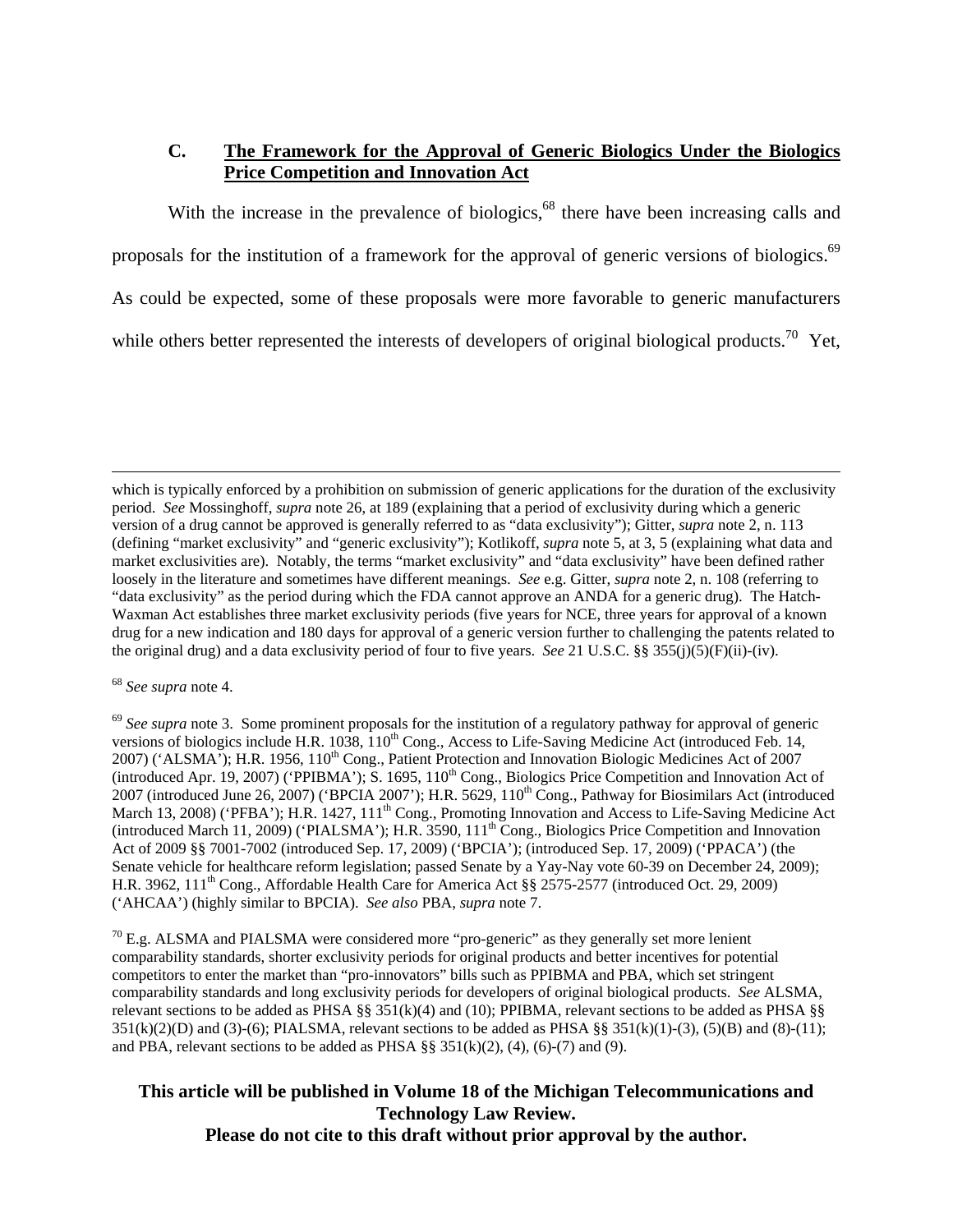almost all of the proposals mandated the institution of some statutory exclusivity periods in original biologics, and especially a market exclusivity period of  $12-15$  years.<sup>71</sup>

The reoccurrence of a twelve-year period in many of the proposals has not been coincidental. Rather, it was the result of a perception that "the effective patent life for pharmaceuticals—the time remaining following FDA approval—is approximately eleven to twelve years."<sup>72</sup> Thus, an exclusivity period of about 12 years would presumably provide developers of original biologics with the assurance that the return on their investment would justify the time, money, and effort they expended in developing their products.<sup>73</sup> Notably, this

1

 $71$  Under PPIBMA, developers of original biologics would have received exclusivity periods of 12-15 years; under BPCIA 2007, BPCIA and AHCAA, 12-12.5 years; under PFBA and PBA, 12-14.5 years; and under PIALSMA, up to six years. The exception was ALSMA that did not provide for exclusivity to developers of original biologics.

The length of exclusivity periods to be afforded to original biologics also was the subject of a heated debate regarding the optimum period of delay of generic entry into the market. *See* Gitter, *supra* note 2, 613-616 (reviewing some of the proposals for exclusivity periods in original biological products). While it is beyond the scope of this Article to assess what is the "optimum period" of monopoly in the context of biologics, notably, according to Machlup, "there will always be the possibility of very expensive developments that cannot be profitable even if a 30- or 50-year monopoly grant were promised." *See* Machlup, *supra* note 11, at 39.

<sup>72</sup> *See* FTC Report, *supra* note 5, at vi ("[t]he economic model put forth by pioneer drug manufacturers to justify [a 12-14-year exclusivity period] is based on the average time required to recoup the investment to develop and commercialize a typical biologic drug"); Grabowski 2009, *supra* note 5, at 4 ("[t]he average market exclusivity period for small molecule drugs in the United States is approximately twelve years."); Gitter, *supra* note 2, at 616. *But see* Brill, *supra* note 5; Kotlikoff, *supra* note 5.

<sup>73</sup> *See* Kelleher, *supra* note 57, at 256 ("[b]iologics cost more to produce than [small-molecule] drugs, and thus a five-year market exclusivity similar to the Hatch-Waxman provision may not be long enough to incentivize the development of biologics . . . some have suggested that a twelve-year market exclusivity for pioneer biologics would be optimal because traditional drugs generally have slightly under 12 years of market exclusivity due to patent protection"); Kelly & David, *supra* note 3, at 139-140 ("[a] 12 to 14 year period of innovator exclusivity is not arbitrary: studies have shown that the point at which an innovator biological drug becomes profitable (the 'breakeven' point) is between 12.9 and 16.2 years.").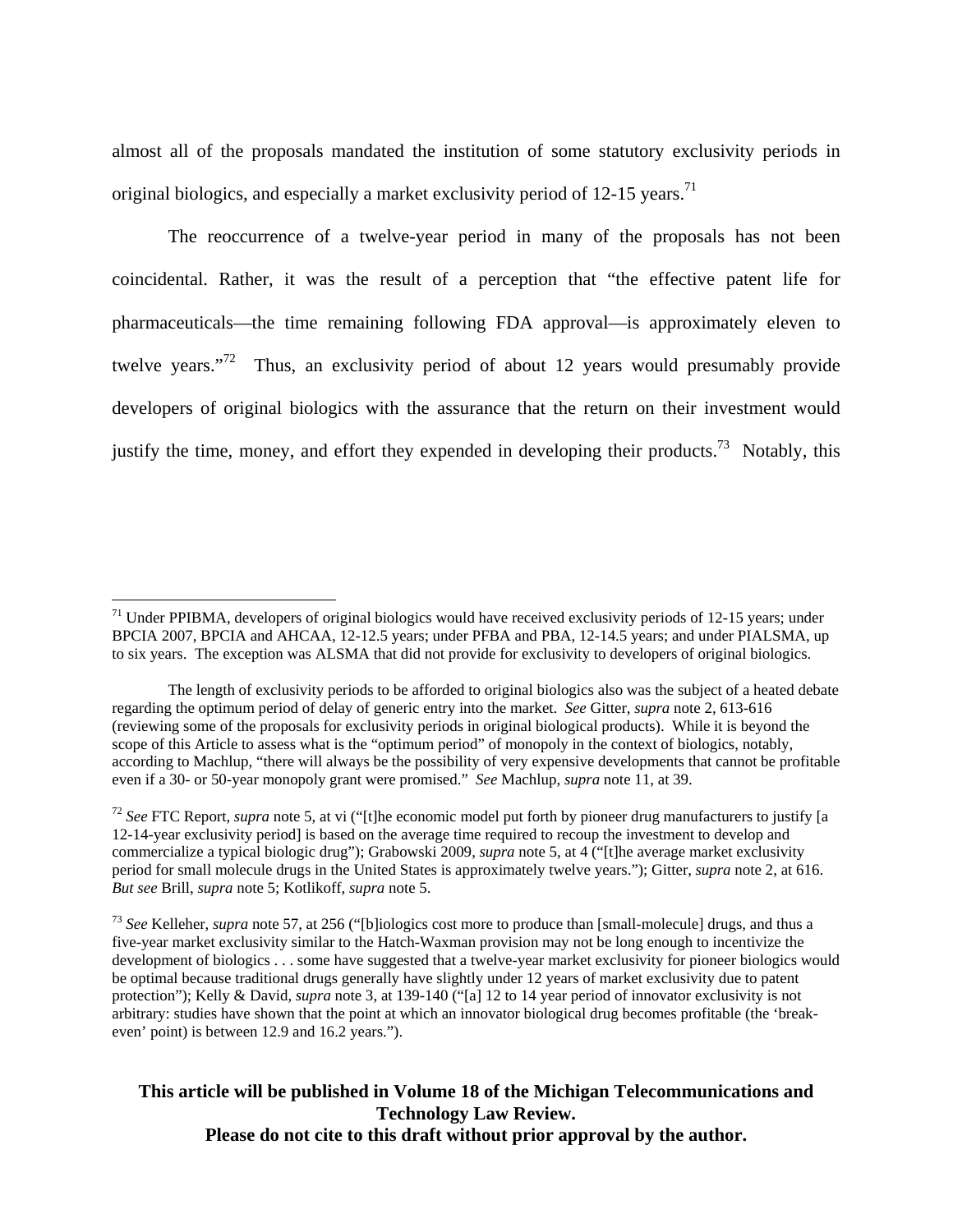need for assurance in the case of biologics reflects an underlying assumption that patents alone cannot provide sufficient protection to the interests of developers of biological products.<sup>74</sup>

Eventually, after years of debate, on March 21, 2010, Congress enacted BPCIA as part of the Obama Administration's healthcare reform75 and on March 23, 2010, President Obama signed the act into law.<sup>76</sup> Originally introduced on September 17, 2009 as part of the Senate's healthcare reform bill, BPCIA is the reintroduction of BPCIA 2007.<sup>77</sup> BPCIA amends PHSA  $\S$ 351.<sup>78</sup> the FFDCA and patent law creating a regulatory pathway for the licensing of biological products as "biosimilar to"<sup>79</sup> and/or "interchangeable with"<sup>80</sup> an already approved biological

 $77$  BPCIA is almost identical to BPCIA 2007 introduced two years earlier by the late Senator Ted Kennedy and cosponsored by Senator Orrin Hatch and former Senator Hillary Rodham Clinton. *See* Library of Congress website, available at http://thomas.loc.gov/cgi-bin/thomas ('Thomas').

78 Codified at 42 U.S.C. § 262.

 $\overline{a}$ <sup>74</sup> *See* Kelleher, *supra* note 57, at 256 (reviewing the flaws of patent protection for biological products and arguing that "while traditional new [small-molecule] drugs are generally protected by patents, biologics may be less effectively protected by the patent system").As I will argue later in this Article, for these same reasons (as well as others) patent protection for the underlying inventions related to biological products should be foregone during the period of statutory exclusivity under BPCIA. *See infra* Part IV.C.1.

<sup>75</sup> Patient Protection and Affordable Care Act §§ 7001-7003 (2010).

<sup>76</sup> *See* Sheryl Gal Stolberg and Robert Pear, *Obama Signs Health Care Overhaul Bill, With a Flourish*, N.Y. Times, March 23, 2010, *available at* http://www.nytimes.com/2010/03/24/health/policy/24health.html. Notably, as discussed earlier, less than one year later, in February 2011, the same administration seems to have backed out of its earlier endorsement of BPCIA's twelve-year exclusivity period and is currently trying to limit this exclusivity period to seven years. *See supra* note 7.

 $79$  Under BPCIA, term 'biosimilar' or 'biosimilarity' means that "the biological product is highly similar to the reference product notwithstanding minor differences in clinically inactive components" and that "there are no clinically meaningful differences between the biological product and the [original] product in terms of the safety, purity, and potency of the product." *See* BPCIA § 7002(b) (codified at 42 U.S.C. § 262(i)(2)).

<sup>&</sup>lt;sup>80</sup> Under BPCIA, the term 'interchangeable' or 'interchangeability' means that "the biological product may be substituted for the reference product without the intervention of the health care provider who prescribed the reference product." *See* BPCIA § 7002(b) (codified at 42 U.S.C. § 262(i)(3)).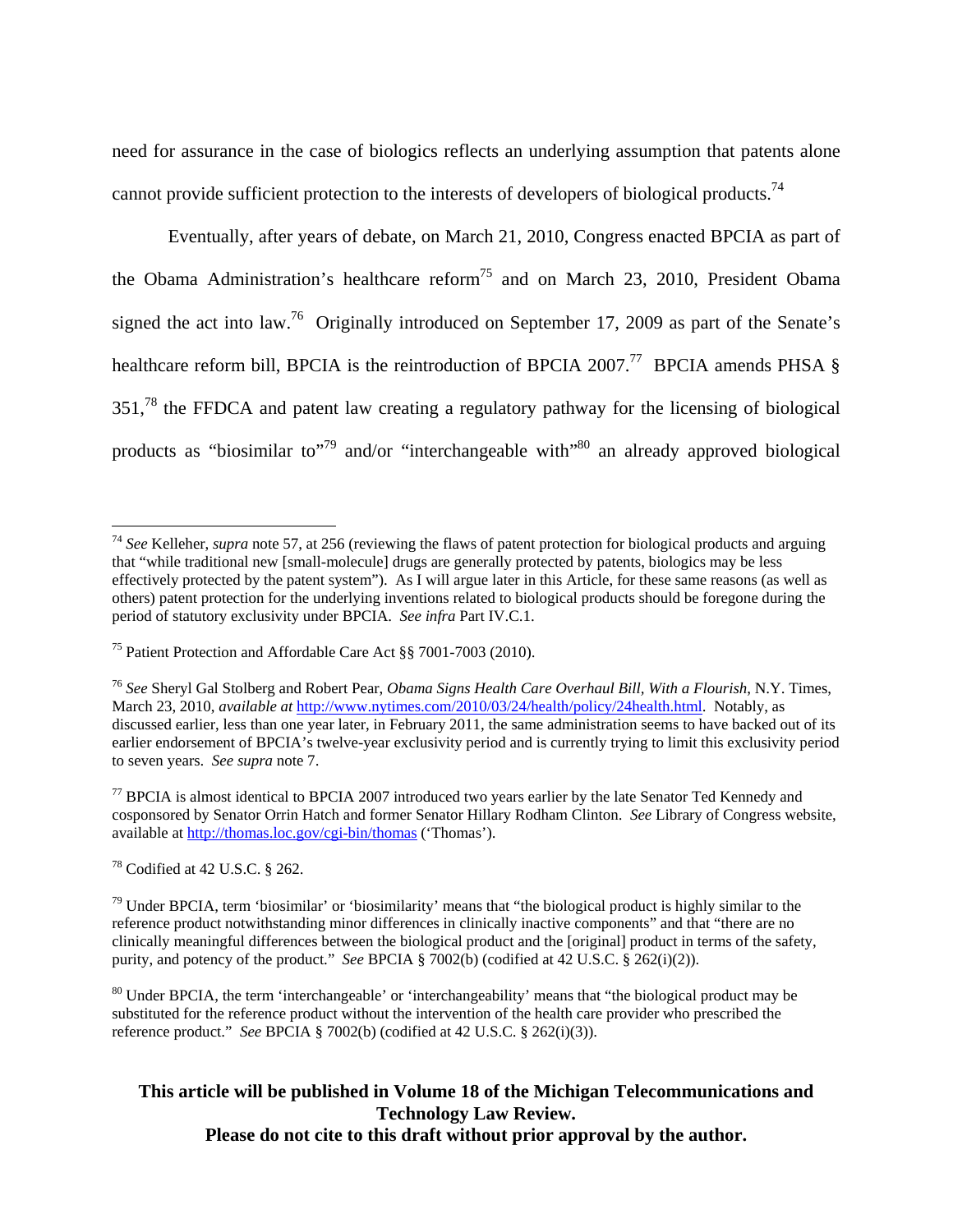product ("reference product"<sup>81</sup>).<sup>82</sup> Once a biological product is deemed "interchangeable with" a reference product, under BPCIA it may be substituted for the reference product without the intervention of the health care provider who prescribed the reference product.<sup>83</sup>

BPCIA sets a twelve-year market exclusivity period in original biologics<sup>84</sup> and a fouryear data exclusivity period for the data submitted in support of the application for the original biologic.<sup>85</sup> BPCIA also provides for a possible extension of the twelve-year market exclusivity

84 BPCIA § 7002(a) (codified at 42 U.S.C. § 262(k)(7)(A)).

 $\overline{a}$ 

<sup>85</sup> *Id.* (codified at 42 U.S.C. § 262(k)(7)(B)). Under BPCIA, during this period, generic applicants may not submit applications for the approval of their versions of biologics biosimilar to original biological products. For further discussion of data exclusivity, *see supra* note 67.

This interpretation of the BPCIA sections relating to the exclusivities grant has been contested and argued to be mistaken by a group of members of the House of Representatives who are identified as proponents in Congress of the brand-name pharmaceutical companies. *See* Letter from Reps. Anna Eshoo, Jay Inslee and Joe Barton to the Food and Drug Administration dated Dec. 21, 2010 ("Eshoo letter"). The stance advanced in the Eshoo letter is that BPCIA "does not provide 'market exclusivity' for innovator products. Rather, it provides data exclusivity for 12 years from the date of FDA approval." *Id.* The Eshoo letter does not directly explain what the difference between the 12 and 4 year exclusivities established under BPCIA is but indirectly comments that "[BPCIA] does not prohibit or prevent another manufacturer from developing its own data to justify FDA approval of a similar of [*sic*] competitive product." *Id.* The positions taken in the Eshoo letter have been criticized as opposed to good public policy as well as to the simple language of BPCIA. *See e.g.* Letter from Senators Sherrod Brown, John McCain, Charles Schumer and Tom Harkin to Dr. Margaret Hamburg, Commissioner of the FDA, dated January 24, 2011. Notably, as a post-enactment statement, the FDA is not obliged to give the positions expressed in the Eshoo letter substantial weight in its construction of the statutory language of BPCIA. *See Massachusetts v. EPA,* 549 U.S. 497, 530 n.27 (2007) (endorsing the position that "post-enactment legislative history is not only oxymoronic but inherently entitled to little weight"). Moreover, even if one is to ignore the non-conformity between the construction suggested in the Eshoo letter and the language of BPCIA itself, the Eshoo letter's statutory construction fails to

<sup>&</sup>lt;sup>81</sup> Under BPCIA, the term 'reference product' means the single biological product licensed under PHSA  $\S 351(a)$ (*see supra* Part III.A) against which a generic biological product is evaluated in an application submitted under BPCIA. *See* BPCIA § 7002(b) (codified at 42 U.S.C. § 262(i)(4)).

<sup>&</sup>lt;sup>82</sup> BPCIA § 7002(a) (codified at 42 U.S.C. § 262). BPCIA sets up numerous elaborate conditions and requirements for the establishment of biosimilarity to and/or interchangeability with a reference product. *See id.* (codified at 42 U.S.C. §§ 262(k)(2)-(4)).

<sup>&</sup>lt;sup>83</sup> See supra note 80. A determination of interchangeability is the essence of generic legislation and the prize sought after by generic applicants. Once made, the interchangeability determination facilitates the "interjection" of the generic biological product into the existing market for the original product and enables it to benefit from the reference product's client base.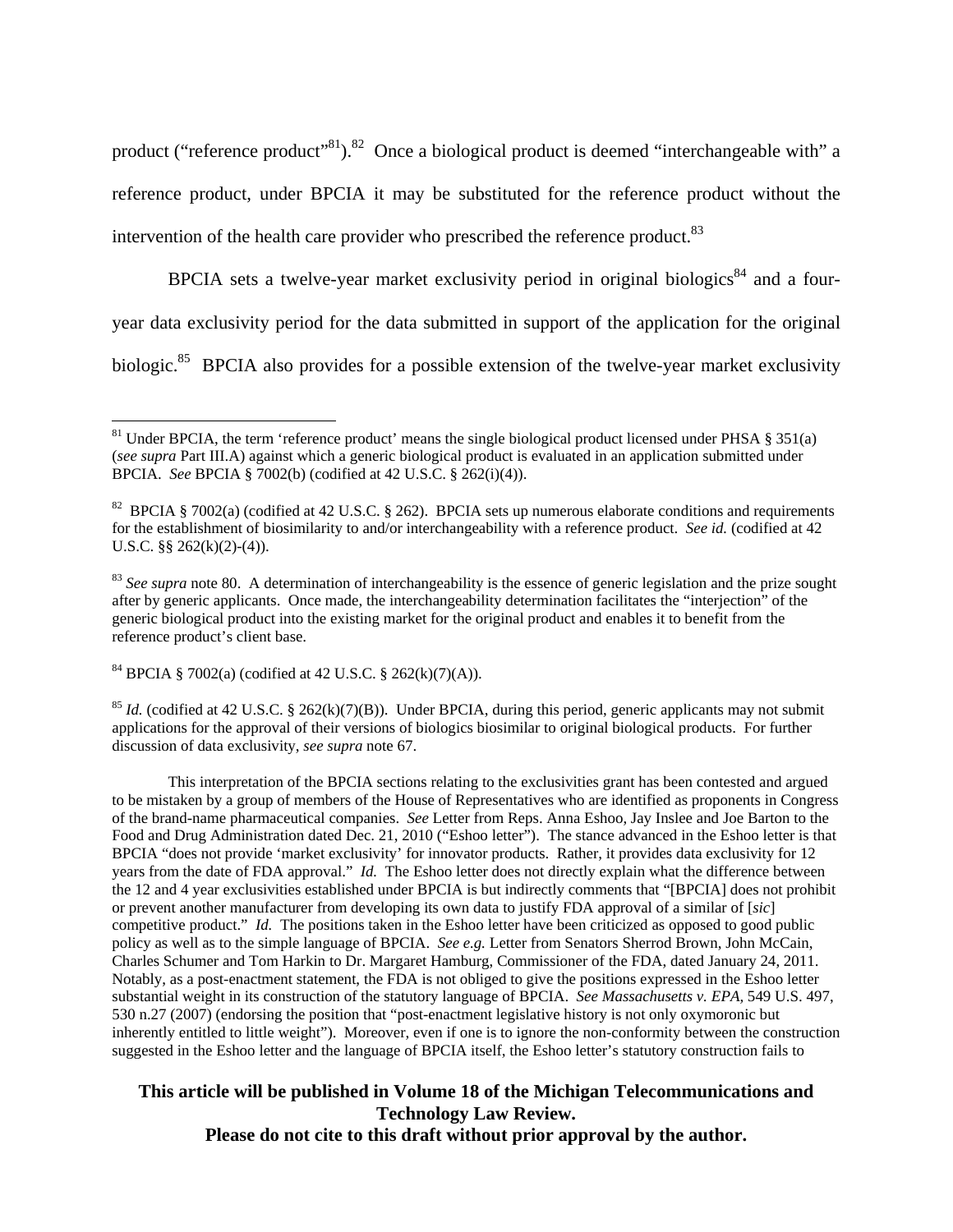and four-year data exclusivity by an additional six-month period for having the biological product tested and approved for use in pediatric populations.<sup>86</sup> Thus, BPCIA creates market exclusivity periods in original biological products of up to 12.5 years and data exclusivity periods of up to 4.5 years.87 Importantly, the statutory exclusivities established under BPCIA *do not* guarantee exclusivity to an original developer of a biological product where another, different (later) developer may seek approval for its own version of the same biological compound for the same medical condition by conducting its own clinical trials; independently taking its product through the FDA approval processes irrespective of and without seeking to rely on the approval of the earlier "original" biological product.<sup>88</sup>

In addition, BPCIA establishes market exclusivity periods of 12-42 months for a manufacturer of a first biological product approved as interchangeable with the reference product.89

<sup>88</sup> This scenario may come to be where the market for the biological product is large enough to financially justify taking the product through another, separate regulatory approval by the FDA rather than wait for the lapse of the applicable BPCIA statutory exclusivity periods.

<sup>89</sup> BPCIA § 7002(a) (codified at 42 U.S.C. § 262(k)(6)). The determination of a market exclusivity period that would be afforded to a generic manufacturer depends on several factors, including whether a patent infringement

explain the difference between the 12 and 4 year statutory exclusivities. In other words, if the twelve-year statutory exclusivity is in fact data exclusivity, it appears to render the four-year statutory exclusivity established by the following subsection of BPCIA redundant. Accordingly, for at least this reason it is unlikely that the FDA would adopt the statutory exclusivity proposed in the Eshoo letter.

<sup>&</sup>lt;sup>86</sup> BPCIA § 7002(g) (codified at 42 U.S.C. § 262(m)).

 $87$  Notably, the passage of BPCIA with its 12-12.5-year market exclusivity and 4-4.5-year data exclusivity periods is at odds with the Obama Administration's outspoken opposition to such exclusivity periods, which it perceived as too long. *See* Letter from Nancy-Ann DeParle, Director, Office of Health Reform and Peter Orszag, Director, Office of Management and Budget to Representative Henry A. Waxman (June 24, 2009), *available at*  http://energycommerce.house.gov/Press\_111/20090625/biologicsresponse.pdf (expressing the Obama Administration's position that an exclusivity period for original biological products of seven years "strikes the appropriate balance between innovation and competition").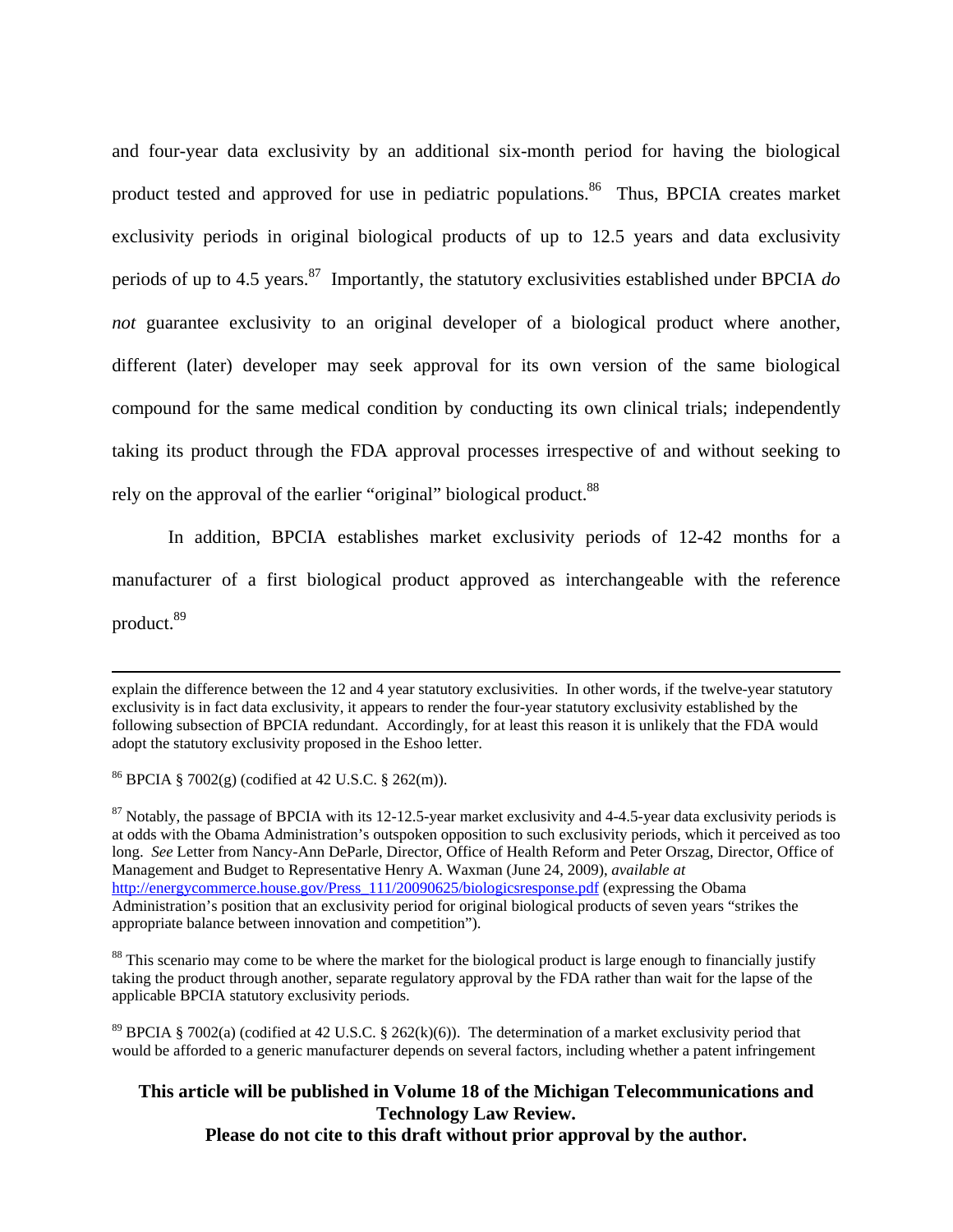Importantly, while the underlying rationales for market exclusivity under BPCIA and the 5-year NCE statutory exclusivity under the Hatch-Waxman Act (on which the BPCIA market exclusivity is modeled) are similar, their function/"mechanism of action" is different. In both cases, the intention was to provide developers of pharmaceutical products with sufficient incentives to invest in  $R&D$ <sup>90</sup> However, while the 5-year NCE statutory exclusivity was meant to work its effect *where no incentives existed from a patent perspective* (e.g. where the drug product contains a well known active compound that is not patentable), <sup>91</sup> the 12-12.5-year market exclusivity under BPCIA appears to have been devised as a "fallback" option to patents, namely, as "insurance" in case they fail. $^{92}$ 

<sup>91</sup> *See id.* Fox and Bennett*.*

 $92$  Notably, proponents of long market exclusivity periods in biological products have described such exclusivity as an "insurance policy" in case patents would fail. *See infra* note 144 and accompanying text. In other words, rather than provide protection in addition to patents or in case patents cannot be obtained, market exclusivity under BPCIA is meant to provide an "iron-clad, litigation-proof" protection of the interests of developers of biological products in case their patents fall short.

An interesting question, which exceeds the scope of this article, is whether statutory exclusivities could be classified as proprietary rights—possibly a new kind of property—and what would be the implications of such classifications.

lawsuit was filed subsequent to the filing of the generic application for the approval of the biological product at bar and its outcome and the marketing status of such product. *Id.* 

<sup>90</sup> For the idea behind the NCE exclusivity established under the Hatch-Waxman Act, *see* Allan M. Fox and Alan R. Bennett, The Legislative History of the Drug Price Competition and Patent Term Restoration Act of 1984 at 60 (1987) ("[t]he original Waxman Committee version . . . would have allowed granting four years of market exclusivity only to new chemical entities that for technical or scientific reasons are unpatentable") and Remarks of Rep. Waxman, House Floor Debate, Cong. Rec. of Sep. 6, 1984, at H9113-H9114 ("the amendment provides a 5 year period of exclusive market life for drugs approved for the first time after enactment of the legislation. This provision will give the drug industry the incentives needed to develop new chemical entities whose therapeutic usefulness is discovered late when little or no patent life remains."). For the idea behind the market exclusivity established under BPCIA *see supra* notes 72-73 and accompanying text.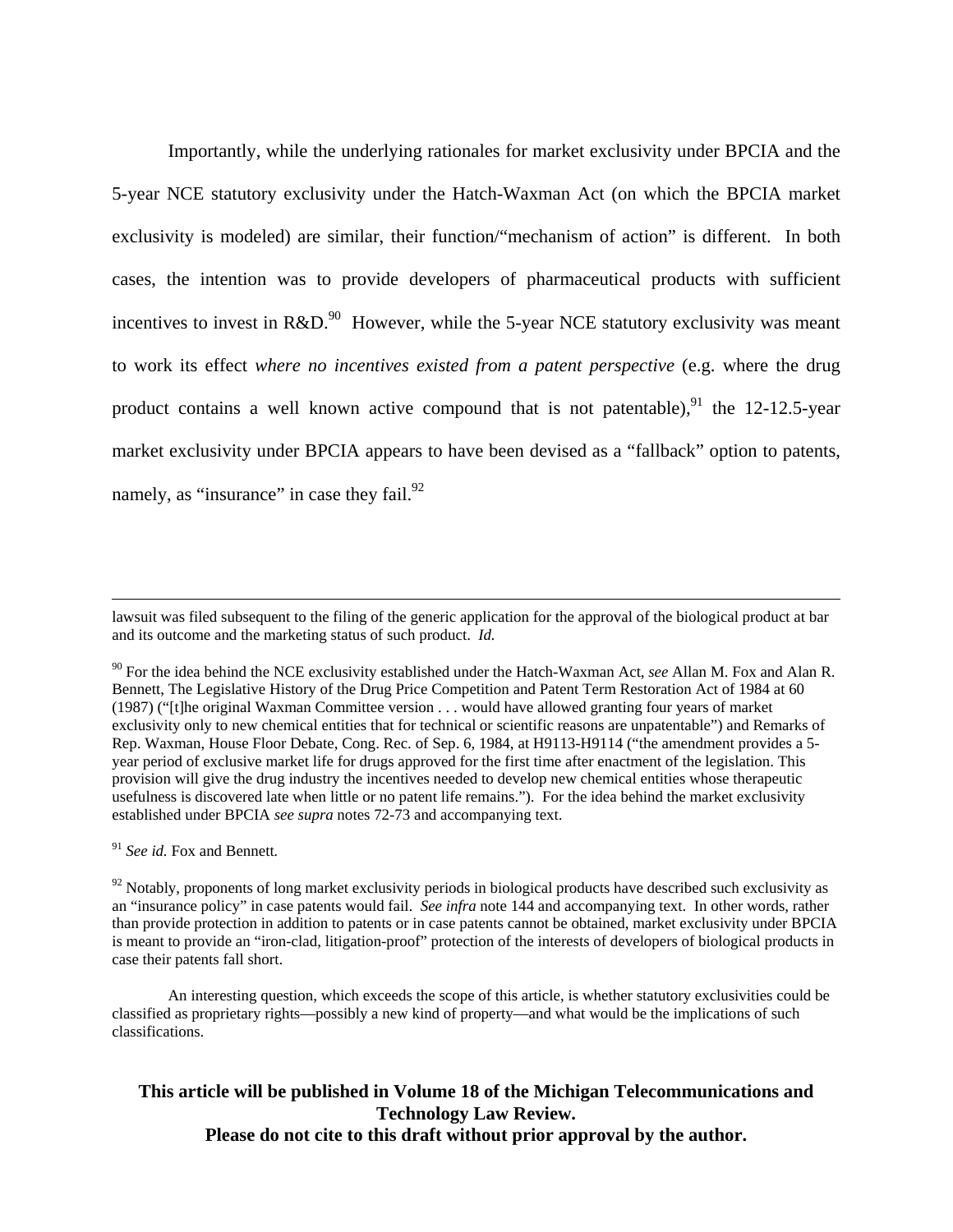BPCIA also creates an intricate dispute resolution scheme for patent disputes arising in relation to the submission of applications for approval of biological products as biosimilar to or interchangeable with a reference product. <sup>93</sup> Under BPCIA, within twenty days after acceptance of an application for a generic biologic by the FDA, the generic applicant is required to provide legal representatives of the reference product sponsor and other potential adversaries, under a duty of confidentiality, a copy of the application and additional information regarding the process used to manufacture the biological product.<sup>94</sup> Within sixty days after receipt of the information from the generic applicant, the reference product sponsor is required to (1) provide the generic applicant with a list of all patents for which the reference product sponsor believes a claim of patent infringement could reasonably be asserted against the generic applicant if it engaged in the making, using, offering to sell, selling or importation of the generic biological product, and (2) identify which of these patents it would be prepared to license to the generic applicant.<sup>95</sup> BPCIA then stipulates that within sixty days of receipt of the reference product sponsor's patent list, the generic applicant may (but does not have to) provide its own "counterlist" of patents with respect to which it believes a claim of patent infringement could reasonably be asserted by the reference product sponsor.<sup>96</sup> For each patent on the reference product sponsor's list and the generic applicant's counter-list, the generic applicant is required to provide

 $\overline{a}$ 

<sup>96</sup> *Id.* (codified at 42 U.S.C. § 262(l)(3)(B)).

<sup>93</sup> *Id.* (codified at 42 U.S.C. § 262(l)).

<sup>&</sup>lt;sup>94</sup> *Id.* (codified at 42 U.S.C. § 262(1)(1)-(2)).

<sup>&</sup>lt;sup>95</sup> *Id.* (codified at 42 U.S.C. § 262(1)(3)(A)). Notably, BPCIA stipulates that a reference product sponsor would be unable to sue for infringement of patents which it did not include on its list. *Id.* (codified at 35 U.S.C. § 271(e)(6)).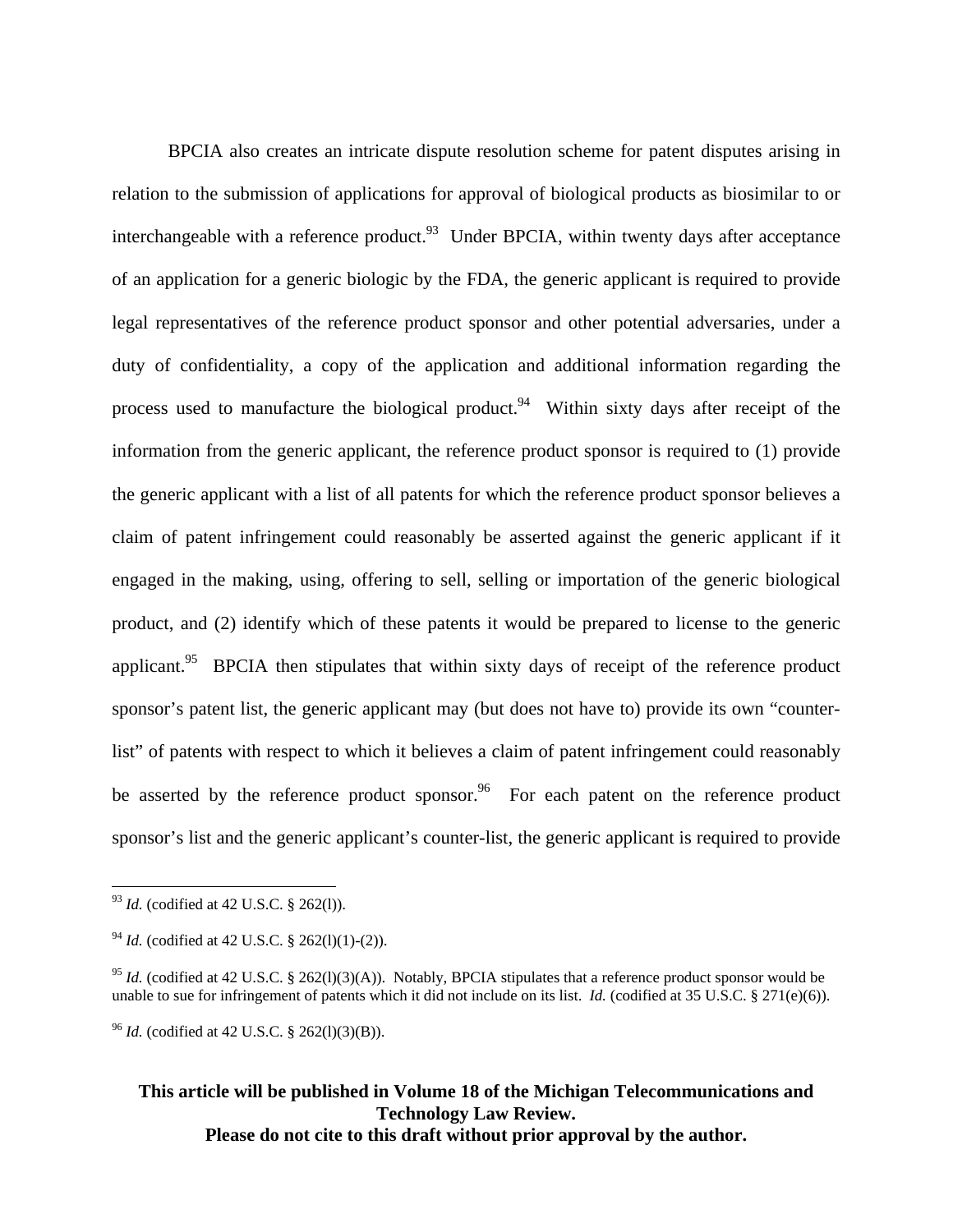either a "a detailed statement that describes, on a claim-by-claim basis, the factual and legal basis of the opinion of the [generic] applicant that such patent is invalid, unenforceable, or will not be infringed by the commercial marketing of the biological product" or a statement that it does not intend to begin commercial marketing before the date of patent expiry.<sup>97</sup> Within sixty days of receipt of the generic applicant's detailed statement, the reference product sponsor is required, in turn, to provide a "counter-detailed statement" explaining, for each patent claim addressed in the generic applicant's detailed statement, "the factual and legal basis of the opinion of the reference product sponsor that such patent will be infringed by the commercial marketing of the biological product" as well as a response to the generic applicant's statements of invalidity and unenforceability.<sup>98</sup> Upon completion of the above exchanges of information and legal positions, BPCIA mandates that the parties must enter pre-litigation negotiations in order to decide, within fifteen days, which patents, if any, will be the subject of an infringement action.<sup>99</sup>

 Further, BPCIA addresses different litigation scenarios. First, BPCIA stipulates that within thirty days of the exchange of patent lists between the reference product sponsor and generic applicant or of the date of reaching an agreement on patents that would be the subject of an infringement action, the reference product sponsor is required to bring a patent infringement

 $\overline{a}$ 

<sup>97</sup> *Id.* (codified at 42 U.S.C. § 262(l)(3)(B)).

<sup>98</sup> *Id.* (codified at 42 U.S.C. § 262(l)(3)(C)).

<sup>&</sup>lt;sup>99</sup> *Id.* (codified at 42 U.S.C. § 262(1)(4)-(5) and (7)). If the parties fail to reach an agreement, BPCIA sets up an elaborate mechanism to decide on the number and identity of such patents that would be the subject of such an infringement action. *See id.* (codified at 42 U.S.C. § 262(l)(5)).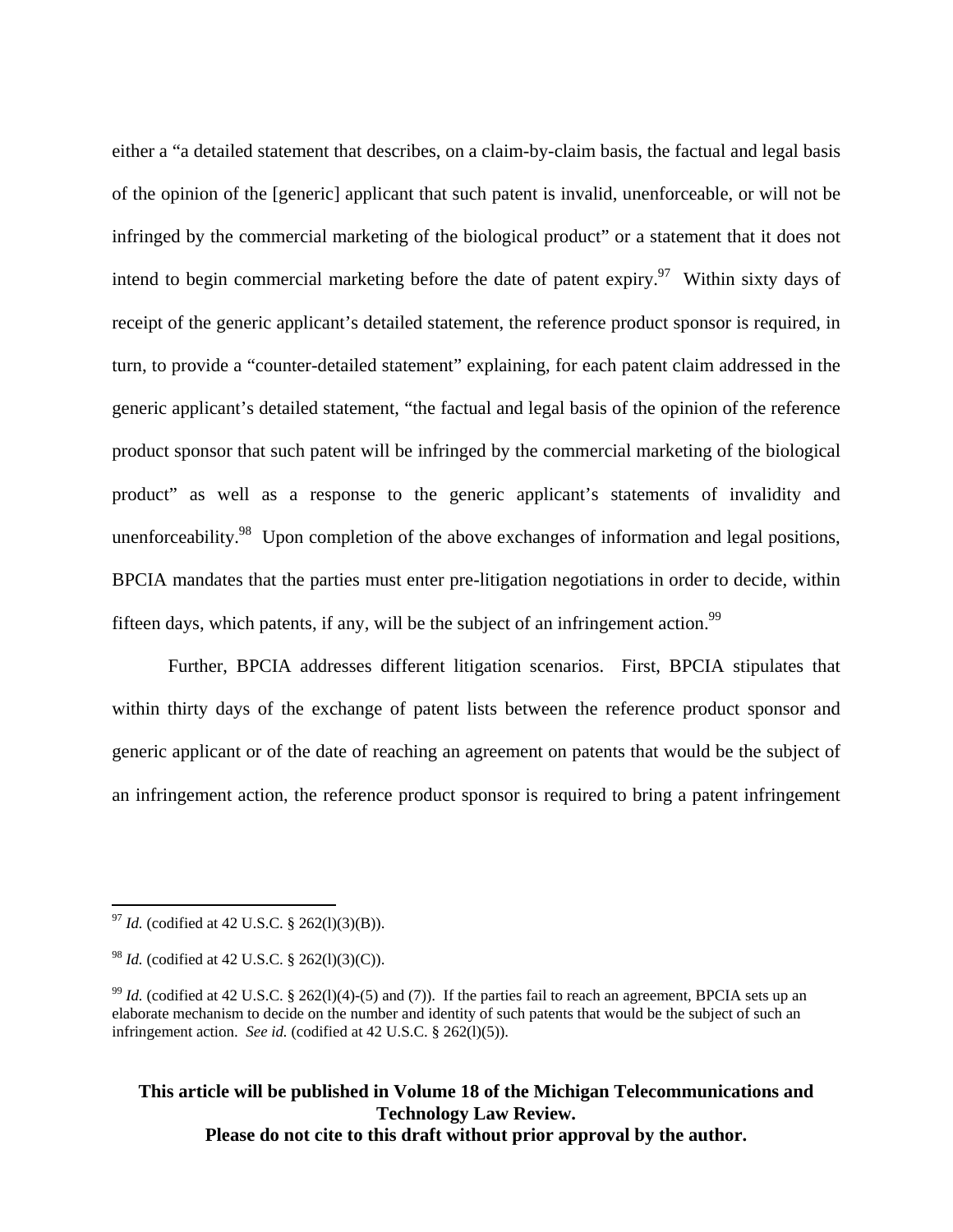action with respect to the patents under dispute.<sup>100</sup> Second, at least 180 days prior to a first commercial marketing of a generic biological product, BPCIA requires the generic applicant about to launch the product to provide notice of the planned launch to the reference product sponsor, which may then seek to enjoin the generic applicant from moving ahead with the launch.<sup>101</sup> Under BPCIA, such an injunction would hold until a court decision on pending issues of patent validity, infringement and enforceability arising with relation to patents included on any patent list previously exchanged by the parties under  $BPCIA$ <sup>102</sup> And third, BPCIA addresses declaratory judgment actions and mandates that if the generic applicant sent the reference product sponsor a copy of the generic product application as required, then declaratory judgment actions would be available to the parties only once the 180-day notice of commercial marketing is provided to the reference product sponsor.<sup>103</sup> However, the reference product sponsor may bring such actions even earlier if the generic applicant fails to comply with other requirements set by BPCIA.104

 The next part of this article will compare the current legal regimes under patent law and BPCIA as they pertain to biological products and examine the question of whether there is actually a need and justification for both types of protection in the context of biologics.

 $\overline{a}$ 

<sup>&</sup>lt;sup>100</sup> *Id.* (codified at 42 U.S.C. § 262(1)(6)). Notably, under BPCIA, if the reference product sponsor fails to assert certain patents after that timeframe, then a reasonable royalty is the sole and exclusive remedy that a court may grant it if it finds that such patents were infringed. *See id.* (codified at 35 U.S.C. § 271(e)(6)).

<sup>&</sup>lt;sup>101</sup> *Id.* (codified at 42 U.S.C. § 262(1)(8)).

 $102$  *Id.* (codified at 42 U.S.C. § 262(1)(8)(B)).

<sup>103</sup> *Id.* (codified at 42 U.S.C. § 262(l)(9)).

<sup>&</sup>lt;sup>104</sup> *Id.* (codified at 42 U.S.C. § 262(1)(9)(B)-(C)).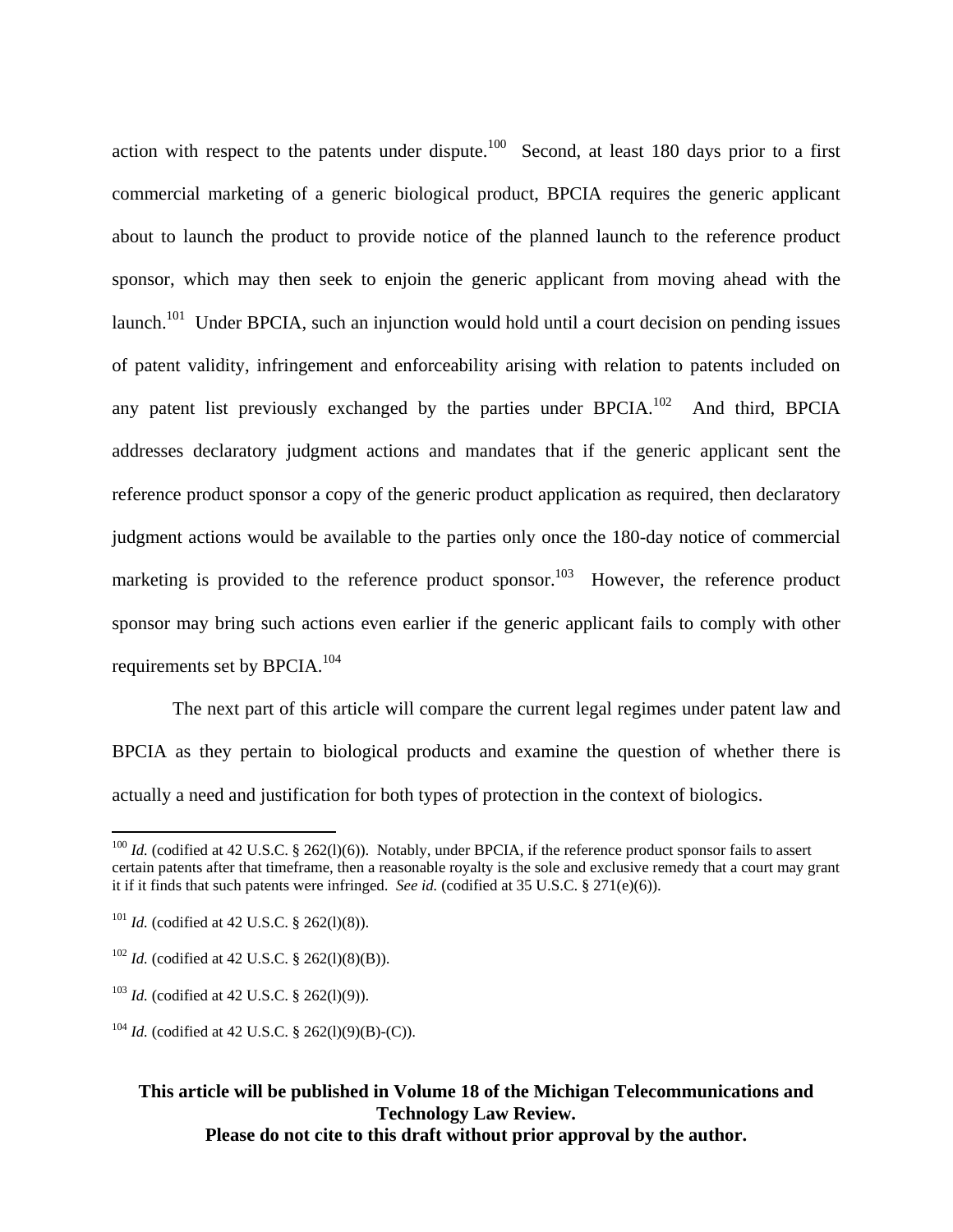# **IV. Patents vs. Statutory Exclusivities in Biological Products—Timeline, Public Policy and the Interests of Biologic License Holders**

### **A. Patent vs. Statutory Exclusivities in Biologics: A Timeline**

The R&D and approval of biologics, from the first synthesizing of the biologic or a closely related compound through the approval of the BLA by the FDA, $^{105}$  is a long process which typically spans over a period of over a decade.<sup>106</sup> Although all development projects are different, a rough estimate of a typical timeline for the development of a biological product consists of about 4-5 years of preclinical studies, $107$  6-9 years dedicated to clinical trials prior to

 $\overline{a}$ 

<sup>&</sup>lt;sup>105</sup> Notably, one may also view the development of drugs and biologics as an ongoing process that includes further R&D subsequent to marketing approval by the FDA. *See* http://clinicaltrials.gov/ct2/info/glossary#phaselv (defining phase IV clinical studies as "[p]ost-marketing studies to delineate additional information including the drug's risks, benefits, and optimal use.").

<sup>106</sup> Grabowski 2008, *supra* note 5, at 481 (illustrating the length of the development process of biologics with the example of the anti-cancer biologic Avastin, whose active compound, bevacizumab, took about 15 years to develop and have approved by the FDA); Vernon *et al.*, *supra* note 4, at 68 ("[b]ringing a single new product to market requires huge sums of investor capital and often takes well over a decade). *See also infra* Part IV.B (discussing my finding that the average number of days between the filing of the first patent application pertaining to a biological product, which is indicative of R&D activities, and FDA approval of the product as pertaining to the seventy-nine biological products listed in Appendix A is 3728 days, i.e. about 10.2 years).

<sup>107</sup> *See* Dennis S. Fernandez et al., *The Interface of Patents with the Regulatory Drug Approval Process and How Resulting Interplay Can Affect Market Entry*, in ipHandbook of Best Practices 965, 966 (Krattiger et al. eds., 2007) ("[p]reclinical studies take an average of five years"); Grabowski 2008, *supra* note 5, at 486 (stating that preclinical R&D requires 4-5 years to produce several lead candidates); DiMasi & Grabowski, *supra* note 56, at 475, Table 3 (estimating that the time spent on preclinical studies of candidate biological products is about 52 months). "Preclinical studies" are the earliest phase in drug development beginning right after the identification of a candidate-compound and concluding with the filing of an investigational new drug application (IND) with the FDA. This step normally includes in-vitro and animal testing of the tested compound, pharmacodynamic studies and more. *See* Fernandez et al. at 966 (describing the discovery phase and preclinical studies of new drugs). Once an IND is submitted, unless the FDA places a hold on the IND, the applicant may begin clinical trials after thirty days. *See* 21 C.F.R. §§ 312.40(b)(1), 312.42. About 85% of all drugs for which an IND is filed are eventually approved for testing in clinical trials. *See* Fernandez et al. at 966.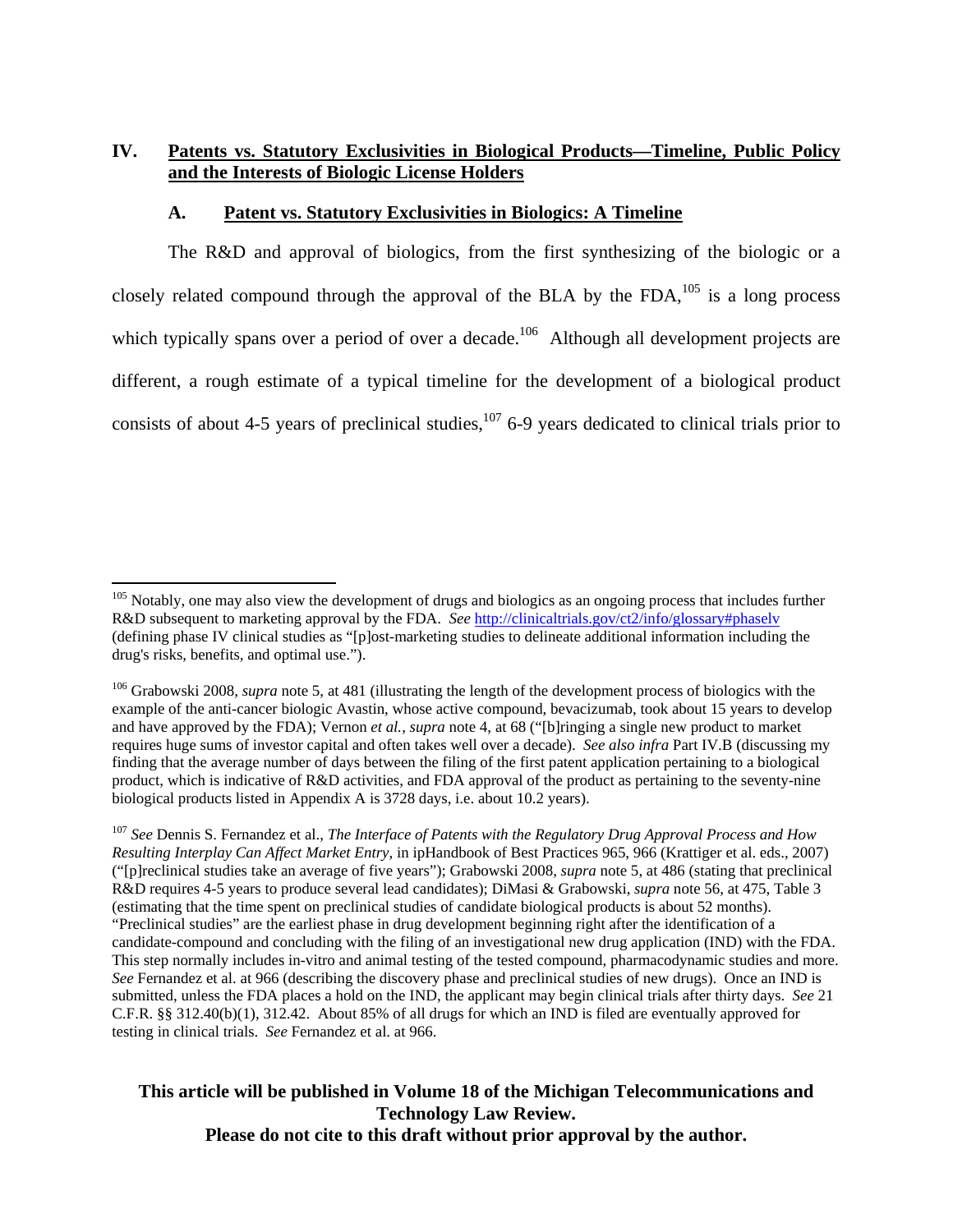the submission of a  $BLA<sup>108</sup>$  and another 12-16 months for the FDA to process and decide on the  $BLA<sup>109</sup>$  In sum, the development of a biological product typically takes 11-15.5 years.<sup>110</sup>

Based on the abovementioned timeframes and in view of the fact that statutory exclusivities in biologics only "kick in" upon FDA approval, BPCIA dictates that (1) manufacturers of generic versions of biologics would only be able to file applications for generic versions of biologics after 15-20 years from the inception of development of the original biological product,<sup>111</sup> and (2) the FDA may only approve such applications after 23-28 years from the inception of development of the original biologic. $112$ 

 $\overline{a}$ 

<sup>109</sup> *See id.* CBER interview; DiMasi & Grabowski, *supra* note 56, at 473, Figure 2 (estimating the time spent on approval of biologics at about 16 months).

# **This article will be published in Volume 18 of the Michigan Telecommunications and Technology Law Review.**

**Please do not cite to this draft without prior approval by the author.** 

 $108$  The clinical trials stage of development is typically divided into three phases preceding the submission of a BLA. Phase I involves testing the candidate compound on humans for the first time for safety, determination of a dosage range and identification of potential side effects and includes about 20-80 healthy individuals; Phase II involves testing the drug/biologic on about 100-300 volunteers having the condition that the drug/biologic is meant to treat to determine if it is effective and to further evaluate its safety; Phase III for different drugs/biologics varies greatly but normally involves 1000-3000 patients and is meant to confirm the drug/biologic's effectiveness, monitor side effects, compare the drug to commonly used treatments, and collect information that will allow the drug/biologic to be used safely. *See* National Institutes of Health, *Understanding Clinical Trials*,

http://clinicaltrials.gov/ct2/info/understand#018; telephone interview with FDA, CBER representative, Feb. 23, 2010 (on file with author) [hereinafter CBER interview]; 21 C.F.R. § 312.21. Notably, estimates of the length of the different phases of clinical trials vary among different commentators. According to Fernandez et al. Phase I could take, on average, from 1-3 years, Phase II: 2 years and Phase III: 3-4 years. *See id.* Fernandez et al. at 966. According to an unofficial estimate by a CBER staff-member, Phase I takes about one year on average, Phase II about two and Phase III, while varying greatly and depending on the amount to testing done by the applicant, normally takes, on average, about 3 years. *See id.* CBER Interview. Grabowski and DiMasi estimate that clinical trials take an average of about 6.8 years. *See* DiMasi & Grabowski, *supra* note 56, at 473, Figure 2 (estimating the time spent on clinical development of biologics at about 82 months).

 $110$  This calculation is based on adding the estimated 4-5 years of preclinical studies, 6-9 years of clinical trials and 1-1.33 years it takes the FDA to approve BLAs and then rounding the result (11-15.33 years) to the closest half-year increment.

 $^{111}$  This calculation is based on adding the estimated 11-15.5 years it takes to put a typical biologic on the market to the 4-4.5 years of data exclusivity under BPCIA.

 $112$  This calculation is based on adding the estimated 11-15.5 years it takes to put a biologic on the market to the 12-12.5 years of market exclusivity under BPCIA.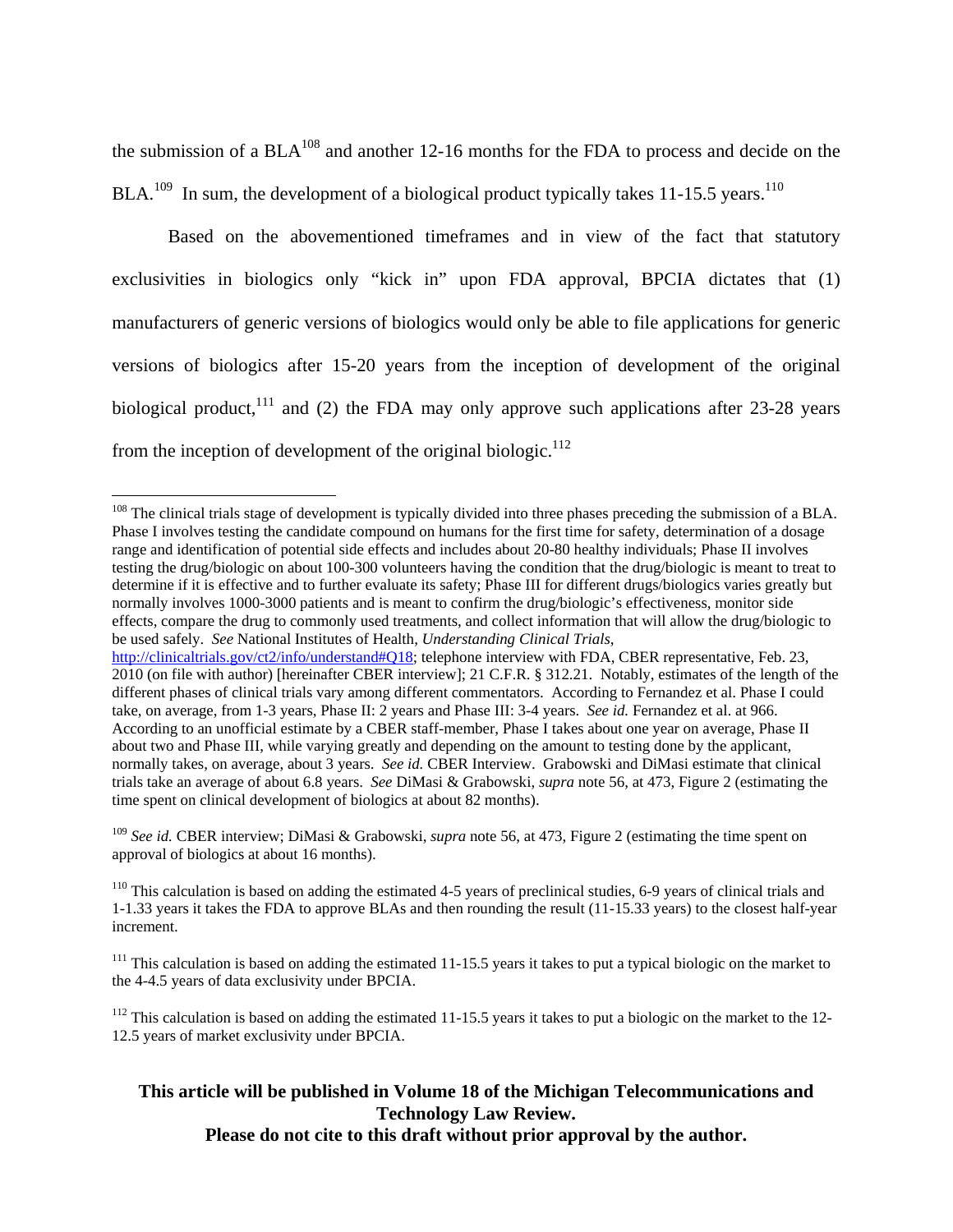Viewing the abovementioned timeframes from a patent perspective, it is important to acknowledge several additional milestones. First, biologics may be and often are the subject of numerous patents that typically cover (1) specific biological compounds, namely the purified active biological compounds themselves (most frequently, proteins), their precursors, possible metabolites and other derivatives, $113$  (2) processes of making these compounds, $114$  (3) formulations containing the compounds,<sup>115</sup> and (4) methods of using the biological compound in the treatment of illnesses.<sup>116</sup> Since the natural course of development of most biologics first involves the identification, making and isolation of a biologic having therapeutic properties (not necessarily in that order), the first patent applications commonly seek to claim the biological API, closely related compounds and methods of making them and are filed very early in the development process, $117$  typically between the time immediately pursuant to the identification of

<sup>116</sup> *See* Gitter *id.*

 $\overline{a}$ 

<sup>113</sup> *See Parke-Davis & Co. v. H.K. Mulford & Co.,* 189 F. 95 (103((C.C.S.D.N.Y. 1911) (L. Hand, J.), *aff'd in part and rev'd in part*, 196 F. 496 (2d Cir. 1912) (holding that the purified form of adrenalin—a compound existing in the human body—was patentable because the purification process transformed it into drug and therefore into "a new thing commercially and therapeutically"); *Amgen, Inc. v. Chugai Pharm. Co.,* 927 F.2d 1200, 1206 (Fed. Cir. 1991) (holding that naturally occurring DNA sequences constitute patentable subject matter when "purified and isolated" as compared to their natural form); *but see Association for Molecular Pathology, et al. v. United States Patent and Trademark Office, et al.*, 702 F.Supp.2d 181 (S.D.N.Y. 2010).

<sup>114</sup> *See* Gitter, *supra* note 2, *at* 610 (reviewing the types of patents available to developers of biological products).

<sup>115</sup> *See* Gitter *id.* Formulations are the compositions of the final product, namely the active pharmaceutical ingredient ("API") and different pharmaceutically inactive ingredients (also known as "excipients") having certain functions in the composition, e.g.*,* stabilization, dissolution, adjustment of pH, filling, etc.

<sup>117</sup> *Cf. Ariad Pharmaceuticals, Inc. v. Eli Lilly and Co.*, 598 F. 3d 1336 (Fed. Cir. 2010) (essentially abolishing method claims directed to mechanisms of action *per se*, namely as standalone claims independent from sufficient disclosure of compounds that are used to achieve the desired action as part of the 35 U.S.C. § 112 ¶ 1 written description requirement).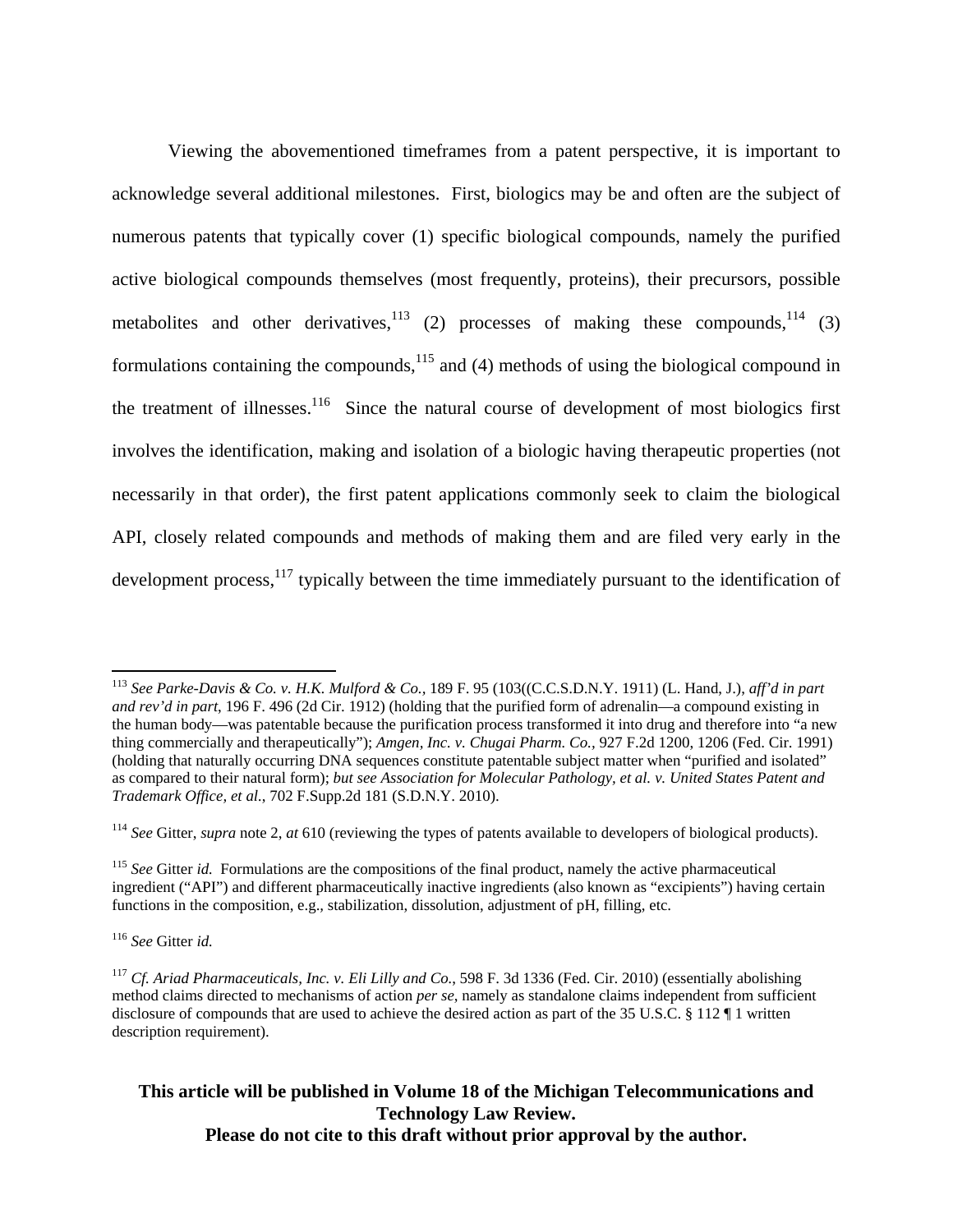the biological API and right before the beginning of clinical trials in human subjects.<sup>118</sup> In other words, if the beginning of the R&D efforts is marked as the "0" time-point and clinical trials normally begin after 4-5 years of preclinical studies, then the filing of the first patent application pertaining to the biological product would normally occur between "development years" 1 and 4- 5 (depending on the length of the preclinical trials stage).<sup>119</sup> Patents generally expire 20 years from the filing date of the original application.<sup>120</sup> Thus, as a general proposition, the primary patents<sup>121</sup> pertaining to biological products would be set to expire between "development years"

 $\overline{a}$ 

<sup>118</sup> *See In Re Brana*, 51 F.3d 1560, 1567-1568 (Fed. Cir. 1995) (holding that an antitumor compound does not necessarily have to be tested *in-vivo* to fulfill the utility requirement under 35 U.S.C. § 101 and that *in-vitro* tests using cell-line models may be sufficient; stating that "[t]he stage at which an invention in [the field of biologics] becomes useful is well before it is ready to be administered to humans"); *In re '318 Patent Infringement Litigation*, 583 F.3d 1317, 1389 (Fed. Cir. 2009) ("results from animal tests or in vitro experiments may be sufficient to satisfy the utility requirement"). Notably, this estimated timeframe is confirmed by my findings that the average time period between the filing of the first patent applications pertaining to biological products and their approval by the FDA is about 3728 days, or 10.2 years. *See supra* note 106. Deducting the estimated 6-9 years of clinical trials and 1-1.33 years of processing of BLAs it appears that the timeframe of filing of the first patent applications covering biological products is about 0-3 years prior to the beginning of clinical trials.

A possible explanation to this patent filing strategy is that once a compound enters the stage of human trials it is exceedingly difficult to keep it as a trade secret and the early filing is meant to preserve the developer's prospects of monopoly in any product that may result from its R&D efforts. Another explanation is that early filing of patent applications mitigates pressure from in-house scientists to be allowed to publish their scientifically significant findings in scientific literature.

 $119$  Notably, the first patent application is not necessarily the first submission to the USPTO, which is frequently of a provisional application containing little more than preliminary data and a rudimentary concept of the invention and whose purpose is merely to "buy" the inventors another year for further development of their invention. *See* 35 U.S.C. §§ 111(b), 119(e). For further discussion of provisional applications *see* USPTO, Provisional Application for Patent, http://www.uspto.gov/patents/resources/types/provapp.jsp.

<sup>&</sup>lt;sup>120</sup> *See* 35 U.S.C § 154. This expiration date may be adjusted to compensate for delays in the processing of the application by the USPTO, a filing of a terminal disclaimer with respect to the issued patent and time lost during the examination and approval of the BLA by the FDA. *See infra* Part IV.B.

 $121$  For purposes of the discussion herein, a "primary patent" is defined as a patent issued from one of the first patent applications to be filed early in the R&D of the biological product and covering, typically, the biological API itself, its manufacturing and/or the first known methods of using it.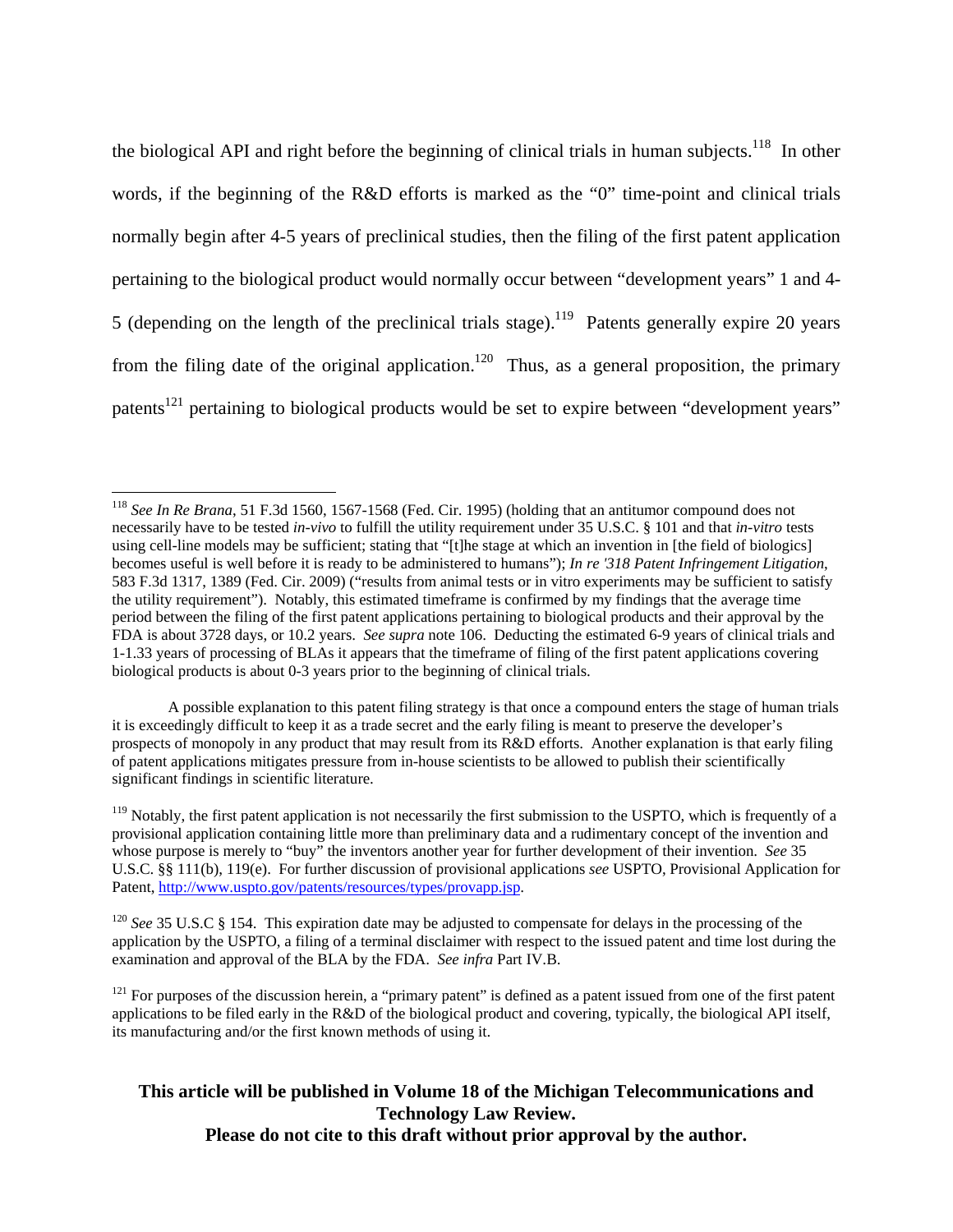$21-25$ ,<sup>122</sup> whereas the market exclusivity period pertaining to the products covered by these patents would expire around "development years" 23-28.

However, when comparing the term of statutory exclusivities to the term of primary patents, it is necessary to take into account patent term extensions that *one primary patent per FDA-approved product* may receive under 35 U.S.C. § 156.<sup>123</sup> If we make the most patent-termfavorable assumptions that virtually all first primary patents (i.e. the first primary patent to issue for any given biological product) would merit an extension of 4-5 years,  $124$  then it is possible to argue that for any biological product there would be one patent whose term would be extended 1.5-2 years beyond the expiration of the 12-12.5-year market exclusivity period.<sup>125</sup> Thus, while generally the first patents covering biological products would expire within 21-25 years from the

 $\overline{a}$ 

 $122$  This calculation is based on adding the estimated 1-4 years from the onset of development—which is the period during which one could assume most early patents pertaining to a biological product would be filed—to the 20 year patent term.

<sup>&</sup>lt;sup>123</sup> Under 35 U.S.C. §§ 156(a)(4), 156(c), 156(f)(2)(A), 156(g)(1), 156(g)(6), 21 U.S.C. § 355(i) and 42 U.S.C. § 262(j), the term of patents pertinent to biological products "shall be extended by the time equal to the regulatory review period for the approved product" *up to a total period of 14 years from the date of approval of the biological product but not exceeding 5 years,* whereas the "regulatory review period" is calculated as half the time in which the product was in clinical trials, plus the period it took the FDA to review and approve the BLA. *See id*.; *see also*  Mossinghoff, *supra* note 26, at 190 (reciting and explaining the abovementioned patent term extension provisions and stating that "[t]he patent term restoration part . . . in title 35 of the United States Code . . . [consists of] very long, very complicated provisions . . . The length of the exclusivity periods are strictly arbitrary legislative numbers pulled out of the air.").

 $124$  Given the length of clinical trials of biologics and the average 12-16 months needed for FDA review of BLAs, it is prudent to assume that the majority of biological products would merit the maximum patent term extension of half the clinical trials' period plus the time needed for FDA review of the application up to a maximum of 5 years. Basing the calculation on the estimated times brought herein, the term extension could be roughly estimated as equal to ½ of 6-9 years plus 1-1.33 years, namely 4-5.83 years. Given the upper limit of 5 years, a typical patent term extension period would be 4-5 years.

 $125$  Since under 35 U.S.C. § 156 patent term extension cannot extend the patent term beyond 14 years from the date of FDA approval of the product and the statutory market exclusivity under BPCIA extends for 12-12.5 years from that date, then, arguably, no patent term could be extended more than 2 years beyond the expiration of a twelve-year market exclusivity or 1.5 years beyond the expiration of a 12.5-year market exclusivity.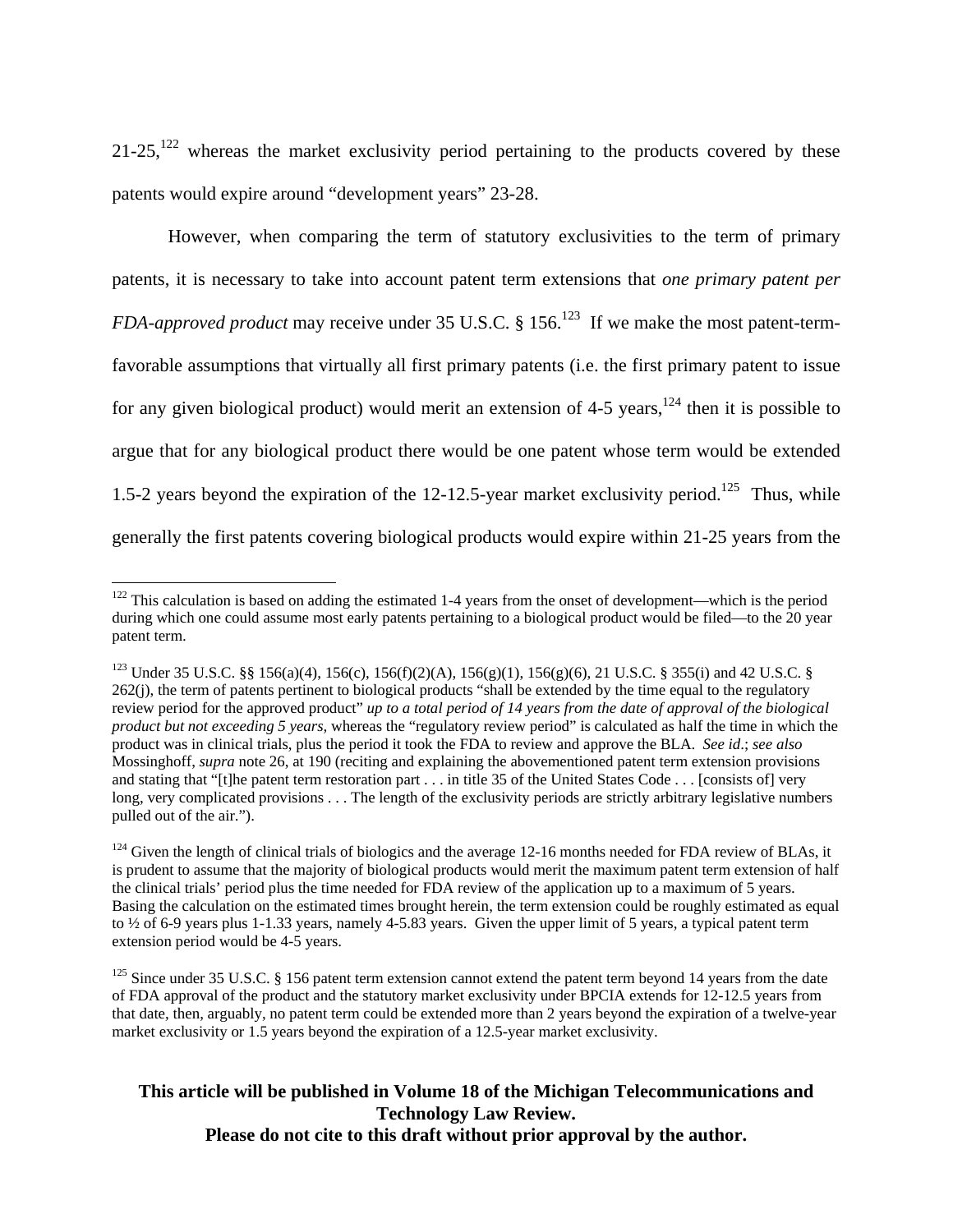onset of development, under the above patent-term-favorable assumptions, one of the primary patents would expire within about 25-30 years from that date.<sup>126</sup> However, in reality not all primary patents are entitled to a patent term extension, as in some instances the term of primary patents already extends beyond 14 years from the date of FDA-approval. Thus, as I will argue in the next section, even with patent term extension, primary patents are expected to expire, on average, around 5-11 months subsequent to the expiration of the 12-12.5-year market exclusivity period under BPCIA.<sup>127</sup>

#### **B. Patent term vs. Market Exclusivity for Biologics—A Case Study**

In order to test the validity of the above timeframe estimates and compare the term of patents pertaining to biological products with the term of market exclusivity that such products would receive under BPCIA, I calculated  $(1)$  the term of the first-to-issue primary patents<sup>128</sup>

1

 $126$  This calculation is based on adding the estimated 4-5 years of patent term extension to the 21-25 years patent term from the inception of development. The calculation would be slightly different if we were to add 2 or 1.5 years to the statutory exclusivity period of 23 to 28 years, resulting in a similar patent term extending 25-29.5 years from the beginning of development.

<sup>127</sup> *See infra* Part IV.B.

<sup>&</sup>lt;sup>128</sup> See Table 1 included as Appendix A, note 248 and accompanying text. The patent term calculation was based on the various sections of patent law and includes any patent term extensions awarded to patents under the Hatch-Waxman Act as listed in the USPTO Listing of Patent Term Extensions under 35 U.S.C. 156, http://www.uspto.gov/patents/resources/terms/156.jsp and any patent term adjustments as reflected on the face of the patents and in the patent information available through the USPTO Patent Application Information Retrieval System (PAIR), http://portal.uspto.gov/external/portal/pair.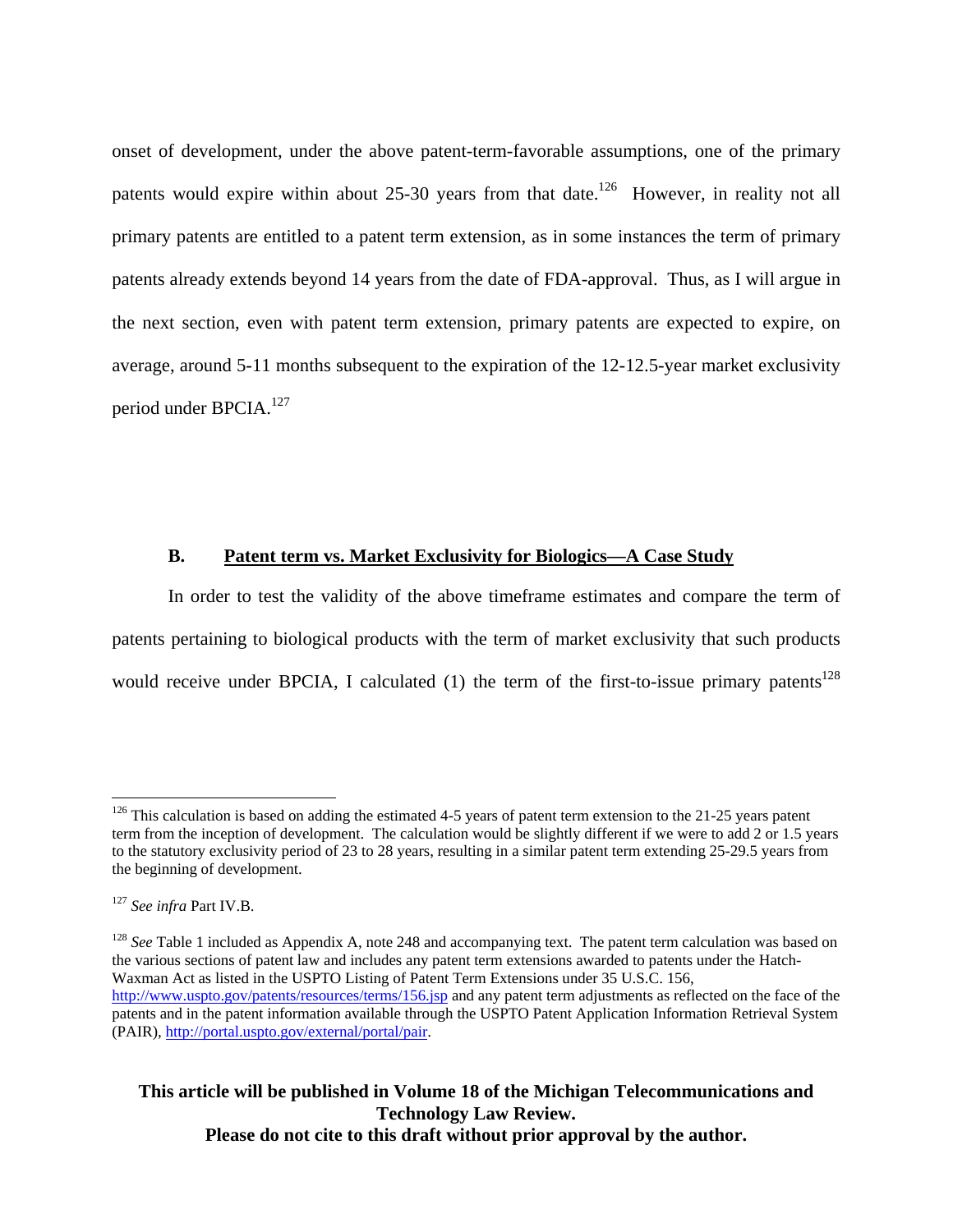pertaining to seventy-nine already-approved biological products listed in Table  $1^{129}$  and (2) the hypothetical dates in which the market exclusivity in these products would have expired had these products been subject to BPCIA.<sup>130</sup> Based on these dates, for each of the first-to-issue primary patents identified I calculated the time from expiration of the patent to the end of the twelve-year market exclusivity in the product and then, based on the results received, the average time for the seventy-nine products between the end of the twelve-year market exclusivity and the expiration of the primary patent.<sup>131</sup> According to these calculations, the average time difference between the end of the twelve-year market exclusivity in a biological product and the expiration of the first-issued primary patent is about  $327 \text{ days}$ .<sup>132</sup> In other words, the average term of the first identified primary patents pertaining to the seventy-nine biological products listed in Table 1 extends about 11 months beyond the end of the twelve-year market exclusivity period in these products. Furthermore, if we add the extension of 6 months to the market exclusivity period

1

 $129$  The list consists of seventy-nine biological products for which primary patents could be identified, including sixteen out of the twenty-four best selling biological products in 2008 and excluding insulin and human growth hormone (hGH) products, for which generic (or "follow-on") versions have already been approved by the FDA. *See*  LaMerie Business Intelligence, *Top 20 Biologics 2008*, R&D Pipeline News—Special Edition 1/2009, Mar. 9, 2009 at 3-6 (including Enbrel, Remicade, Epogen, Rituxan, Avastin, Herceptin, Aranesp, Neulasta, Lantus, Avonex, Lucentis, Erbitux, Betaseron, Neupogen, Cerezyme, Synagis). Notably, the above selection criteria for the analyzed sample of seventy-nine biological products might, admittedly, reflect selection biases. At the same time, it is difficult to determine what would be considered a "representative sample" of biological products for the purpose of calculating the average length of primary patent life covering such products.

<sup>&</sup>lt;sup>130</sup> *See* Appendix A, note 249 and accompanying text.

<sup>&</sup>lt;sup>131</sup> *See* Appendix A, note 251 and accompanying text. Notably, for purposes of the calculations herein, I refrained from making any assumptions regarding the potential addition of ½ year of market exclusivity for experimentation in pediatric populations. *See supra* note 86 and accompanying text.

<sup>&</sup>lt;sup>132</sup> The calculation of the average number of days between FDA approval and the expiration of the first-to-issue primary patent listed for each of the seventy-nine products is done as explained in note 251, adding the number of days for all seventy-nine products and then dividing by seventy-nine.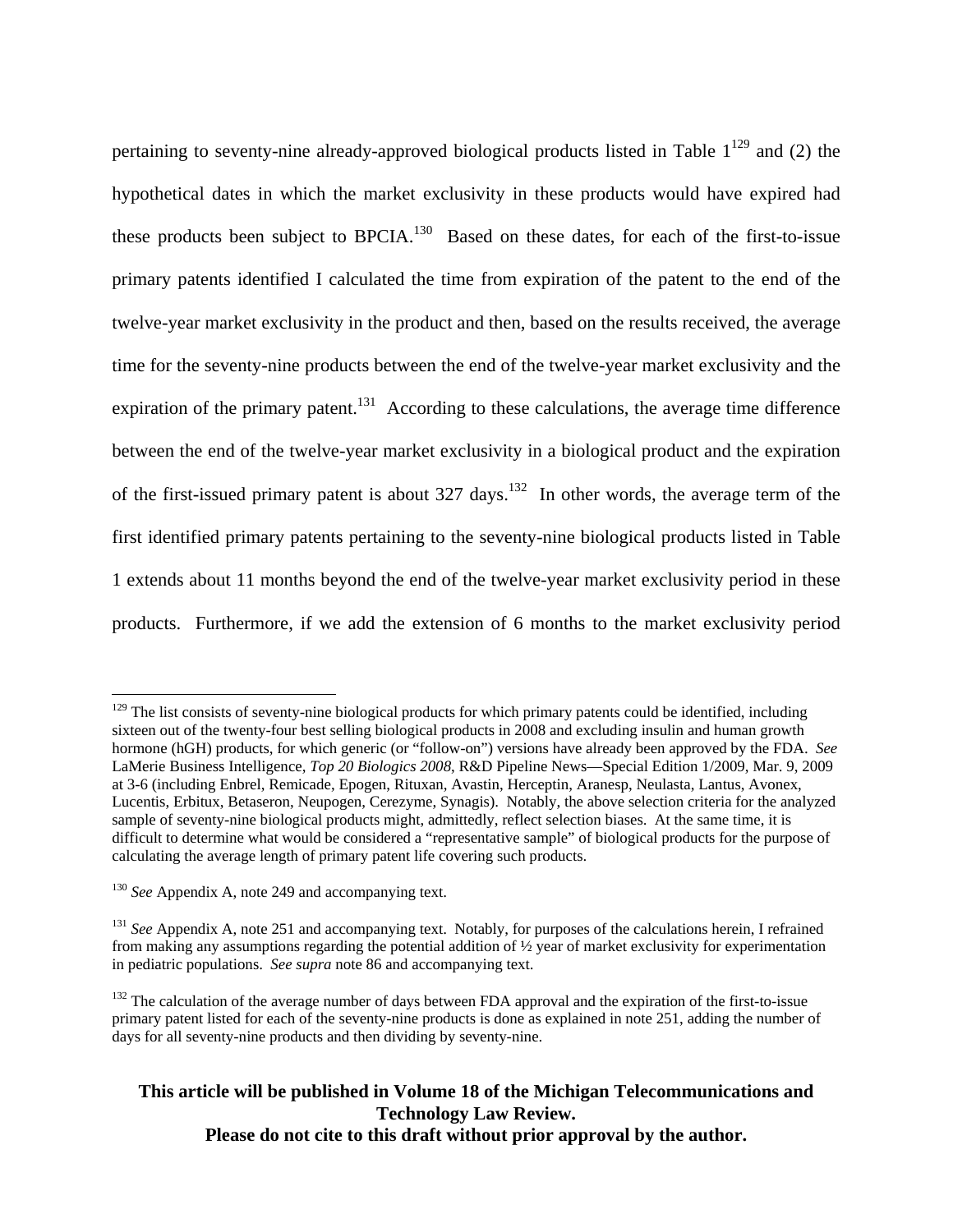(making it 12.5 years) for having a product tested and approved for pediatric use,  $^{133}$  the average term of the first identified primary patents pertaining to the seventy-nine biological products listed in Table 1 would extend about five months beyond the end of the market exclusivity period in these products.

In conclusion, patents in the family of the original application<sup>134</sup> could be expected to expire roughly within 21-25 years from the onset of the development of the biological product<sup>135</sup> with one more patent expected to expire, on average, around 5-11 months after the period of market exclusivity under BPCIA. Thus, arguably, based on the above calculations, *the market exclusivity period under BPCIA would keep competition out of biologic markets, on average, for 5-11 months less than the average monopoly period afforded by primary patents on inventions pertaining to the biological product*. 136 These conclusions may be illustrated graphically as follows:

<u>.</u>

<sup>&</sup>lt;sup>133</sup> *See supra* notes 86-87 and accompanying text.

 $134$  A "patent family" includes all divisional, continuation and continuation-in-part applications (and issued patents thereof) stemming from a certain earlier parent application. *See* USPTO, Manual of Patent Examination and Procedure §§ 201.04-201.08.

<sup>&</sup>lt;sup>135</sup> *See supra* note 122 and accompanying text.

<sup>&</sup>lt;sup>136</sup> These conclusions are in accord with the rationale behind the twelve-year market exclusivity period for new biological products under BPCIA, namely, ensuring that original product developers would be able to monopolize their products for a period at least as long as that which their patents would have afforded them. *See supra* notes 72- 74 and accompanying text. Importantly, these conclusions are only valid with respect to primary patents covering the "first wave of inventions" rather than to patents covering inventions resulting from continuing research.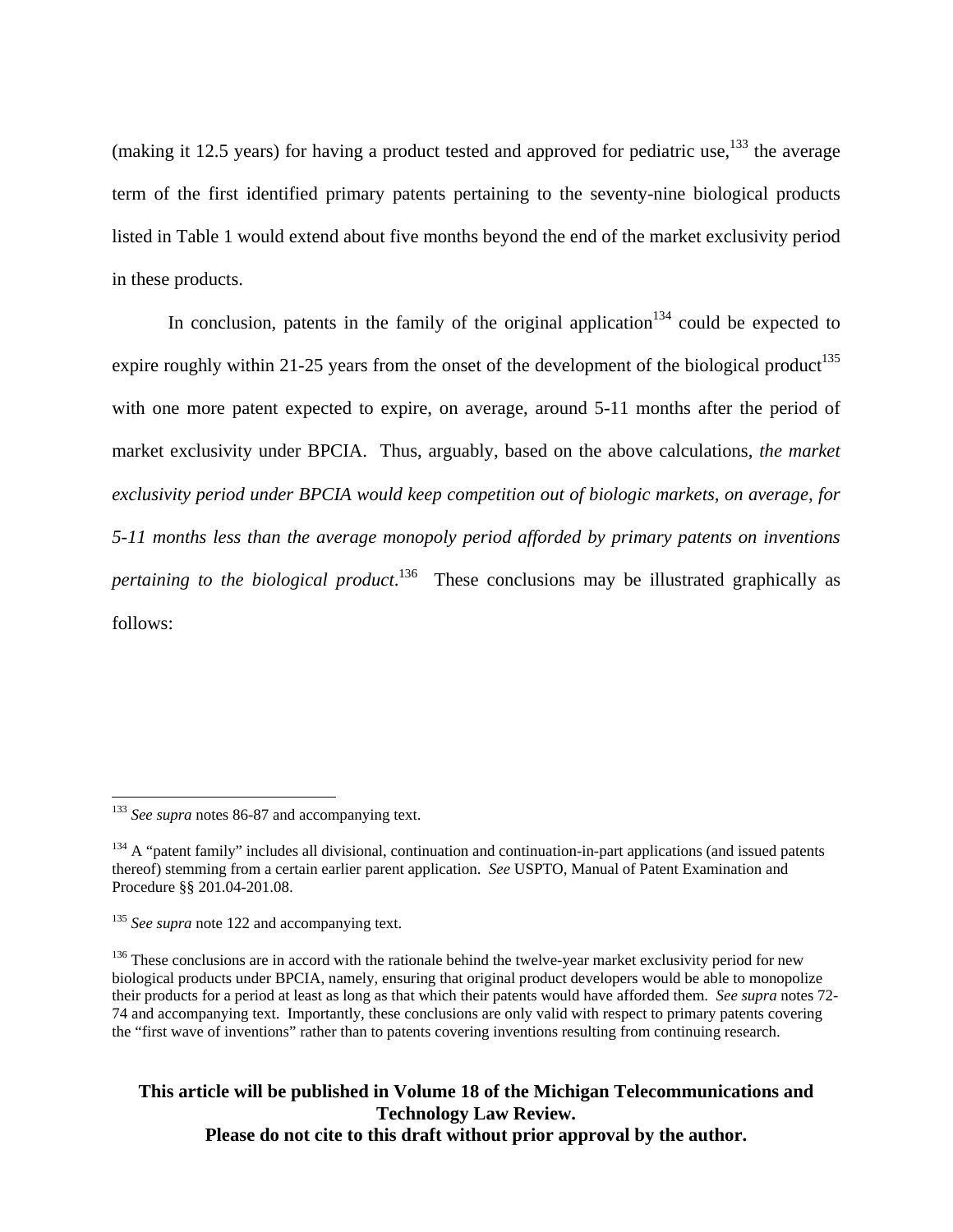

Figure 1:\* Patent Term vs. Statutory

\* Not in Scale

 $\overline{a}$ 

These conclusions invite the question: what is the justification (if any) for this mostly overlapping protection of biological products under both BPCIA and patent  $law<sup>137</sup>$  and what implications might there be to this "double-tiered" protection?

# **C. Patents vs. Statutory Exclusivities for Biological Products: A Public Policy Perspective**

Comparing the rationales for granting statutory exclusivities with the patent theories discussed earlier, it appears that the reasoning behind both types of monopoly is quite similar if

 $137$  Disagreements regarding the length of patent protection are not uncommon, given the complexity of patent law and the dependence of such calculation on numerous factors (e.g.*,* timing of filing of patent applications, the ramifications of various different types of extensions, the prosecution of the patents, etc.) However, even slight changes in the term of this patent or another do not change the fact that the effective result of BPCIA is the institution of "double monopoly protection" for biologics.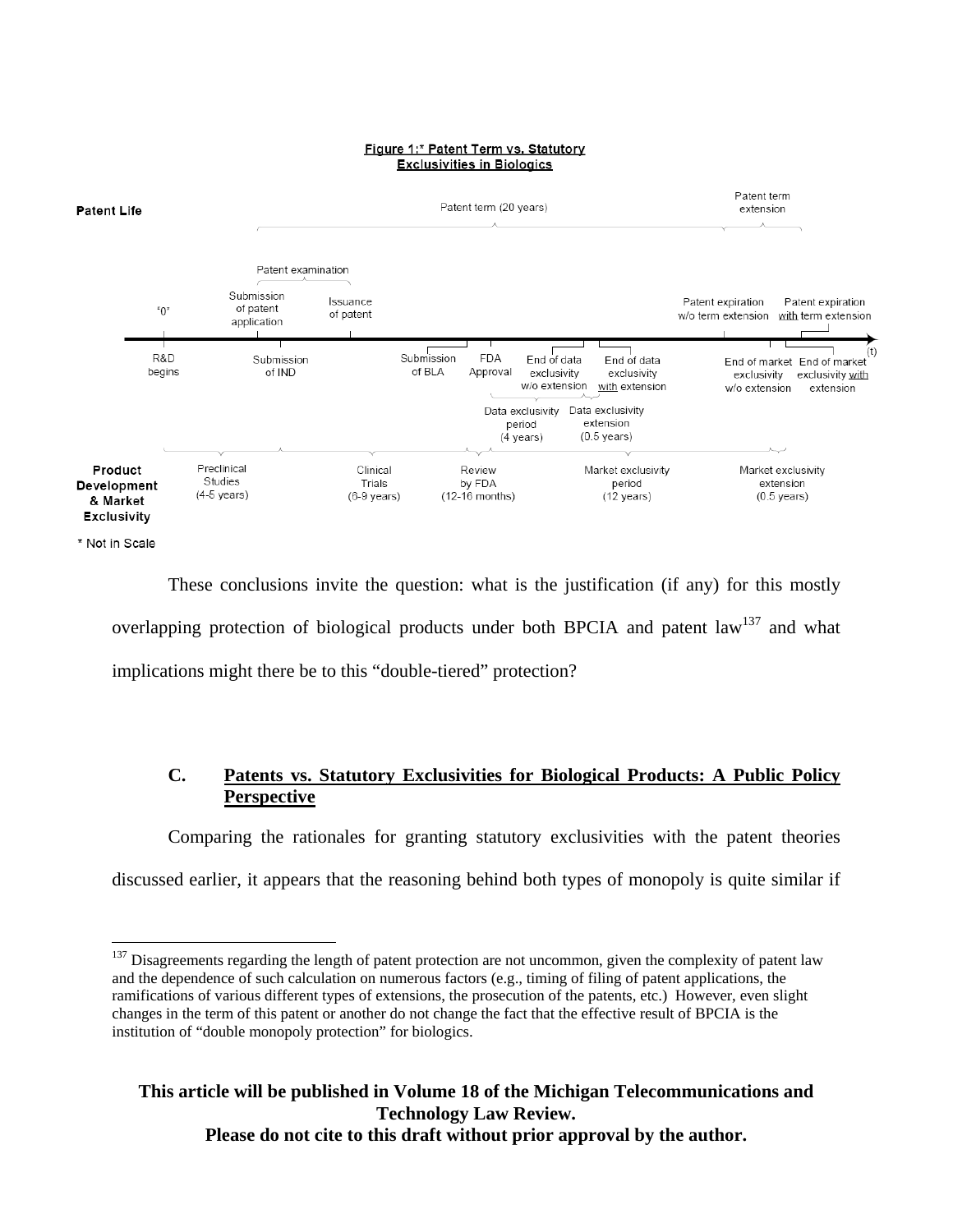not identical, especially in the context of biologics. In a nutshell, the incentive-to-disclose and incentive-to-invent/invest patent theories emphasize patents' functional role of incentivizing the disclosure of existing inventions and the pursuit of further R&D activities leading to more inventions.<sup>138</sup> Taking a closer look at the rationales for granting statutory exclusivities reveals a highly similar picture. The purpose of statutory exclusivities in the context of pharmaceuticals is to provide assurance that developers of original biologics are able to reap the fruits of their investment, thereby ensuring the existence of sufficient incentive-to-invent/invest.<sup>139</sup> Thus, arguably, both patent and statutory exclusivities regimes (1) recognize developers' right to benefit from the fruit of their labor by creating means to exclude others from using the biologics they developed;<sup>140</sup> (2) enable only the developers to reap profits from the biological products for a certain period of time; and (3) encourage and require developers of biologics to disclose to the public the products they develop and their uses as a pre-requisite to the developers' ability to receive exclusivity in their products.<sup>141</sup> Accordingly, at least from a functional perspective, in

 $\overline{a}$ 

<sup>138</sup> *See supra* Part II.A.

<sup>&</sup>lt;sup>139</sup> *See* Kelleher, *supra* note 57, at 255 ("[the New Chemical Entity five year market exclusivity provision of the Hatch-Waxman Act] was meant to alleviate concerns that a generic pathway would prohibit innovators from realizing the benefits of their investments"); Wing Yan Tam, *supra* note 46, at 553 ("[t]he policy behind marketing exclusivities is to incentivize pharmaceutical research entities to engage in ambitious, cutting-edge research for the development of new drugs and to develop greater understanding about existing drugs."); *see also* Grabowski 2009, *supra* note 5, at 2 (recognizing that both patents and statutory exclusivities "address the need for innovators to have some period of returns before imitators can enter the market with an abbreviated filing").

<sup>&</sup>lt;sup>140</sup> In the case of patents, these means to exclude take the form of letters of patent enforceable by courts while in the case of statutory exclusivities they entail direct exclusion of potential competitors from the market for the particular biological product.

<sup>&</sup>lt;sup>141</sup> In the context of patents, disclosure takes place as part of patents' specifications. In the context of statutory exclusivities, disclosure occurs in the submission of some publicly available information as part of the BLA. Thus, the incentive-to-disclose rationale is *inherent to the context of biologics* for the reason that it is impossible to commercialize a biologic without prior approval by the FDA, which can only be granted subsequent to the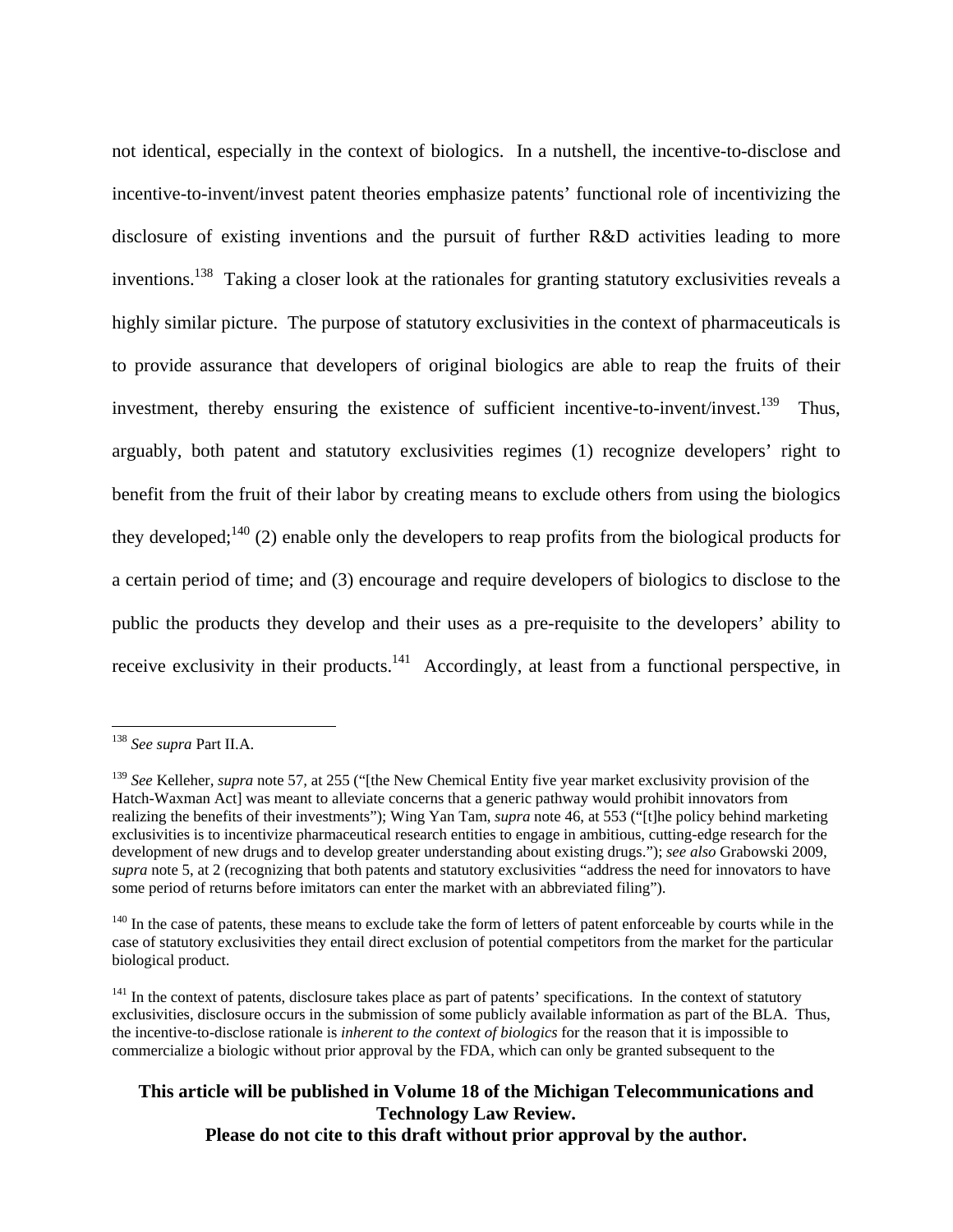the context of biologics, both patents and statutory exclusivities seek to achieve the same purpose and incentivize essentially the same behavior by inventors, investors and developers.

Accordingly, the goal of technological advancement in the area of biological products could be served by affording any kind of effective exclusivity guaranteeing sufficient profits to investors in R&D regardless of whether the product of such R&D would eventually fit in the strict mold of a "patentable invention" under patent  $law<sup>142</sup>$ .

## 1. Why Patents May Not Provide Sufficient Protection to the Interests of Developers of Biological Products (and Therefore Would Fall Short as Means of Incentivizing the Developments of Biological Products)

The similarity of purpose and effect of statutory exclusivities and patent protection begs the question: why, if at all, is there a need for statutory exclusivities in addition to patents? The justification that is most frequently offered for making statutory exclusivities in biological products available in addition to patents is the insufficiency of patents alone for protecting proprietary interests in biological products.<sup>143</sup> Viewed in this light, in the context of biologics

 submission of information regarding the product, including such publicly available information about the nature of the product and its intended medical uses. In other words, the incentive to disclose information to the public about biologics exists regardless of any additional exclusivity that may or may not be granted to the products' developers under patent law. Interesting questions remain, however, as to the extent of disclosure incentivized by patent and statutory exclusivities regimes with respect to manufacturing "know-how" and actual clinical data. For further discussion of these issues *see infra* Part IV.C.2(b) and note 160 ¶2 and accompanying text.

 $142$  As early as the 1950s, Machlup already recognized that it is "monopoly grant" in general, rather than patent monopoly in particular, that is necessary to incentivize the risks taken by financiers of industrial application of certain technology. *See* Machlup, *supra* note 11, at 36-37 ("[t]he risks involved [in investment in technological R&D] may be too great to be undertaken except under the shelter of a monopoly grant"). According to this logic, statutory exclusivities would be no different than patents from the incentive-to-invest point of view.

<sup>143</sup> See infra Parts IV.C.1(a)-IV.C.1(d). Representatives of original biologics developers have made forceful assertions regarding the need for both statutory exclusivities and patent protection in biological products. *See* e.g. BIO White Paper, *supra* note 2, at 22 and 37 (arguing that "[a]s was the case in the Hatch-Waxman Act, it will be important to consider patent exclusivity, along with market exclusivity provided through the regulatory approval mechanism, as an integral part of the follow-on biologic approval framework" and that "any statutory pathway for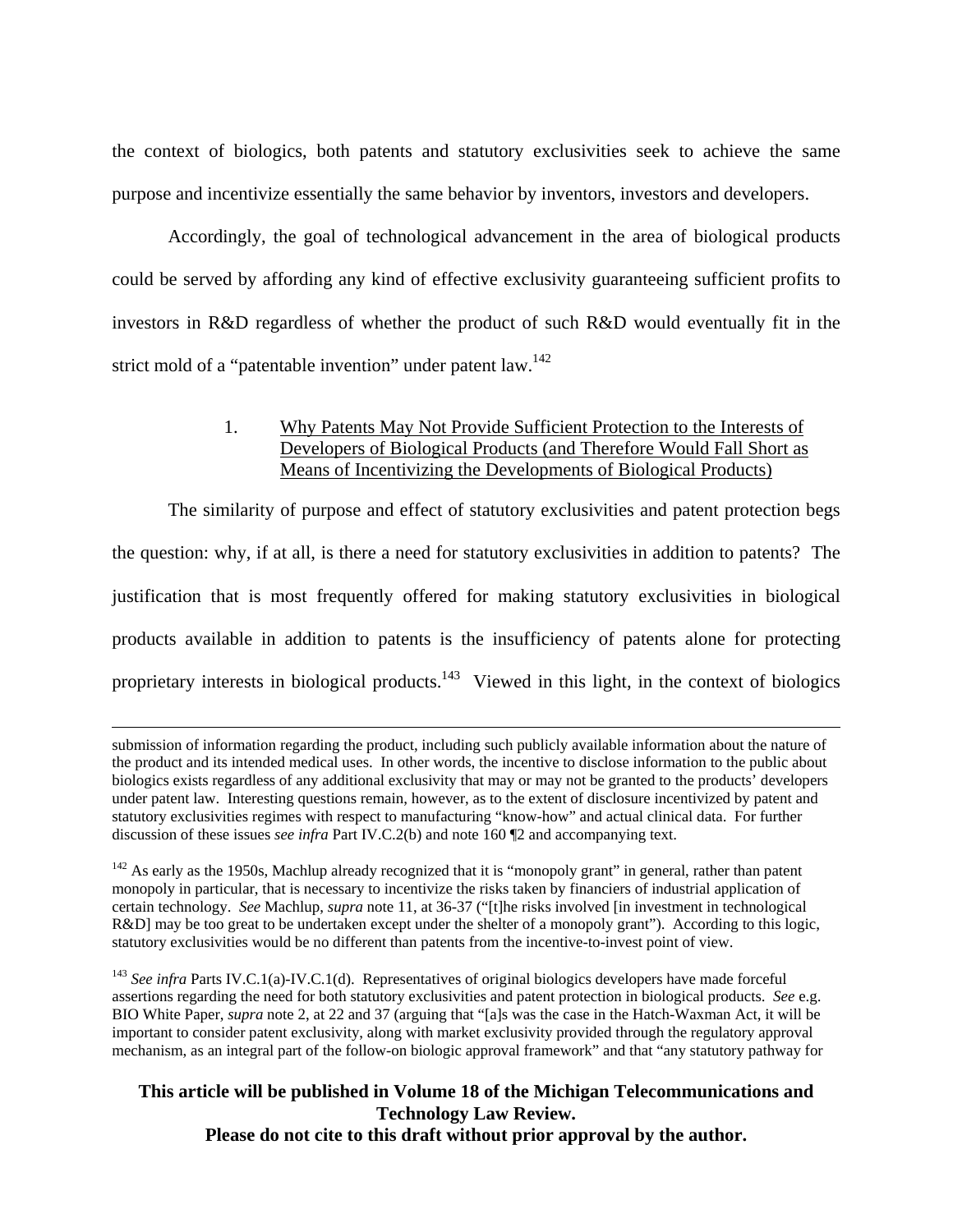statutory exclusivities are sometimes referred to as "insurance policies" meant to protect the interests of developers of biological products where patents might fail in doing so.<sup>144</sup> There are several reasons for the insufficiency of patents as means of protecting the interests of developers of biological products and for why they would prefer a statutory exclusivities' regime such as that which has been established by BPCIA.

## (a) Acquiring Patents and Enforcing them Cost a Lot, Yet Patents Provide a Limited Degree of Legal Protection to Biologics

The patent system suffers from inherent shortcomings that make the investment in obtaining and enforcing patents a risky and highly uncertain prospect. The securing and enforcement of patent rights involve a long and tedious *via dolorosa* of intricate (and expensive) proceedings. They require compliance with complicated legal criteria such as "novelty," "usefulness" and "non-obviousness" as well as a plethora of procedural and technical requirements stemming from centuries of litigation and patent prosecution.<sup>145</sup> This complexity,

the approval of follow-on biologics must contain an appropriate mix of patent-based and market/data-based exclusivity to ensure effective market protection to incentivize investment and innovation").

<sup>&</sup>lt;sup>144</sup> According to Grabowski and DiMasi, the purpose of statutory exclusivities is to provide investors "with an 'insurance policy' against the potential failings of patent protection for biologics." *See* Grabowski et al., *supra* note 5, at 4; Grabowski & DiMasi 2009, *supra* note 5, at 8 ("[f]rom the standpoint of innovative firms, [statutory] exclusivity protection provides a back-up or insurance policy to the patent system"); BIO Data Exclusivity Position Paper, *supra* note 5, at 4 ("a 14-year period of data exclusivity serves essentially as an insurance policy that provides the innovator with some certainty of protection").

<sup>145</sup> *See* Machlup, *supra* note 11, at 6 ("but just what an 'invention' is, and when it can be regarded as 'novel' and 'useful,' is not self evident. The questions of the 'correct' criteria of utility, novelty, and invention have been answered in many different ways, and the courts of several countries are constantly reconsidering earlier answers"). For a good exemplification of the intricacy of patent prosecution proceedings one need only consider the volume of the USPTO's Manual of Patent Examining Procedure (MPEP). *See* MPEP, 8th ed. (2001), *available at* http://www.uspto.gov/web/offices/pac/mpep/mpep.htm.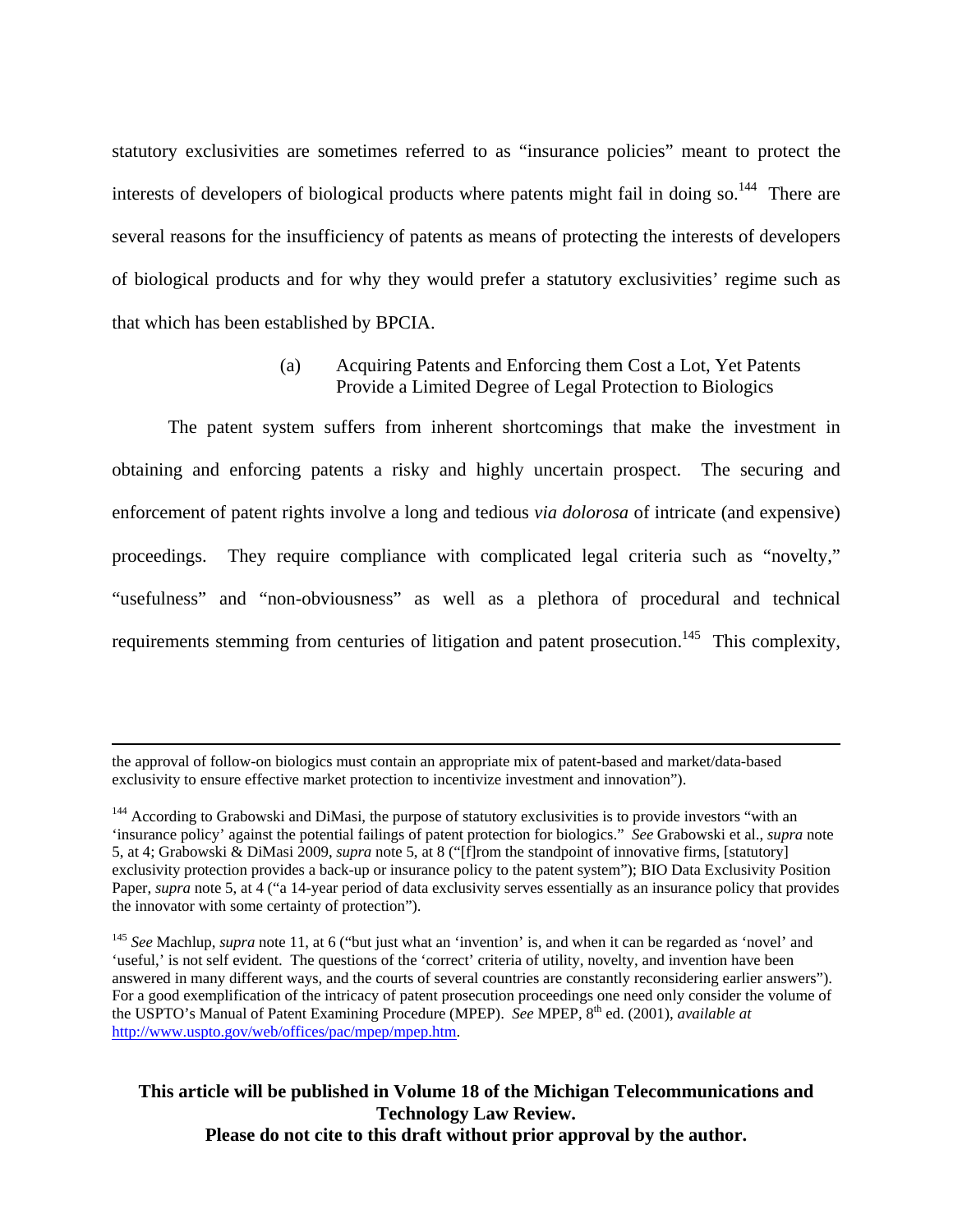when combined with the high rate of patent invalidation in litigation, $146$  creates uncertainty regarding the outcome of patent litigation and undermines the ability of developers and entrepreneurs to rely on patents as reliable means of securing their investment.<sup>147</sup> Machlup described the shortcomings of patents as follows:

The patent system lacks logic. It postulates something called 'invention' but in fact no satisfactory definition of "invention" has even appeared, and the courts, in their search for guiding rules, have produced an almost incredible tangle of conflicting doctrines. This confusion has led to extensive and costly litigation. Its critics have described the patent right as merely "something which has to be defended in the courts" and, because it may put the individual inventor at a disadvantage against the larger corporations, as "a lottery in which it is hardly worthwhile taking out a ticket." The system, too, is wasteful. It gives protection for 16 years (or thereabouts) whilst in fact over nine-tenths of the patents do not remain active for the whole of this period . . . **It is almost impossible to conceive of any existing social institution so faulty in so many ways. It**  survives only because there seems to be nothing better.<sup>148</sup>

All of these shortcomings of the patent system appear to be further exacerbated in the

context of pharmaceuticals in general and biologics in particular.<sup>149</sup> First, as I will later argue,

 $\overline{a}$ 

<sup>148</sup> Machlup, *supra* note 11, at 44. Despite the fact that Machlup made these statements over 50 years ago – before the patent term was adjusted to 20 years from the date of filing and prior to the creation of the Federal Circuit – it appears that much of what Machlup described in 1958 remains true today in the context of biologics.

<sup>149</sup> *See* Grabowski 2009, *supra* note 5, at 2 ("[p]atents may provide less clear and less predictable intellectual property protection for biologics than for small molecule drugs") and 4 ("there is a much higher probability now than there was a decade ago that drugs will experience patent challenges and that they will occur much sooner after brand launch.").

<sup>146</sup> *See* Michael Meehan, *Increasing Certainty and Harnessing Private Information in the U.S. Patent System: A Proposal for Reform*, 2010 Stan. Tech. L. Rev. 1, 1 (2010) ("[n]early half of litigated patents are invalidated").

<sup>147</sup> *See* Grabowski 2008, *supra* note 5, at 482 (warning that "if the relatively few large success[ful biological products that make it through development and approval] experience increased uncertainty due to patent challenges and the potential for early entry of generic versions, higher risk-adjusted rates of return will be demanded by venture capital firms as well as in initial public offerings and secondary offerings in public markets, yielding fewer candidates that meet this standard."); Grabowski & DiMasi 2009, *supra* note 5, at 9 ("[u]ncertainty about recoupment periods and the ability to earn a risk adjusted return on particular new product candidates will result in fewer of these candidates being taken forward into development.").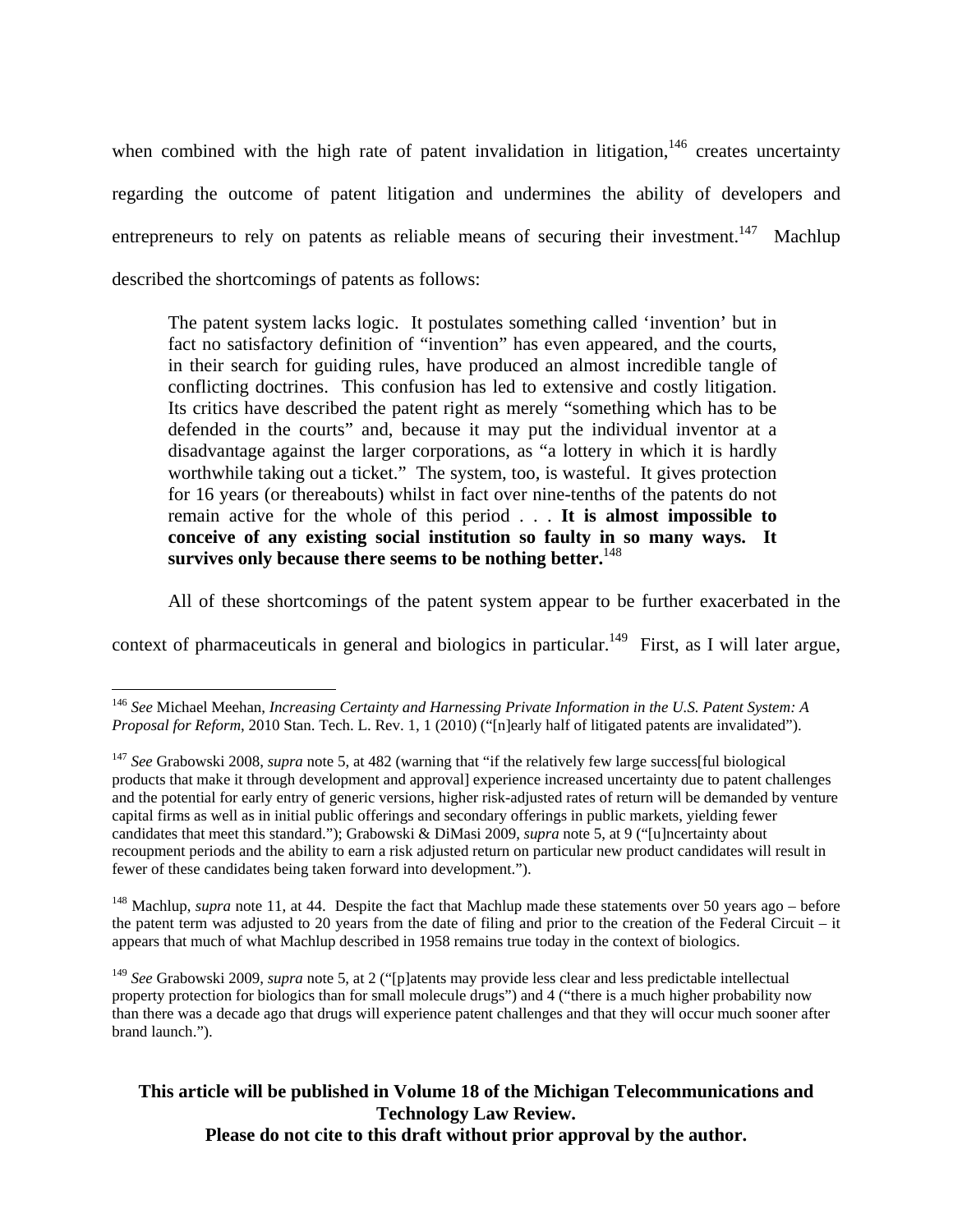due to some particular characteristics, biologics are subject to especially high barriers to patentability not existing in other areas of technology.150

Second, the patent dispute resolution framework established by BPCIA would necessitate an even higher investment of resources by all of the parties involved.<sup>151</sup> As discussed earlier, BPCIA sets up a highly complicated and elaborate framework for the resolution of patent disputes arising out of the filing of an application for biosimilar products.<sup>152</sup> This framework would require potential adversaries to obtain extensive legal counseling<sup>153</sup> and, possibly, litigate numerous patent disputes in several different legal proceedings over a prolonged period of time.<sup>154</sup> Furthermore, protecting a single biological product normally involves more than one patent so it is prudent to assume that patent disputes arising in the context of biologics would not

1

<sup>150</sup> *See infra* Part IV.C.1(b); *See also* BIO Data Exclusivity Position Paper, *supra* note 5, at 2-3 (arguing that patent law yields increasingly narrow patent claims to biologics).

<sup>151</sup> *See* Laura A. Coruzzi, Jonathan A. Muenkel & Lynda Q. Nguyen, *The Crusade for Follow-On Biologics: The Next Wave of Pharmaceutical Patent Litigation?*, 2 No. 1 LANDSL 30, 31 (2009) (predicting that the passage of a framework for the approval of generic versions for biological products may "result in an influx of patent litigation in the field of biology").

<sup>152</sup> *See supra* notes 93-104 and accompanying text.

<sup>&</sup>lt;sup>153</sup> BPCIA dictates that the parties involved in the patent dispute partake in an exchange of patent lists and statements of their respective legal positions, to be followed by negotiations aimed at the resolution of possible patent disputes prior to and in lieu of resorting to any legal action in court. *See* BPCIA § 7002(a) (codified as 42 U.S.C. §§ 262(1)(2)-262(1)(4)). Given these proceedings' robustness, the necessary involvement of attorneys in these proceedings is unlikely to come at an insubstantial cost.

<sup>&</sup>lt;sup>154</sup> The framework set up in BPCIA accounts for the possibility that patent disputes under BPCIA may involve several different legal proceedings spanning over the course of 8 years or more, beginning with the expiration of the data exclusivity period—four years after the approval of the original product—and ending with the conclusion of actions for declaratory judgment and/or injunction prompted by an advance notice of intent to market a biosimilar product given 180 days prior to the onset of marketing. *See* BPCIA § 7002(a) (codified as 42 U.S.C. §§  $262(k)(7)(B)$ ,  $262(l)(6)$ ,  $262(l)(8)$  and  $262(l)(9)$ ). Notably, the existence of patents covering the biological product would automatically trigger the BPCIA patent dispute resolution proceedings even if the patents are set to expire prior to the end of the market exclusivity period.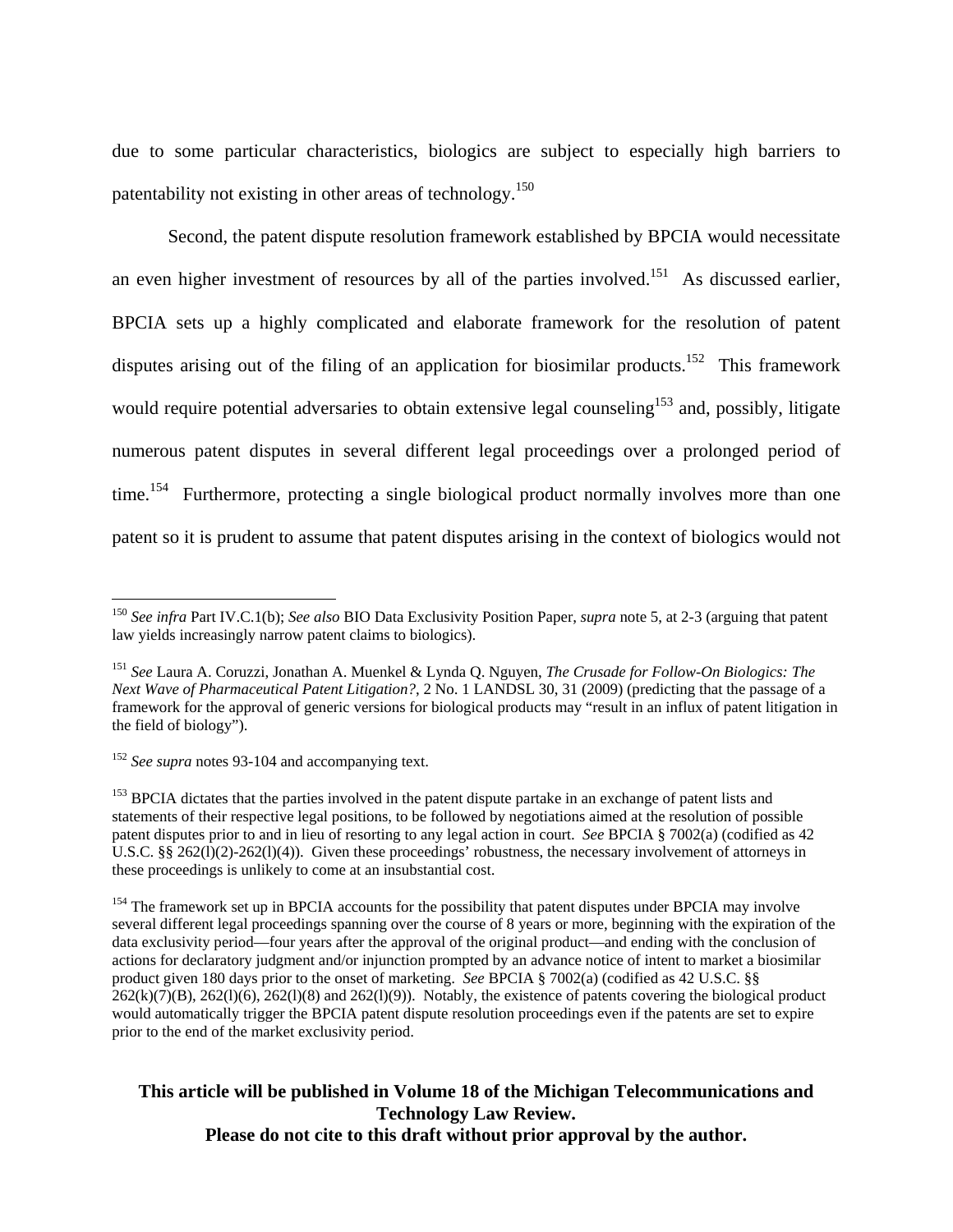only entail several legal proceedings over a prolonged period of time, but would also involve several patents directed at different types of inventions.<sup>155</sup>

Finally, the scope afforded to patents pertaining to biologics by courts is even more unpredictable than that of patents in general due to the uncertainty surrounding the application of the doctrine of equivalents to this relatively new area of technology.<sup>156</sup> Combining all of the above with the already increased likelihood of patent challenges characterizing the area of pharmaceuticals in recent years, $157$  the prospect of utilizing patents to protect proprietary

 $\overline{a}$ 

<sup>157</sup> *See* Grabowski & DiMasi 2009, *supra* note 5, at 19 ("the trend in recent years has been for patent challenges to become much more frequent").

<sup>155</sup> *See* Grabowski 2009, *supra* note 5, at 2-3 ("[b]iologics rely on multiple patents, including narrower product patents and process patents"); *supra* notes 113-116 and accompanying text. More patents represents a larger investment in prosecution and enforcement as well as increased uncertainty regarding the scope of the protected rights and the degree and extent of their enforceability.

<sup>&</sup>lt;sup>156</sup> The doctrine of equivalents is a patent law construct meant to encompass within the scope of patent claims subject matter which does not squarely fall under the literal meaning of the claim but is nonetheless equivalent to the patented invention. The most common legal standard for equivalence is the "function-way-result" test according to which a product or process is deemed an equivalent where "the accused product or process performs substantially the same function, in substantially the same way, to achieve substantially the same result, as disclosed in the claim." *See Abbott Laboratories & Astellas Pharma, Inc. v. Sandoz, Inc. et al.*, 566 F.3d 1282, 1296-1297 (Fed. Cir. 2009) ("[e]quivalency may also be proven where the differences between the invention as claimed and the accused product or process are insubstantial."). Thus, for example, even if a generic biological API would not literally infringe the relevant compound claim, it could trigger an issue of equivalents if the two compounds would have substantially the same structure enabling them to achieve substantially the same result in substantially the same way or are otherwise only different in an insubstantial way. According to the Biotechnology Industry Organization (BIO), "[b]iotechnology is considered an unpredictable field because it is often not known how even a minor change may affect the structure, behavior and biological activity of a protein." *See* BIO White Paper, *supra* note 2, at 28. Thus, if even a seemingly minor change to a biological compound may drastically affect its structure, the way it functions and/or its biological result, then it is possible to say that such minor changes in a biological compound would affect the "function-way-result" aspects of such compound in a "not insubstantial way," which, in turn, would render the scope of equivalents in such a compound highly unpredictable. Accordingly, as recognized in the BIO White Paper, "there is no certainty that an innovator can obtain adequate patent protection covering variant proteins." *See* BIO White Paper, *supra* note 2, at 28. *See also* Aljalian, *supra* note 168 at 55-57 and 66-72 (arguing that "[t]he application of the doctrine of equivalents in the realm of gene and protein patents, which appear to be the foundation of new medical breakthroughs, is highly significant . . . Thus there is debate over its applicability" and calling for limiting the applicability of the doctrine of equivalents in such patents).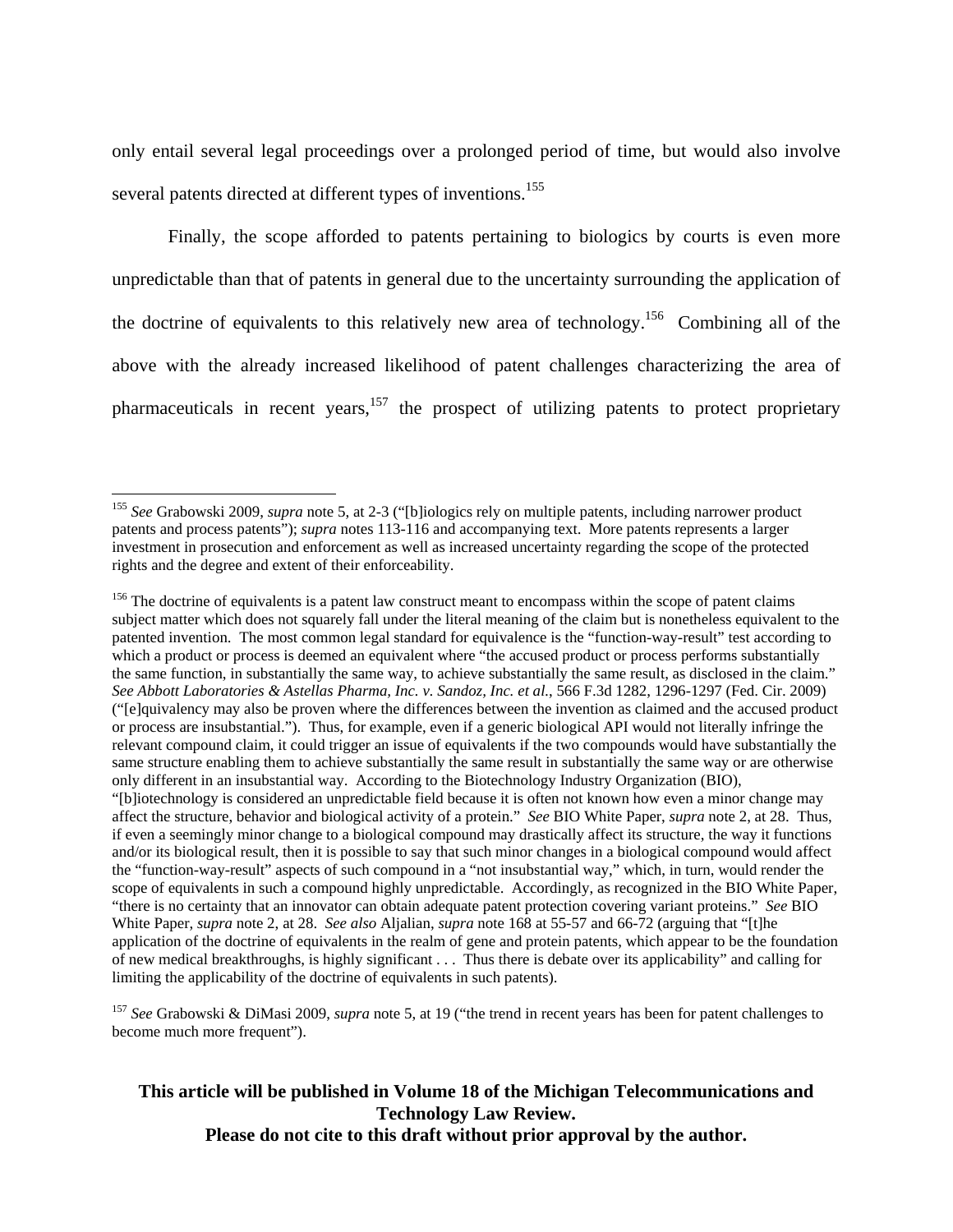interests of developers of biological products appears to be far from attractive, which may, in turn, result in a curbing of  $R&D$ <sup>158</sup>

Interestingly, these shortcomings of the patent system are "complemented" with claims that, at least in the context of biologics, patents do not serve their role as facilitators of disclosure of valuable information to the public.<sup>159</sup> Biotechnology patents have been accused of not providing sufficient disclosure to benefit the public and of revealing only piecemeal portions of certain technologies, which are useless in and of themselves and which could only serve as part of larger mechanisms to which the public is not made privy.<sup>160</sup>

 $\overline{a}$ 

<sup>158</sup> *See* 2008 CRS Report, *supra* note 1, at 24 ("several experts maintain that defending patents may divert support from on-going innovation, especially in small companies that make up a significant portion of the biotechnology sector).

<sup>159</sup> *See supra* Part II.A.1.

<sup>160</sup> *See* e.g. Sorscher, *supra* note 58, at 305 ("the patent for [biologics] may only cover early versions of the product produced in the laboratory setting, not the master cell lines and scaled-up industrial process used to produce the product eventually tested on patients and approved by the FDA. Firms can and do seek trade secret protection on these cell lines and processes, forcing follow-on manufacturers to start over after a long an expensive design process.").

Arguably, the statutory exclusivities established under BPCIA would not do a better job at facilitating disclosure of meaningful/practical information to the public since the actual clinical data and manufacturing knowhow submitted as part of the original BLA is considered proprietary and therefore not accessible to the public. *See generally* Letter from Prof. John C. Yoo to the Food and Drug Administration, Division of Dockets Management (Oct. 21, 2004), *available at* http://www.gphaonline.com/sites/default/files/UC-

Berkeley%20Professor%20Yoo's%20Analysis%20of%20the%20Takings%20Clause.pdf (addressing the constitutionality of the FDA's reliance on safety and efficacy conclusions reached in approval proceedings of original biological products for the approval of generic versions of such products and determining that it is not a taking of such (admittedly) proprietary information under the Fifth Amendment). *Cf. generally* Dinh, *supra* note 3, at 102-103 (arguing that drug developers have no property interest in the public fact that a certain drug was found to be safe and efficacious enough to be approved for marketing and because such reliance does not involve an actual disclosure of clinical data submitted by drug developers); Andrew Wasson, *Taking Biologics for Granted? Takings, Trade Secrets, and Off-Patent Biological Products*, 2005 Duke L. & Tech. Rev. 4, 30 (2005) (arguing that "it is unlikely that the approval of off-patent biologics originally approved under the [F]FDCA would be a taking"); John C. Yoo, *Takings Issues in the Approval of Generic Biologics*, 60 Food & Drug L.J. 33, 43 (2005) ("[i]f FDA decided to use the knowledge acquired by a pioneer company in furtherance of a subsequent approval of a generic biologic drug, the agency likely would encounter no significant taking issue."). Some commentators have argued that the FDA should make *full disclosure* to the public of safety and efficacy data relied on as part of approval proceedings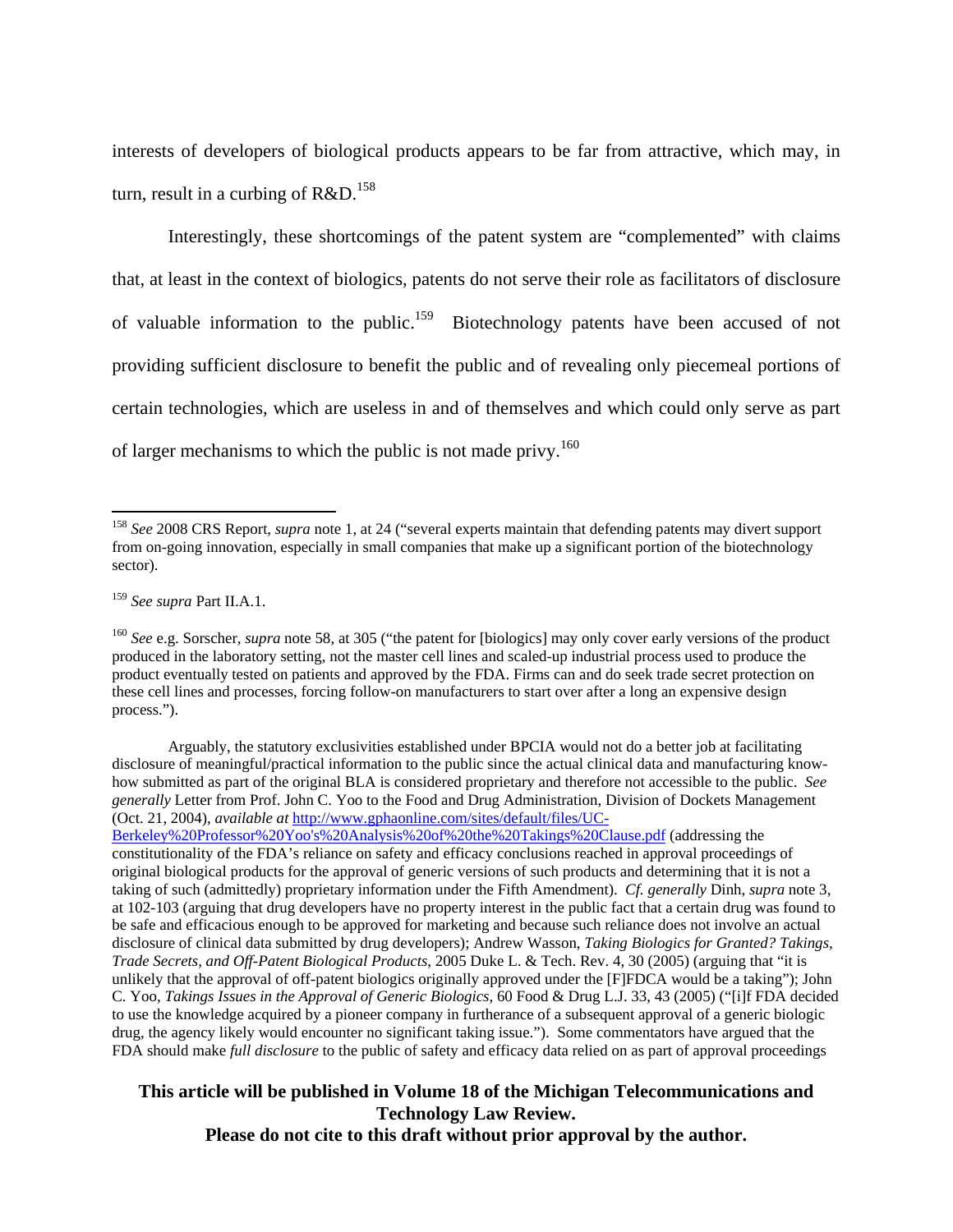FDA-granted statutory exclusivities, on the other hand, are obtained and enforced automatically, as a by-product of the FDA approval proceedings,  $^{161}$  and their practice does not require their beneficiary to take any specific action.<sup>162</sup> They also do not lend themselves to the skirmishes that characterize patent infringement disputes.<sup>163</sup> Thus, statutory exclusivities negate the need for long, cumbersome, expensive and uncertain proceedings such as those characterizing patent prosecution and enforcement, which makes statutory exclusivities highly appealing as means of protecting one's investment in technology.<sup>164</sup> Rather, statutory

 of new pharmaceuticals. *See* e.g. Galbraith, *supra* note 205, at 712, 752-54, 762-767 (2009) (making a compelling argument in favor of "comprehensive disclosure of meaningful clinical trial data from all studies, regardless of whether FDA approval is obtained or even sought"); *see also See* Ruckelshuus v. Monsanto Co., 467 U.S. 986, 1005-1009 (1984) ("the Trade Secrets Act cannot be construed as any sort of assurance against internal agency use of submitted data during consideration of the application of a subsequent applicant for registration.").

<sup>161</sup> As discussed earlier, statutory exclusivities are conferred "automatically" on recipients of FDA marketing approvals and thus, securing them requires *no direct additional investment* on the part of developers of biologics. Putting a biologic through all the tests and clinical trials necessary for approval by the FDA is an essential and unavoidable part of its approval for marketing. Therefore, the investment involved in obtaining FDA approval for biological products should be viewed as sunk costs, i.e. as a necessary expenditure that has to be invested regardless of the legal protection sought for the investment. Hence, the direct investment in obtaining a statutory exclusivity could be viewed as \$0 while obtaining and securing patents in related inventions would presumably involve additional costs. Similarly, the enforcement of patents would require the developers of original biologics to invest significant amounts in bringing lawsuits against infringers. As for statutory exclusivities, if anything, it would be the FDA that would bear the costs of litigating possible challenges of its decisions not to approve additional products for the treatment of a particular condition or having a certain chemical structure and not the developers of the original products.

<sup>162</sup> Under BPCIA, potential competitors would be barred from even attempting to enter the market while the statutory exclusivities are in place because the FDA would be unable to accept for evaluation any application for a follow-on biological product prior to the expiration of the data exclusivity period or approve such applications prior to the expiration of the market exclusivity period. *See supra* notes 84-85 and accompanying text.

163 As discussed earlier, statutory exclusivities are significantly less vulnerable to legal challenges than patents. *See supra* Part II.B. *See also* Brill, *supra* note 5, at 6 ("[p]atents can, and frequently are, subject to legal challenge and therefore contain some amount of uncertainty for the patent holder. Data exclusivity is not challengeable in court and therefore is not uncertain.").

<sup>164</sup> *See Brill id.* at 6. The application of statutory exclusivities would not be affected by the inherent uncertainty accompanying patent law, especially with regard to such matters as the application of the doctrine of equivalents, meeting of burdens of proof, "battles of experts," inequitable conduct and more.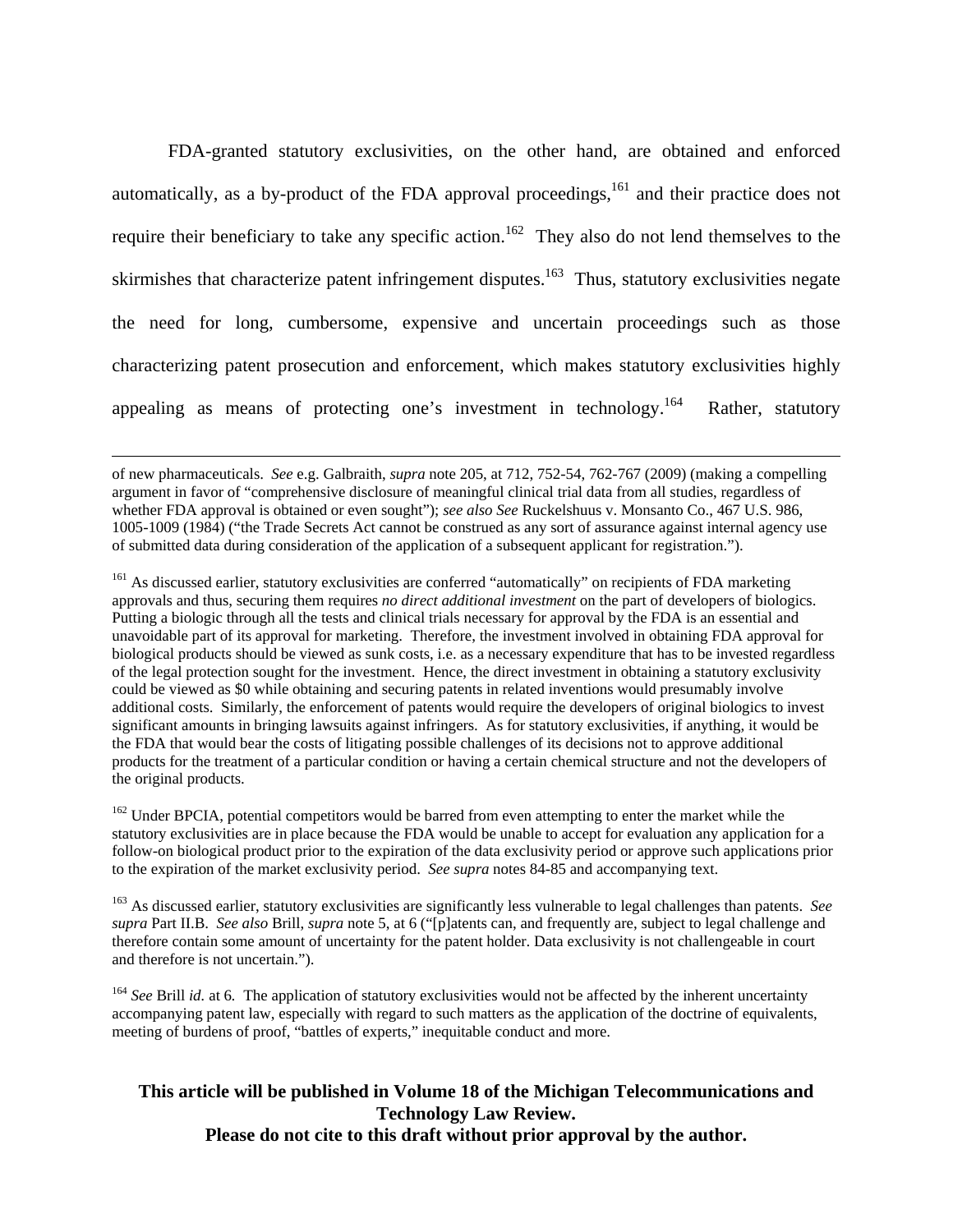exclusivities provide a relatively predictable outcome in case of potential disputes, which, in turn, represents not only significant cost savings but also minimization of investors' risks, thereby creating a business environment favorable to investment in  $R&D$ <sup>165</sup>

> (b) The 'Product of Nature' Doctrine and the Insufficiency of Patents as Means of Promoting Basic Research and Development in Biology and Biomedicine

There are various types of biologics for which patentability is limited and yet for which R&D is highly desirable from a public policy perspective.<sup>166</sup> In many of these instances, the impediment to patentability is the 'product of nature' doctrine according to which patents may only be granted for "nonnaturally occurring [articles of] manufacture or composition[s] of matter" that are "product[s] of human ingenuity."<sup>167</sup> In other cases, the obstacles may be the heightened standards of written description and enablement,<sup>168</sup> best mode<sup>169</sup> and utility<sup>170</sup> and

 $\overline{a}$ 

The laws of nature [and] physical phenomena . . . have been held not patentable. . . Thus, a new mineral discovered in the earth or a new plant found in the wild is not patentable subject matter. . . Such discoveries are "manifestations of . . . nature, free to all men and reserved exclusively to none."

<sup>&</sup>lt;sup>165</sup> In this respect, the legal certainty accompanying a regime of statutory exclusivities has a clear advantage over patents from an incentive-to-invent/invest public policy perspective.

<sup>&</sup>lt;sup>166</sup> E.g. genes, naturally occurring nucleic acid sequences (DNA and RNA) which have not been fully sequenced, non-purified naturally occurring compositions containing antibodies, naturally occurring proteins and hormones and so forth. *See* Kelleher, *supra* note 57, at 256 ("the patentability of some biological materials is extremely narrow due to stringent specification and enablement requirements").

<sup>167</sup> *See Diamond v. Chakrabarty*, 447 U.S. 303, 309-310 (1980). According to the *Chakrabarty* Court

*Id.* at 309 [internal citations omitted]. The 'product of nature' doctrine bears particular relevance to the context of biologics because so many biological products are in fact naturally occurring molecules, e.g. human growth hormone, insulin, erythropoietin, etc. *See* 2008 CRS Report, *supra* note 1, at 3 n. 19, 13 (addressing the implications of the 'product of nature' doctrine on biologics).

<sup>168</sup> *See* e.g. *In re Argoudelis*, 434 F.2d 1390, 1392 (CCPA 1970) (requiring making a deposit of microorganisms to a publicly available depository as part of meeting the written description and enablement requirements under 35 U.S.C. § 112, first paragraph); *Fiers v. Revel*, 984 F.2d 1164, 1170 (Fed. Cir. 1993) ("[a]n adequate written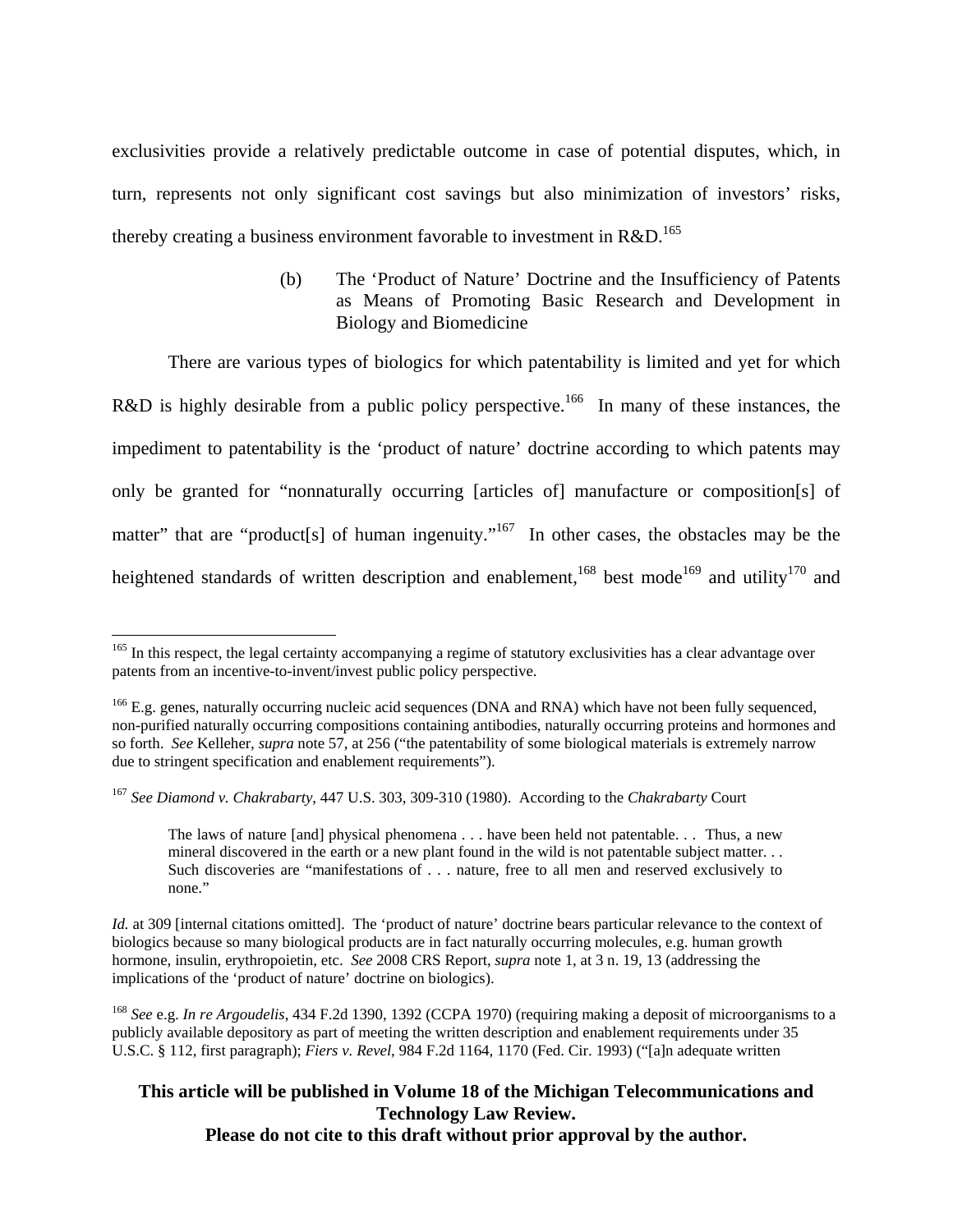other issues specific to the area of biotechnology.171 As a result, there is an ongoing concern that such impediments to patentability might hinder highly desirable R&D of some types of biologics by making them insufficiently attractive to potential investors.<sup>172</sup>

Various solutions have been proposed over the years to ease this tension between the need to encourage "basic research" (i.e. research that is aimed at the discovery and understanding

 description of a DNA requires more than a mere statement that it is part of the invention and reference to a potential method for isolating it; what is required is a description of the DNA itself"); Natasha L. Aljalian, *The Role of Patent Scope in Biopharmaceutical Patents*, 11 B.U. J. Sci. & Tech. L. 1, 28-30 (2005) (arguing that "biotechnology has come to have greater written description and enablement requirements, and patents in this field have been required to strictly comply with these requirements"); BIO White Paper, *supra* note 2, at 30-32 (arguing that biotechnology is subject to "strict written description and enablement" requirements); Wing Yan Tam, *supra* note 46, at 544-47 (reviewing issues pertaining to enablement of biological inventions and arguing that many patents pertaining to biologics may be invalid for lack of enablement). *See also generally* Karen G. Potter, *Getting Written Description Right in the Biotechnology Arts: A Realist Approach to Patent Scope*, 28 Biotechnology L. Rep. 1, 17 (2009) (describing the uncertainty surrounding the law of written description in biotechnological patents).

<sup>169</sup> *See* e.g. Gregory N. Mandel, *The Generic Biologics Debate: Industry's Unintended Admission That Biotech Patents Fail Enablement*, 11 Va. J.L. & Tech 8, 66-77 (2006) (arguing that patents directed to biological products are generally not enabled as they do not provide sufficient detail to enable practicing the inventions in terms of manufacturing know-how).

<sup>170</sup> See John R. Thomas, CRS Report for Congress: An Examination of the Issues Surrounding Biotechnology Patenting and Its Effect Upon Entrepreneurial Companies, at 18-26 (2000) [hereinafter 2000 CRS Report] (addressing the application of the utility requirement under 35 U.S.C. § 101 to biotechnologies).

<sup>171</sup> *See* e.g. *Amgen v. Chugai,* 927 F.2d at 1206 ("when an inventor is unable to envision the detailed constitution of a gene so as to distinguish it from other materials, as well as a method for obtaining it, conception has not been achieved until reduction to practice has occurred, i.e., until after the gene has been isolated."). *See also* 2000 CRS Report, *supra* note 170 at 11-18 (addressing potential obstacles to patentability due to what the author describes as "ethical concerns").

<sup>172</sup> One such type of research involves the identification of particular genes and naturally occurring mutations in the human genome. Among the most prominent types of genetic diseases whose exact genetic background remains unknown at this time are: asthma, various types of cancer, epilepsy and many more. *See* National Heart Lung and Blood Institute, *What Causes Asthma?*, http://www.nhlbi.nih.gov/health/dci/Diseases/Asthma/Asthma\_Causes.html ("[r]esearchers think a combination of factors (family genes and certain environmental exposures) interact to cause asthma to develop"); National Cancer Institute, *Cancer Genetics Overview PDQ—Introduction*, http://www.cancer.gov/cancertopics/pdq/genetics/overview/HealthProfessional/page2 ("[the] expanding knowledge [of cancer genetics] has implications for all aspects of cancer management, including prevention, screening, and treatment"); National Institute of Neurological Disorders and Stroke, *NINDS Epilepsy Information Page*, http://www.ninds.nih.gov/disorders/epilepsy/epilepsy.htm ("[r]esearchers are working to identify genes that may influence epilepsy").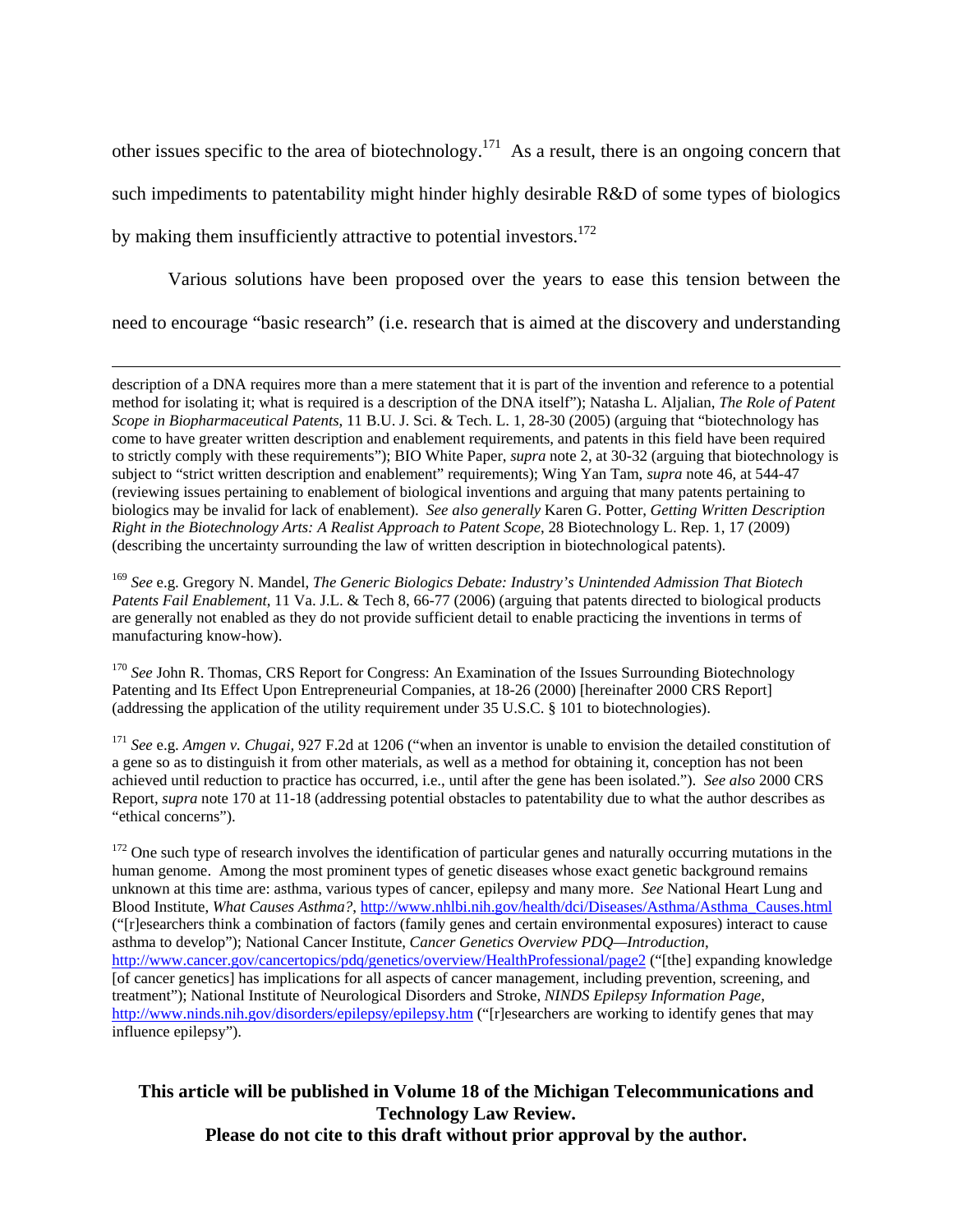of natural phenomena) and patentability.<sup>173</sup> However, these solutions have usually been partial at best and, thus far, have failed to bring a conclusion to the debate over the patentability of specific types of biologics. $174$ 

Contrary to the seemingly arbitrary and stringent requirements for obtaining a patent in the context of biologics, the statutory exclusivities regime set up by BPCIA does not give rise to similar impediments. Rather, it facilitates granting statutory exclusivities independent of external criteria such as "patentability" and depends only on the FDA's finding of biological products as sufficiently safe and effective.<sup>175</sup> Thus, the statutory exclusivities regime established by BPCIA would incentivize *any* kind of R&D project that may eventually lead to biological products regardless of its patentability, including research that may lead to the discovery of naturally occurring and/or non-isolated biological compounds.<sup>176</sup>

 $\overline{a}$ 

# **This article will be published in Volume 18 of the Michigan Telecommunications and Technology Law Review.**

**Please do not cite to this draft without prior approval by the author.** 

 $173$  For example, courts have created an exception for naturally occurring compounds if such compounds are "purified and isolated." *See supra* note 113.

<sup>&</sup>lt;sup>174</sup> A recent example of an ongoing ambiguity of the patentability of biologics is the re-heated debate regarding the patentability of naturally occurring DNA sequences (e.g. genes) and obvious variations thereof (e.g. cDNA, diagnostic products thereof, etc.). *See Assoc. for Molecular Pathology, et al. v. United States Patent and Trademark Office, et al.*, --- F.Supp.2d ----, 2010 WL 1233416 (S.D.N.Y.), 94 U.S.P.Q.2d 1683 (holding that DNA sequences are unpatentable subject matter even in their purified form because they are not "markedly different" from native DNA and that methods of analyzing DNA strands for certain sequences not tied to a particular apparatus/machine are equally non-patentable subject matter).

<sup>175</sup> *See* discussion *infra* Part IV.C.1(a)0.

<sup>&</sup>lt;sup>176</sup> A notable exception to the broad applicability of statutory exclusivities and their potential as means of incentivizing R&D in biomedical technology exists in relation to the development of means of diagnosing certain diseases, including by using identified DNA and RNA sequences. For the reasons mentioned above, newly identified genes and diagnostics thereof are currently held unpatentable. *See supra* note 174. However, they also seem to not fall under the definition of biologics under PHSA § 351(i) (*see supra* note 2). Nonetheless, genetic diagnostics have an important role in the prevention and treatment of certain diseases and genetic predispositions which could not have otherwise been detected. For example, the tests for the presence of mutations in the BRCA1 and BRCA2 genes associated with increased risk of developing breast and ovarian cancers, while not serving as means of preventing such cancers *per se*, assist in recognizing the need for medical surveillance and preventive treatment for individuals having these mutations. *See* National Cancer Institute, *Fact Sheet: BRCA1 and BRCA2:*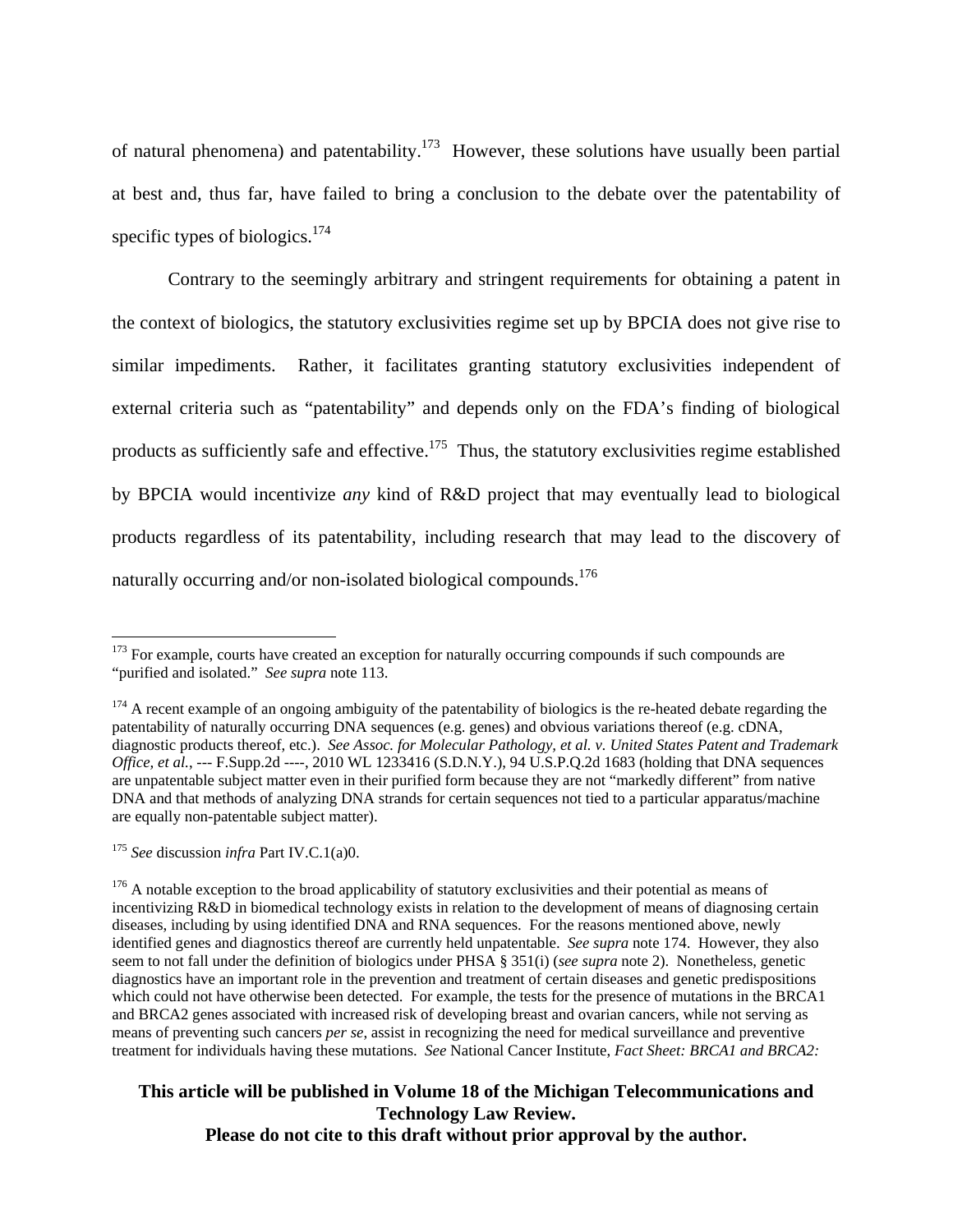#### (c) Patents Provide Insufficient Protection to Biological APIs and the Processes of Making Them

Patent compound claims<sup>177</sup> and claims directed to methods of making them might prove ineffective in protecting particular biological compounds.<sup>178</sup> As explained earlier, biological compounds are highly complex molecules and are often made of hundreds, sometimes thousands, of building blocks arranged in intricate three-dimensional structures.<sup>179</sup> Thus, biological compounds and the processes of making them normally lend themselves to an enormous number of potential variations, which could be used for "designing-around" patent claim limitations in order to yield highly similar compounds or highly similar processes of making them.<sup>180</sup>

<sup>178</sup> See Kelleher, *supra* note 57, at 256 ("[t]he complexity of most biologics may allow a biogeneric manufacturer to design around an innovator's patents[*sic*], but still secure regulatory approval through its "biosimilarity" to the pioneer biologic"); Grabowski et al., *supra* note 5, at 4 ("[p]atent protection alone may be insufficient for biologics in the context of biosimilars").

<sup>179</sup> *See supra* note 2.

 $\overline{a}$ 

<sup>180</sup> *See* Gitter, *supra* note 2, at 612 (explaining that generic versions of biologics "might be sufficiently similar to the innovator biologic to rely on the FDA's findings of safety and effectiveness for the innovator product, but at the same time prove different enough from the innovator product to avoid a patent infringement claim"); Jim Hollingshead & Rob Jacoby, Avoiding No Man's Land: Potential Unintended Consequences of Follow-On Biologics, at 16 (2009), *available at* http://www.deloitte.com/assets/Dcom-UnitedStates/Local%20Assets/Documents/us\_lshc\_avoiding%20no%20man's%20land\_FOB\_033009(1).pdf ("many industry participants are concerned that innovators' patents will prove relatively easy to circumvent. The very size of these molecules opens the possibility that a very small change to the molecule that preserves the core design . . . could circumvent the IP of the innovator company without technically infringing on its patent. Similarly, it is

*Cancer Risk and Genetic Testing*, http://www.cancer.gov/cancertopics/factsheet/Risk/BRCA. Thus, it is desirable to grant some form of statutory exclusivities—even if shorter than those afforded by BPCIA—in genetic diagnostics so as to incentivize research leading to the development of such diagnostics.

<sup>&</sup>lt;sup>177</sup> Compound claims are patent claims drafted specifically to cover a particular chemical or biological compound or a group of particular compounds defined by structure, function and/or characteristics (e.g. melting point, X-ray diffraction pattern, solubility, density, etc.).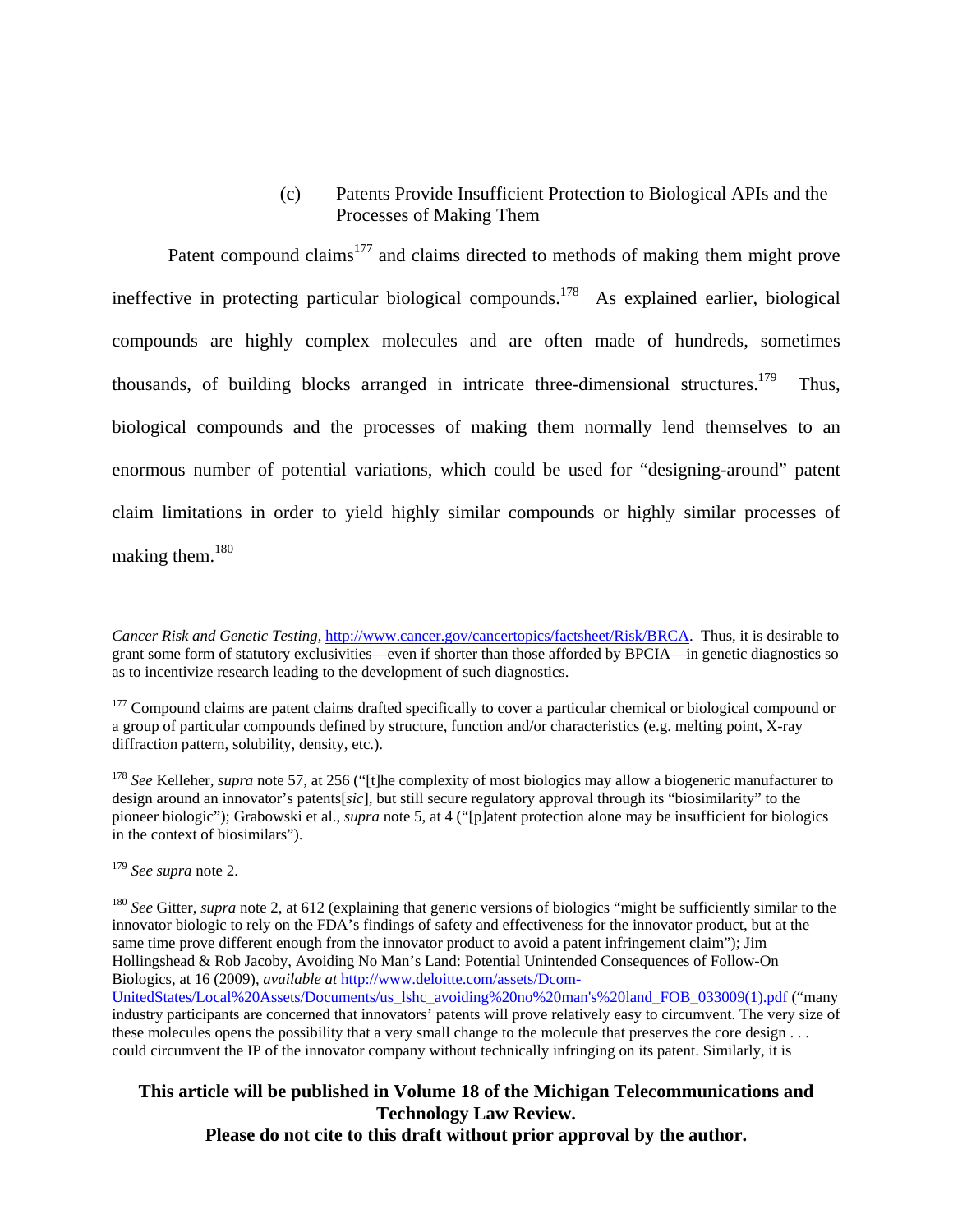Moreover, for the reasons discussed, the doctrine of equivalents would probably not provide effective means for encompassing such "design-arounds" within the scope of the relevant claims.<sup>181</sup> Given the innumerable possibilities of "design-arounds" existing for many biological compounds and the general unpredictability of the results of even minor changes to biological compounds, the application of the doctrine of equivalents to biotechnological inventions might prove extremely difficult.<sup>182</sup> Even if we assume that the changes to the biological compound do not substantially affect the way it achieves a "substantially same" result, there would still remain the difficult question: what is "substantial structural similarity" in biologics for equivalence purposes? Apparently, the likelihood of establishing infringement of a

 theoretically possible that [a generic manufacturer] could create a nearly identical molecule through a different process, and again be deemed technically to not be in violation of patents."); BIO Data Exclusivity Position Paper, *supra* note 5, at 1 (discussing why biologics are susceptible to "design-arounds" and negative consequences thereof).

<sup>181</sup> See supra note 156. In view of the size of some proteins, it is quite possible that generic manufacturers could develop proteins that would be substantially structurally different from the original biological compound and yet have biological activity identical or highly similar to that of the original compound and therefore fall under the definition of "biosimilar" under BPCIA. *See also* Grabowski 2009, *supra* note 5, at 2-3 ("[b]iologics rely on multiple patents, including narrower product patents and process patents that may be more vulnerable to inventing around than small molecule product patents . . . it is possible that biosimilars may be different enough not to infringe on patents, but similar enough to qualify for an abbreviated approval pathway."); Potter, *supra* note 168, at 14-15 ("[i]in practice, the Courts are reluctant to apply [the doctrine of equivalents] in biotechnology cases . . . It is far from certain how much variation in a protein a court would deem to be an "insubstantial" change. In sum, the [doctrine of equivalents] is so restrictive as to 'eviscerate the applicability and potency of the [doctrine of equivalents] in almost all imaginable situations'").

<sup>182</sup> *See* Marr, *supra* note 57 ("[b]ecause biosimilars aren't exactly duplicates of the original drugs, they don't violate the original drug's patent, enabling legal distribution before patent expiration."); BIO White Paper, *supra* note 2, at 30 (explaining that two structurally different proteins could be biologically equivalent and still there would be no patent infringement); Vernon *et al.*, *supra* note 4, at 69 (arguing that it would be easy to "design around" biologics to avoid patent infringement violations while maintaining biosimilarity to an original biological product and that "[t]his artifact of intellectual property rights law places a greater emphasis on [statutory] exclusivity provisions for biologic products"). *But see* FTC Report, *supra* note 5, at vi ("there is no evidence that patents claiming a biologic drug product have been designed around more frequently than those claiming small-molecule products."); Potter, *supra* note 168, at 1, 14-15 (describing a hypothetical case in which strict written description requirements make a patentee narrowly claim its invention thereby "inviting" imitations that do not fall within the scope of the invention as claimed).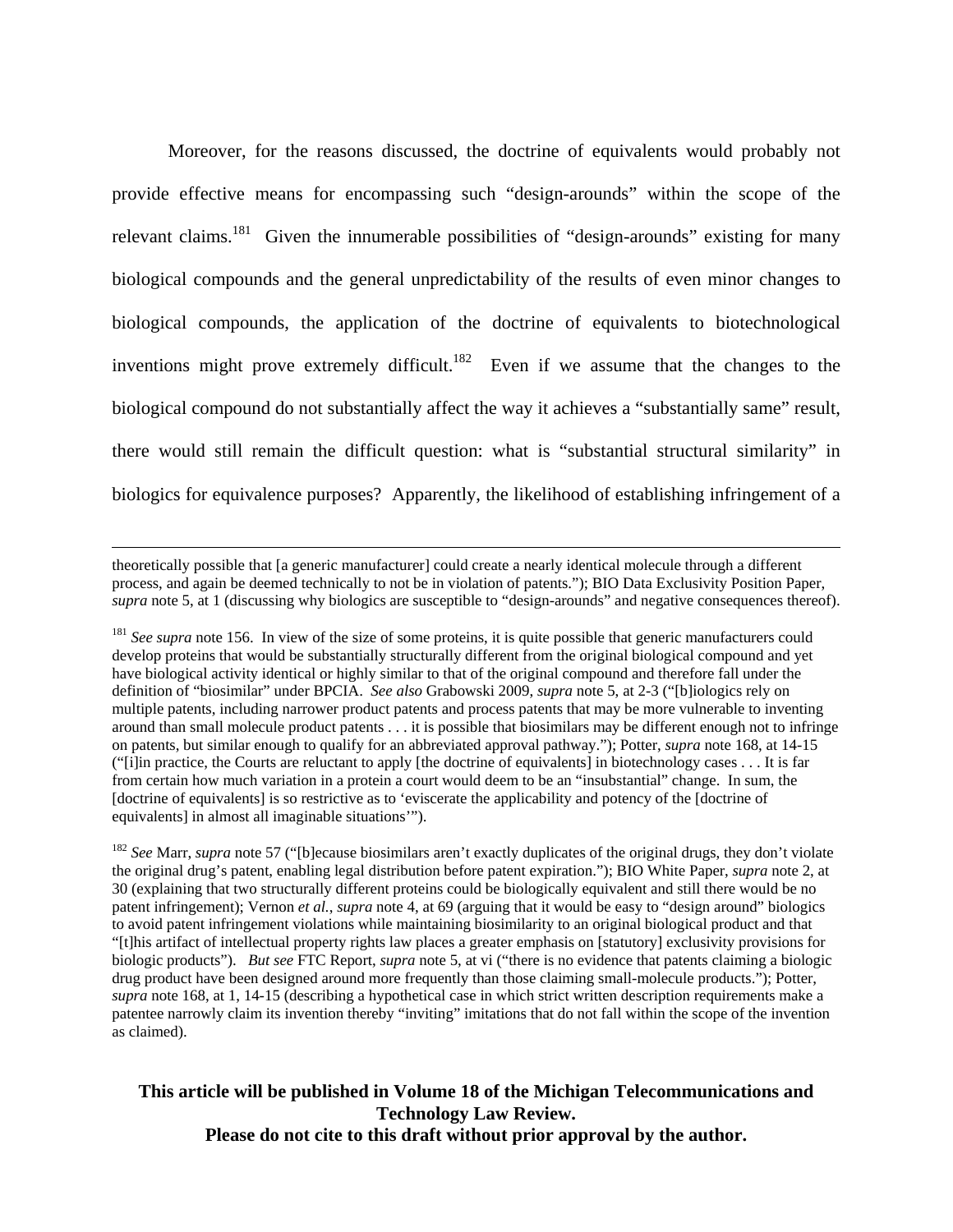biological compound claim under the doctrine of equivalents (at least at this point in time) is low at best, making it easier for generic manufacturers to enter the market before developers of original biologics had a chance to reap the profits that would make their efforts worthwhile.<sup>183</sup>

The statutory exclusivities framework established under BPCIA would not give rise to such potential uncertainties and would eliminate the need to litigate altogether. The BPCIA statutory exclusivities' framework institutes a clear choice: if one wishes to rely on a previous FDA approval of a certain biological product without having to invest the vast amounts of money necessary in order to obtain approval of her own product, she would have to wait until the expiration of the relevant statutory exclusivity periods.<sup>184</sup> Under a statutory exclusivities regime, a generic manufacturer need only seek to obtain approval for its product to trigger the statutory exclusivity bar forbidding the FDA from approving its application regardless of whether or not the biological compounds are similar enough to be used interchangeably and what their degree of similarity is.

#### (d) Patents Provide Poor Protection to Biologics' Manufacturing Know-How

 $\overline{a}$ 

<sup>&</sup>lt;sup>183</sup> The author is not aware of any final court decision finding infringement of a biological compound claim under the doctrine of equivalents. *Cf. Amgen v. Hoechst*, 126 F.Supp.2d 69, 132-35 (D. Mass 2001) (finding that a patent claim for a 165 amino-acid erythropoietin was infringed under the doctrine of equivalents where the allegedly infringing molecule had only one more amino acid on the C terminus and achieved substantially the same clinical result in the same way and holding that there was no prosecution history estoppel) *r'ved* 457 F.3d 1293, 1308-12 (Fed. Cir. 2006).

<sup>&</sup>lt;sup>184</sup> Notably, the possibility of approval of two parallel, potentially identical APIs for treatment of the same medical condition raises the separate issue of inefficiencies involved in parallel development of pharmaceutical products. A possible way of avoiding the waste of resources associated with such situations—at least those resulting from the respective developers' unawareness of the competing project—would be to have the FDA publish preliminary details regarding INDs it receives.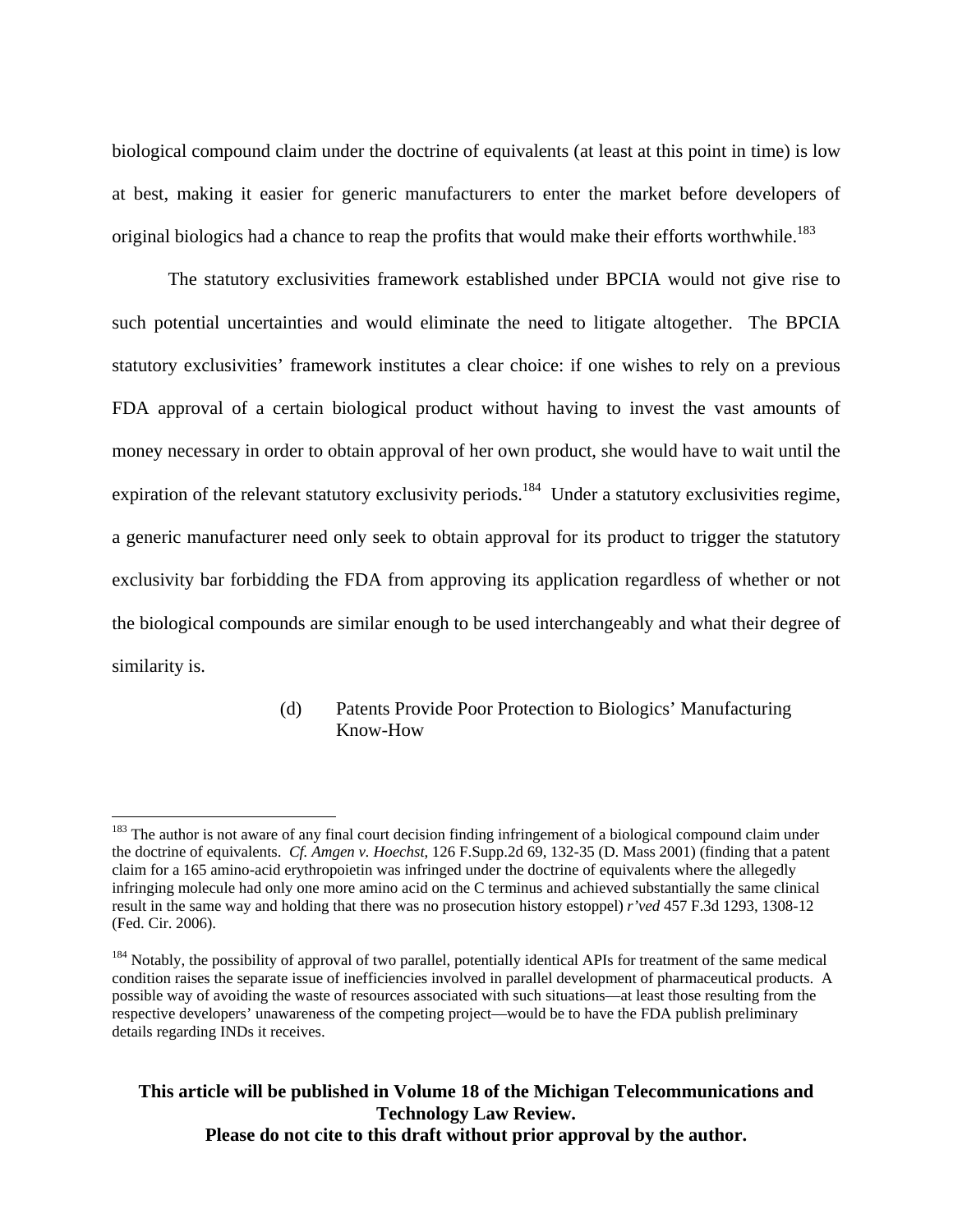For many biologics, one of the most difficult and important aspects of bringing the product to the market is the development of manufacturing know-how.185 However, for various reasons, know-how is especially difficult to protect under patent law. First, viewed through a patent-law prism, the majority of manufacturing techniques are "well known in the art."<sup>186</sup> Thus, the manufacturing recipes of most biological products could, arguably, be developed through 'routine experimentation' and would therefore be obvious under 35 U.S.C. § 103(a).<sup>187</sup> Second, as explained earlier, patent claims covering manufacturing processes could, and often are, "designed-around," namely, evaded by making the same products in a different way, thereby rendering them irrelevant to protecting the substantial investment involved in the development of manufacturing know-how.188

A grant of statutory exclusivities under BPCIA, on the other hand, would not require disclosure of manufacturing know-how to third parties (e.g. generic manufacturers).<sup>189</sup> Similarly, third parties would not be able to circumvent statutory exclusivities under BPCIA by

<sup>189</sup> *See infra* note 160 ¶2.

<u>.</u>

<sup>185</sup> *See* BIO White Paper, *supra* note 2, at 3 (explaining some of the difficulties involved in the manufacturing of biological compounds and their susceptibility to changes in manufacturing processes).

<sup>&</sup>lt;sup>186</sup> I.e. "well known" to persons of ordinary skill in the pertinent forms of art, such as molecular biology, biochemistry, etc.

<sup>187</sup> *See Ritchie v. Vast Resources,* 563 F.3d 1334, 1337 (Fed. Cir. 2009) ("[a]mong the inventions that the law deems obvious are those modest, routine, everyday, incremental improvements of an existing product or process that confer commercial value . . . but do not involve sufficient inventiveness to merit patent protection. This class of inventions is well illustrated by efforts at routine experimentation [where] method[s] of creation are well known, making successful results of the experimentation predictable.").

<sup>188</sup> *See* Grabowski 2009, *supra* note 181 and accompanying text; *see also* BIO White Paper, *supra* note 2, at 32 ("[i]t is rare that a patented process of chemical synthesis will be able to block any and all means of producing the product").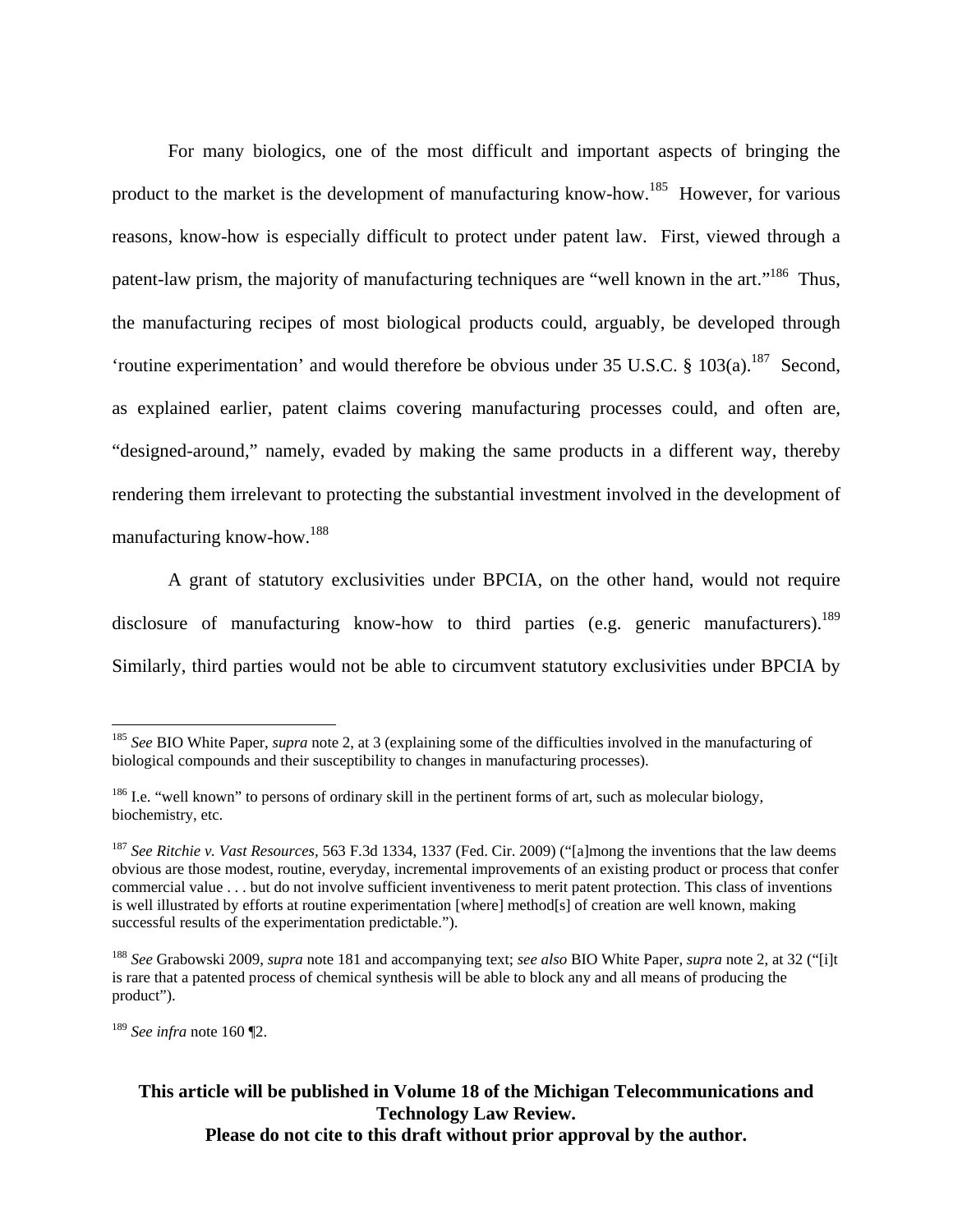"designing around" the protected products (at least not if the applicant wishes to rely on the original product for approval of its own generic version thereof).<sup>190</sup>

## 2. Why Concurrent Patent and Statutory Exclusivities Protection in Biological Products Might Have Undesirable Ramifications

In view of the above, it is not surprising that developers of biological products advocated vehemently in favor of long statutory exclusivity periods for original biological products.<sup>191</sup> However, even though the literature is replete with arguments in favor of making statutory exclusivities available to biological product developers in addition to patents,<sup>192</sup> the author is not aware of similar arguments having been made regarding a supposed need for patent protection *in addition to and concurrent with* the term of statutory exclusivities such as those provided under BPCIA; nor is the author aware of any justification for affording such protection.<sup>193</sup> In other

<u>.</u>

<sup>&</sup>lt;sup>190</sup> See supra note 184 and accompanying text.

<sup>191</sup> *See* e.g. Grabowski 2009, *supra* note 5, at 3 (listing the advantages of statutory exclusivities and how they would remedy the shortcomings of patents in the context of biologics).

Arguably, the most straightforward way of addressing the inadequacy of the patent system for protecting biotechnological inventions would be to "fix" the patent system itself, namely by tailoring specific solutions that would encompass the type of product of biotechnological research and development activities that policy-makers seek to incentivize within the scope of what patent law would deem patentable subject matter. However, this route would not be preferable to statutory exclusivities because such highly specific biotechnology-oriented solutions might increase the transaction costs involved in obtaining and enforcing biotechnology patents, which, as explained above, is an already expensive and highly uncertain prospect.

<sup>192</sup> *See e.g.* references cited *supra* note 5.

<sup>&</sup>lt;sup>193</sup> As explained earlier, statutory exclusivities would negate the need for patent protection at least for the underlying biological compounds, the methods of making them and the initially approved methods of using them.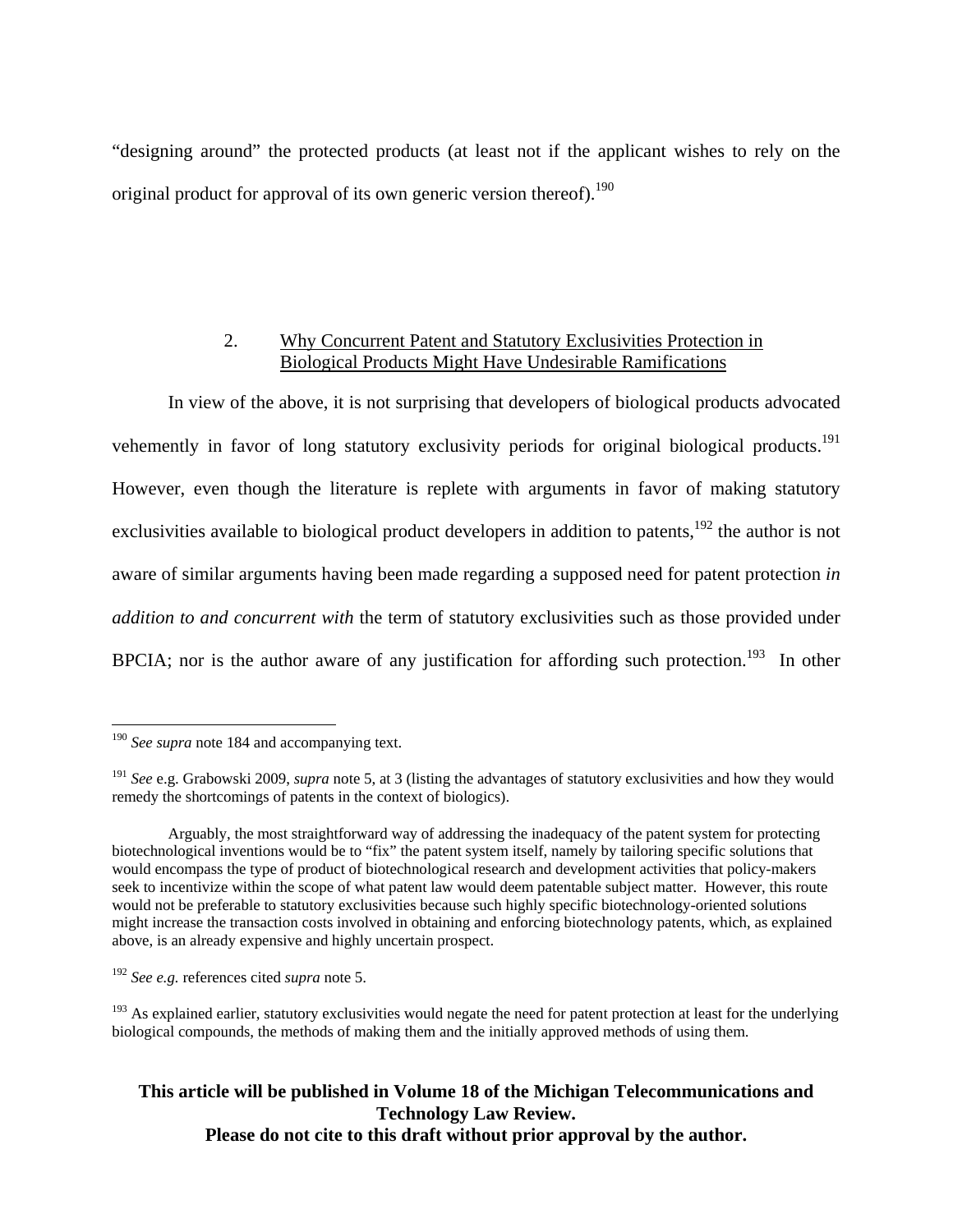words, no one seems to argue that statutory exclusivities, while they last, provide insufficient protection to the interests of developers of biological products such that they should be supplemented by patent protection. Rather, it appears that affording protection under both patent and statutory exclusivities regimes *while both of them are in effect* is likely to have undesirable ramifications.

#### (a) Concurrent Protection by Both Patents and Statutory Exclusivities Would Likely Lead to a Waste of Societal Resources

The enforcement of patents is an expensive prospect not only for the individual parties involved but also for society at large. Patent systems require substantial investment in education and training necessary to administer patent prosecution and litigation.<sup>194</sup> Moreover, maintaining a patent system with all its numerous elements, including a patent office, the various tribunals partaking in the administration and enforcement of patent laws<sup>195</sup> and highly trained personnel<sup>196</sup> requires a significant ongoing investment of societal resources.<sup>197</sup> Thus, the investment of resources in the enforcement of patent rights where statutory exclusivities already cover biological products would constitute a waste of the relative portion of societal resources (out of

 $\overline{a}$ 

 $194$  Hypothetically, had these resources not been invested in this manner they could have been invested in other, equally or possibly more socially beneficial avenues.

 $195$  E.g. the Board of Patent Interferences and Appeals and federal courts.

 $196$  E.g. judges, administrative judges, patent examiners and all their professional and administrative staff.

 $197$  Notably, the administration of the patent dispute resolution scheme established in BPCIA would require even further investment of societal resources such as those described herein. *See* further discussion of the BPCIA patent dispute resolution scheme *supra* Part IV.C.1(a).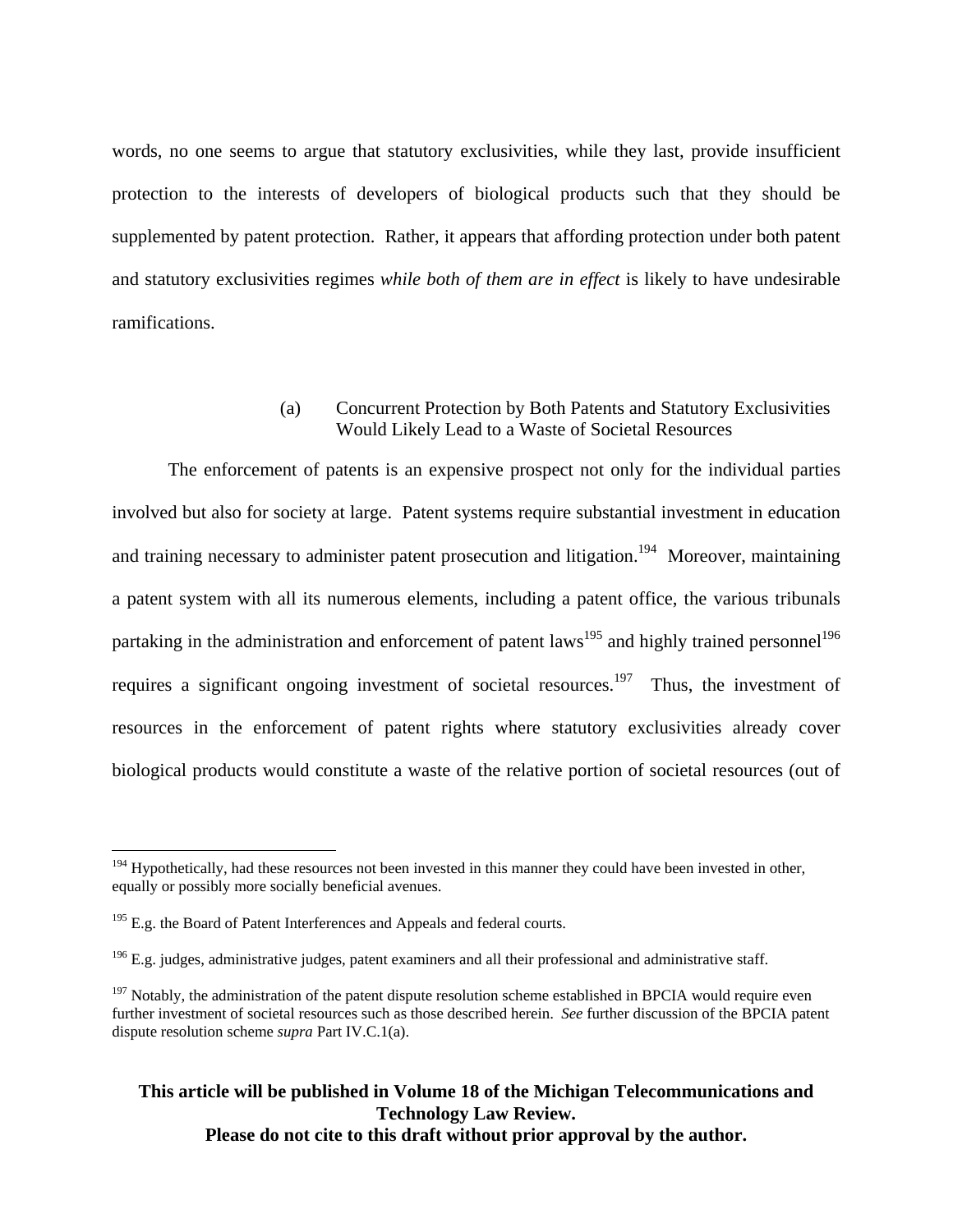the entire societal investment in maintaining and administering a patent system) which is necessary to facilitate such enforcement.<sup>198</sup>

# (b) Concurrent Protection by Both Patents and Statutory Exclusivities Would Give Rise to Unnecessary and Avoidable Risks of Abuse

Monopoly—any monopoly—creates an inherent risk of abuse.<sup>199</sup> Thus, affording patent protection for biological products in parallel to FDA-instituted exclusivities would likely increase the risk of occurrence of abuse by developers of biological products in a variety of ways and disserve the public interest that both regimes were created to promote.<sup>200</sup> Such abuse might

<u>.</u>

<sup>&</sup>lt;sup>198</sup> To clarify: the argument here is not that the entire societal investment of resources in the creation and maintenance of a patent system constitutes waste, but rather that the relative portion of such an investment which is necessary to support the handling of patent disputes as they pertain to biological products *which are being covered by statutory exclusivities under BPCIA* would be wasteful.

 $199$  Machlup defines "abuse" as a situation where "the social objectives which [the monopoly] is supposed to serve are not promoted but rather jeopardized by the way it is used . . . when the temporal, functional, or material limits of the monopoly intended by the [monopoly] grant are overstepped and the actually achieved monopolistic control is extended in time, in scope or in strength." *See* Machlup, *supra* note 11, at 10.

<sup>&</sup>lt;sup>200</sup> For example, numerous commentators have expressed concerns regarding patent abuse practices commonly referred to as "evergreening." *See* e.g. Laurence J. Kotlikoff, *Clearing the Way to Low-Cost Biogenerics,* Boston Globe, Oct. 26, 2008, available at

http://www.boston.com/bostonglobe/editorial\_opinion/oped/articles/2008/10/26/clearing\_the\_way\_for\_low\_cost\_bi ogenerics/ (warning against granting developers of original biologics 12-14 years of statutory exclusivity alongside with patent protection and arguing that such protection would increase the risk that developers of original biologics would attempt to evergreen their biological products). According to Katlikoff, evergreening is "mak[ing] relatively minor changes to existing products in order to restart their monopoly protection clocks. These changes include changing the medication strength of pills . . . changing the form of medication (e.g., switching from pill to capsule), modifying the method of delivery (e.g., from injection to inhalation), expanding indications (applying the medicine to additional conditions), pegylation (which has the effect of reducing doses per time period via time-release mechanisms), and glycosolation[*sic*] (adding sugar molecules to the medication)." Katlikoff, *supra* note 5, at 9. *See also* Brill, *supra* note 5, at 7 ("[e]vergreening is a process whereby the holder of the patents for a biologic drug, using incremental changes to its original product, is able to shift the market to a newer product so as to limit a generic competitor's market opportunity").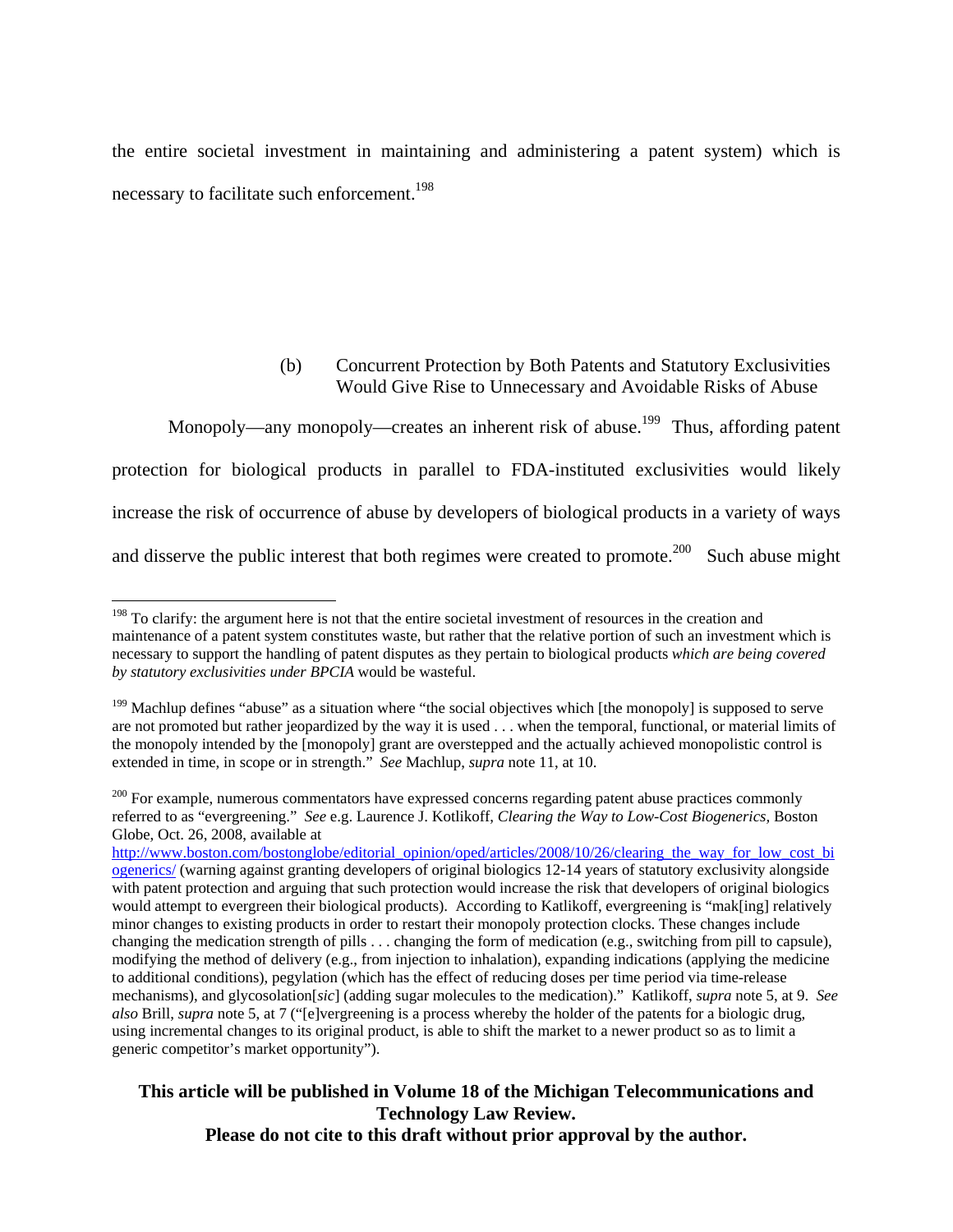result in an anti-competitive impact on incentives-to-invent/invest in biologics' R&D, which would, almost inevitably, diminish public access to biological products.<sup>201</sup>

BPCIA accounts for the risk of abuse of statutory exclusivities by specifically and explicitly disallowing grants of market and data exclusivities under certain circumstances. First, BPCIA stipulates that applications for the approval of biologics that are "supplements" to an original BLA cannot re-trigger the market and data exclusivity provisions.<sup>202</sup> Second, BPCIA determines that applications filed by the same manufacturer or its "licensor, predecessor in interest, or other related entity" would not merit data or market exclusivity if the application is merely for a "modification to the structure of the biological product that does not result in a change in safety, purity, or potency."203 Finally, under BPCIA, an application filed by the same manufacturer for a non-structural change of the biologic and "that results in a new indication, route of administration, dosing schedule, dosage form, delivery system, delivery device, or strength" would, similarly, not award the manufacturer with an exclusivity period on top of that already awarded for the original biological product.<sup>204</sup>

 $\overline{a}$ 

<sup>&</sup>lt;sup>201</sup> *See* Machlup, *supra* note 11, at 10-11 ("[p]atentees may succeed in extending the time period of control [e.g.]... through incomplete disclosure, making it impossible for those without special "know-how" to use the invention even after expiration of the patent; . . . through the successive patenting of strategic improvements of the invention which make the unimproved invention commercially unusable after expiration of the original patent . . . The patentee may succeed in extending the scope and strength of the monopoly beyond that intended by the law"), 28 (reviewing different arguments made by others that patents have been misused in various ways to inhibit fair and free competition regardless of efficiency) and 31 (quoting Edwards's statement that "[there] are cases in which one enterprise has held control through patents [of an industry] for periods as long as half a century").

<sup>202</sup> *See* BPCIA § 7002(a) (codified as 42 U.S.C. §§ 262(k)(7)(C)(i)).

<sup>203</sup> *See* BPCIA § 7002(a) (codified as 42 U.S.C. §§ 262(k)(7)(C)(ii)(I)).

<sup>204</sup> *See* BPCIA § 7002(a) (codified as 42 U.S.C. § 262(k)(7)(C)(ii)(II)). Notably, these provisions leave open the possibility of granting new data and/or market exclusivity terms for approval of applications for biological products submitted by the same manufacturer that entail a structural change to an original biological product and that results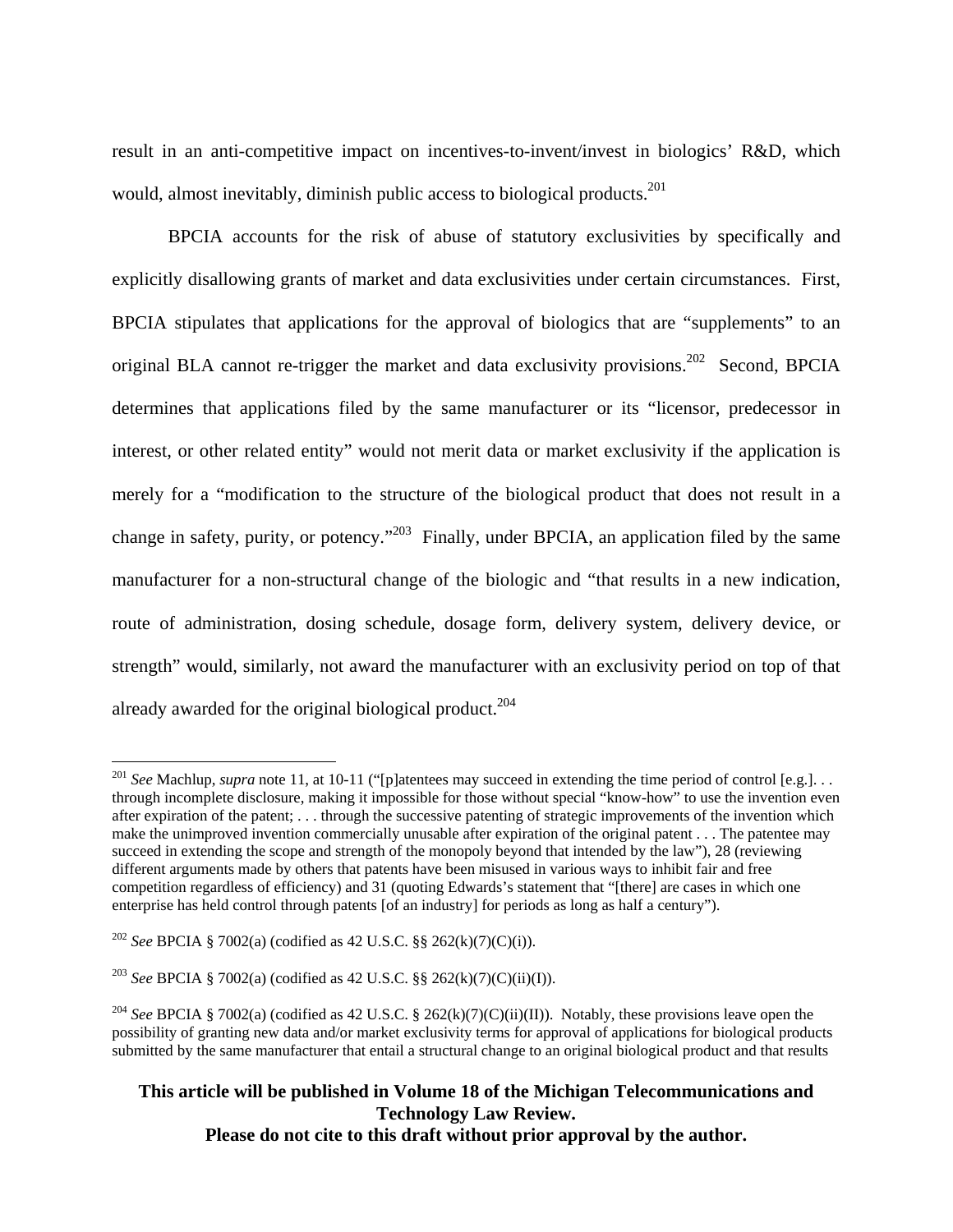Patents, on the other hand, do not seem to have the same kind of safeguards against abuse and remain relatively susceptible to evergreening.<sup>205</sup> Furthermore, the elaborate patent dispute resolution scheme established in BPCIA might also, conceivably, give rise to different types of abuse similar to those that have been affected under the Hatch-Waxman Act.<sup>206</sup> Thus, protecting biological products under patent law in addition to the statutory exclusivities framework

By not affording additional statutory exclusivity for approval of additional indications of the same biological product, the statutory exclusivity scheme created by BPCIA differs from that of the Hatch-Waxman Act in that BPCIA does not incentivize additional clinical research leading to the approval of the same biologic for the treatment of additional medical conditions. *See* discussion of the Hatch-Waxman Act *supra* note 29 and accompanying text. In providing such exacting criteria for the grant of statutory exclusivities for already-approved drugs, BPCIA might actually curb much needed follow-up research of already-approved biological products, especially with relation to indications that require more complicated or elaborate R&D efforts which, as such, tend to be "pushed back" for later approval, once more easily provable medical benefits of the biological product have already landed it a "right of passage" into the market from the FDA.

<sup>205</sup> *See* Christine D. Galbraith, *Dying to Know: a Demand for Genuine Public Access to Clinical Trial Results Data*, 78 Miss. L.J. 705, 759 (2009) ("pharmaceutical companies have recently employed a wide variety of "evergreening" strategies to artificially extend the date a medication officially goes off patent"). A comprehensive review of the numerous possible "methods" of patent abuse and "evergreening techniques" in the context of biologics is beyond the scope of this article. Yet, for illustrative purposes it is worth mentioning a prominent example, namely when developers of original pharmaceutical products obtain patents on new methods of using an original biological product in combination with other pharmaceuticals, whereas the latter are enumerated in the patient prescribing information (PPI) for the original pharmaceutical products and then asserting inducement of infringement claims against generic manufacturers using the same PPIs (in accordance with FDA requirements) with their generic versions of such products.

<sup>206</sup> *See* e.g. FTC, Generic Drug Entry Prior to Patent Expiration: An FTC Study (2002) (describing several types of patent abuse "techniques" used to keep generic competition off the market); s*ee also* FTC Report, *supra* note 5, at viii ("early start [of pre-approval litigation] does not guarantee early resolution . . . based on the experience under Hatch-Waxman, a pre-approval patent resolution process also is likely to lead to consumer harm . . . [by using] the pre-approval patent regulations to delay generic entry. In addition, generic and branded competitors have entered into "pay-for-delay" patent settlements that delay entry, not encourage it."). Arguably, similar abuses could occur under the pretext of patent dispute resolution under BPCIA.

in a new indication, route of administration, dosing schedule, dosage form, delivery system, delivery device, or strength. Yet, arguably, such re-triggering of the exclusivity period is justifiable since the manufacturer would have to put the biological product through what essentially would be a new approval process, including full blown clinical trials, and will therefore need to "re-invest" in R&D of what may well be viewed a new and different biological product. Notably, the BPCIA anti-evergreening provisions are in accord with Prof. Katlikoff's recommendations for such measures. *See supra* 5 at 9 (proposing to award full monopoly protection only for the discovery and marketing of a new biologic).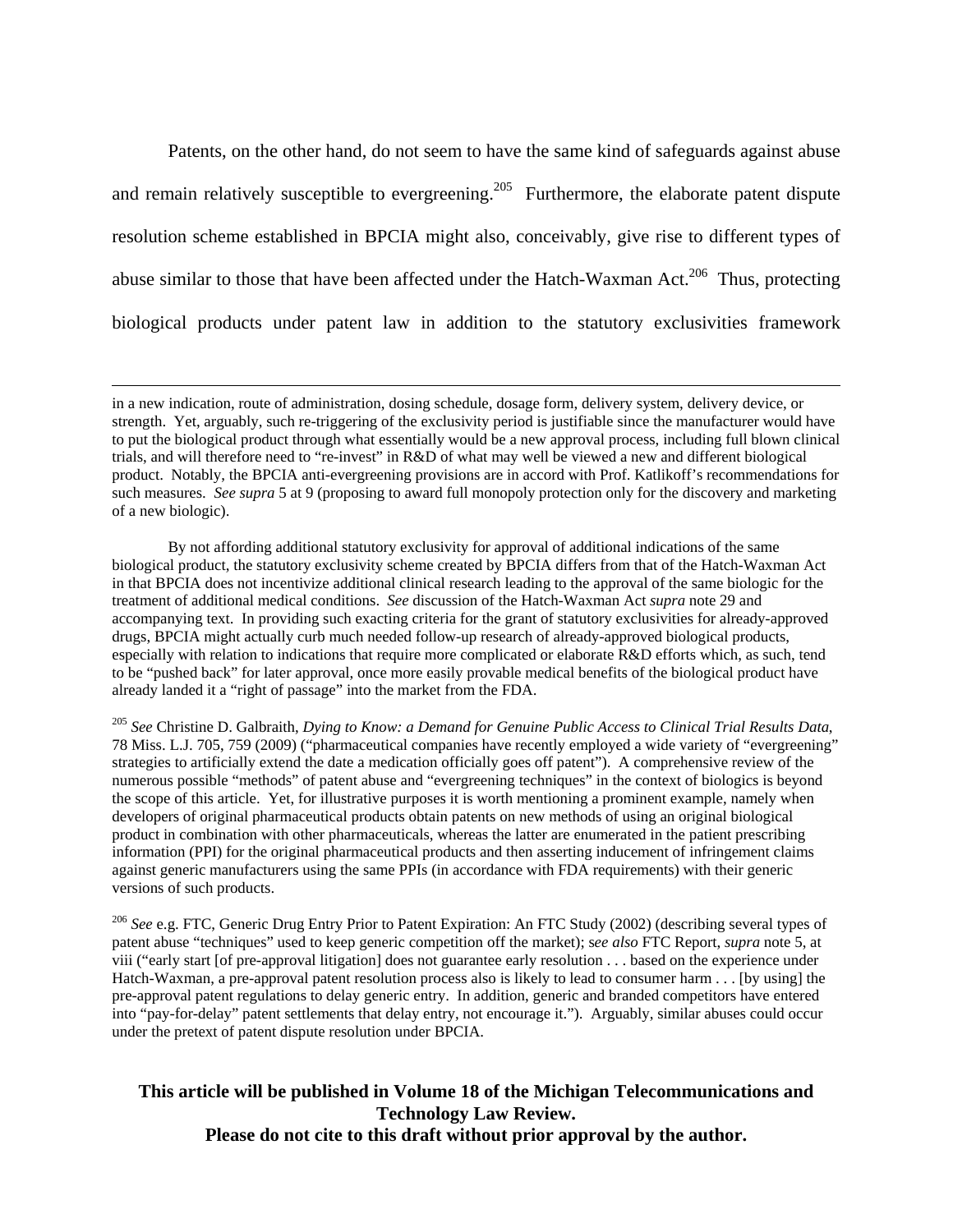available under BPCIA would create an opening for abuses of the patent system that would delay the entry of generic biologics into the market.

#### 3. Biological Products Should Not Receive Concurrent Protection Under Both Patent Law and the Statutory Exclusivities Afforded under BPCIA

The conclusion from the discussion thus far is that concurrent protection of biologics under both patent and statutory exclusivities regimes is not only unnecessary but also undesirable. Rather, it would be preferable that any particular biological product be subject to protection under only *either* of these regimes, namely, BPCIA instituted statutory exclusivities *or* patents covering the underlying inventions pertaining to the biological product.

As explained earlier, statutory exclusivities have numerous advantages over patents.<sup>207</sup> At least in the context of biologics, patents are a cumbersome, inefficient and often ineffective way of "promot inglument progress of Science and useful Arts."<sup>208</sup> FDA granted statutory exclusivities, on the other hand, appear to be more comprehensive and easily enforceable, would significantly reduce costs involved in litigation, are less prone to abuse and would create legal certainty that is currently missing from the protection of technological innovation under patent law.

Furthermore, statutory exclusivities guarantee that only "worthy technologies" are granted monopolies. A constant concern in the context of technological advances is that monopoly grants may be squandered on "unworthy" technologies. For instance, it is not

 $\overline{a}$ 

<sup>207</sup> *See infra* Part IV.C.1.

<sup>208</sup> U.S. Const. Art. I § 8 Cl. 8.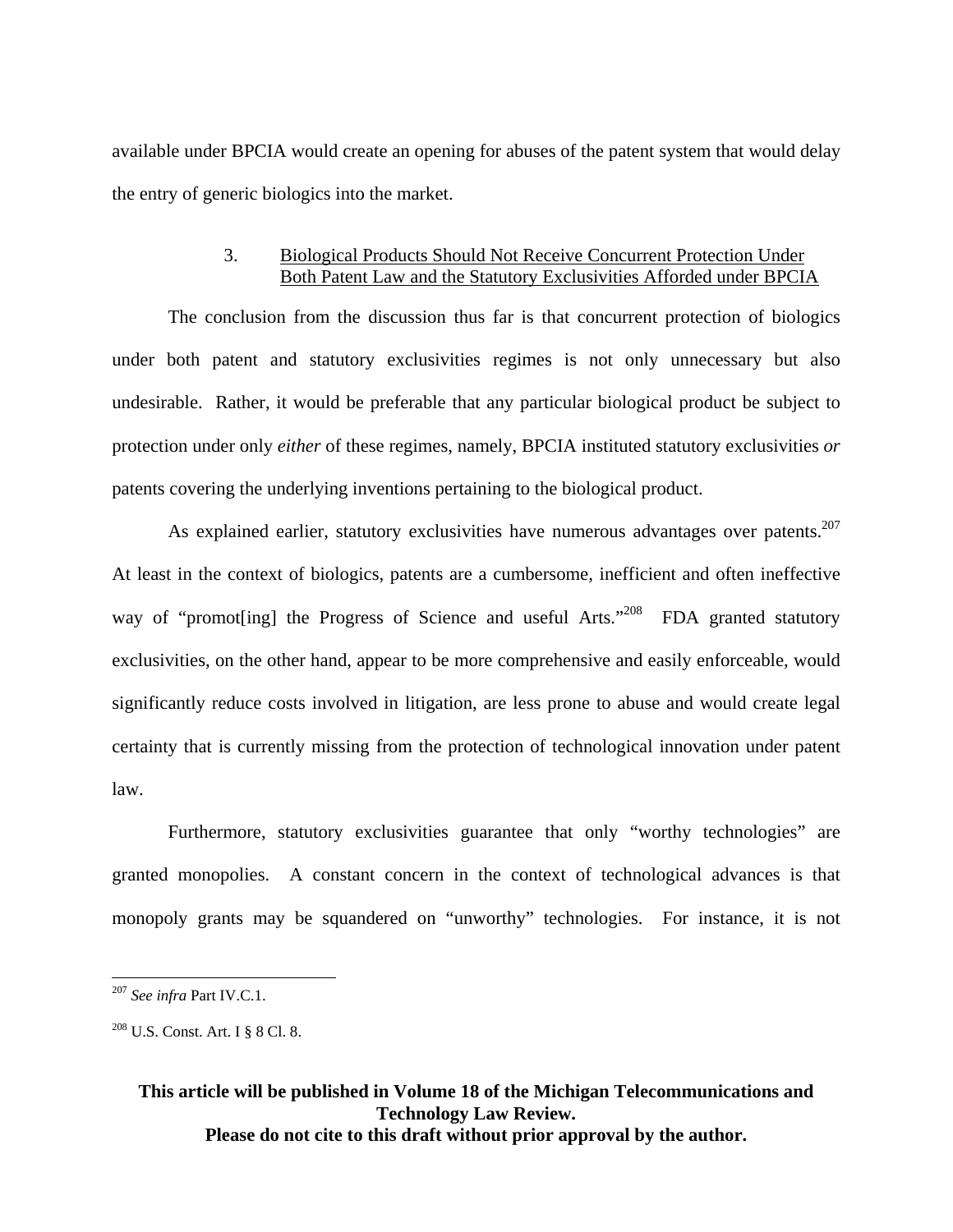uncommon that inventions that lack any value to society are granted patents just because they happen to "satisfy" the requirements of patent law.<sup>209</sup> As opposed to the patent examination process, which mostly utilizes standards not directly relevant to any particular technology, evaluation of new technologies by specialized agencies directly gauges the "social worth" of such technologies.

The FDA's expertise and understanding in the area of biologics enables it to evaluate the potential medical benefits of biologics and weigh them against possible risks, thereby directly determining the true societal value of specific biological products.<sup>210</sup> On the other hand, the patent system utilizes an array of "surrogate" or "proxy"—arguably irrelevant—standards to indirectly appraise the societal value of advancements, including biological products.<sup>211</sup> Thus, at least in the context of biologics, a statutory exclusivities regime has an economic advantage over a patent regime as it is more likely to guarantee that monopolies are only awarded for "socially valuable" technologies.

#### 4. A Proposed Amendment to Limit Patent Protection Where BPCIA Statutory Exclusivities are in Force

 $\overline{a}$ 

 $209$  Examples of what may be described as ridiculous patents covering socially worthless technologies are never in shortage. *See* e.g. http://totallyabsurd.com/.

 $^{210}$  Direct examination by the FDA presumably guarantees that pharmaceuticals only receive monopoly via statutory exclusivities based on the criterion of whether they carry sufficient benefit to the public health *per se* rather than based on surrogate criteria for measuring their social worth, which may or may not guarantee that they actually convey any benefit to the public.

<sup>211</sup> E.g. novelty, nonobviousness, written description, enablement, and more*. See* 35 U.S.C. §§ 101 *et seq.* The FDA evaluation is directed at the crux of the issue of benefit for the public, namely, whether the biological product is safe and efficacious enough to be approved as a medicine and therefore merits statutory exclusivity, regardless of whether or not a hypothetical person of ordinary skill in the art would have found it obvious or in compliance with other seemingly irrelevant criteria enumerated in patent law.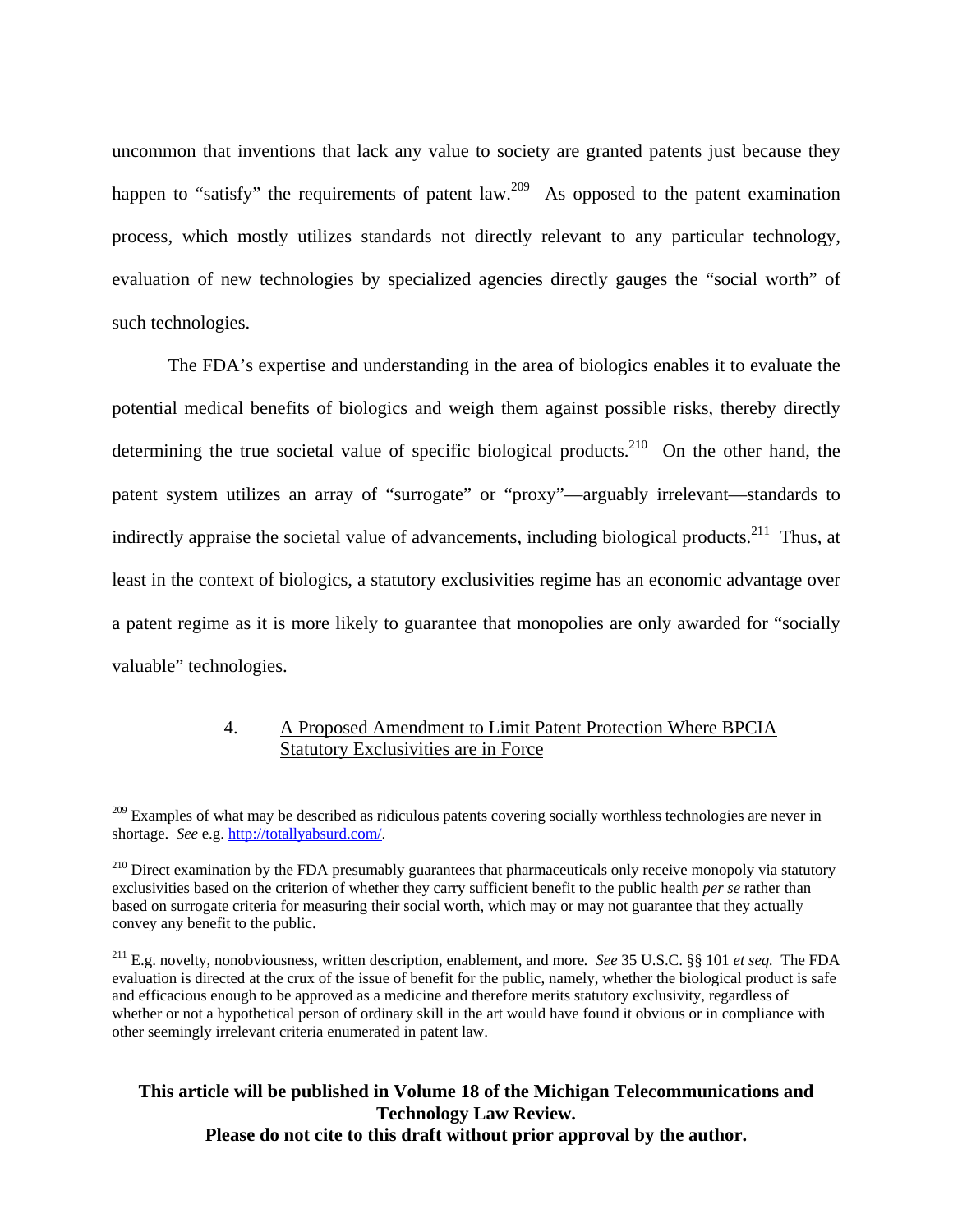As discussed above, in the area of biologics, a statutory exclusivities regime is preferable to a patent regime. To avoid the negative ramifications of concurrent protection by both statutory exclusivities and patents, it is advisable that upon the onset of the statutory exclusivity period under BPCIA, developers of the approved products would no longer be able to enforce their patents as they pertain to the biological product *as approved* against generic manufacturers applying for the approval of generic versions of such products ("proposed amendment").  $^{212}$ 

1

 A possible question is why leaving things the way they are, namely "for the market to take care of," would not provide a sufficient and satisfying solution to the problems discussed above arising out of affording double protection to original biological products under both patent and statutory exclusivities regimes. Arguably, if patents are "so deficient" as a means of protecting one's proprietary interests in biological products that alternative means – completely outside of patent law – are necessary to incentivize R&D of biologics, then developers of original biological products would be unlikely to seek or pursue enforcement of any patents covering their biological products and the whole issue of double protection would be moot. However, the need for the proposed measure limiting the protection afforded to original biological products is the risk of *abuse* of patent law (rather than its use for the purposes for which it was intended). In other words, allowing developers of original biological products to benefit, in the broad sense, from both patent and statutory exclusivity regimes might lead to their using the exclusivities under BPCIA for their intended purpose but *misusing* the protection afforded to their products under patent law in a manner that does not comport with the purpose for which patents were created. The measures

 $212$  One way of achieving this result would be to amend Title 35 of the U.S. Code to limit section 271 so that it would create causes of action against generic applicants under BPCIA only if no statutory exclusivity under BPCIA is in effect with relation to the product covered by the patent whose enforcement is sought. A possible "softer" version of such a sweeping prohibition of enforcement of pertinent patents is to have developers of biological products elect *how* to protect their proprietary interests in their products, namely by choosing to benefit from the statutory exclusivities scheme afforded under BPCIA *or* having the ability to enforce their patents covering the underlying technologies in the approved biological product against generic applicants. To implement this "softer" version of the proposed amendment, BPCIA could be amended to stipulate that the FDA would refrain from taking the actions related to the approval of generic versions of the biological products as prescribed under BPCIA § 7002(a) (codified at 42 U.S.C. § 262(k)(7)) only pursuant to a commitment by a BLA applicant to be estopped from enforcing its patents pertaining to the approved biological product against such generic applicants and/or *so long as* developers of biological products do not seek enforcement of their patents covering inventions pertaining to their biological products against parties seeking approval for generic versions of such product in accordance with BPCIA. *See supra* notes 84-85 and accompanying text. This "softer" version may circumvent possible challenges of the proposed amendment as an unconstitutional taking of one's proprietary rights in its patents in violation of the Fifth Amendment of the Constitution. Importantly, this amendment is not meant to prevent developers of biological products from enforcing their patents against later applicants seeking approval *not* under BPCIA. Namely, under no circumstances would developers of biological products be unable to sue for infringement of their patents where a competitor might seek FDA approval of the same biological compound for the treatment of the same medical condition by conducting their own clinical trials, i.e. *without* relying on the approval of the original biological product under BPCIA.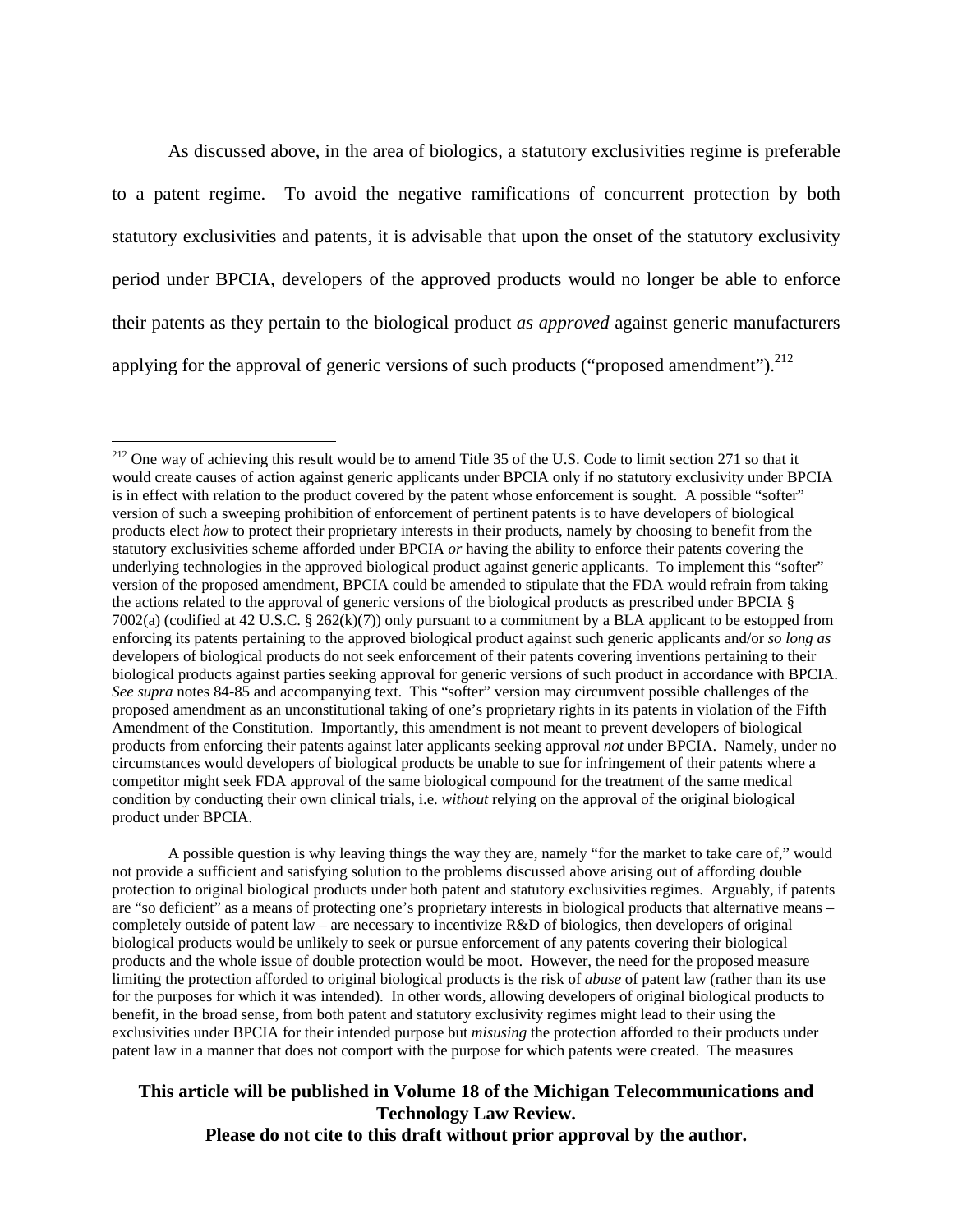Importantly, this proposal would "strip" biological products of any additional period of protection under their primary patents subsequent to the expiration of the market exclusivity under BPCIA.<sup>213</sup> The potential loss<sup>214</sup> of this additional protection under patent law (flawed and partial as it may be<sup>215</sup>) is justified because it reflects *payment for insurance embodied in the* statutory exclusivities afforded under BPCIA.<sup>216</sup> In other words, developers of original biological products would surrender about 5-11 months on average of exclusivity under patent law in return for 12-12.5 years of litigation-free and other legal risks'-free market exclusivity (and 4-4.5 years of data exclusivity).

Further, making it impossible for developers of original biological products to enforce their primary patents against generic applicants filing for generic versions of biological products under BPCIA (including after the expiration of the market exclusivity period) would prevent "double dipping" by developers of original biological products.<sup>217</sup> Arguably, the length of the

proposed herein seek to eliminate the risk of such patent abuse by making patent enforcement unavailable in a narrowly defined set of circumstances without derogating from the incentives for R&D of biological products.

<sup>213</sup> *See supra* Part IV.B.

<sup>&</sup>lt;sup>214</sup> Notably, the 5-11 months term of primary patents beyond the expiration of the market exclusivity period under BPCIA is an *average* number. Thus, while some products would probably be covered by primary patents whose term is more than 5-11 months beyond the market exclusivity period under BPCIA, other products may only be covered by primary patents (if any) whose term is shorter than the market exclusivity period under BPCIA. *See infra* note 219.

<sup>215</sup> *See* discussion *supra* Part IV.C.1.

<sup>216</sup> *See* discussion *supra* notes 92 and 144 and their accompanying texts.

 $217$  To clarify, "double dipping" in this context would be the benefit from both patent and statutory exclusivities regimes in the context of approval of generic biologics under BPCIA.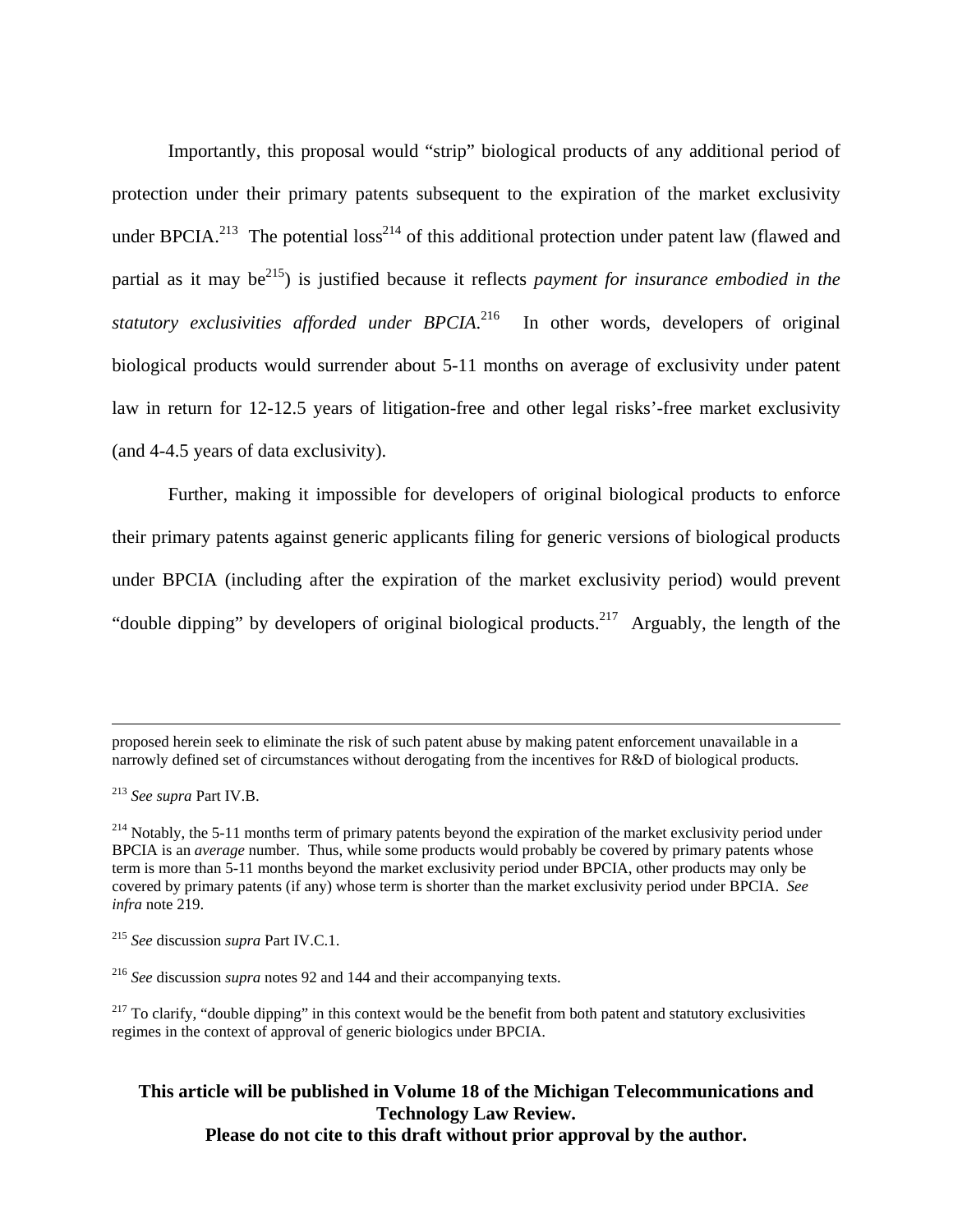market exclusivity period granted under BPCIA<sup>218</sup> should be sufficient to incentivize R&D in the area of biological pharmaceuticals. There is no justification for "windfalls" in the form of additional monopoly periods conferred by primary patents extending beyond the end of the market exclusivity period in some of the biological products that would further curb public access to these products.<sup>219</sup>

The proposed amendment is unlikely to discourage continued R&D of approved biological products (which is intended to lead to improvements of approved biological products and, possibly, to the development of new ones).<sup>220</sup> This is because the proposed amendment would only apply to patents that cover biological products as originally approved by the  $FDA$ <sup>221</sup>

1

Importantly, primary patents covering biological products (which would, under the proposal herein, be unenforceable against generic manufacturers seeking approval of their products under BPCIA) would still be enforceable against independent developers of the same biological product and third parties who do not seek to utilize the BPCIA framework and who would therefore not be subject to BPCIA's statutory exclusivities provisions.

 $^{218}$  The length of the market exclusivity period of 12-12.5 years under BPCIA is in line with the proposals raised by original biologics industry advocates as necessary for the industry to maintain proper incentives for R&D. *See supra* notes 72-73 and accompanying text.

<sup>&</sup>lt;sup>219</sup> *E.g.* of the seventy-nine products listed in Table 1, the term of the primary patents covering 53 of them would extend beyond the end of the twelve-year market exclusivity while the term of the primary patents covering 26 of them would not (the ratio shifts to 49 to 30 for a market exclusivity period of 12.5 years).

 $^{220}$  It is common in the context of pharmaceuticals that primary patents applied for early in a product's development process are followed by additional patents claiming (1) particular ways of formulating the product, (2) additional methods of manufacturing the API or any of the intermediate compounds involved in making it and (3) additional methods of using the product or API for treating additional medical conditions [hereinafter "secondary patents"]. For example, the biologic Enbrel, which was originally approved for the treatment of rheumatoid arthritis, later proved effective in the treatment of other autoimmune diseases such as psoriasis and Crohn's disease and Avastin, which was originally approved for treatment of colorectal cancer, was later approved for treating non-small cell lung cancer and breast cancer. *See* Grabowski & DiMasi 2009, *supra* note 5, at 4-5 (arguing that new indications are an important source of innovative advances in biologics); Grabowski 2009, *supra* note 5, at 4 (reviewing three drugs approved for one condition which were later approved for other conditions).

<sup>&</sup>lt;sup>221</sup> In the "softer" version, BLA holders should be estopped only from enforcing patents covering the original formulation of the approved biologic, the originally approved indications, the original structure of the biological API, etc.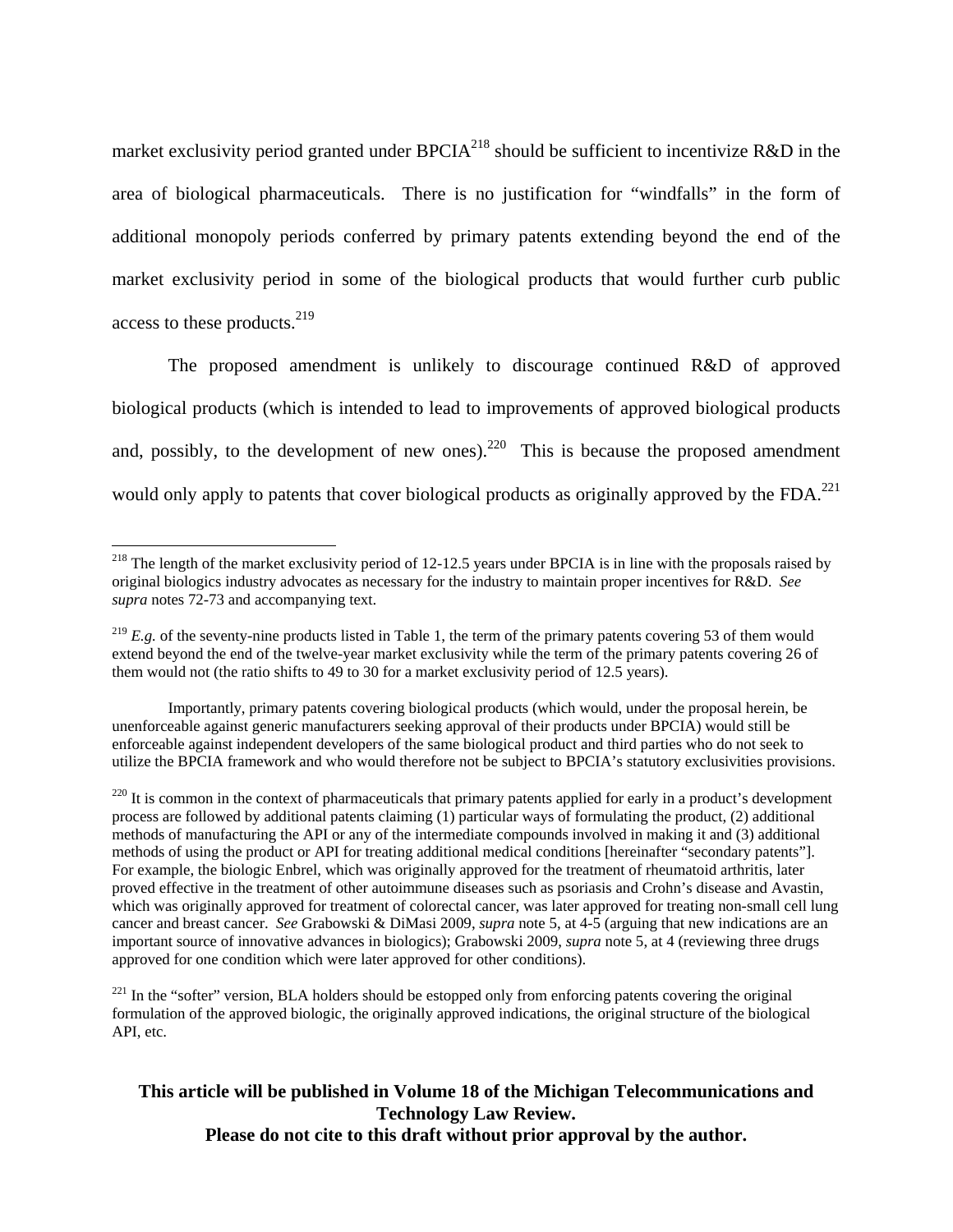To avoid unnecessary legal disputes there may also be merit in explicitly limiting the proposed amendment so that it would only apply to primary patents and would not prevent enforcement of secondary patents covering inventions stemming from continued  $R&D$ <sup>222</sup> Such explicit limitation, while potentially opening the door to abundant litigation involving secondary patents (with all of its risks of evergreening and patent abuse), would assist in providing the necessary incentive for continued R&D of already-approved biologics, which is currently missing from BPCIA. An alternative solution to the problem of lack of incentive for continued R&D of already-approved biological products would be to amend 42 U.S.C. § 262(k)(7)(C)(ii)(II) so as to allow for an additional short period of market exclusivity for the approval of additional medical indications for already-approved biological products similar to that afforded under the 3-year additional statutory exclusivity period granted under the Hatch-Waxman Act.<sup>223</sup>

The proposed amendment could also raise concerns that the limitations it imposes on patent recourse might contradict undertakings by the United States under patent treaties not to

The author is aware that in leaving an opening for additional monopoly periods subsequent to the expiration of the 12-12.5-year statutory exclusivity period in biological products there remains a risk of abuse by evergreening which would likely need to be addressed in litigation.

<sup>&</sup>lt;sup>222</sup> Since there is clear societal interest in encouraging such continued R&D, there is merit in offering additional incentives for such research in the form of either patents or statutory exclusivities. As explained earlier, statutory exclusivities under BPCIA are unavailable for most types of modifications of a previously-approved biological product. *See supra* notes 202-204 and accompanying text. Yet, patents may still be available—limited and insufficient as they might be—as a means of incentivizing invention, investment in R&D and disclosure of technology in the context of pharmaceuticals. *See supra* Parts IV.C.1(a), IV.C.1(b) and IV.C.1(d). By limiting the proposed amendments to primary patents, it would be possible to preserve patents as means of encouraging further R&D of already-approved biological products.

<sup>223</sup> *See supra* notes 29 and 204 and accompanying text.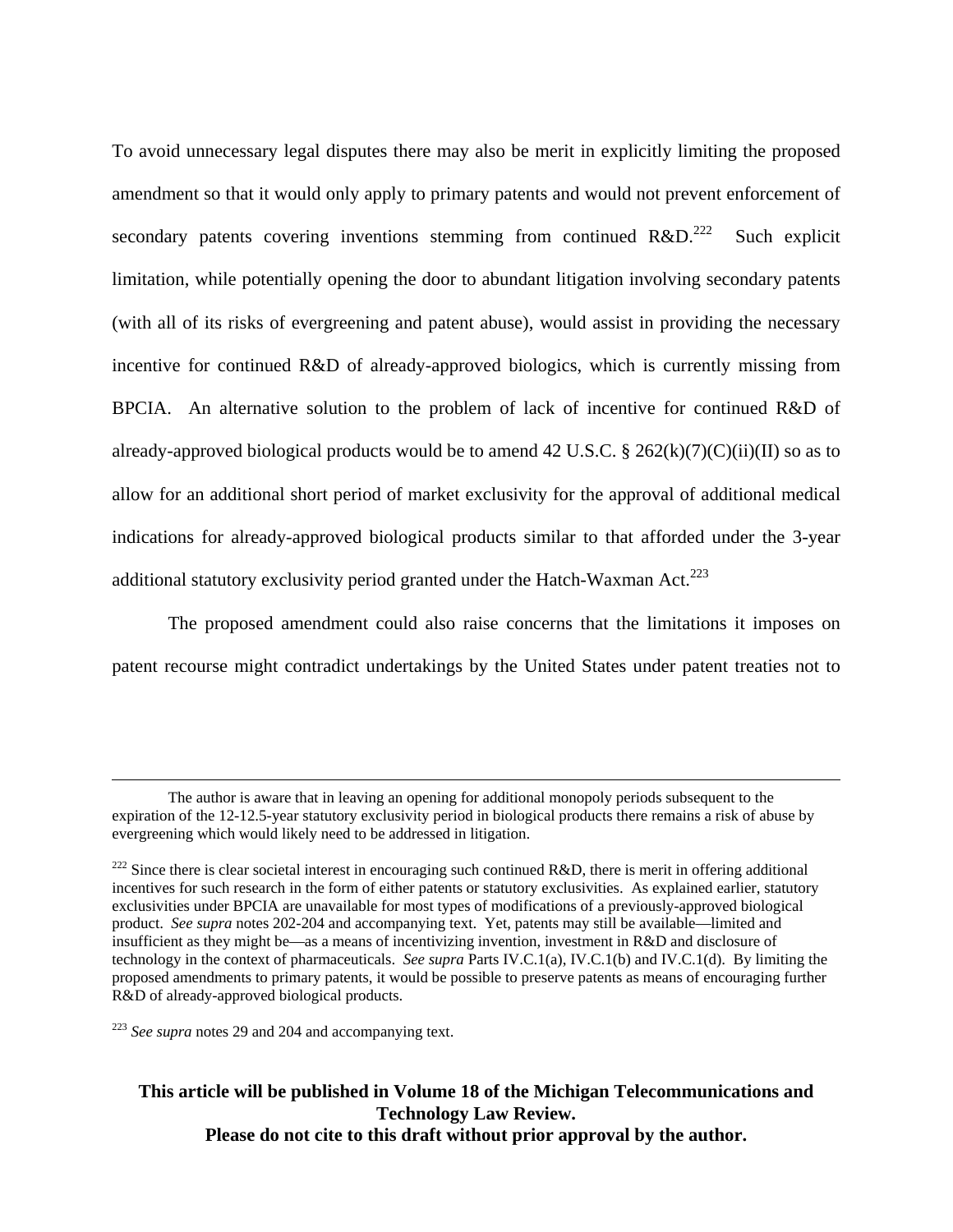deny patent protection to classes of technologies as such.<sup>224</sup> However, arguably, the proposed amendment would not deny protection but rather create a *quid pro quo* arrangement wherein in order to benefit from statutory exclusivities under BPCIA, developers of biological products would only be limited in enforcement of their (undeniable) patent rights under a narrow set of circumstances.225

Finally, the proposed amendment would not seem to be at odds with Article I, Section 8, Clause 8 of the Constitution<sup>226</sup> as the Constitutional language does not grant a positive right to obtain patents as such. Rather, Article I, Section 8, Clause 8 authorizes Congress to devise means of promoting the progress of science and useful arts as it sees fit, which is exactly what BPCIA does and would continue to do with the proposed amendment.<sup>227</sup> Furthermore, if the

 $\overline{a}$ 

# **This article will be published in Volume 18 of the Michigan Telecommunications and Technology Law Review.**

**Please do not cite to this draft without prior approval by the author.** 

<sup>&</sup>lt;sup>224</sup> For example, the North American Free Trade Agreement (NAFTA) and the Trade-Related Aspects of Intellectual Property Rights of the World Trade Organization (TRIPS) both stipulate that "each Party shall make patents available for any inventions, whether products or processes, in all fields of technology." *See* North American Free Trade Agreement (NAFTA), Dec. 17, 1992, art. 1709(1), 32 I.L.M. 605; The General Agreement on Tariffs and Trade Uruguay Round Agreement on Trade-Related Aspects of Intellectual Property Rights Including Trade in Counterfeit Goods ("TRIPS"), Apr. 15, 1994, art. 27(1), 1994 WL 1711191 (Trty.). *See also* 2000 CRS Report at 26-27 ("[t]he potential for limiting the patentability of living inventions is moderated by several factors. One source of restraints consists of international agreements to which the United States is a signatory.").

<sup>&</sup>lt;sup>225</sup> Notably, this challenge, too, could be overcome by adopting the "softer" version of the proposed amendment under which it would be developers of biological products who would have the option to pursue their rights under patent law *or* benefit from the statutory exclusivities scheme under BPCIA.

<sup>&</sup>lt;sup>226</sup> See U.S. Const. Art. I § 8 Cl. 8 ([The Congress shall have Power t]o promote the Progress of Science and useful Arts, by securing for limited Times to . . . Inventors the exclusive Right to their . . . Discoveries"). *See id.*

 $227$  Once again, the "softer" version of the proposed amendment could resolve any constitutional difficulty that may arise in this regard under more conservative constitutional construction. Namely, even if one is to construe Article I, Section 8, Clause 8 of the Constitution narrowly as only granting Congress the ability to "secure[] . . . to . . . Inventors . . . exclusive Rights" (rather than deny such rights), under the proposed amendments inventors would choose to benefit from statutory exclusivities by electing to refrain from enforcing their patents. In other words, it will not be Congress that would deny the inventors' ability to "secur[e] ... exclusive [r]ights," but rather the inventors themselves who will be making the choice to limit their own already "secure[d] . . . exclusive [patent r]ights" in exchange for the ability to benefit from the statutory exclusivities afforded under BPCIA.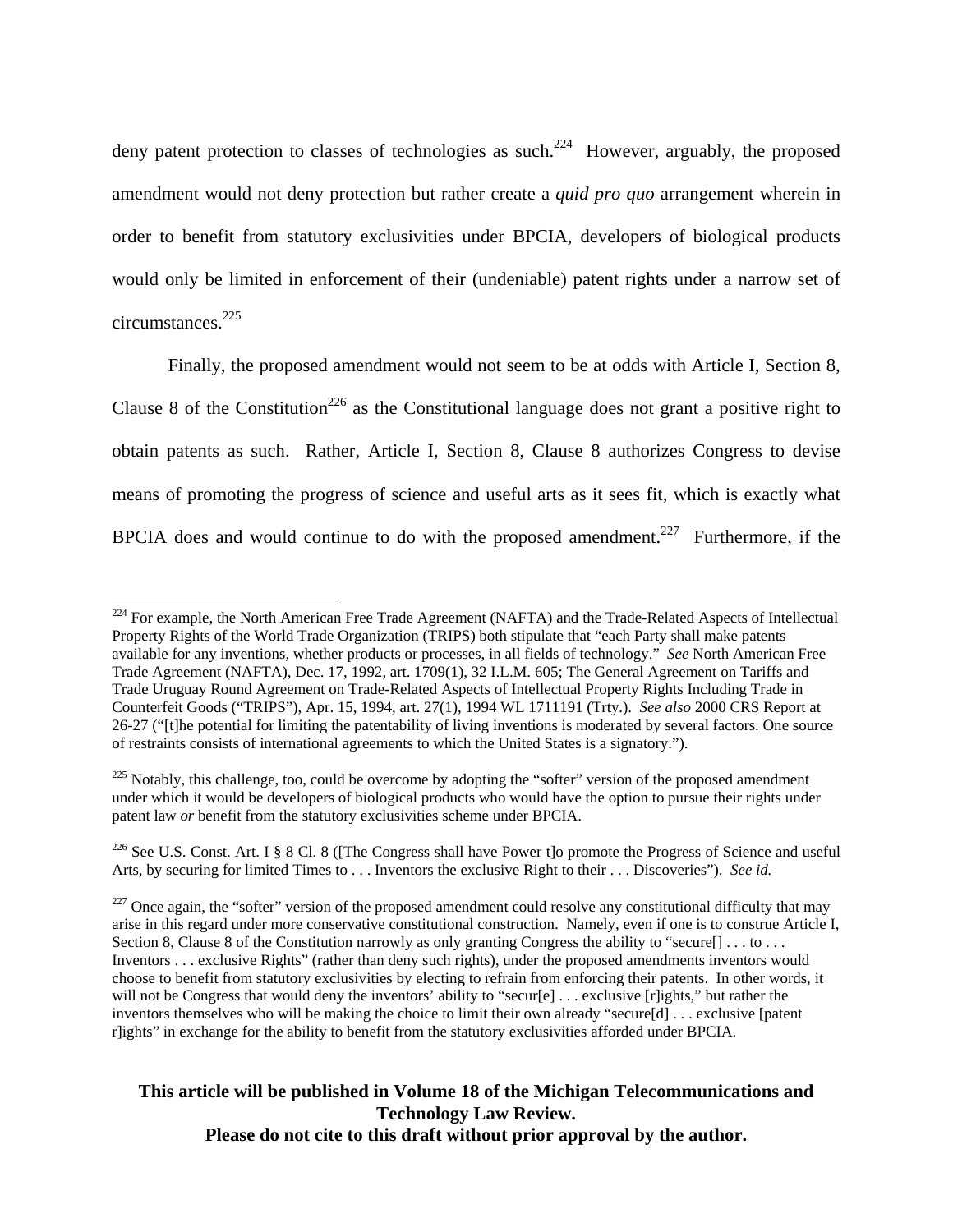legal situation remains at its present state, and developers of biological products continue to be able to utilize both patents and statutory exclusivities concurrently to protect their proprietary interests in their products, one could argue that the cumulative protection afforded in biological products is too strong and operates *to obstruct the progress of science and useful arts* in abrogation of Section 8, Clause 8 of the Constitution.<sup>228</sup>

#### 5. Why Patents Still Have a Role to Play in Incentivizing R&D in Biologics

The above conclusions and proposed amendment raise the following question: if statutory exclusivities are so clearly preferable to patents in the context of biological products and if patents are not only deficient but possibly even harmful to the interests of developers of biological products and public interest alike, wouldn't it simply be better to forego patent protection in biological products altogether?

The answer to this question is in the negative. Despite their numerous shortcomings and the clear advantages statutory exclusivities have over them, patents still have important functions to fulfill in incentivizing the development of biological products during the period *prior to the approval of biological products by the FDA*. Patents serve an important fundraising tool, which enables R&D entities to raise the funds necessary to support their research projects.<sup>229</sup> In this respect patents have a vital function in the development of pharmaceutical products and, even

1

 $228$  Such arguments could rely on the various ways in which patents could be abused and misused in an anticompetitive manner. *See supra* Part IV.C.2(b). Notably, a constitutional analysis of Congress's power to create the statutory exclusivity scheme under BPCIA appears to merit further analysis, which exceeds the scope of this Article.

<sup>&</sup>lt;sup>229</sup> Although patents may not provide any additional monopoly period to that afforded by the statutory exclusivities under BPCIA or directly attest to the prospects of success of an R&D project that may lead to a biological product, patents carry substantial weight with investors.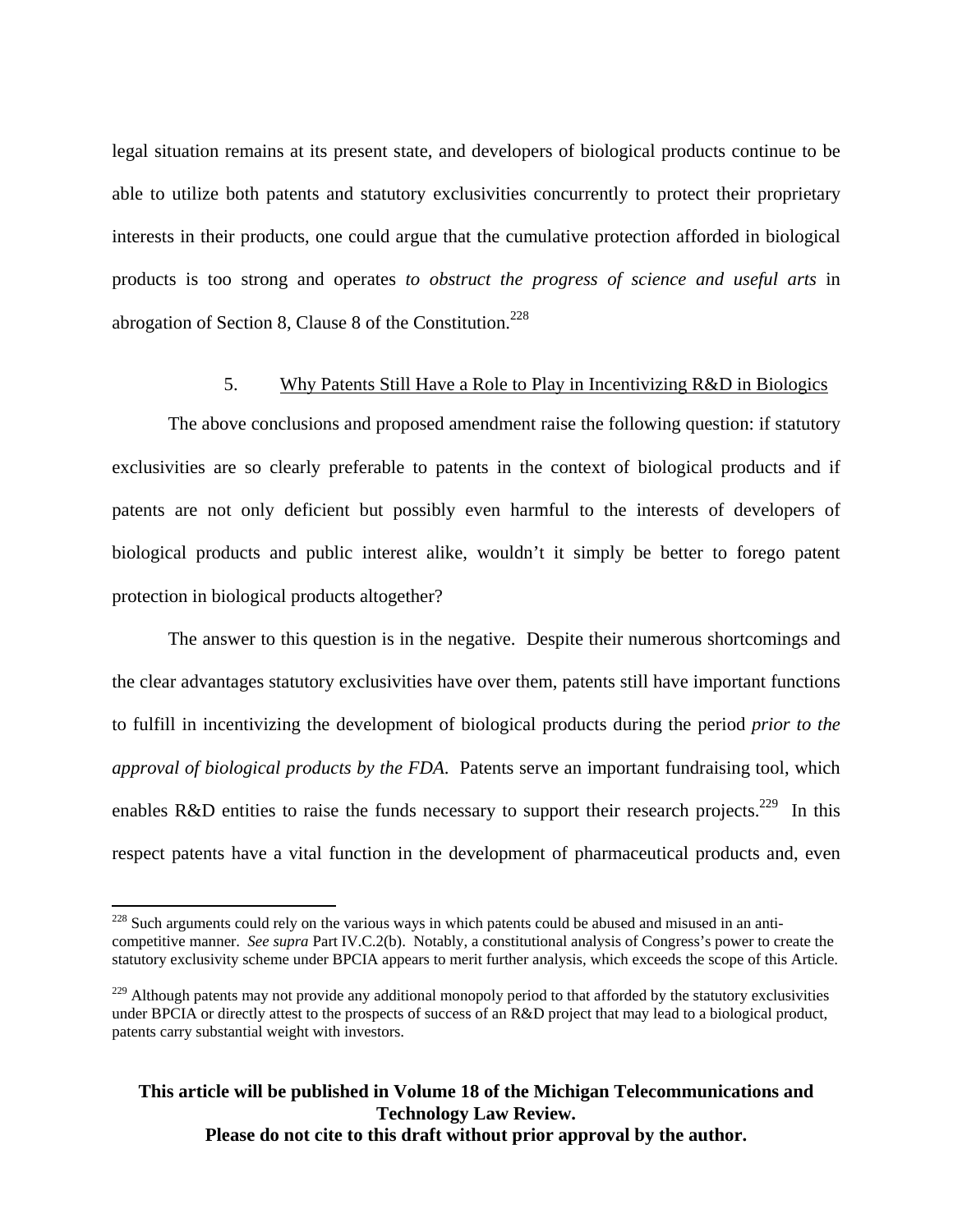more so, of biological products—given their high R&D costs—as they make it possible for developers of such products to raise the funds necessary to traverse the various, numerous expensive steps of clinical development prior to being eligible to benefit from the statutory exclusivities under BPCIA (subsequent to approval of the biological product by the FDA).

A possible explanation of the "sway" patents may have in convincing investors to commit funds to certain R&D projects is their ability to prevent situations of a "race to register."<sup>230</sup> In this respect, patents serve not only as a signaling device between companies but also as means of blocking one's competitors from entering into such a "race to register" in the first place. This explanation appears to be especially valid in the context of the biologics industry which consists of a significant portion of small to medium R&D firms. In "race to register" situations, patents would improve the survivability of such small to medium R&D firms competing against major pharmaceutical corporations during the development stages of biological products prior to their approval by the FDA.<sup>231</sup> Thus, patents would make it possible for small to medium R&D outfits to stay in the market to see another day (and, perhaps, another research project). $^{232}$ 

Accordingly, during the period prior to approval of biological products by the FDA and the onset of statutory exclusivities under BPCIA, patents would actually serve as "insurance

 $\overline{a}$ 

 $^{230}$  A "race to register" occurs when two companies undertake a similar research project and are competing to have their respective products approved by the FDA first.

<sup>&</sup>lt;sup>231</sup> Since large corporations usually have more resources, it is expected that with everything else being equal, they will almost always "win" in "race-to-register" situations.

 $^{232}$  Alternatively, early patent applications and patents issued from them would make it possible for small-medium R&D firms to get, at the very least, through the initial proof-of-concept or pre-clinical testing stages that would enable them to sell their research project to major pharmaceutical corporations.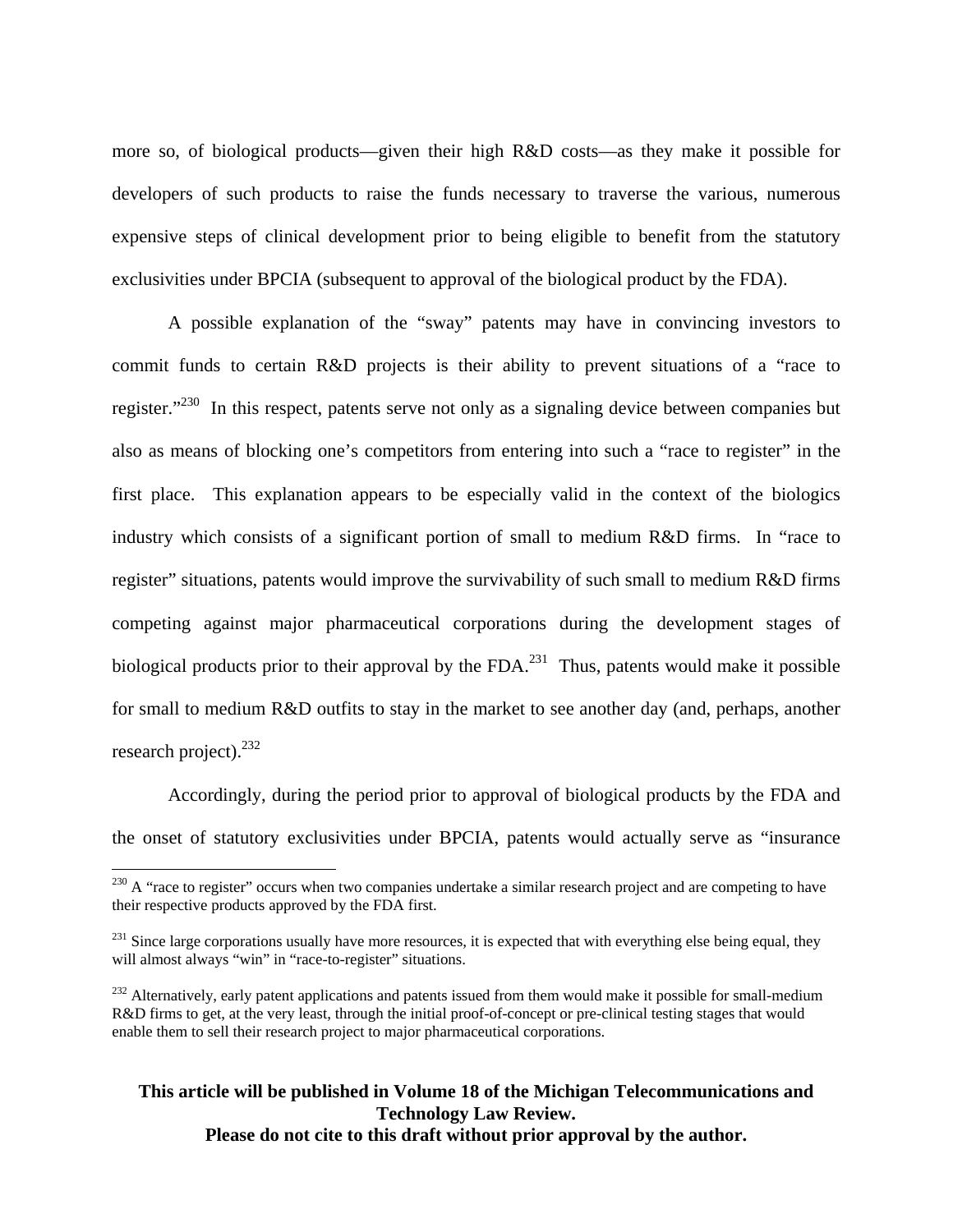policies" that would make the achievement of statutory exclusivities possible further down the road. In addition, as discussed earlier, follow-on patents would also have an important role to play subsequent to the expiration of statutory exclusivity periods under BPCIA.<sup>233</sup> To summarize: there is merit in affording biological products *sequential (rather than concurrent) protection* from (1) any *primary* patents pertaining to the underlying technology in such products prior to the onset of statutory exclusivities under BPCIA, (2) statutory exclusivities in the FDA approved products themselves and (3) any *secondary* patents pertaining to substantial<sup>234</sup> further developments of the originally approved biological product.

## **V. Statutory Exclusivities in Biological Products—A Peculiar Case or the Future of Incentivizing Innovation**

In view of the foregoing conclusions one cannot help but wonder: is the regulation of generic biologics a harbinger of a new type of intellectual property regime wherein patents and statutory-exclusivity work in tandem to incentivize R&D? Can we expect to see similar regimes put in place with respect to other areas of technology? And are there areas of technology in which it would be desirable to replace the traditional patent regime with a new regime of statutory exclusivities altogether? As the pattern of technical advance varies significantly from field to field and from one industry to another,  $235$  statutory exclusivity frameworks would not

 $\overline{a}$ 

<sup>233</sup> *See supra* notes 220-223 and accompanying text.

<sup>&</sup>lt;sup>234</sup> Notably, the inclusion of the "substantiality" language is meant to clarify that sequential protection of insubstantial developments of the biological product—which are essentially evergreening—are not within the scope of legitimate sequential patent protection described herein.

<sup>235</sup> *See* Robert P. Merges & Richard R. Nelson*, On the Complex Economics of Patent Scope*, 90 Colum. L. Rev. 839, 880 (1990).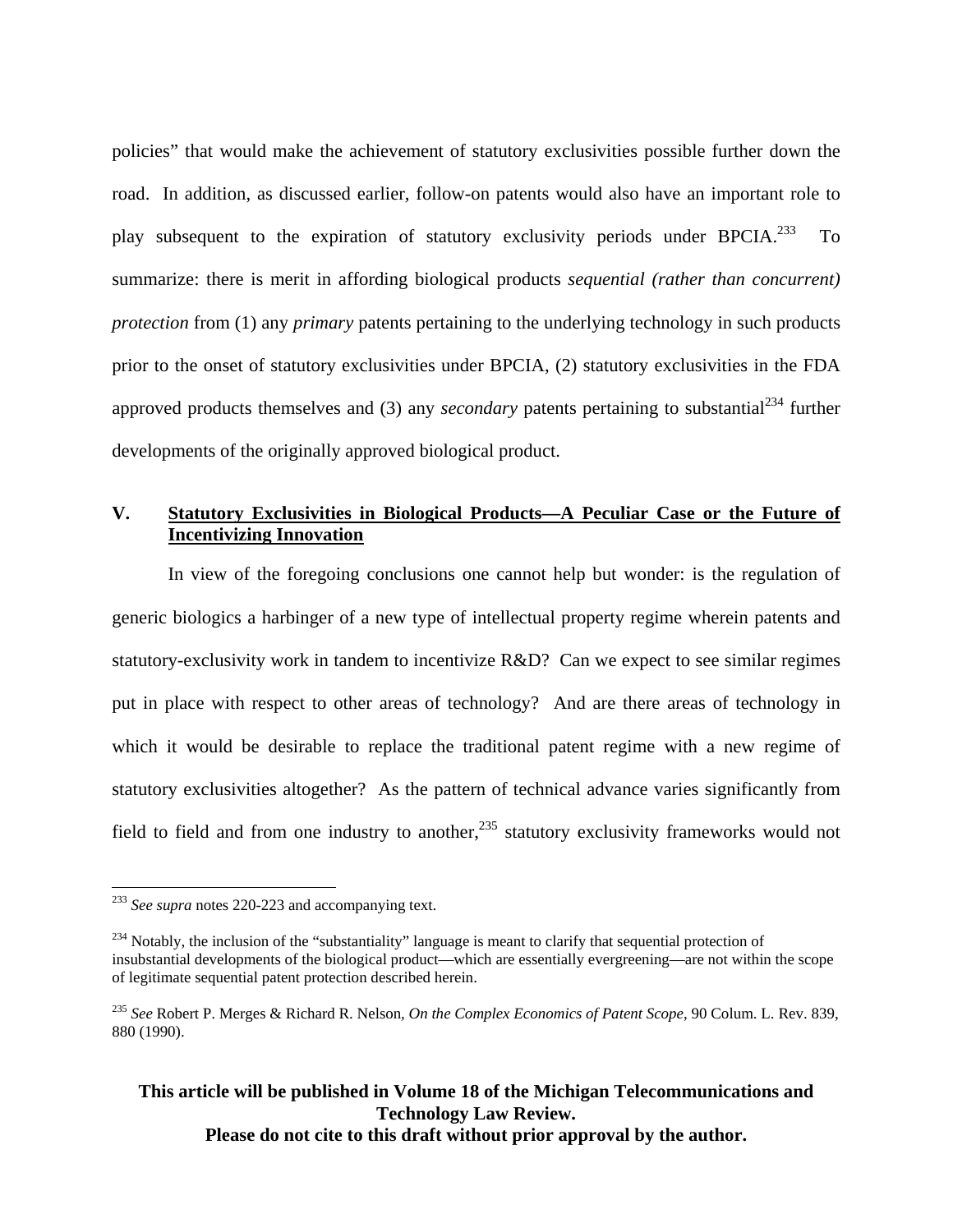necessarily be similarly suitable for all fields and industries. However, it is quite possible that because of their lower transaction costs and the legal certainty they provide statutory exclusivities could complement patents in some areas of technology and possibly even obviate patents altogether in others. It would thus be beneficial to make some observations regarding the characteristics of areas of technology that may be "candidates" for such a change in technologyprotection regime. $^{236}$ 

Yet, before making any such observations, it is worth highlighting two "pre-requisites" for the administration of statutory exclusivities' regimes. First, to be a "candidate" for implementation of a statutory exclusivity framework—just like in the area of pharmaceuticals—a technological area must be subject to regulation by a dedicated and qualified impartial body, e.g. an executive agency, capable of administering the regulatory framework instituting the exclusivities regime. Such a body ought to routinely regulate the pertinent technological area or have direct bearing to that particular area and must have a substantial amount of expertise in evaluating technologies in that area. Given its particular expertise, arguably, such a body would be better suited than the USPTO to evaluate relevant technologies in its area of expertise and would therefore be in a better position to make merit assessments with respect to such technologies from a public benefit perspective.

 $\overline{a}$ 

<sup>&</sup>lt;sup>236</sup> Notably, such an approach is in concert with the Federal Circuit's general approach of adapting the legal framework to particular areas of technology. *See* Aljalian, *supra* note 168, at 18-19 ("patent scope has come to be largely dependent on the technology at issue. The Federal Circuit actively tailors patent law and policy to the technology under consideration. This new approach is viewed as having 'a significant impact' on advances in technology and various industries.").

**This article will be published in Volume 18 of the Michigan Telecommunications and Technology Law Review. Please do not cite to this draft without prior approval by the author.**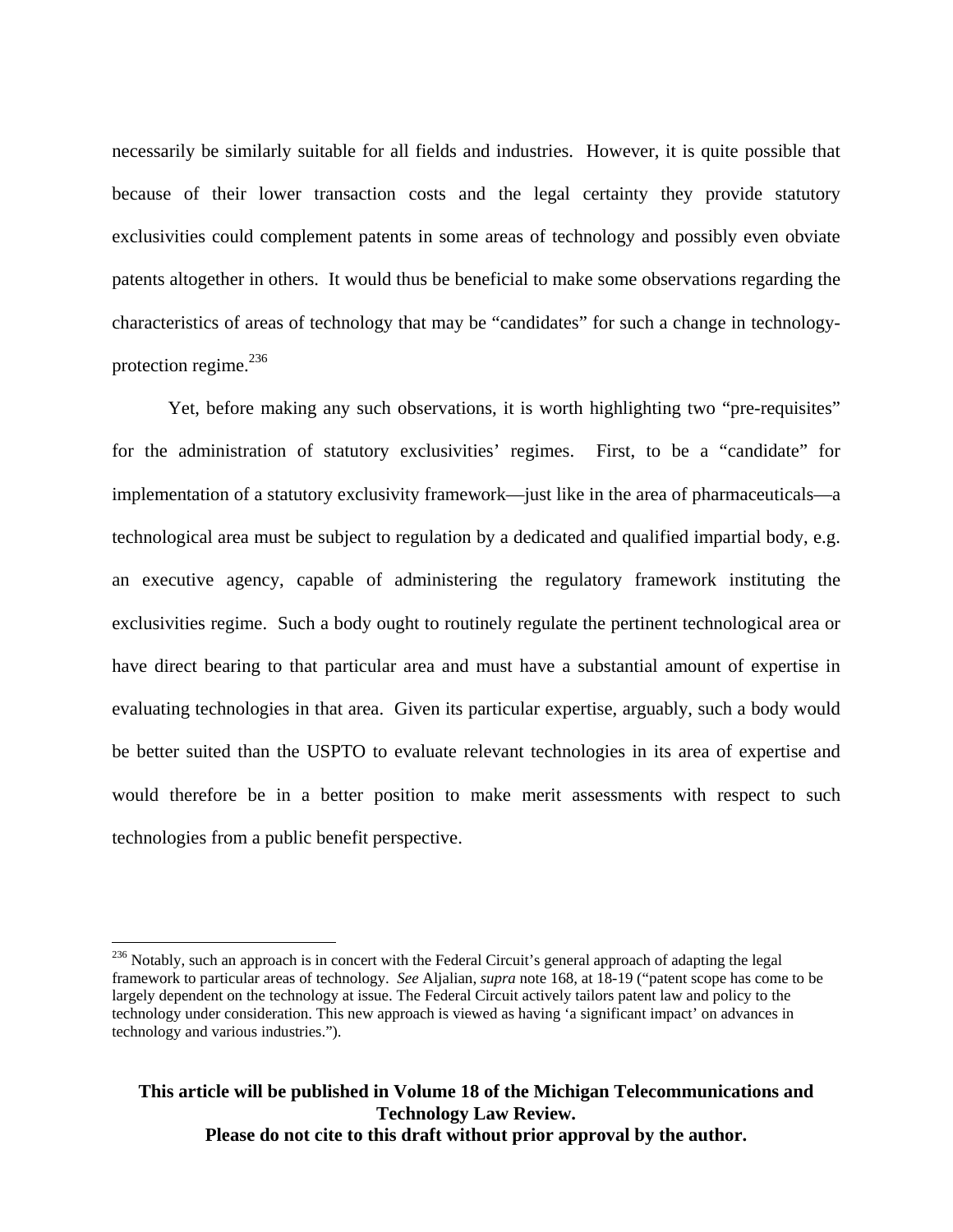A second prerequisite for the implementation of statutory exclusivities regimes is that the practical application of technology in the regulated area would require some kind of regulatory approval or the removal of a regulatory bar. This requirement is essential for the administration of statutory exclusivities regimes because it is the withholding of the approval to use the technology or the imposition of the regulatory bar that would effectuate the exclusivities. Notably, once a technological area is recognized as a potential candidate for the implementation of a statutory exclusivity framework, it would be possible to fulfill the aforementioned prerequisites—the regulation of the technological area by a dedicated and qualified impartial body and the existence of a requirement for regulatory approval or removal of a regulatory bar in order to put technology in that area into practical application—via appropriate legislation.

Statutory exclusivities regimes would be, primarily, suitable in areas of technology in which (1) additional incentives to invent/invest are necessary because the existing incentives provided under patent law are insufficient, and/or (2) the circumstances of the particular market pertaining to the regulated technological area lend themselves to inefficiencies such as abuse of market share. Statutory exclusivities regimes ought *not to* be considered in areas that do not call for additional incentives, *e.g.,* areas in which development of technology is relatively cheap, does not require substantial amounts of know-how and expertise or the risks of not recouping one's investments are low.<sup>237</sup> Ideally, statutory exclusivities regimes should be implemented in technological areas that have high entry barriers—financial, technological or both—and where the prospects of return on investment are unpredictable or involve substantial risks.

 $\overline{a}$ 

 $^{237}$  Awarding statutory exclusivities in areas that do not require further incentives to invent, invest in R&D or disclose technology might work to achieve the opposite results.

**This article will be published in Volume 18 of the Michigan Telecommunications and Technology Law Review. Please do not cite to this draft without prior approval by the author.**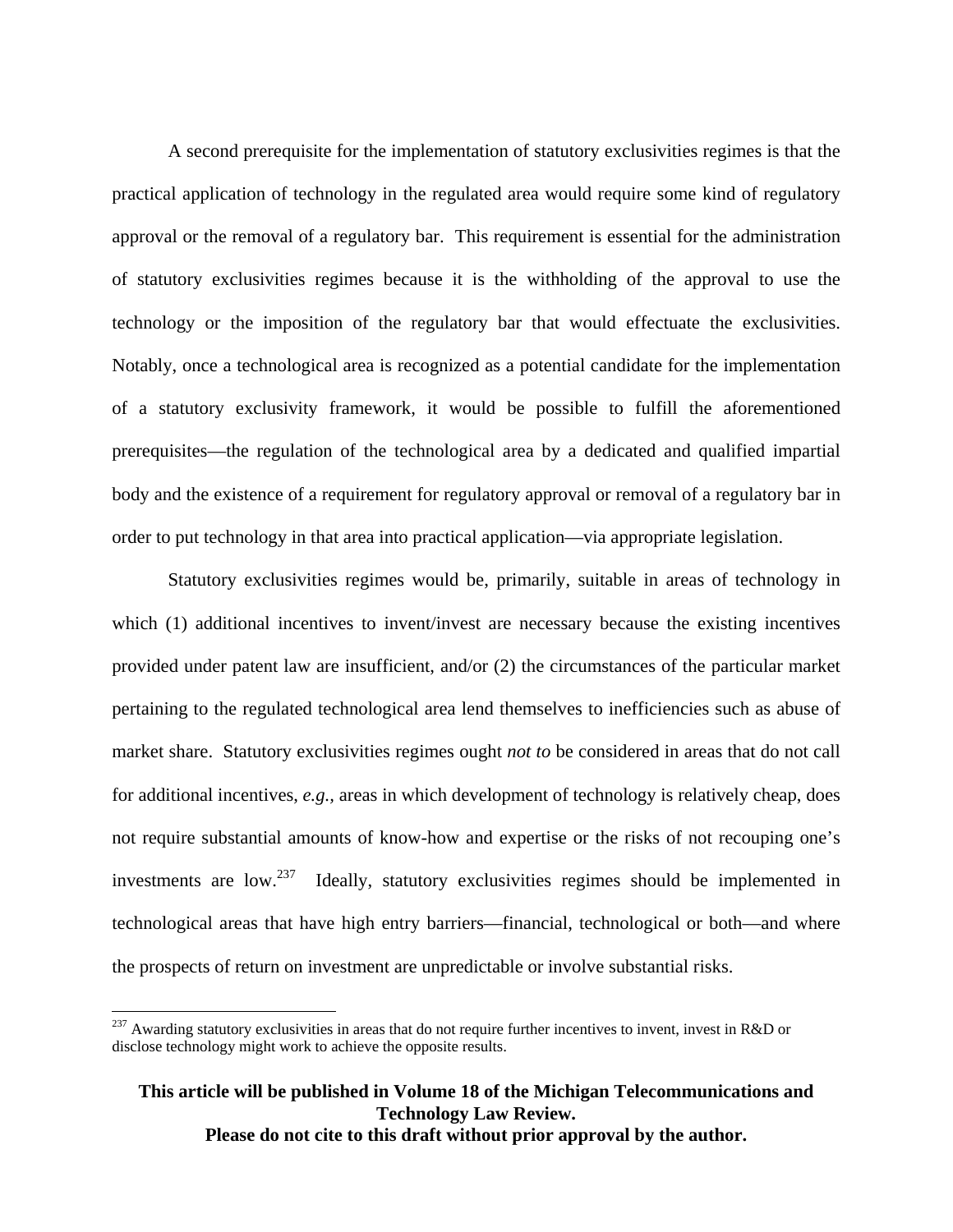As for the question of when, if ever, should statutory exclusivities replace patents altogether, it is difficult to establish a bright line rule regarding the circumstances which would necessitate and justify such replacement. However, as stated above, it is possible to propose some parameters that would, potentially, assist in identifying technological areas which may be suitable for excepting technology from protection under patent law in favor of protection under a statutory exclusivities regime. Presumably, these areas would be such that exhibit extreme cases of the aforementioned characteristics, namely where patent protection provides very little to no incentives (or even negative incentives<sup>238</sup>) to invent/invest or to disclose new technology and/or where the market in the technology which utilizes the pertinent technology is plagued by constant inefficiencies. Statutory exclusivities may be especially fitting as replacement for patents in technological areas that are particularly susceptible or prone to patent abuse.

Notably, the implementation of statutory exclusivities regimes itself is also not devoid of risks of inefficiencies and abuse. With statutory exclusivities regimes being based on reliance on expert regulators, risks of regulatory/agency capture become more prominent.<sup>239</sup> In the context of approvals of pharmaceutical products by the FDA, for example, this risk is evident in the fact that FDA personnel is in regular contact with representatives of certain corporations who are prominent and repeated actors in the regulated area and who are also, frequently, former members of the FDA themselves. Being aware of such risks of regulatory/agency capture is

 $\overline{a}$ 

<sup>&</sup>lt;sup>238</sup> Hypothetically, there could be areas of technology where the traditional patent regime is so deficient that it actually creates negative incentives to invent/invest and/or disclose, in which case patent protection should be forgone and a statutory exclusivities regime ought to be made the sole method of protecting technology.

<sup>&</sup>lt;sup>239</sup> Regulatory/agency capture occurs when a regulatory body or agency created to regulate certain industries or sectors in the public interest, instead, advances the commercial or special interests of the industries or sectors of which it is charged with regulating.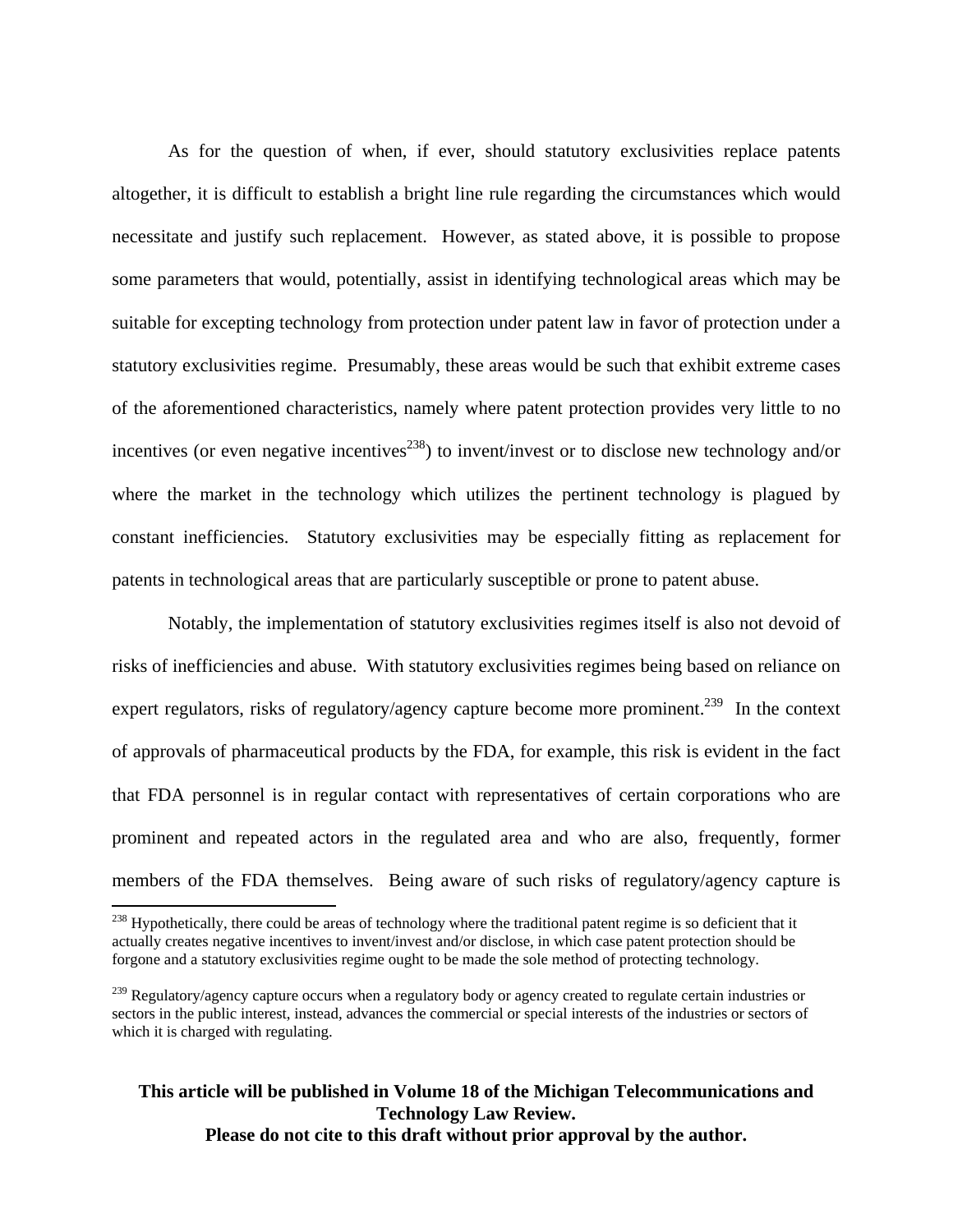therefore essential for making sure that there are sufficient checks within agencies that are to administer statutory exclusivities regimes and which may be provided for by appropriate institutional design. $240$ 

Example of areas that meet the above criteria and may be suitable for the application of statutory exclusivities in addition to or in lieu of patents are the regulation of foods, cosmetics, veterinary pharmaceuticals and vaccines,  $241$  medical devices  $242$  and diagnostics and plant breeds.<sup>243</sup> It is quite possible that technological advancements in other areas and regulation thereof would render more and more areas of technology candidates for supplementation (or, possibly even replacement) of the traditional patent regime with statutory exclusivities.

#### **VI. Conclusion**

The most important function of patents and statutory exclusivities alike is to ensure that those partaking in technological R&D would not only survive to continue their activity but would also prosper and seek to continue their R&D activities in the future. However, in some technological areas, patents might not serve this purpose as well as statutory exclusivities would.

<sup>242</sup> *See generally*

 $\overline{a}$ 

<sup>240</sup> *See generally* Rachel Barkow, *Insulating Agencies: Avoiding Capture Through Institutional Design*, 89 Tex. L. Rev. 15 (2010).

<sup>&</sup>lt;sup>241</sup> *See generally* http://www.aphis.usda.gov/animal\_health/vet\_biologics/.

http://www.fda.gov/MedicalDevices/ProductsandMedicalProcedures/DeviceApprovalsandClearances/510kClearanc es/default.htm.

<sup>&</sup>lt;sup>243</sup> Notably, all of these areas are regulated by the Department of Agriculture (DA) and the FDA in the Department of Health and Human Services (DHHS). Unfortunately, the scope of this article does not allow for examination of the potential supplementation (or replacement) of patents with of statutory exclusivities.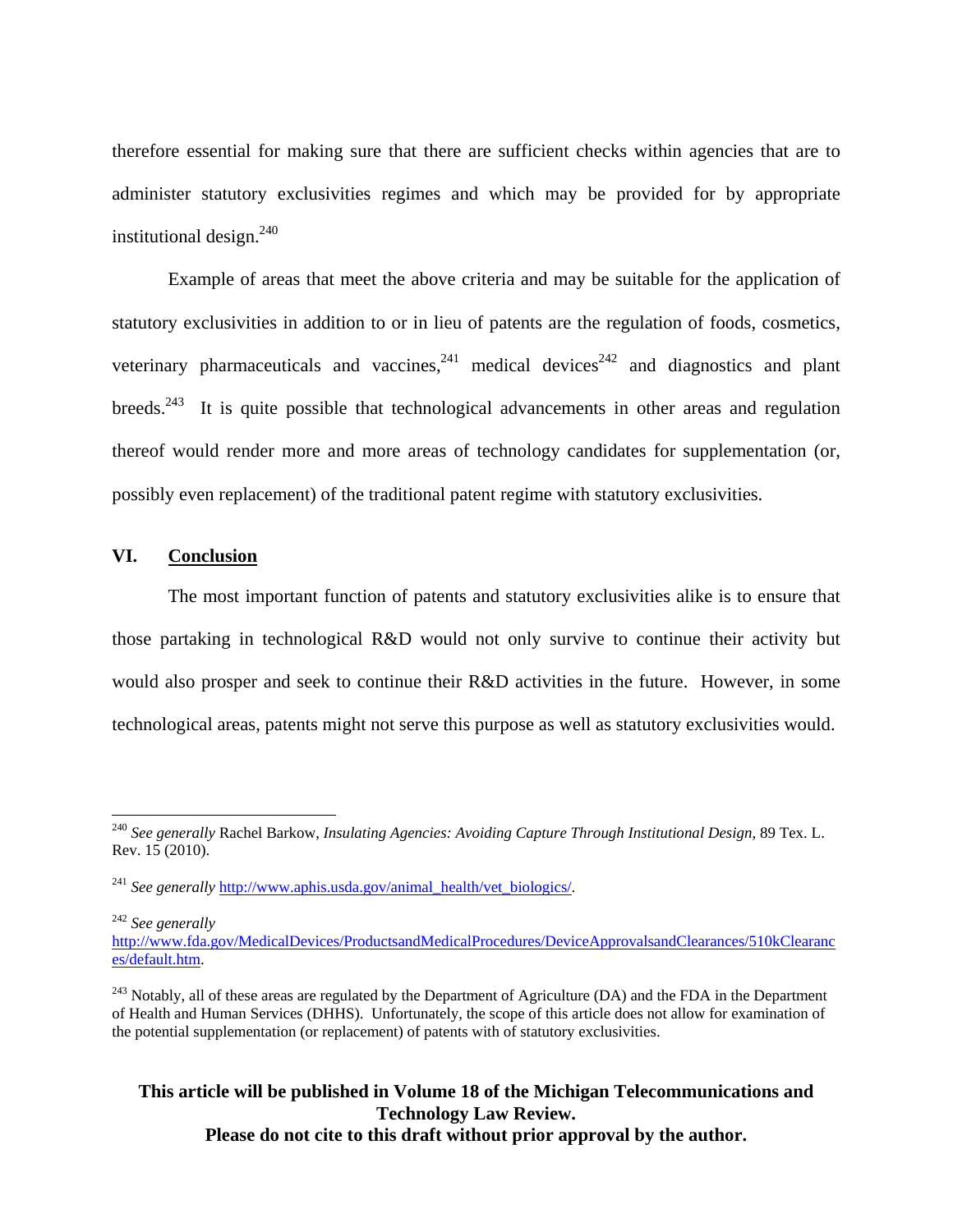This article does not purport to propose a "patentless world" or portray patents as dinosaurs—ancient relics of a once glorious past. As explained above, statutory exclusivities would and should only serve as an addition to patents in a narrow class of well defined circumstances; the emergence of statutory exclusivities should not be perceived as hailing the demise of the patent system. Yet, at least in some technological areas, patents may be a less than preferable way of promoting innovation and should be substituted by statutory exclusivities, where possible.<sup>244</sup> Thus, this article advocates the substitution of patent enforcement rights with statutory exclusivities of appropriate lengths in those areas where there is a regulatory body capable of evaluating and granting licenses to partake in activities involving particular types of patentable technologies and in which the public has an interest in encouraging further technological development.<sup>245</sup> Biologics represent such a case.

As discussed in this article, in the context of generic biologics the statutory exclusivities instituted by BPCIA make primary patents redundant and, by comparison, an inferior way of ensuring the proprietary interests of developers of biological products in their technology. The statutory exclusivities afforded under BPCIA have been tailored to the needs of developers of

*See* Machlup, *supra* note 11, at 80.

 $\overline{a}$ 

<sup>244</sup> *See* 2008 CRS Report, *supra* note 1, at 18 (recognizing that patents may not be "the most successful mechanism for capturing the benefits of investment" in every industry and arguing that "[t]he utility of patents to companies varies among industrial sectors").

 $245$  This proposition coincides with Machlup's belief that

<sup>[</sup>w]hile the student of the economics of the patent system must, provisionally, disqualify himself on the question of the effects of the system *as a whole* on a large industrial economy, he need not disqualify himself as a judge of proposed *changes* in the existing system. While economic analysis does not yet provide a basis for choosing between "all or nothing," it does provide a sufficiently firm basis for decisions about "a little more or a little less" of various ingredients of the patent system.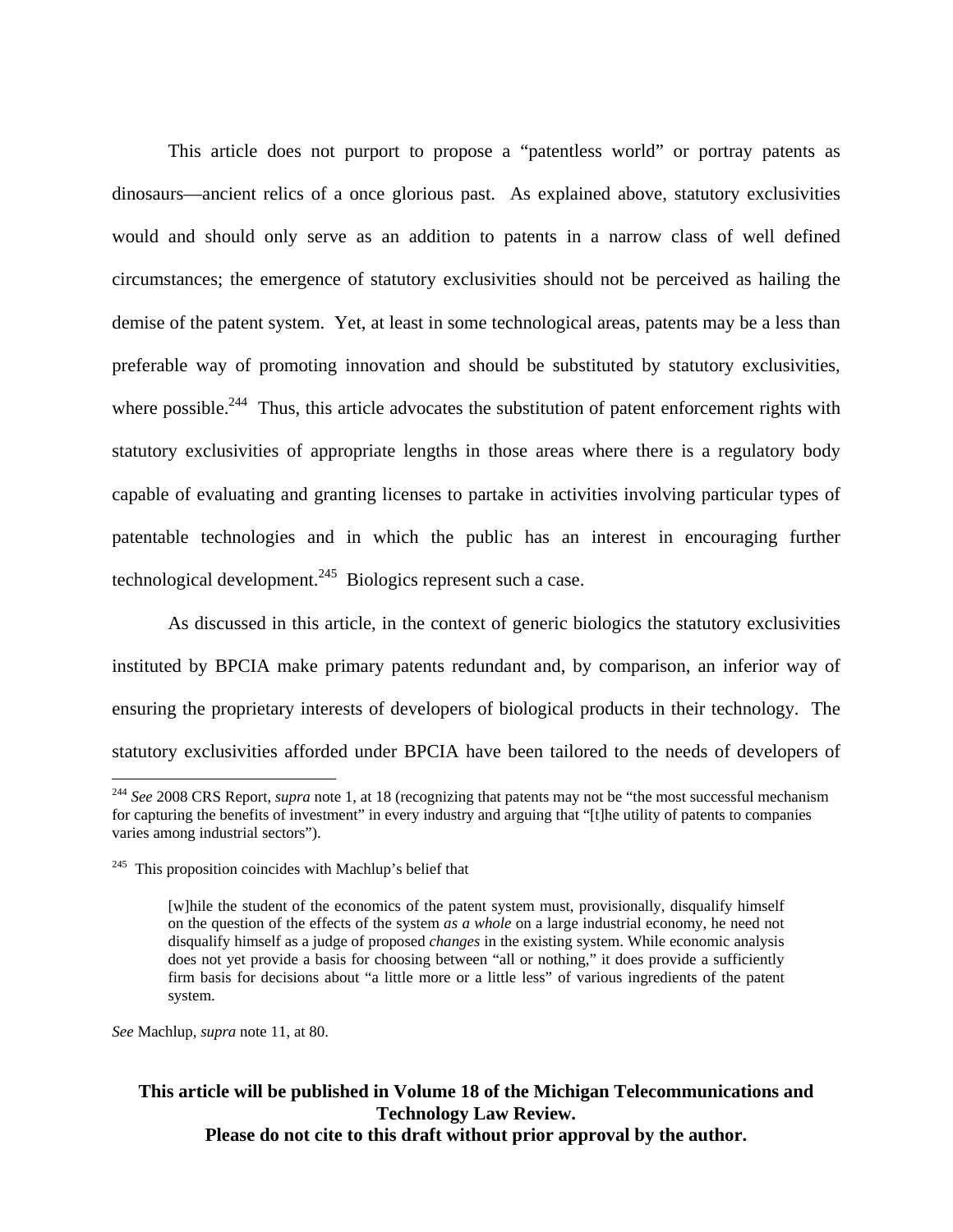biological products in the context of generic competition and should thus be held as sufficient for accommodating those needs. Allowing developers of biological products to benefit from the protection of primary patents alongside and concurrent with such statutory exclusivities would cause waste and could lead to abuse of the patent system. Further, it is important to remember that patents, despite their long legal history and well known status as instruments of incentivizing innovation, are only a means to an end. Assuming this "end" is as well or even better served by other means (*e.g.* statutory exclusivities), patents may lose their allure and become redundant, and possibly even harmful. A substitution of primary patent enforcement rights where statutory exclusivities in FDA-approved biological products are in force is the best means to incentivize continued investment in R&D while guaranteeing sufficient public access to generic versions of biological products.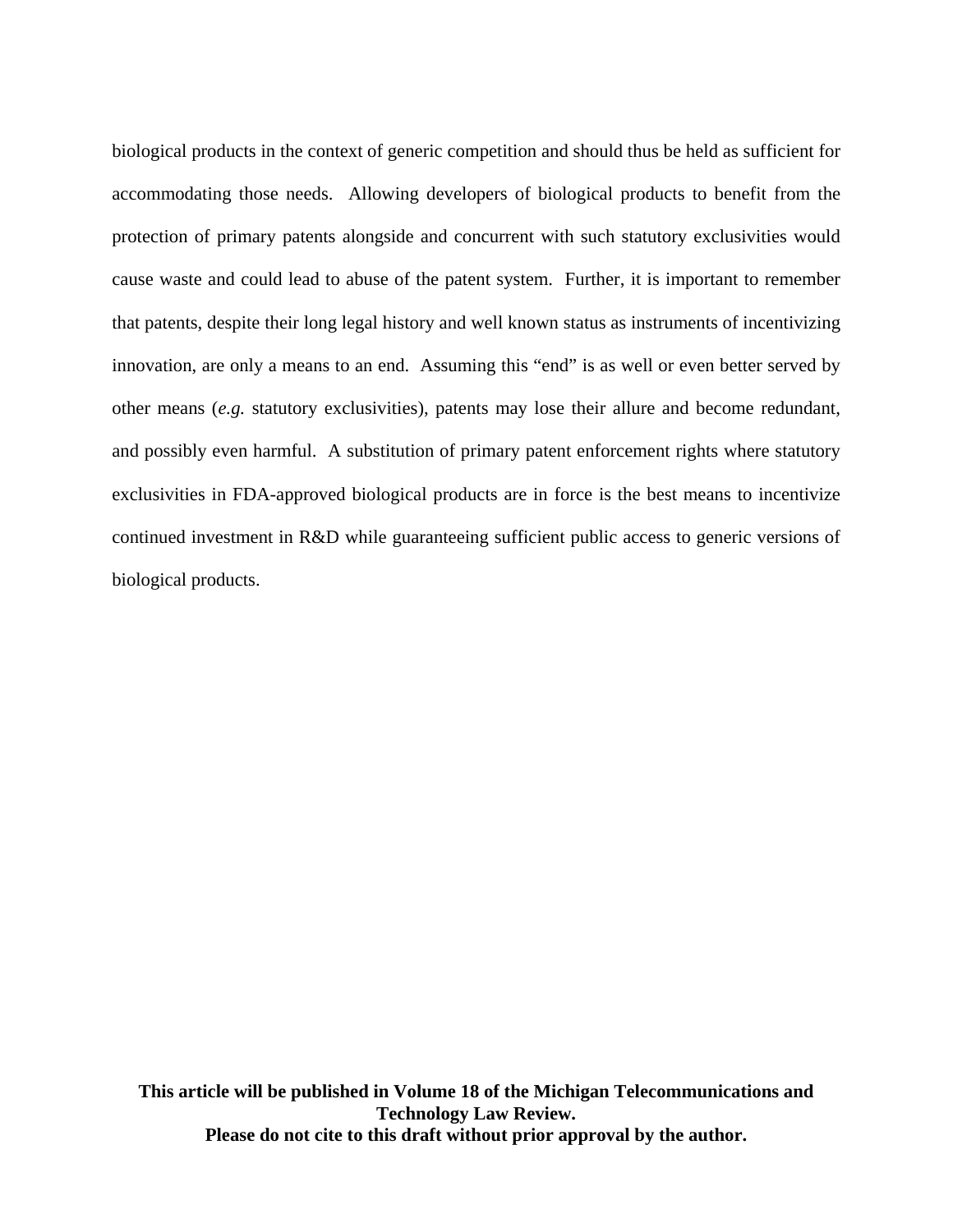# **Appendix A**

**Table 1246**

| Т                                                                                           | $\Pi$                               | $\Pi$                                                      | IV                             | $\overline{\mathbf{V}}$                     | VI <sup>-</sup>                                                    | <b>VII</b>                                                                     | <b>VIII</b>                                                                                                    |
|---------------------------------------------------------------------------------------------|-------------------------------------|------------------------------------------------------------|--------------------------------|---------------------------------------------|--------------------------------------------------------------------|--------------------------------------------------------------------------------|----------------------------------------------------------------------------------------------------------------|
| <b>Biological product (and</b><br><b>APD</b>                                                | <b>U.S.</b><br><b>Patent</b><br>No. | <b>Patent</b><br>application<br>filing date <sup>247</sup> | <b>FDA</b><br>approval<br>date | <b>Patent</b><br>expiration<br>$date^{248}$ | twelve-year<br>market<br>exclusivity<br>expiration<br>$date^{249}$ | <b>Time from</b><br>patent<br>application<br>to FDA<br>approval <sup>250</sup> | <b>Time from</b><br>expiration of patent<br>term to end of<br>twelve-year market<br>exclusivity <sup>251</sup> |
| Activase <sup>®</sup> (alteplase)                                                           | 4766075                             | 5/5/1982                                                   | 6/18/1996                      | 8/23/2005                                   | 6/18/2008                                                          | 5158                                                                           | 1030                                                                                                           |
| Aldurazyme® (laronidase)                                                                    | 6426208                             | 11/12/1999                                                 | 4/30/2003                      | 11/12/2019                                  | 4/30/2015                                                          | 1265                                                                           | $-1657$                                                                                                        |
| Amevive® (Alefacept)                                                                        | 5547853                             | 3/12/1991                                                  | 1/30/2003                      | 1/30/2017                                   | 1/30/2015                                                          | 4342                                                                           | $-731$                                                                                                         |
| Angiomax <sup>®</sup> (bivalirudin)                                                         | 5196404                             | 8/18/1989                                                  | 12/15/2000                     | 3/23/2010                                   | 12/15/2012                                                         | 4137                                                                           | 998                                                                                                            |
| Apidra <sup>®</sup> (insulin glulisine)                                                     | 6221633                             | 6/18/1998                                                  | 4/16/2004                      | 6/18/2018                                   | 4/16/2016                                                          | 2129                                                                           | $-793$                                                                                                         |
| Aranesp™ (darbepoetin<br>alfa)                                                              | 5856298                             | 10/13/1989                                                 | 9/17/2001                      | 1/5/2016                                    | 9/17/2013                                                          | 4357                                                                           | $-840$                                                                                                         |
| Arcalyst <sup>®</sup> (Rilonacept)                                                          | 5470952                             | 10/20/1993                                                 | 2/27/2008                      | 11/28/2012                                  | 2/27/2020                                                          | 5243                                                                           | 2647                                                                                                           |
| Avastin™ (bevacizumab)                                                                      | 6884879                             | 4/7/1997                                                   | 2/26/2004                      | 4/7/2017                                    | 2/26/2016                                                          | 2516                                                                           | $-406$                                                                                                         |
| Avonex <sup>®</sup> (interferon beta-<br>1a; recombinant)                                   | 4530901                             | 2/4/1980                                                   | 5/17/1996                      | 7/23/2002                                   | 5/17/2008                                                          | 5947                                                                           | 2125                                                                                                           |
| $BeneFix^{TM}$ (coagulation<br>factor IX                                                    | 5171569                             | 3/13/1986                                                  | 2/11/1997                      | 2/11/2011                                   | 2/11/2009                                                          | 3988                                                                           | $-730$                                                                                                         |
| Betaseron <sup>®</sup> (Interferon<br>$beta-1b)$                                            | 4588585                             | 10/19/1982                                                 | 7/23/1993                      | 7/7/2007                                    | 7/23/2005                                                          | 3930                                                                           | $-714$                                                                                                         |
| Bexxar <sup>®</sup> Therapeutic<br>Regimen (Tositumomab<br>and Iodine I-131<br>Tositumomab) | 5595721                             | 9/16/1993                                                  | 6/27/2003                      | 1/21/2014                                   | 6/27/2015                                                          | 3571                                                                           | 522                                                                                                            |
| Byetta® (exenatide)                                                                         | 5424286                             | 5/24/1993                                                  | 4/28/2005                      | 12/1/2016                                   | 4/28/2017                                                          | 4357                                                                           | 148                                                                                                            |
| Cerezyme® (imiglucerase)                                                                    | 5236838                             | 12/23/1988                                                 | 5/23/1994                      | 8/17/2010                                   | 5/23/2006                                                          | 1977                                                                           | $-1547$                                                                                                        |
| Cimzia® (Certolizumab<br>pegol) 200 mg/ml                                                   | 7094872                             | 2/19/2004                                                  | 5/13/2009                      | 7/6/2024                                    | 5/13/2021                                                          | 1910                                                                           | $-1150$                                                                                                        |

<sup>246</sup> All times are in days; all time difference calculations were conducted using date calculation tools available at http://www.timeanddate.com/.

 $^{247}$  Filing date is the patent application effective U.S. filing date for term calculation purposes.

<sup>248</sup> Patent expiration date includes any term extensions and adjustments.

 $\overline{a}$ 

 $249$  Calculated by adding 12 years to the date of FDA approval (column IV).

<sup>250</sup> Calculated as the difference in days between the FDA approval date (column IV) and the patent application filing date (column III).

 $251$  Calculated as the difference in days between the twelve-year market exclusivity expiration date (column VI) and the patent expiration date (column V).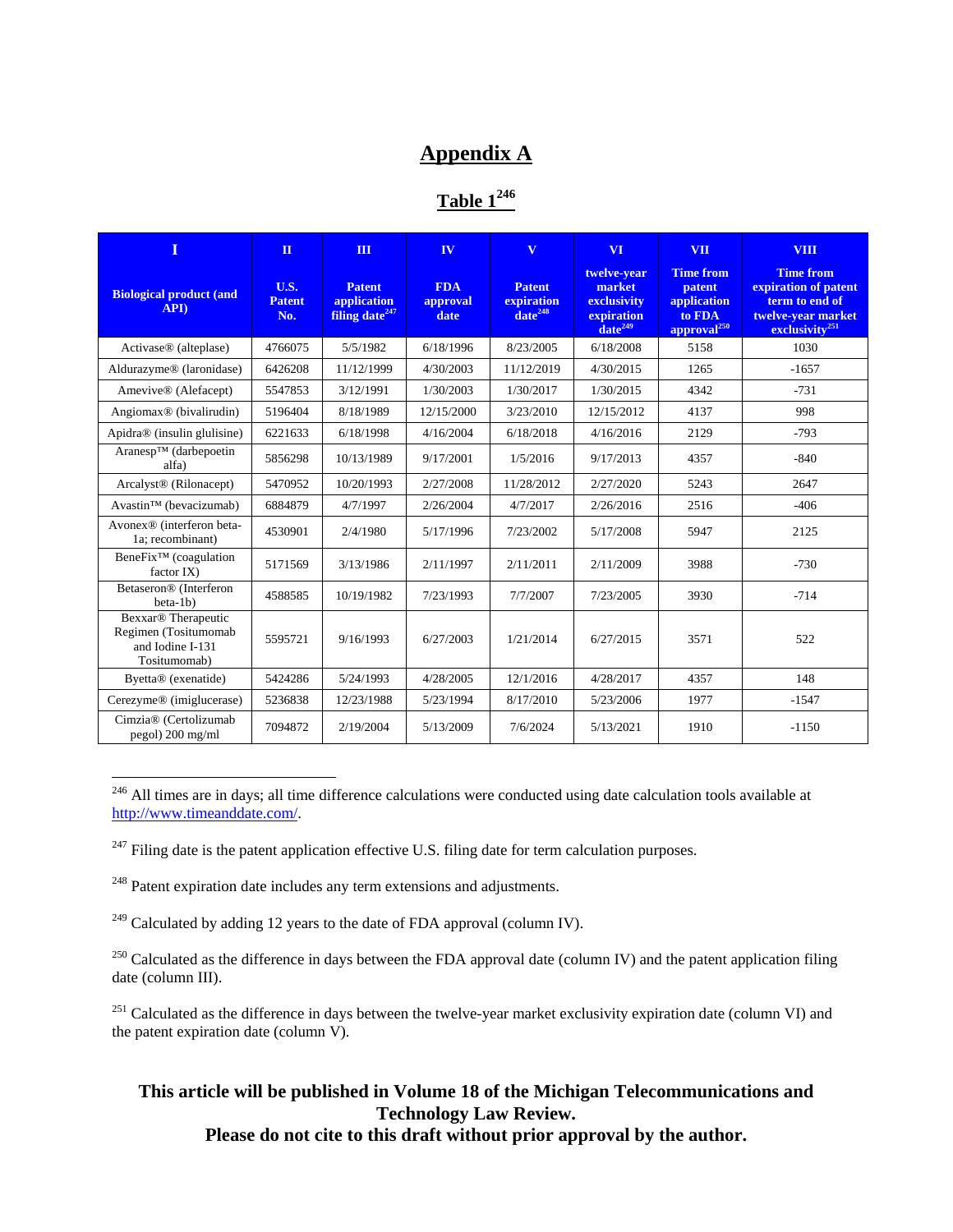| $\mathbf I$                                                                      | $\mathbf{H}$                 | Ш                                                          | IV                             | $\mathbf{V}$                                | VI <sup></sup>                                                     | <b>VII</b>                                                                     | <b>VIII</b>                                                                                                    |
|----------------------------------------------------------------------------------|------------------------------|------------------------------------------------------------|--------------------------------|---------------------------------------------|--------------------------------------------------------------------|--------------------------------------------------------------------------------|----------------------------------------------------------------------------------------------------------------|
| <b>Biological product (and</b><br>API)                                           | U.S.<br><b>Patent</b><br>No. | <b>Patent</b><br>application<br>filing date <sup>247</sup> | <b>FDA</b><br>approval<br>date | <b>Patent</b><br>expiration<br>$date^{248}$ | twelve-year<br>market<br>exclusivity<br>expiration<br>$date^{249}$ | <b>Time from</b><br>patent<br>application<br>to FDA<br>approval <sup>250</sup> | <b>Time from</b><br>expiration of patent<br>term to end of<br>twelve-year market<br>exclusivity <sup>251</sup> |
| Elaprase <sup>®</sup> (Idursulfase)                                              | 5932211                      | 11/12/1991                                                 | 7/27/2006                      | 9/3/2019                                    | 7/27/2018                                                          | 5371                                                                           | $-403$                                                                                                         |
| Elitek <sup>®</sup> (rasburicase)                                                | 5382518                      | 7/13/1990                                                  | 7/12/2002                      | 7/12/2016                                   | 7/12/2014                                                          | 4382                                                                           | $-731$                                                                                                         |
| Enbrel <sup>®</sup> (etanercept)                                                 | RE36755                      | 9/5/1989                                                   | 11/2/1998                      | 10/23/2012                                  | 11/2/2010                                                          | 3345                                                                           | $-721$                                                                                                         |
| Epogen® (epoietin alfa)                                                          | 4703008                      | 12/13/1983                                                 | 6/1/1989                       | 10/27/2004                                  | 6/1/2001                                                           | 1997                                                                           | $-1244$                                                                                                        |
| Erbitux <sup>TM</sup> (cetuximab)                                                | 7060808                      | 6/7/1995                                                   | 2/12/2004                      | 6/7/2015                                    | 2/12/2016                                                          | 3172                                                                           | 250                                                                                                            |
| Fabrazyme® (agalsidase<br>beta)                                                  | 5356804                      | 10/24/1990                                                 | 4/24/2003                      | 9/27/2015                                   | 4/24/2015                                                          | 4565                                                                           | $-156$                                                                                                         |
| Forteo <sup>®</sup> (teriparatide)                                               | 4698328                      | 4/4/1985                                                   | 11/26/2002                     | 4/4/2005                                    | 11/26/2014                                                         | 6445                                                                           | 3523                                                                                                           |
| Fuzeon™ (Enfuvirtide)                                                            | 6133418                      | 6/7/1993                                                   | 3/13/2003                      | 11/17/2014                                  | 3/13/2015                                                          | 3566                                                                           | 116                                                                                                            |
| Geref <sup>®</sup> (sermoreline<br>acetate)                                      | 4703035                      | 10/4/1982                                                  | 12/28/1990                     | 12/28/2004                                  | 12/28/2002                                                         | 3007                                                                           | $-731$                                                                                                         |
| Gonal-F <sup>®</sup> (follitropin alfa)                                          | 5156957                      | 11/2/1983                                                  | 9/29/1997                      | 9/29/2011                                   | 9/29/2009                                                          | 5080                                                                           | $-730$                                                                                                         |
| Herceptin <sup>®</sup> (trastuzumab)                                             | 5677171                      | 1/12/1988                                                  | 9/25/1998                      | 10/14/2014                                  | 9/25/2010                                                          | 3909                                                                           | $-1480$                                                                                                        |
| Humira™ (adalimumab)                                                             | 6090382                      | 2/9/1996                                                   | 12/31/2002                     | 12/31/2016                                  | 12/31/2014                                                         | 2517                                                                           | $-731$                                                                                                         |
| Ilaris <sup>®</sup> (Canakinumab)                                                | 7446175                      | 8/20/2001                                                  | 6/17/2009                      | 12/22/2022                                  | 6/17/2021                                                          | 2858                                                                           | $-553$                                                                                                         |
| Increlex <sup>TM</sup> (mecasermin)                                              | 5681814                      | 6/7/1990                                                   | 8/30/2005                      | 9/18/2017                                   | 8/30/2017                                                          | 5563                                                                           | $-19$                                                                                                          |
| Infergen® (interferon<br>alfacon-1)                                              | 4695623                      | 5/6/1982                                                   | 10/6/1997                      | 9/22/2009                                   | 10/6/2009                                                          | 5632                                                                           | 14                                                                                                             |
| Intron A® (alpha-<br>interferon)                                                 | 4496537                      | 12/23/1981                                                 | 6/4/1986                       | 1/29/2002                                   | 6/4/1998                                                           | 1624                                                                           | $-1335$                                                                                                        |
| Iplex <sup>TM</sup> (mecasermin<br>rinfabate [rDNA origin])                      | 5681818                      | 3/31/1988                                                  | 12/12/2005                     | 5/11/2019                                   | 12/12/2017                                                         | 6465                                                                           | $-515$                                                                                                         |
| Kepivance® (palifermin)                                                          | 5677278                      | 6/29/1993                                                  | 12/15/2004                     | 10/14/2014                                  | 12/15/2016                                                         | 4187                                                                           | 793                                                                                                            |
| Kineret™ (anakinra)                                                              | 5075222                      | 5/27/1988                                                  | 11/14/2001                     | 12/24/2013                                  | 11/14/2013                                                         | 4919                                                                           | $-40$                                                                                                          |
| Lantus <sup>®</sup> (insulin glargine)                                           | 5101013                      | 8/9/1988                                                   | 4/20/2000                      | 12/3/2011                                   | 4/20/2012                                                          | 4272                                                                           | 139                                                                                                            |
| Leukine® (Sargramostim -<br>granulocyte macrophage<br>colony-stimulating factor) | 5391485                      | 8/6/1985                                                   | 3/5/1991                       | 2/21/2012                                   | 3/5/2003                                                           | 2037                                                                           | $-3275$                                                                                                        |
| Lucentis <sup>®</sup> (Ranibizumab)                                              | 6884879                      | 4/7/1997                                                   | 6/30/2006                      | 4/7/2017                                    | 6/30/2018                                                          | 3371                                                                           | 449                                                                                                            |
| Luveris <sup>®</sup> (lutropin alfa for<br>injection)                            | 5639639                      | 11/2/1983                                                  | 10/8/2004                      | 6/20/2011                                   | 10/8/2016                                                          | 7646                                                                           | 1937                                                                                                           |
| Macugen® (pegaptanib)                                                            | 6051698                      | 6 June 1997                                                | 12/17/2004                     | 5/19/2015                                   | 12/17/2016                                                         | 2751                                                                           | 578                                                                                                            |
| Mircera®<br>(Methoxypolyethylene<br>glycol epoetin beta)                         | 6583272                      | 6/27/2000                                                  | 11/11/2007                     | 8/26/2020                                   | 11/11/2019                                                         | 2697                                                                           | $-289$                                                                                                         |
| Myobloc® (Botulinum<br>Toxin Type B)                                             | 6290961                      | 12/28/1993                                                 | 8/12/2000                      | 12/28/2013                                  | 8/12/2012                                                          | 2419                                                                           | $-503$                                                                                                         |
| <b>Myozyme®</b><br>(Alglucosidase alfa)                                          | 7351410                      | 12/6/1999                                                  | 4/28/2006                      | 10/29/2020                                  | 4/28/2018                                                          | 2335                                                                           | $-915$                                                                                                         |
| Naglazyme® (Galsulfase)                                                          | 6972124                      | 5/1/2000                                                   | 5/31/2005                      | 7/17/2020                                   | 5/31/2017                                                          | 1856                                                                           | $-1143$                                                                                                        |
| Natrecor® (nesiritide)                                                           | 5114923                      | 5/31/1988                                                  | 8/10/2001                      | 5/19/2014                                   | 8/10/2013                                                          | 4819                                                                           | $-282$                                                                                                         |
| Neulasta™ (pegfilgrastim)                                                        | 5582823                      | 8/23/1985                                                  | 1/31/2002                      | 12/10/2013                                  | 1/31/2014                                                          | 6005                                                                           | 52                                                                                                             |
| Neumega® (oprelvekin)                                                            | 5215895                      | 11/22/1989                                                 | 11/25/1997                     | 11/25/2011                                  | 11/25/2009                                                         | 2925                                                                           | -730                                                                                                           |
| Neupogen® (filgrastim)                                                           | 4810643                      | 8/23/1985                                                  | 2/20/1991                      | 3/7/2006                                    | 2/20/2003                                                          | 2007                                                                           | $-1111$                                                                                                        |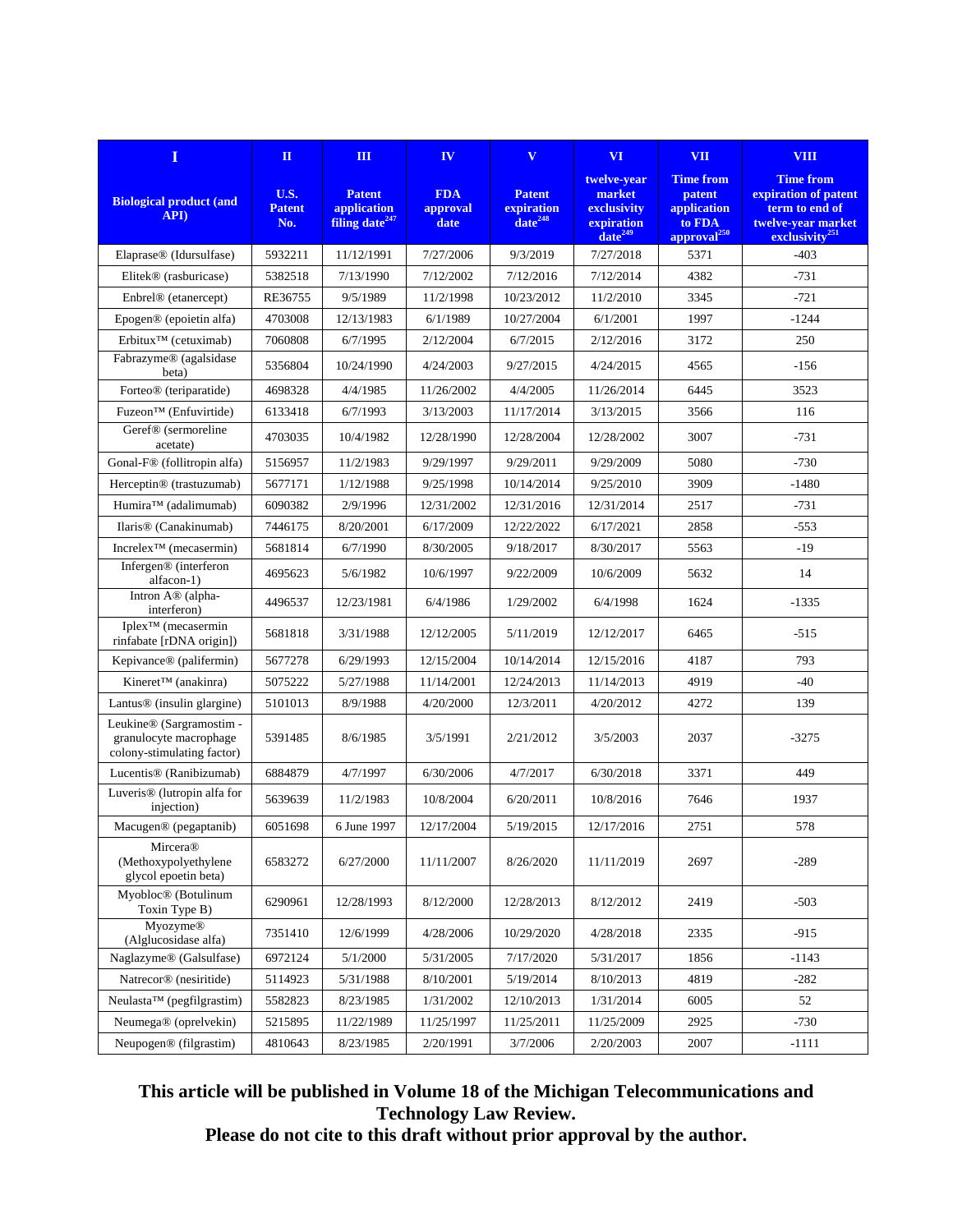| $\bf{I}$                                               | $\mathbf{H}$                 | Ш                                                          | IV                             | $\mathbf{V}$                                | VI <sup></sup>                                                     | <b>VII</b>                                                                     | <b>VIII</b>                                                                                                    |
|--------------------------------------------------------|------------------------------|------------------------------------------------------------|--------------------------------|---------------------------------------------|--------------------------------------------------------------------|--------------------------------------------------------------------------------|----------------------------------------------------------------------------------------------------------------|
| <b>Biological product (and</b><br>API)                 | U.S.<br><b>Patent</b><br>No. | <b>Patent</b><br>application<br>filing date <sup>247</sup> | <b>FDA</b><br>approval<br>date | <b>Patent</b><br>expiration<br>$date^{248}$ | twelve-year<br>market<br>exclusivity<br>expiration<br>$date^{249}$ | <b>Time from</b><br>patent<br>application<br>to FDA<br>approval <sup>250</sup> | <b>Time from</b><br>expiration of patent<br>term to end of<br>twelve-vear market<br>exclusivity <sup>251</sup> |
| Nplate® (Romiplostim)                                  | 6835809                      | 10/22/1999                                                 | 8/22/2008                      | 10/22/2019                                  | 8/22/2020                                                          | 3227                                                                           | 305                                                                                                            |
| Orencia <sup>TM</sup> (abatacept)                      | 5851795                      | 6/27/1991                                                  | 12/23/2005                     | 11/25/2017                                  | 12/23/2017                                                         | 5293                                                                           | 28                                                                                                             |
| Orthoclone OKT3 <sup>®</sup><br>(muromonab-CD3)        | 4361549                      | 4/26/1979                                                  | 9/14/1992                      | 11/30/1999                                  | 9/14/2004                                                          | 4890                                                                           | 1750                                                                                                           |
| Ovidrel <sup>®</sup> (human<br>chorionic gonadotropin) | 4840896                      | 11/2/1983                                                  | 9/20/2000                      | 4/29/2009                                   | 9/20/2012                                                          | 6167                                                                           | 1240                                                                                                           |
| PEG-Intron™ (pegylated<br>interferon alfa-2b)          | 5951974                      | 11/10/1993                                                 | 1/19/2001                      | 1/19/2015                                   | 1/19/2013                                                          | 2627                                                                           | $-730$                                                                                                         |
| Proleukin, IL-2 <sup>®</sup><br>(aldesleukin)          | RE33653                      | 10/19/1982                                                 | 5/5/1992                       | 5/5/2006                                    | 5/5/2004                                                           | 3486                                                                           | $-730$                                                                                                         |
| ProstaScint®(Capromab<br>Pendetide)                    | 5162504                      | 6/3/1988                                                   | 10/28/1996                     | 10/28/2010                                  | 10/28/2008                                                         | 3069                                                                           | $-730$                                                                                                         |
| Raptiva™ (efalizumab)                                  | 6037454                      | 11/20/1997                                                 | 10/27/2003                     | 11/20/2017                                  | 10/27/2015                                                         | 2167                                                                           | $-755$                                                                                                         |
| ReFacto <sup>®</sup> (antihemophilic<br>factor)        | 4868112                      | 4/12/1985                                                  | 3/1/2000                       | 2/28/2010                                   | 3/1/2012                                                           | 5437                                                                           | 732                                                                                                            |
| Regranex <sup>®</sup> (Becaplermin)                    | 4845075                      | 2/25/1985                                                  | 12/16/1997                     | 10/29/2010                                  | 12/16/2009                                                         | 4677                                                                           | $-317$                                                                                                         |
| Remicade® (infliximab)                                 | 5656272                      | 3/18/1991                                                  | 8/24/1998                      | 8/12/2014                                   | 8/24/2010                                                          | 2716                                                                           | $-1449$                                                                                                        |
| Remodulin™ (treprostinil<br>sodium)                    | 5153222                      | 6/16/1989                                                  | 5/21/2002                      | 10/6/2014                                   | 5/21/2014                                                          | 4722                                                                           | $-138$                                                                                                         |
| Retavase™ (reteplase)                                  | 5223256                      | 2/6/1990                                                   | 10/30/1996                     | 10/30/2010                                  | 10/30/2008                                                         | 2458                                                                           | $-730$                                                                                                         |
| Rituxan™ (rituximab)                                   | 5763137                      | 7/29/1996                                                  | 11/26/1997                     | 7/29/2016                                   | 11/26/2009                                                         | 485                                                                            | $-2437$                                                                                                        |
| Roferon (Interferon alfa-<br>2a)                       | 4503035                      | 11/24/1978                                                 | 4/6/1986                       | 3/5/2002                                    | 4/6/1998                                                           | 2690                                                                           | $-1429$                                                                                                        |
| Simulect <sup>®</sup> (Basiliximab)                    | 6521230                      | 3/14/1991                                                  | 12/5/1998                      | 2/18/2020                                   | 12/5/2010                                                          | 2823                                                                           | $-3362$                                                                                                        |
| Soliris <sup>®</sup> (Eculizumab)                      | 6074642                      | 5/2/1994                                                   | 3/16/2007                      | 5/2/2014                                    | 3/16/2019                                                          | 4701                                                                           | 1784                                                                                                           |
| Somavert <sup>®</sup> (pegvisomant)                    | 5849535                      | 9/21/1995                                                  | 3/25/2003                      | 3/25/2017                                   | 3/25/2015                                                          | 2742                                                                           | -731                                                                                                           |
| Stelara™ (Ustekinumab)                                 | 6902734                      | 8/1/2001                                                   | 9/25/2009                      | 7/26/2022                                   | 9/25/2021                                                          | 2977                                                                           | $-304$                                                                                                         |
| Synagis™ (palivizumab)                                 | 5824307                      | 12/23/1991                                                 | 6/19/1998                      | 10/20/2015                                  | 6/19/2010                                                          | 2370                                                                           | $-1949$                                                                                                        |
| Tarceva® (Erlotinib)                                   | 5747498                      | 6/6/1995                                                   | 11/18/2004                     | 11/8/2018                                   | 11/18/2016                                                         | 3453                                                                           | $-720$                                                                                                         |
| Thyrogen® (thyrotropin<br>alfa)                        | 5240832                      | 6/20/1989                                                  | 11/30/1998                     | 8/31/2010                                   | 11/30/2010                                                         | 3450                                                                           | 91                                                                                                             |
| TNKase™ (tenecteplase)                                 | 5385732                      | 5/20/1988                                                  | 6/2/2000                       | 6/2/2014                                    | 6/2/2012                                                           | 4396                                                                           | $-730$                                                                                                         |
| Tysabri® (natalizumab)                                 | 5840299                      | 1/25/1995                                                  | 11/23/2004                     | 4/27/2017                                   | 11/23/2016                                                         | 3590                                                                           | $-155$                                                                                                         |
| Vectibix <sup>®</sup> (Panitumumab)                    | 6235883                      | 5/5/1997                                                   | 9/27/2006                      | 5/5/2017                                    | 9/27/2018                                                          | 3432                                                                           | 510                                                                                                            |
| Velcade™ (bortezomib for<br>injection)                 | 5780454                      | 10/28/1994                                                 | 5/13/2003                      | 5/3/2017                                    | 5/13/2015                                                          | 3119                                                                           | $-721$                                                                                                         |
| Verluma (Nofetumomab)                                  | 4897255                      | 1/14/1985                                                  | 10/13/1998                     | 8/20/2010                                   | 10/13/2010                                                         | 5020                                                                           | 54                                                                                                             |
| Visudyne™ (verteporfin<br>for injection)               | 5095030                      | 1/20/1987                                                  | 4/12/2000                      | 9/9/2011                                    | 4/12/2012                                                          | 4831                                                                           | 216                                                                                                            |
| Xigris™ (drotrecogin alfa)                             | RE37806                      | 4/9/1986                                                   | 11/21/2001                     | 11/21/2015                                  | 11/21/2013                                                         | 5705                                                                           | $-730$                                                                                                         |
| Xolair® (omalizumab)                                   | 6267958                      | 3/14/1996                                                  | 6/20/2003                      | 6/20/2017                                   | 6/20/2015                                                          | 2654                                                                           | $-731$                                                                                                         |
| Zenapax (Daclizumab)                                   | 5530101                      | 12/28/1988                                                 | 10/12/1997                     | 6/25/2013                                   | 10/12/2009                                                         | 3210                                                                           | $-1352$                                                                                                        |
| Zevalin™ (ibritumomab<br>tiuxetan)                     | 5776456                      | 11/13/1992                                                 | 2/19/2002                      | 2/19/2016                                   | 2/19/2014                                                          | 3385                                                                           | $-725$                                                                                                         |